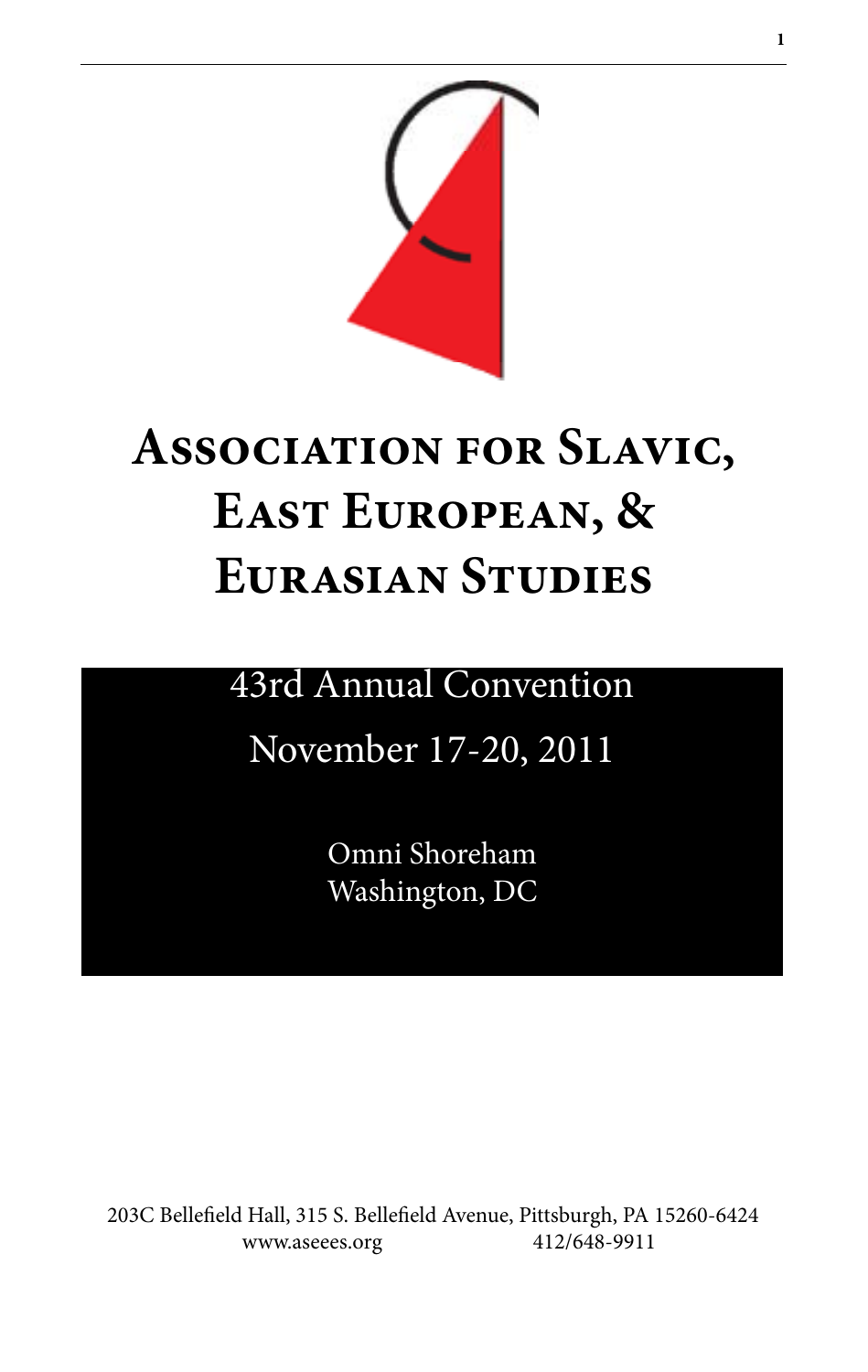# Convention Schedule

Meetings for affiliate organizations and committees are listed at the beginning of the session for which they are scheduled. Special evening events are noted at the end of each day's listings.

In the event that it becomes necessary to move a panel or roundtable, the ASEEES office will *notify the organizer, who must then notify all participants of the change.*

#### **Thursday, November 17, 2011**

| ASEEES Board Meeting:  8:00 A.M. - 12:00 P.M.   |  |
|-------------------------------------------------|--|
| Registration Desk Hours:  9:00 A.M. - 5:30 P.M. |  |
| Exhibit Hall Hours:  4:00 р.м. – 8:00 р.м.      |  |
|                                                 |  |
|                                                 |  |
|                                                 |  |
| <b>Opening Reception</b>                        |  |
| and Tour of Exhibit Hall  6:30 P.M.             |  |
|                                                 |  |

#### **Friday, November 18, 2011**

| Registration Desk Hours:  7:00 A.M. - 5:00 P.M. |  |
|-------------------------------------------------|--|
|                                                 |  |
|                                                 |  |
|                                                 |  |
| Presidential Plenary Session 12:00 P.M.         |  |
|                                                 |  |
|                                                 |  |
|                                                 |  |

#### **Saturday, November 19, 2011**

| Registration Desk Hours:  7:00 A.M. - 5:00 P.M. |  |
|-------------------------------------------------|--|
| Exhibit Hall Hours:  9:00 A.M. - 6:00 P.M.      |  |
|                                                 |  |
|                                                 |  |
|                                                 |  |
|                                                 |  |
|                                                 |  |
|                                                 |  |

**ASEEES Awards Buffet, followed by ASEEES Awards Presentation and President's Address** - ASEEES Awards Buffet with cash bar (by ticket only and held in Blue Room Pre-function) begins at 6:45 p.m., tickets are on sale at the ASEEES Registration Desk on Thursday only. Sorry, no refunds. Awards Presentation (open to all and held in the Blue Room) begins at 7:30 p.m. For the list of the awards that will be presented, and the details about the President's address, please see pages 146 of the program.

#### **Sunday, November 20, 2011**

| Registration Desk Hours: 7:00 A.M. - 9:00 A.M. |  |
|------------------------------------------------|--|
|                                                |  |
|                                                |  |
|                                                |  |
|                                                |  |

# Program Committee Washington DC

- Robert Geraci, Chair, U of Virginia David Andrews, Georgetown U Harley Balzer, Georgetown U Steve Barnes, George Mason U Kate Brown, U Maryland Choi Chatterjee, California State U LA Julie Christensen, George Mason U Chris Chulos, Roosevelt U David Goldfrank, Georgetown U Harold Leich, Library of Congress Katya Makarova, U of Virginia Eric McGlinchey, George Mason U Mieke Meurs, American U Marcia Morris, Georgetown U Patrick Patterson, UC San Diego Elaine Rusinko, U Maryland - Baltimore Co. Rex Wade, George Mason U Ted Weeks, Southern Illinois U
- 

# ASEEES Board of Directors

As established in the ASEEES by-laws, the property, business, and affairs of the ASEEES are conducted and managed by a Board of Directors, consisting of the following:

# 2011 ASEEES Executive Committee

2011 President -Bruce Grant, New York U Vice President / President Elect - Judith Deutsch Kornblatt, U of Wisconsin Immediate Past President -Mark von Hagen, Arizona State U Executive Director - Lynda Park, U of Pittsburgh Treasurer -Susan Linz, Michigan State U Editor, Slavic Review - Mark Steinberg, U of Illinois, Urbana-Champaign Member-at-large -Pamela Ballinger, 2010-2012, U of Michigan

# Board of Directors

Pamela Ballinger, member-at-large 2010-2012, University of Michigan Robert Blobaum, member-at-large 2010-2012, West Virginia University Nancy Condee, member-at-large 2009-2011, U of Pittsburgh Michael Khodarkovsky, member-at-large 2009-2011, Loyola U Joan Neuberger, member-at-large 2011-13, U of Texas Timothy Snyder, member-at-large 2011-2013, Yale U Katherine Bowers, graduate student representative, 2010-2011; Northwestern University Yana Hashamova, Chair of the Council of Regional Affiliates 2011-2012, Ohio State U William E. Pomeranz, Chair of the Council of Institutional Members 2010-2012, Woodrow Wilson Center Janice Pilch, Chair of the ASEEES Committee on Libraries and Information Resources (CLIR), 2011-2012, Rutgers, The State University of New Jersey American Anthropological Association (AAA) - Douglas Rogers, 2011-2013, Yale U American Association for Teachers of Slavic and East European Languages (AATSEEL) - Sibelan Forrester, 2010-2012, Swarthmore College American Economic Association (AEA) - Mieke Meurs, 2011-13, American University American Historical Association (AHA) -Robert Weinberg, 2011-13, Swarthmore College

American Political Science Association (APSA) - Anna Grzymala-Busse, 2009-2011, U of Michigan

American Sociological Association (ASA) - Zsuzsa Gille, 2011-2013, U of Illinois Association of American Geographers (AAG) - Peter Craumer, 2010-2012, Florida International U

# ASEEES National Office

Wendy Walker, Convention Coordinator Maureen Ryczaj, Financial Administrator Mary Arnstein, NewsNet Editor/Communications Coordinator

Jonathon Swiderski, Membership Coordinator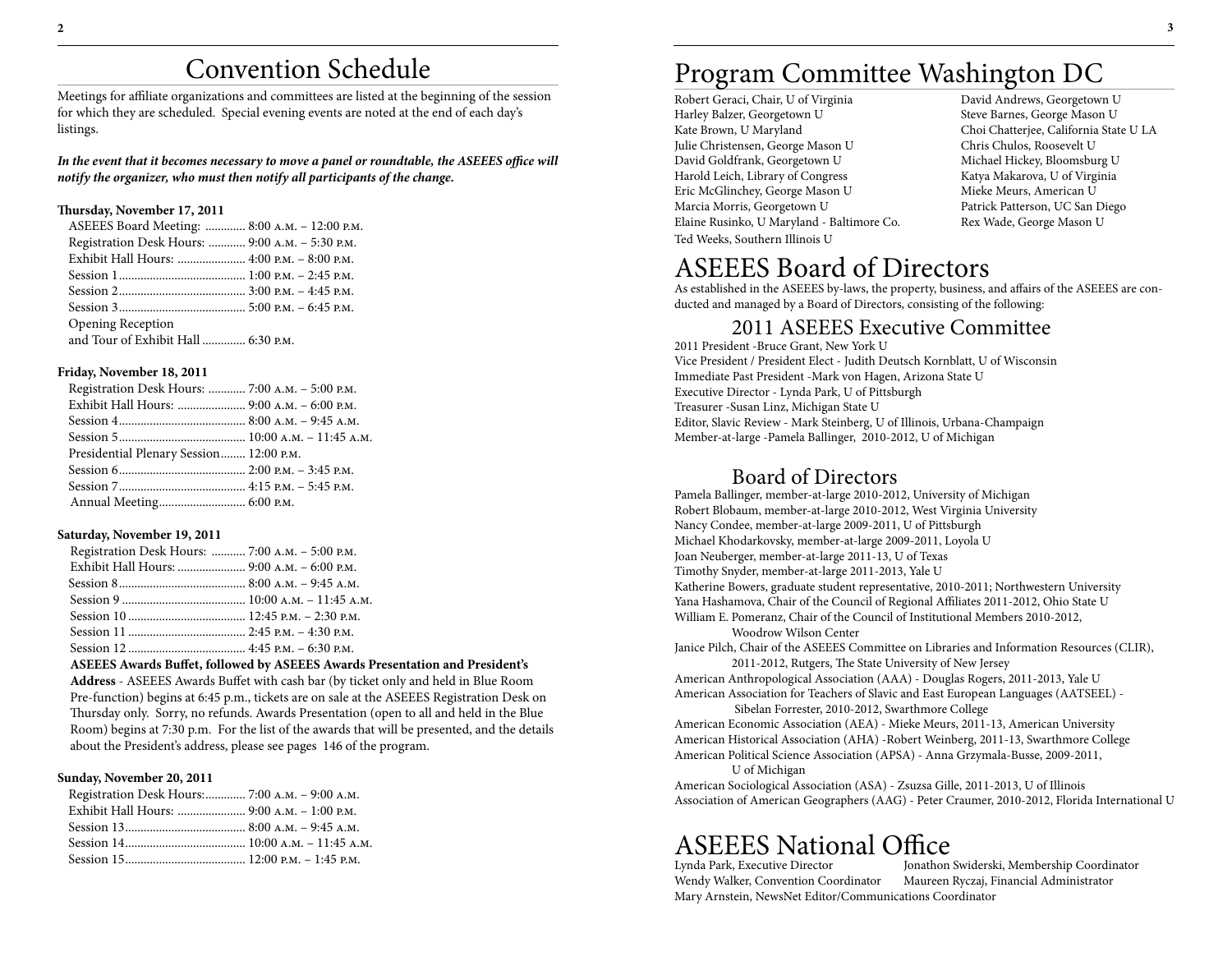### ASEEES Regional Affiliates

Central Slavic Conference Mid-Atlantic Slavic Conference Midwest Slavic Conference New England Slavic Association Southern Conference on Slavic Studies Southwest Slavic Association Western Association for Slavic Studies

# ASEEES Affiliate Groups

American Association for Ukrainian Studies American Association of Teachers of Slavic and East European Languages Association for the Advancement of Central Asian Research Association for Croatian Studies Association for Students and Teachers of Color in Slavic Studies Association for the Study of Eastern Christian History and Culture Association for the Study of Health and Demography in the Former Soviet Union Association for the Study of Nationalities Association for Women in Slavic Studies Bulgarian Studies Association Carpatho-Rusyn Research Center Central Eurasian Studies Society Czechoslovak Studies Association Early Slavic Studies Association East Coast Consortium of Slavic Library Collections Eighteenth-Century Russian Studies Association Hungarian Studies Association Interdisciplinary Group for Museum Studies International Association for the Humanities International Association of Teachers of Czech International Council for Central and East European Studies International Studies Association, Post-Communist Systems in International Relations Section North American Association for Belarusian Studies North American Dostoevsky Society North American Pushkin Society North American Society for Serbian Studies Polish Studies Association Shevchenko Scientific Society Slavic and East European Folklore Association Slovak Studies Association Society for Albanian Studies Society for Armenian Studies Society for Austrian and Hapsburg History Society for Romanian Studies Society for Slovene Studies Society of Historians of East European and Russian Art & Architecture Southeast European Studies Association Soyuz-The Research Network for Post-Socialist Studies Working Group on Cinema and Television Working Group on Russian Children's Literature and Culture

# 2011 ASEEES Member Institutions

Premium Member Institutions Columbia U, Harriman Institute Georgetown U, Center for Eurasian, Russian, and East European Studies Harvard U, Davis Center for Russian and Eurasian Studies Harvard U, Ukrainian Research Institute Institute of Modern Russia Princeton U, Department of Slavic Languages and Literatures Social Science Research Council (SSRC) Stanford U, Center for Russian, East European and Eurasian Studies U de São José (Macao) U of California, Berkeley, Institute of Slavic, East European, and Eurasian Studies U of Illinois, Urbana-Champaign, Russian, East European, and Eurasian Center U of Wisconsin-Madison, Center for Russia, East Europe & Central Asia Webster University Regular Member Institutions American Councils for International Education: ACTR/ACCELS Arizona State U, The Melikian Center: Russian, Eurasian, and East European Studies Brigham Young U, Department of Germanic and Slavic Languages Brown U, Department of Slavic Languages Bryn Mawr College, Department of Russian Fondazione Giangiacomo Feltrinelli (Italy) French Institute for International Relations (IFRI) (France) George Washington U: Institute for European, Russian, and Eurasian Studies Hanyang U., Asia-Pacific Research Center (Korea) Hokkaido U, Slavic Research Center (SRC) (Japan) Hoover Institution, Library and Archives Indiana U, Russian and East European Institute IREX Karl-Franzens-Universität Graz (Austria) Lemko Association / Carpathian Institute National Council for Eurasian and East European Research (NCEEER) National Library of the Czech Republic, Slavonic Library (Czech Republic) Northern Illinois University Press Polish Institute of Arts and Sciences of America Russian State U for the Humanities (Russia) School of Russian and Asian Studies (SRAS) Shevchenko Scientific Society Ss. Cyril and Methodius University, Blazhe Koneski Faculty of Philology (Macedonia) Stetson U, Russian Studies Program U of Kansas, Center for Russian, East European and Eurasian Studies U of Kansas, Department of Slavic Languages and Literatures U of Michigan, Center for Russian, East European, and Eurasian Studies U of North Carolina, Center for Slavic, Eurasian, and East Europeans Studies U of Oregon, Russian and East European Studies Center U of Pittsburgh, Center for Russian and East European Studies U of Texas, Austin, Department of Slavic and Eurasian Studies U of Washington, Ellison Center for Russian, East European and Central Asian Studies US Air Force Academy, Department of Political Science Vassar College, Department of Russian Studies Villanova U, Russian Area Studies Program Wittenberg U, Russian Area Studies Program Woodrow Wilson Center, Kennan Institute Yale U, Council on European Studies Zimmerli Art Museum, Rutgers, The State University of New Jersey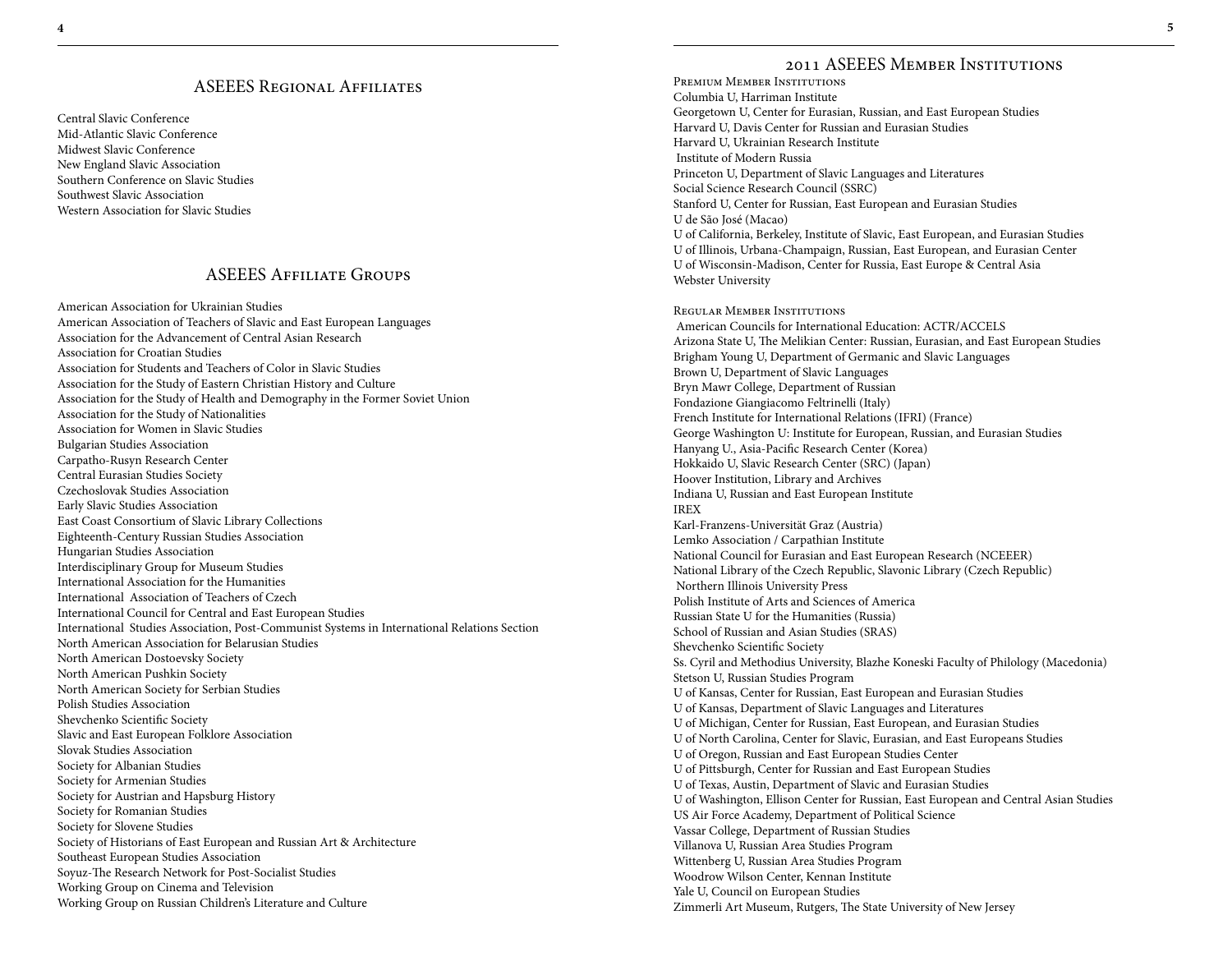|                                  | THURSDAY 17 NOVEMBER                                                                                    |                                                                                               |                                                                                                  |
|----------------------------------|---------------------------------------------------------------------------------------------------------|-----------------------------------------------------------------------------------------------|--------------------------------------------------------------------------------------------------|
| Room Name                        | $1 - 2:45$ pm                                                                                           | 3--4:45PM                                                                                     | 5--6:45PM                                                                                        |
| Ambassador<br>Ballroom           |                                                                                                         | 02-01: Slavic and East European<br>Folklore Association                                       | 03-01: Memorializing the Gulag: 1991-2011                                                        |
| <b>Blue Room</b>                 |                                                                                                         |                                                                                               | 03-02: Russian Foreign Policy in 2011                                                            |
| Pre-Function<br><b>Blue Room</b> | 01-03: Committee on Library<br>and Information Resources -<br>Subcommittee on Collection<br>Development | 02-03: Identity Formation and<br>Political Conflict in Eastern<br>Europe                      | 03-03: Youth and Politics: Youth Engagement in<br>the Democratization of Post-Communist Space    |
|                                  | Cabinet Room   01-04: Polish Popular Culture                                                            | 02-04: The Dragon and the Bear:<br>Sino-Russian Relations in Asia                             |                                                                                                  |
| Calvert Room                     | Holocaust in Eastern Europe and<br>01-05: New Research on the<br>he Soviet Union                        | 02-05: Atrocities We (Do Not)<br>Want to Remember                                             | 03-05: Invented Traditions                                                                       |
| <b>Capitol Room</b>              | 01-06: Music and Ideas in the<br>Russian Silver Age                                                     | 02-06: Authority and Authorship:<br>Literary Translation in the Soviet<br>Union               | Revolutionary and Socialist Eastern Europe, 1916-<br>03-06: The Spread of Information in<br>1989 |
| Chairman's<br>Boardroom          | Ecological Awareness and Policy<br>01-07: Changing Environments:<br>in the Former Soviet Union          | 02-07: Role of Authority in Old<br>Believer History - XVII to XXI<br>Centuries                | 03-07: Russia and the Sea                                                                        |
| Committee<br>Room                | 01-08: Unmaking and Remaking<br>post-Soviet/post-socialist<br>Authority                                 | Russian Activists For and Against<br>the Putin/Medvedev Regime<br>02-08: Question Authority?: | 03-08: Authorship and Authority in Bulgakov's<br>"Master and Margarita"                          |

|                      | THURSDAY 17 NOVEMBER                                                            |                                                                                                               |                                                                                           |
|----------------------|---------------------------------------------------------------------------------|---------------------------------------------------------------------------------------------------------------|-------------------------------------------------------------------------------------------|
| Room Name            | $1 - 2:45$ pm                                                                   | 3--4:45PM                                                                                                     | $5 - 6:45PM$                                                                              |
| Congressional        | Artistic Representation of<br>01-09: Cultural Status and<br>Cheating and Lying  | Institutions and Political Power in<br>02-09: Personal Networks,<br>the Soviet Union                          | 03-09: Russian "Thinkers" and Real Politics in the<br>First Half of the Twentieth Century |
| Congressional<br>≏   |                                                                                 | and Evacuation: Soviet Jewish<br>Experiences of World War II<br>02-10: Between Occupation                     | 03-10: The Great Patriotic War in Diaries,<br>Literature, and Film                        |
| <b>Council Room</b>  | Eastern Europe: A Comparative<br>01-11: The Role of Media in<br>Look            | 02-11: Moscow Conceptualism<br>Artistic Authorities in the Late<br>and Performance: Shifting<br>Soviet Period | 03-11: Folklore and Myth in Recent Slavic Cinema                                          |
| Diplomat<br>Ballroom |                                                                                 | 02-12: Authority and War: World<br>War II and Challenges to Political<br>and Social Authority                 | 03-12: Minor Characters I                                                                 |
| Director's<br>Room   | Inheritance in 16th- and 17th-<br>01-13: Property Rights and<br>Century Muscovy | Warsaw: Mutations of a Polish<br>02-13: Twentieth-Century<br>Metropolis                                       | 03-13: Authority and Liberation: American<br>Encounters with Russian Revolutionaries      |
| Embassy<br>Room      | 01-14: Slavic Review Board<br>Meeting                                           | 02-14: Public and Private Spaces<br>in Socialist and Post-socialist<br>Cities                                 | 03-14: Before the Beginning of Communism's<br>End:Re-thinking the Genesis of Solidarity   |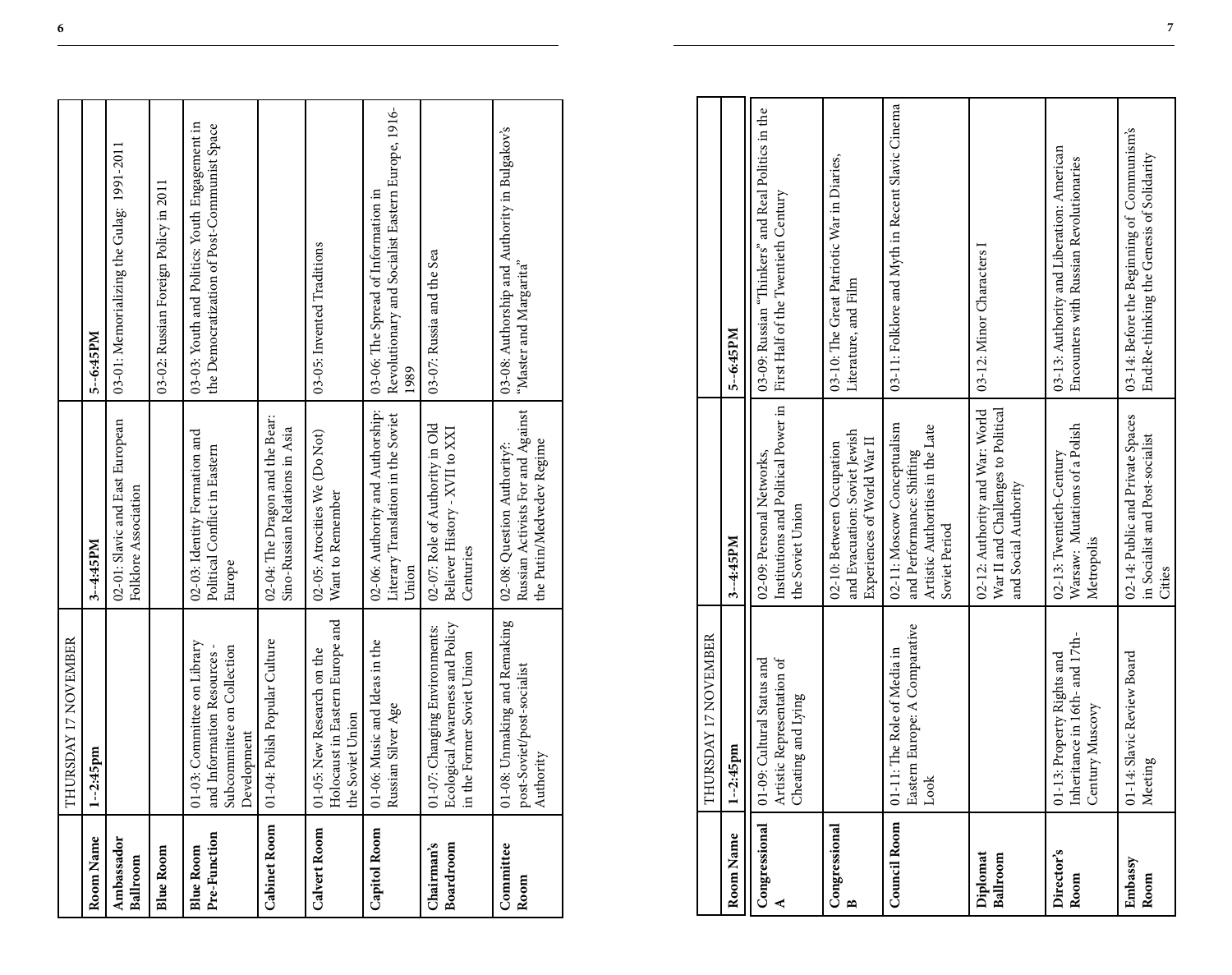|                         | THURSDAY 17 NOVEMBER                                    |                                                                                                                          |                                                                                                                |
|-------------------------|---------------------------------------------------------|--------------------------------------------------------------------------------------------------------------------------|----------------------------------------------------------------------------------------------------------------|
| Room Name               | $1 - 2:45$ pm                                           | 3-4:45PM                                                                                                                 | 5-6:45PM                                                                                                       |
| Ballroom<br>Empire      |                                                         | Contemporary Russia<br>Authoritarianism in<br>02-15: Impact of                                                           | 03-15: Funding Opportunities for Researchers and<br>Students                                                   |
| Executive<br>Room       | 01-16: Postcolonial Memory in<br>Eastern Europe         | 02-16: From Lost Homelands to<br>Borderland Cultures in Postwar<br>Ethnic Heartlands: Rethinking<br>East-Central Europe. | Soviet War Veterans and their Interactions with<br>03-16: Negotiating Military Lives: Russian and<br>the State |
| Forum Room              | 01-17: Digitization Projects<br>Related to Russia       | Challenge to Cultural Authority<br>02-17: Dmitri A. Prigov: A                                                            | 03-17: Religion, State, and Rebellion in Russia and<br>Ukraine (1709-1855)                                     |
| Boardroom<br>Governor's | 01-18: Nabokov and Soviet<br>Literature                 | Perceptions of a 'Just Governance'   Modern Russia<br>02-18: Law, Justice and<br>in the Russian Empire                   | 03-18: Radical Change and Women's Health in                                                                    |
| Hampton<br>Ballroom     | 01-19: Xenophobia, Nationalism<br>and the Russian State | 02-19: Bulgarian Studies<br>Association                                                                                  | 03-19: The Soviet Bloc and the Middle East during<br>the Cold War, 1967-1980.                                  |
| Palladian<br>Ballroom   |                                                         |                                                                                                                          | 03-20: Spying for Stalin: Dimitri Bystrolyotov,<br>Walter Krivitsky, Mark Zborowski                            |

|                           | THURSDAY 17 NOVEMBER                                                                                         |                                                                                                                                      |                                                               |
|---------------------------|--------------------------------------------------------------------------------------------------------------|--------------------------------------------------------------------------------------------------------------------------------------|---------------------------------------------------------------|
| Room Name                 | $1 - 2:45$ pm                                                                                                | 3--4:45PM                                                                                                                            | 5--6:45PM                                                     |
| Presidential<br>Boardroom | 01-21: Brezhnev: Womanizer,<br>Virtuoso of Power, and Cold<br>Warrior                                        | 02-21: Teaching and Researching<br>and Non-Title VI Universities<br>CE and SE Europe at Regional                                     | 03-21: Simulation and Estrangement in Early<br>Soviet Theater |
| Senate Room               | Histories: Southeastern Europe<br>01-22: Perspective of Regional<br>History beyond National<br>and East Asia | Eurasia: Presentation of a Book<br>02-22: Justice, Hegemony and<br>Mobilization: Views from<br>East/Central Europe and<br>Manuscript | 03-22: Writing Regions in Russia and the Soviet<br>Union      |
| Suite 153                 | 01-23: Linguo-semiotic Values as<br>an Embodiment of Power                                                   | in the Republic of Macedonia and<br>Macedonian Language as Foreign<br>02-23: The Status of the<br>Abroad                             | 03-23: Hungary in World War I                                 |
| Suite 163                 | 01-24: Allegories of Transition:<br>Re-Figuring Authority in post-<br>1989 Bulgaria                          | USSR: Health, Politics, and the<br>Late Imperial Russia and the<br>02-24: The Sanatorium in<br>Environment                           |                                                               |
| Suite 200                 | 01-25: Post-Panslavism                                                                                       | and Soviet Agendas during Late<br>02-25: Personalized Institutions<br>Socialism (the case of the Baltic<br>States)                   | 03-25: Postmodernity or Traditionalism in<br>Serbian Poetry?  |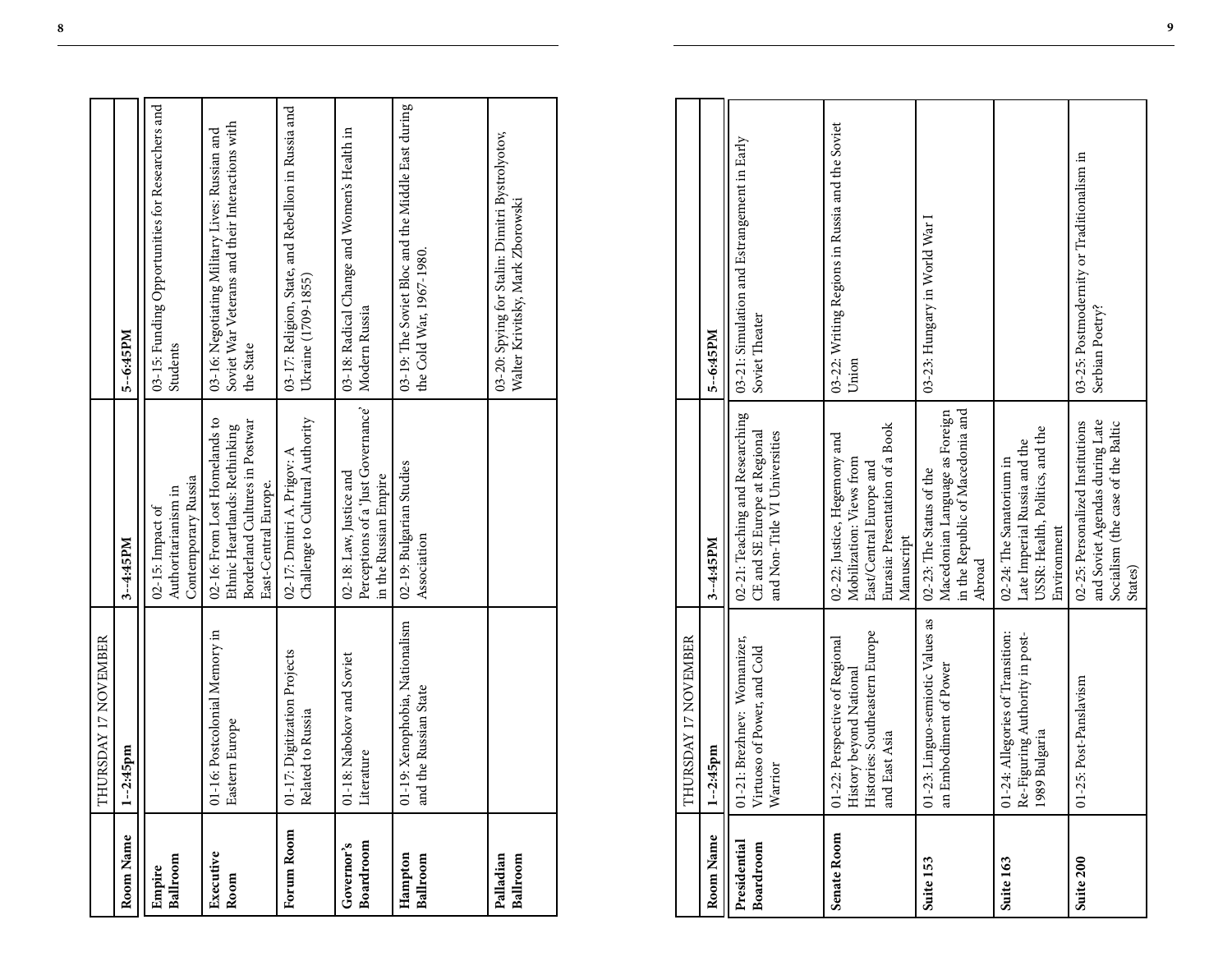|           | THURSDAY 17 NOVEMBER                                                                                                        |                                                                                                                                                           |                                                                                                                              |
|-----------|-----------------------------------------------------------------------------------------------------------------------------|-----------------------------------------------------------------------------------------------------------------------------------------------------------|------------------------------------------------------------------------------------------------------------------------------|
| Room Name | $1 - 2:45$ pm                                                                                                               | 3-4:45PM                                                                                                                                                  | 5--6:45PM                                                                                                                    |
| Suite 209 | Expression in the Soviet System<br>01-26: Tightrope Walk: Artists<br>between Official and Personal                          |                                                                                                                                                           | the Ice': The Poem's Reputation and the Aesthetic<br>03-26: Mikhail Kuzmin's "Trout Breaking Though<br>Experience of Reading |
| Suite 215 | 01-27: National Identity and Soft<br>Power                                                                                  | 02-27: More Light on Russian<br>Émigré Materials                                                                                                          | 03-27: Intersections of Urban Planning and<br>Historic Preservation in Post-War Russia                                       |
| Suite 253 | Anderson, Isabel Hapgood, and<br>01-28: Citizen-Diplomats: The<br>Elizabeth Reynolds Hapgood<br>Russian Missions of Paul B. | Film Style & Experimentation in<br>02-28: Cinematic Authorities:<br>Socialist Realist Film                                                                | 03-28: Peace at the Local Level: Microhistories of<br>the Transition from War to Peace                                       |
| Suite 263 | 01-29: Sonya in Tolstoy's "War<br>and Peace"                                                                                | Slovenian Foreign Policy: Past<br>Accomplishments and Future<br>02-29: Twenty Years of<br>Challenges                                                      | 03-29: Claiming Authority: Culture and the State                                                                             |
| Suite 268 | 01-31: Folklore and Authority                                                                                               | Impact (from Interwar Period to<br>of the Banking Sector in Eastern<br>02-31: Long Term Performance<br>Europe in the Context of Crisis<br>Current Crisis) | Communism: New Developments and Directions<br>03-31: Russian Children's Literature after                                     |
| Suite 300 | 01-32: Use of Force by the Police<br>in Today's Russia: Reflections<br>from the Field                                       | 02-32: The Paradox of Plot in<br>Tolstoy's Novels                                                                                                         | 03-32: The History and Current State of the Rusyn<br>Language: Variation, Fusion, or Both?                                   |
|           |                                                                                                                             |                                                                                                                                                           |                                                                                                                              |
|           | THURSDAY 17 NOVEMBER                                                                                                        |                                                                                                                                                           |                                                                                                                              |
| Room Name | $1 - 2:45$ pm                                                                                                               | 3--4:45PM                                                                                                                                                 | 5--6:45PM                                                                                                                    |
| Suite 315 | 01-33: Political Processes in the<br>Western Balkans after 2000                                                             | 02-33: Recent Russian-American<br>Fiction                                                                                                                 | 03-33: Welfare Provision in Electoral-<br>Authoritarian Regimes                                                              |
| Suite 368 | Relations in Russian and Soviet<br>01-34: Generations and Power<br>Cinema                                                   | 02-34: Authorities in Translation:<br>At the Crossroads of Russian and<br>Hebrew Literatures                                                              | 03-34: Gorky in the Context of Silver Age Thought                                                                            |

|                       | THURSDAY 17 NOVEMBER                                                      |                                                        |                                                                                                                                      |
|-----------------------|---------------------------------------------------------------------------|--------------------------------------------------------|--------------------------------------------------------------------------------------------------------------------------------------|
| Room Name   1--2:45pm |                                                                           | $13 - 4:45PM$                                          | 5--6:45PM                                                                                                                            |
| Suite 315             | Western Balkans after 2000                                                | Fiction                                                | 01-33: Political Processes in the (102-33: Recent Russian-American) 103-33: Welfare Provision in Electoral-<br>Authoritarian Regimes |
| Suite 368             | Relations in Russian and Soviet<br>11-34: Generations and Power<br>Cinema | At the Crossroads of Russian and<br>Hebrew Literatures | 02-34: Authorities in Translation: 103-34: Gorky in the Context of Silver Age Thought                                                |
|                       |                                                                           |                                                        |                                                                                                                                      |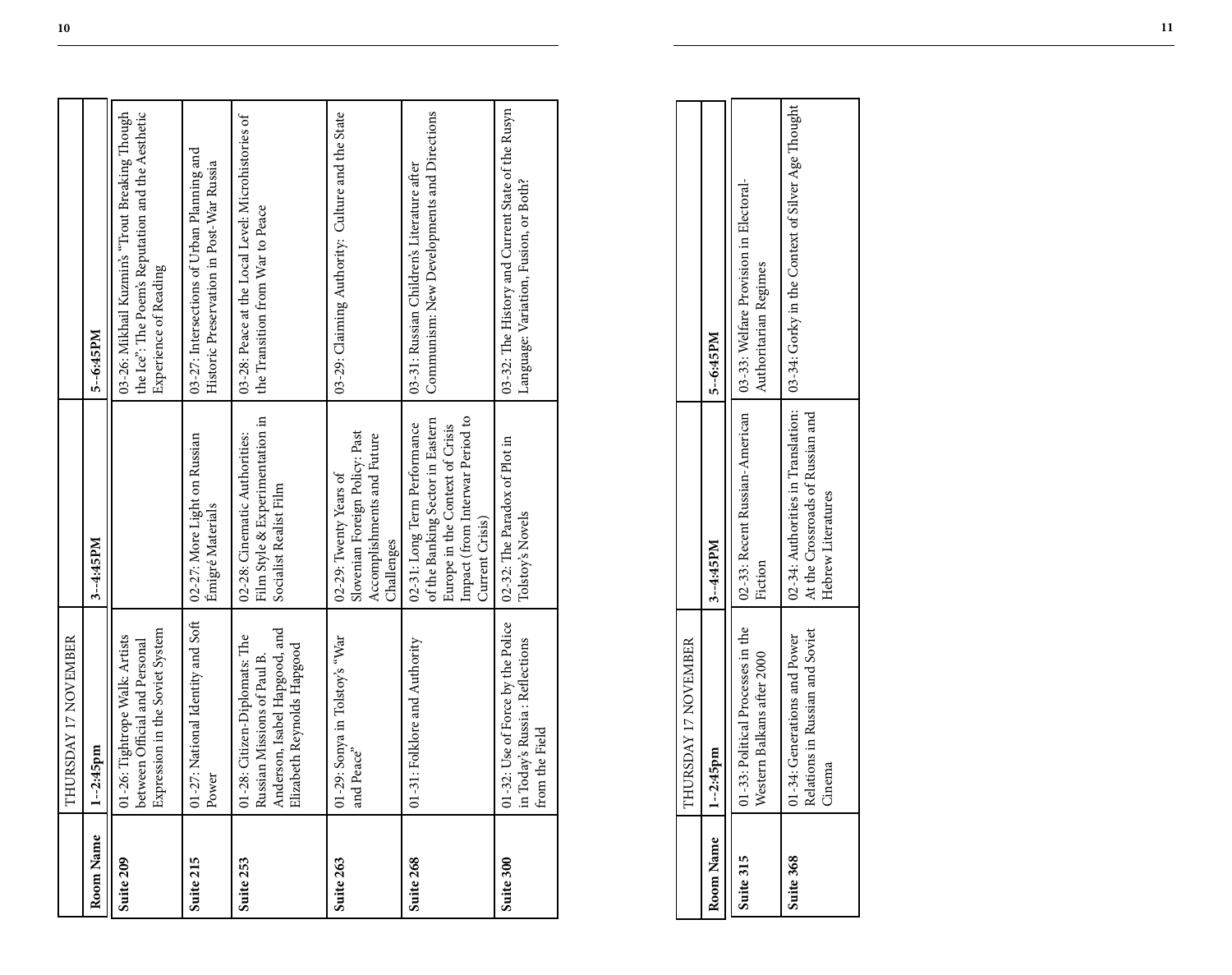|                                   | NOVEMBER<br>FRIDAY 18                                                                                                  |                                                                                                                                                       |                                                                                                                                               |                                                                                     |              |
|-----------------------------------|------------------------------------------------------------------------------------------------------------------------|-------------------------------------------------------------------------------------------------------------------------------------------------------|-----------------------------------------------------------------------------------------------------------------------------------------------|-------------------------------------------------------------------------------------|--------------|
|                                   | 8--9:45AM                                                                                                              | 10-11:45AM                                                                                                                                            | $2 - 3:45PM$                                                                                                                                  | 4--5:45PM                                                                           | 6:30--7:30PM |
| Ambassador<br>Ballroom            | Ukraine's Post-Soviet<br>How to Understand<br>Super-, Pseudo-<br>Presidentialism?<br>Political Regime<br>04-01: Semi-, | and Central Europe #1<br>Holocaust in Poland<br>Responses to the<br>05-01: Cultural                                                                   | 06-01: The Bolsheviks<br>and the Revolution in<br>the East                                                                                    | and Central Europe #2<br>Holocaust in Poland<br>Responses to the<br>07-01: Cultural |              |
| <b>Blue Room</b>                  | Contemporary Russia<br>04-02: Economics<br>and Defense in                                                              |                                                                                                                                                       | Robert C. Tucker: The<br>06-02: The Legacy of<br>Past and Future of<br>Russian Studies                                                        | American Society for<br>Serbian Studies<br>07-02: North                             |              |
| <b>Blue Room Pre-</b><br>Function | Empire in Russia and<br>04-03: Literature and<br>Peripheral Identities<br>the Soviet Union I:                          | Empire in Russia and<br>05-03: Literature and<br>the Soviet Union II:<br>Lyric Geographies                                                            | Imperial Modernities<br>06-03: Literature and<br>Empire in Russia and<br>the Soviet Union III:                                                | Studies Association<br>07-03: Early Slavic                                          |              |
| Cabinet Room                      | Asserting Authority in<br>Imperial Russia and<br>Law and Violence:<br>the Soviet Union<br>04-04: Between               | the Great Manchurian<br>Russian and Chinese<br>05-04: Creating and<br>Plague (1910-1911)<br>Authorities against<br>Crossing Borders:<br>International | 06-04: Authoritative<br>as Contested Soviet<br>Wounded Fighters,<br>Discourses at War:<br>Disabled Veterans,<br>and Fallen Heroes<br>Subjects | 07-04: Pushkin and<br>Tsarist Authority                                             |              |

| Ambassador<br>Ballroom            | Ukraine's Post-Soviet<br>How to Understand<br>Super-, Pseudo-<br>Presidentialism?<br>Political Regime<br>04-01: Semi-, | and Central Europe #1<br>Holocaust in Poland<br>Responses to the<br>05-01: Cultural                                                                   | 06-01: The Bolsheviks<br>and the Revolution in<br>the East                                                                                    | and Central Europe #2<br>Holocaust in Poland<br>Responses to the<br>07-01: Cultural                                             |                                                                                             |
|-----------------------------------|------------------------------------------------------------------------------------------------------------------------|-------------------------------------------------------------------------------------------------------------------------------------------------------|-----------------------------------------------------------------------------------------------------------------------------------------------|---------------------------------------------------------------------------------------------------------------------------------|---------------------------------------------------------------------------------------------|
| <b>Blue Room</b>                  | Contemporary Russia<br>04-02: Economics<br>and Defense in                                                              |                                                                                                                                                       | Robert C. Tucker: The<br>06-02: The Legacy of<br>Past and Future of<br>Russian Studies                                                        | American Society for<br>Serbian Studies<br>07-02: North                                                                         |                                                                                             |
| <b>Blue Room Pre-</b><br>Function | Empire in Russia and<br>04-03: Literature and<br>Peripheral Identities<br>the Soviet Union I:                          | Empire in Russia and<br>05-03: Literature and<br>the Soviet Union II:<br>Lyric Geographies                                                            | Imperial Modernities<br>Empire in Russia and<br>06-03: Literature and<br>the Soviet Union III:                                                | 07-03: Early Slavic<br>Studies Association                                                                                      |                                                                                             |
| <b>Cabinet Room</b>               | Asserting Authority in<br>Imperial Russia and<br>Law and Violence:<br>the Soviet Union<br>04-04: Between               | the Great Manchurian<br>Russian and Chinese<br>05-04: Creating and<br>Plague (1910-1911)<br>Authorities against<br>Crossing Borders:<br>International | 06-04: Authoritative<br>as Contested Soviet<br>Wounded Fighters,<br>Discourses at War:<br>Disabled Veterans,<br>and Fallen Heroes<br>Subjects | 07-04: Pushkin and<br>Tsarist Authority                                                                                         |                                                                                             |
|                                   |                                                                                                                        |                                                                                                                                                       |                                                                                                                                               |                                                                                                                                 |                                                                                             |
|                                   | NOVEMBER<br>FRIDAY 18                                                                                                  |                                                                                                                                                       |                                                                                                                                               |                                                                                                                                 |                                                                                             |
|                                   | 8--9:45AM                                                                                                              | 10-11:45AM                                                                                                                                            | $2 - 3:45 PM$                                                                                                                                 | $4 - 5:45PM$                                                                                                                    | 6:30-7:30PM                                                                                 |
| Calvert Room                      | 04-05: Russian Health<br>and Demography<br>Roundtable                                                                  | 05-05: Forming<br>Russian-Jewish<br>Identity                                                                                                          | Means of Uniting East<br>Ecumenism as a<br>06-05: Slavic<br>and West                                                                          | 1989 Can (and Can't)<br>Say about the Middle<br>07-05: Unconference<br>Fall: What Europe's<br>Session: After the<br>East's 2011 |                                                                                             |
| Capitol Room                      | 04-06: Theorizing<br>Performance in Slavic<br>Cultures/Contexts                                                        | Security of Russian<br>05-06: Economic<br>Regions                                                                                                     | Perspectives: The Old<br>Belief in Imperial<br>06-06: New<br>Russia                                                                           | Stagnation: Hippies,<br>in Brezhnev's Soviet<br>Rockers and Punks<br>07-06: Rocking<br>Union                                    |                                                                                             |
| Boardroom<br>Chairman's           | 04-07: State Building<br>in Eastern Europe<br>across the 1945<br>Borderline                                            | Institutional Members<br>05-07: Council of                                                                                                            | History of Listening in<br>Authority, and the<br>06-07: Literature,<br>Imperial Russia                                                        | Literature and Culture<br>07-07: Homelessness<br>Century Russian<br>in Nineteenth-                                              |                                                                                             |
| <b>Committee Room</b>             | Diffusion of Ideas and<br>04-08: Reassessing<br>Cold War Europe.<br>Competition                                        | Agency, Negotiation<br>05-08: Serfdom:<br>and Resistance                                                                                              | Authority in the New<br>Scholar as Agency of<br>06-08: From Advisor<br>Russian Intellectual<br>to Expert: The<br>History                      | 07-08: Reconsidering<br>Karamzin's Life,<br>Writings and<br>Reception                                                           | Committee on Library<br>Subcommittee on<br>Copyright Issues<br>and Information<br>Resources |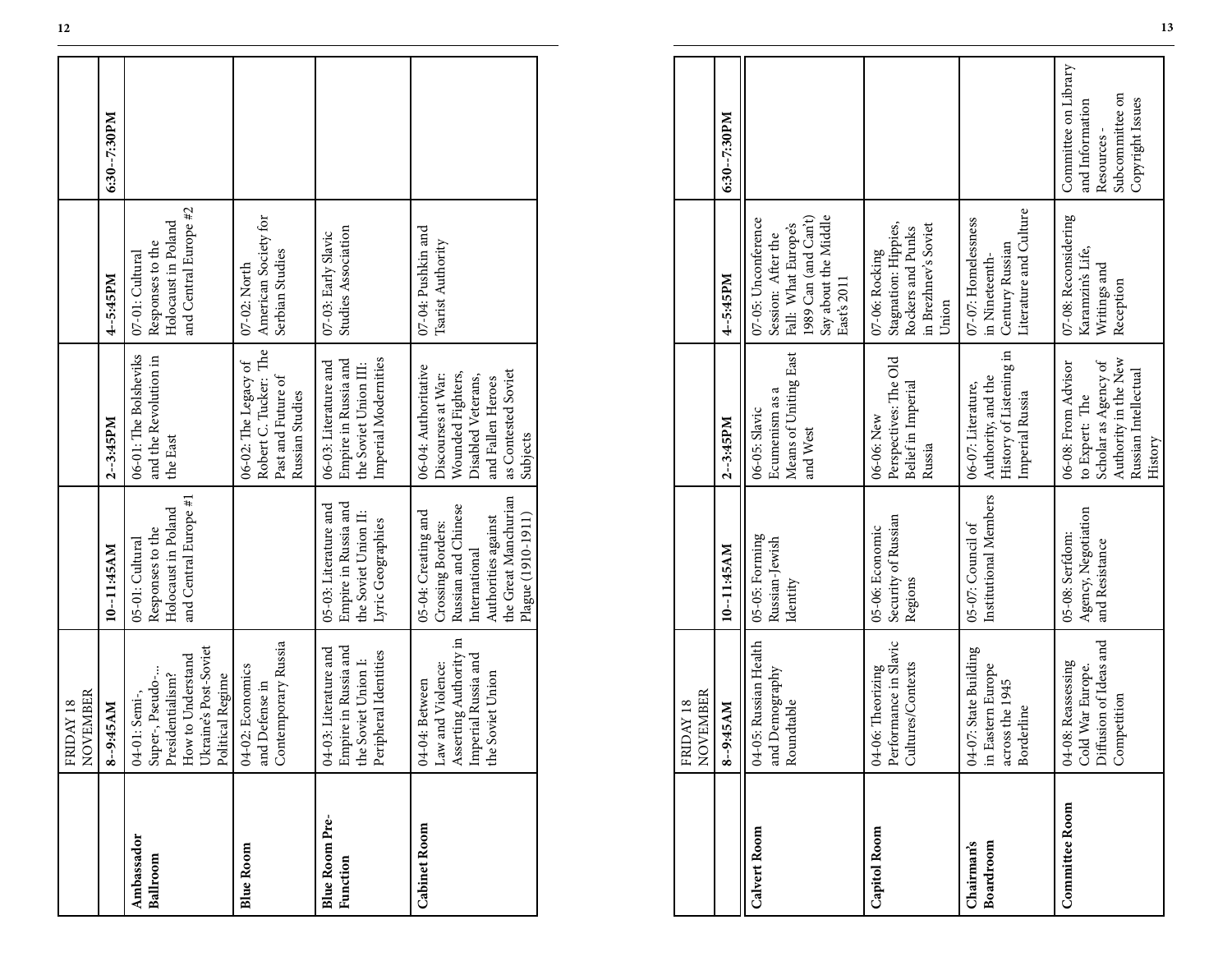| 07-09: A Chance to<br>Balkans? Debating<br>Thin Air: Chance,<br>$07-11$ : The Shifty<br>Soviet Culture<br>4--5:45PM<br>06-11: Postmodernism<br>Secrecy, and the Soviet<br>the Post-Soviet Space<br>Authoritarianism in<br>Patrimonialism and<br>06-09: Information,<br>in Late and Post-<br>System of Rule<br>Soviet Cinema<br>06-10: Neo-<br>2--3:45PM<br>Authoritarianism in<br>05-09: Holodomor:<br>Institutions under<br>05-10: Unpacking<br>05-11: Society for<br>From Famine to<br>Slovene Studies<br>10-11:45AM<br>Genocide<br>Eurasia<br>Soviet Contribution to<br>International Justice at<br>04-10: Nikto ne zabyt,<br>Images, Prospects, and<br>nichto ne zabyto: The<br>Nuremberg and After<br>Reform of Peter the<br>04-11: The Russian<br>04-09: The Church<br>Revolutionaries,<br>1917-1922: Self-<br>Great Revisited<br>Left Socialist<br>8--9:45AM<br>Congressional B<br><b>Congressional A</b><br><b>Council Room</b> | NOVEMBER<br>FRIDAY 18 |  |                                                                                  |                                  |
|-----------------------------------------------------------------------------------------------------------------------------------------------------------------------------------------------------------------------------------------------------------------------------------------------------------------------------------------------------------------------------------------------------------------------------------------------------------------------------------------------------------------------------------------------------------------------------------------------------------------------------------------------------------------------------------------------------------------------------------------------------------------------------------------------------------------------------------------------------------------------------------------------------------------------------------------|-----------------------|--|----------------------------------------------------------------------------------|----------------------------------|
|                                                                                                                                                                                                                                                                                                                                                                                                                                                                                                                                                                                                                                                                                                                                                                                                                                                                                                                                         |                       |  |                                                                                  | 6:30--7:30PM                     |
|                                                                                                                                                                                                                                                                                                                                                                                                                                                                                                                                                                                                                                                                                                                                                                                                                                                                                                                                         |                       |  | Risk and Gambling in<br>Win Big, a Leap into                                     |                                  |
|                                                                                                                                                                                                                                                                                                                                                                                                                                                                                                                                                                                                                                                                                                                                                                                                                                                                                                                                         |                       |  | 07-10: The Aesthetics<br>of Chekhov's Steppe                                     |                                  |
|                                                                                                                                                                                                                                                                                                                                                                                                                                                                                                                                                                                                                                                                                                                                                                                                                                                                                                                                         | Realities             |  | Transient Loyalties in<br>Multinationality and<br>the (Post-) Ottoman<br>Balkans | Hungarian Studies<br>Association |

|                   | FRIDAY 18<br>NOVEMBER                                                                                                                                                                                                   |                                                                                                              |                                                                                                                   |                                                                                                                                |                                  |
|-------------------|-------------------------------------------------------------------------------------------------------------------------------------------------------------------------------------------------------------------------|--------------------------------------------------------------------------------------------------------------|-------------------------------------------------------------------------------------------------------------------|--------------------------------------------------------------------------------------------------------------------------------|----------------------------------|
|                   | 8--9:45AM                                                                                                                                                                                                               | 10--11:45AM                                                                                                  | $2 - 3:45PM$                                                                                                      | 4-5:45PM                                                                                                                       | 6:30--7:30PM                     |
| Congressional A   | Reform of Peter the<br>Great Revisited<br>04-09: The Church                                                                                                                                                             | 05-09: Holodomor:<br>From Famine to<br>Genocide                                                              | Secrecy, and the Soviet<br>06-09: Information,<br>System of Rule                                                  | Risk and Gambling in<br>Win Big, a Leap into<br>07-09: A Chance to<br>Thin Air: Chance,<br>Soviet Culture                      |                                  |
| Congressional B   | 04-10: Nikto ne zabyt, nichto ne zabyto: The Soviet Contribution to International Justice at Muremberg and After Nuremberg                                                                                              | Authoritarianism in<br>Institutions under<br>05-10: Unpacking<br>Eurasia                                     | the Post-Soviet Space<br>Authoritarianism in<br>Patrimonialism and<br>06-10: Neo-                                 | 07-10: The Aesthetics<br>of Chekhov's Steppe                                                                                   |                                  |
| Council Room      | 1917-1922: Self-<br>Images, Prospects, and<br>04-11: The Russian<br>Left Socialist<br>Revolutionaries,<br>Realities                                                                                                     | 05-11: Society for<br>Slovene Studies                                                                        | 06-11: Postmodernism<br>in Late and Post-<br>Soviet Cinema                                                        | Transient Loyalties in<br>Multinationality and<br>the (Post-) Ottoman<br>Balkans? Debating<br>07-11: The Shifty<br>Balkans     | Hungarian Studies<br>Association |
|                   |                                                                                                                                                                                                                         |                                                                                                              |                                                                                                                   |                                                                                                                                |                                  |
|                   | $\begin{array}{ll} \text{FRLDAY 18} \\ \text{NOVEMBER} \end{array}$                                                                                                                                                     |                                                                                                              |                                                                                                                   |                                                                                                                                |                                  |
|                   | $-9:45AM$<br>$\infty$                                                                                                                                                                                                   | 10--11:45AM                                                                                                  | $2 - 3:45 PM$                                                                                                     | 4--5:45PM                                                                                                                      | 6:30--7:30PM                     |
| Diplomat Ballroom | $\fbox{\parbox{1}{04-12:}~Kievan, \\ Massovite, and \\ Petersburg Encounters \\ with the West: \\ Sonething Old, \\ Sonething Old, \\ Sonething New, \\ Sonething Berv, \\ Something Borevved, \\ \hline \end{tabular}$ | Interdisciplinary<br>05-12: Vladimir<br>Approaches<br>Nabokov:                                               | of Economic Reforms<br>06-12: The Diffusion<br>in Eastern Europe                                                  | 07-12: Minor<br>Characters II                                                                                                  |                                  |
| Director's Room   | 04-13: The Boris<br>Yeltsin Presidential<br>Library, St Petersburg                                                                                                                                                      | Other in the Soviet<br>Fascination: War,<br>Enemies, and the<br>Bloc through the<br>05-13: Fear and<br>1960s |                                                                                                                   | Danubian Monarchy<br>Relations: From the<br>towards the Nation-<br>07-13: National<br>Transnational<br>Identities and<br>State | Society for Romanian<br>Studies  |
| Embassy Room      | 04-14: Engaging the<br>State: Discourses<br>between Citizen and<br>State in the Soviet<br>State in the Soviet<br>Union during the<br>Interwar Period                                                                    | Said: Opinions of Life<br>Said, the Government<br>05-14: The People<br>Inside the USSR                       | 06-14: Constructing<br>Women in Stalinist<br>and Post-Stalinist<br>Authority: Soviet<br>and Confronting<br>Russia | Establishing Authority<br>07-14: From Myth<br>in the Later Soviet<br>to Reality: (Dis)<br>Union                                |                                  |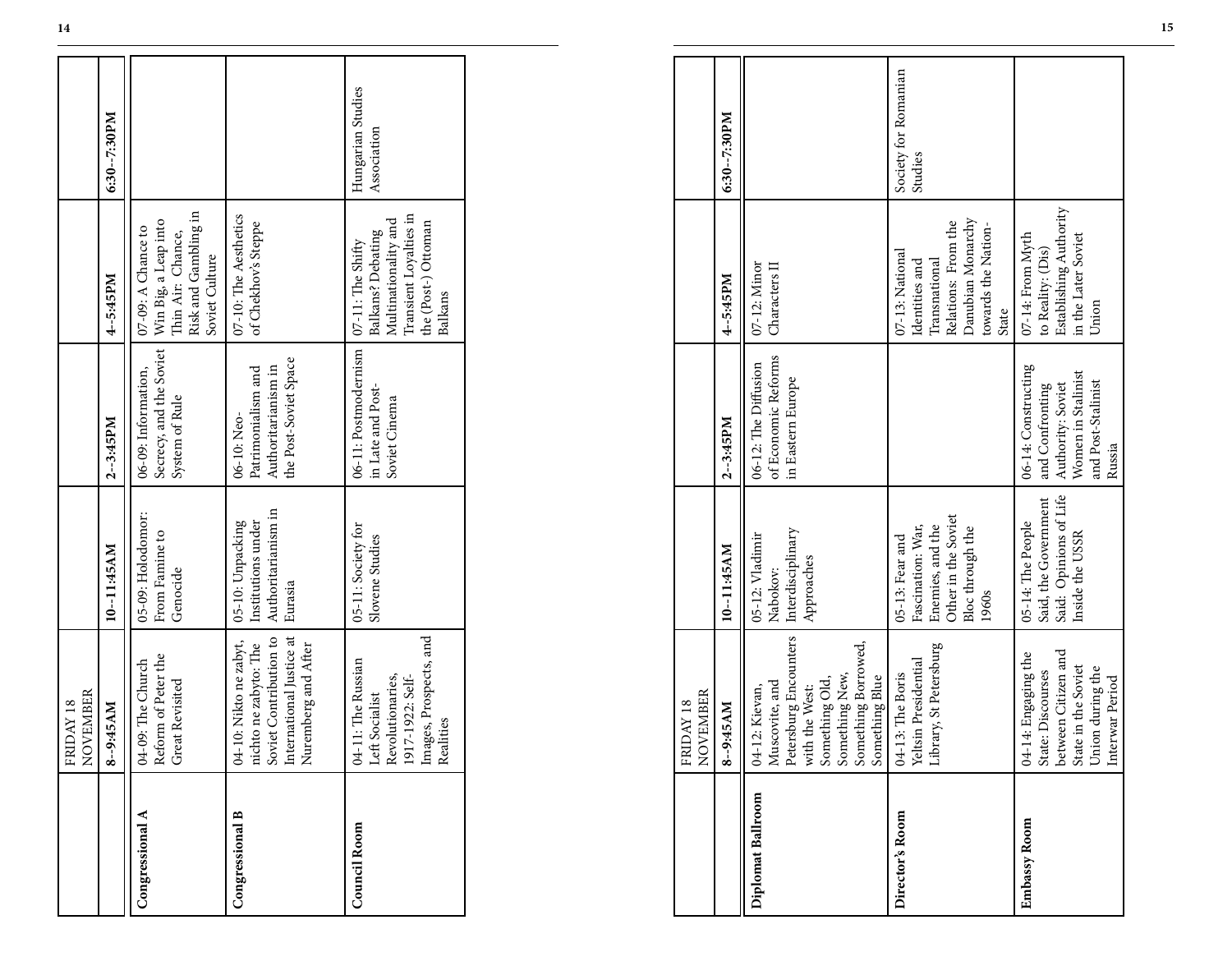|                         | NOVEMBER<br>FRIDAY 18                                                          |                                                                                                                           |                                                                                                    |                                                                                                                        |              |
|-------------------------|--------------------------------------------------------------------------------|---------------------------------------------------------------------------------------------------------------------------|----------------------------------------------------------------------------------------------------|------------------------------------------------------------------------------------------------------------------------|--------------|
|                         | 8--9:45AM                                                                      | 10-11:45AM                                                                                                                | $2 - 3:45PM$                                                                                       | 4--5:45PM                                                                                                              | 6:30--7:30PM |
| <b>Empire Ballroom</b>  | in Russia under the<br>04-15: Elite Politics<br>Putin-Medvedev<br>Tandem       | Terror, 1937-1938 - A<br>Panel in Memory of<br>Perspectives on the<br>Leopold Haimson<br>Apogee of Stalin's<br>05-15: New | Jewish Relations in<br>Ukrainian History:<br>06-15: Ukrainian-<br>Exploring Shared<br>Narratives   | Russia's Great World<br>Engagement during<br>07-15: Diplomatic<br>and Revolution                                       |              |
| Executive Room          | the Age of Cultural<br>04-16: Tolstoy in<br>Studies                            | During World War II<br>05-16: New Research<br>Occupied Territories<br>on the Soviet Armed<br>Resistance in the            | 06-16: Elite Networks<br>Central Asia and the<br>South Caucasus<br>Competition in<br>and Political | 07-16: Post-Soviet<br>Hollywood                                                                                        |              |
| Forum Room              | Dynamics in Poland,<br>Russia and Ukraine<br>at War: Cultural<br>04-17: Memory | 05-17: Revisiting Early<br>Stalinism through<br>Bodies & Feelings<br>Visual Culture 1:                                    |                                                                                                    | in Twentieth-Century<br>Literary Translation<br>Cultural Politics of<br>07-17: Imported<br>Authority: The<br>Russia    |              |
| Boardroom<br>Governor's | Experiences in Eastern<br>Europe after 1945<br>04-18: Jewish                   | Presidential Elections<br>in Belarus and Their<br>05-18: The 2010<br>Aftermath                                            | 06-18: Russia in the<br>Year 2011: The Ed<br>Hewitt Memorial<br>Roundtable                         | 07-18: The Metropolis<br>in Mid-19th Century<br>St. Petersburg and<br>Russia: Power and<br>Representation in<br>Moscow |              |

|                           | NOVEMBER<br>FRIDAY 18                                                                                                        |                                                                                                                                        |                                                                                                                                     |                                                                                                                        |                                                                 |
|---------------------------|------------------------------------------------------------------------------------------------------------------------------|----------------------------------------------------------------------------------------------------------------------------------------|-------------------------------------------------------------------------------------------------------------------------------------|------------------------------------------------------------------------------------------------------------------------|-----------------------------------------------------------------|
|                           | 8--9:45AM                                                                                                                    | 10--11:45AM                                                                                                                            | $2 - 3:45 PM$                                                                                                                       | 4-5:45PM                                                                                                               | 6:30-7:30PM                                                     |
| <b>Empire Ballroom</b>    | in Russia under the<br>04-15: Elite Politics<br>Putin-Medvedev<br>Tandem                                                     | ≺<br>Panel in Memory of<br>Terror, 1937-1938 -<br>Perspectives on the<br>Leopold Haimson<br>Apogee of Stalin's<br>05-15: New           | Ukrainian History:<br>Jewish Relations in<br>Exploring Shared<br>06-15: Ukrainian-<br>Narratives                                    | Russia's Great World<br>Engagement during<br>07-15: Diplomatic<br>and Revolution                                       |                                                                 |
| <b>Executive Room</b>     | the Age of Cultural<br>04-16: Tolstoy in<br>Studies                                                                          | During World War II<br>05-16: New Research<br>on the Soviet Armed<br>Occupied Territories<br>Resistance in the                         | 06-16: Elite Networks<br>Central Asia and the<br>South Caucasus<br>Competition in<br>and Political                                  | 07-16: Post-Soviet<br>Hollywood                                                                                        |                                                                 |
| Forum Room                | Dynamics in Poland,<br>Russia and Ukraine<br>at War: Cultural<br>04-17: Memory                                               | 05-17: Revisiting Early<br>Stalinism through<br>Visual Culture 1:<br>Bodies & Feelings                                                 |                                                                                                                                     | in Twentieth-Century<br>Literary Translation<br>Cultural Politics of<br>07-17: Imported<br>Authority: The<br>Russia    |                                                                 |
| Boardroom<br>Governor's   | Experiences in Eastern<br>Europe after 1945<br>04-18: Jewish                                                                 | Presidential Elections<br>in Belarus and Their<br>05-18: The 2010<br>Aftermath                                                         | 06-18: Russia in the<br>Year 2011: The Ed<br>Hewitt Memorial<br>Roundtable                                                          | 07-18: The Metropolis<br>in Mid-19th Century<br>Russia: Power and<br>St. Petersburg and<br>Representation in<br>Moscow |                                                                 |
|                           |                                                                                                                              |                                                                                                                                        |                                                                                                                                     |                                                                                                                        |                                                                 |
|                           | NOVEMBER<br>FRIDAY 18                                                                                                        |                                                                                                                                        |                                                                                                                                     |                                                                                                                        |                                                                 |
|                           | 8--9:45AM                                                                                                                    | 10-11:45AM                                                                                                                             | $2 - 3:45 PM$                                                                                                                       | 4--5:45PM                                                                                                              | 6:30--7:30PM                                                    |
| Hampton Ballroom          | 04-19: Vampire<br>Strategies                                                                                                 | 05-19: Charismatic<br>Postcommunist<br>Leadership and<br>Politics                                                                      | 06-19: Muslim Politics<br>Reform in Russia and<br>Perspective: Islam,<br>in Comparative<br>Modernity, and<br>the Balkans            | Library: Past, Present,<br>07-19: The Slavic and<br>the New York Public<br>Baltic Collection of<br>Future?             |                                                                 |
| Palladian Ballroom        | Secrecy: Closed Cities<br>and Society in the<br>during the Cold War<br>04-20: Authority of<br>USSR and the USA<br>and Beyond |                                                                                                                                        | 06-20: Art Authorities:<br>Patronage, Orthodoxy,<br>and Art Institutions in<br>Eighteenth and Early<br>Nineteenth-Century<br>Russia | Ukrainian Studies<br>07-20: American<br>Association for                                                                |                                                                 |
| Presidential<br>Boardroom | Culture Between the<br>Freedom: Croatian<br>East and the West<br>Authority, Our<br>04-21: Their                              | Future of the Ottoman<br>the Orient: Russians,<br>Nineteenth Century<br>Westerners, and the<br>Empire in the Late<br>05-21: Contesting | and Civil Society in<br>Poland-Lithuania,<br>06-21: Authority<br>$17th$ -early $19th$<br>century                                    | Templates in Russian<br>Second World War<br>Narratives of the<br>07-21: Christian                                      | Eurasian Music Study<br>European, and<br>Russian, East<br>Group |
| Senate Room               | Communist Uprising<br>04-22: From Debacle<br>in Yugoslavia 1941<br>April War and the<br>to Rebellion: New<br>Research on the | Russian Icon as Art<br>Divine Authority:<br>05-22: Invoking<br>and Symbol                                                              |                                                                                                                                     | European Cataloging<br>Successes, and Rules<br>07-22: Challenges,<br>in Slavic and East                                | Soyuz                                                           |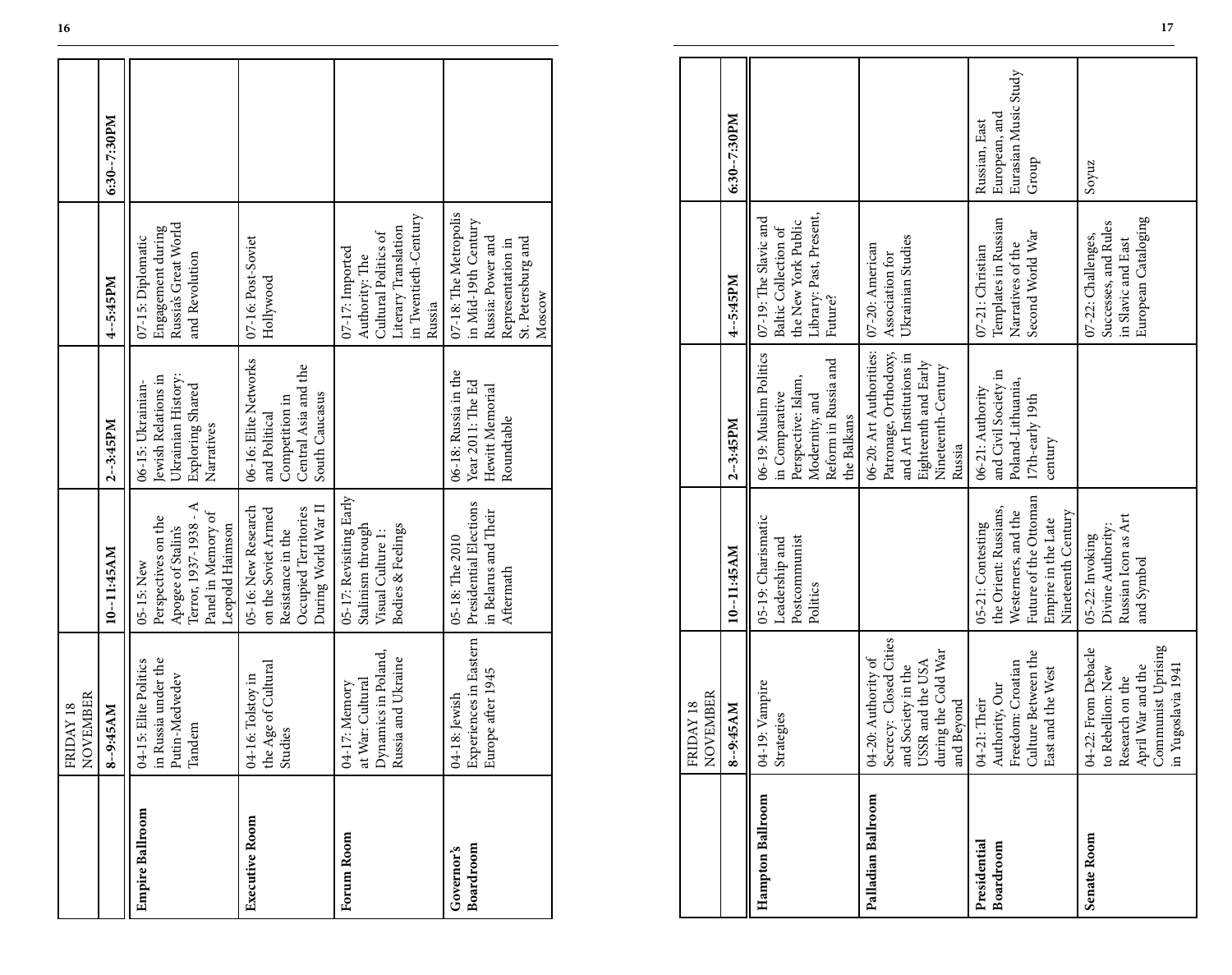|           | FRIDAY 18<br>NOVEMBER                                                                                                                                                                                                                       |                                                                                                                                                                                        |                                                                                                                    |                                                                                                                                           |                                                         |
|-----------|---------------------------------------------------------------------------------------------------------------------------------------------------------------------------------------------------------------------------------------------|----------------------------------------------------------------------------------------------------------------------------------------------------------------------------------------|--------------------------------------------------------------------------------------------------------------------|-------------------------------------------------------------------------------------------------------------------------------------------|---------------------------------------------------------|
|           | 8-9:45AM                                                                                                                                                                                                                                    | 10-11:45AM                                                                                                                                                                             | $2 - 3:45PM$                                                                                                       | 4--5:45PM                                                                                                                                 | 6:30--7:30PM                                            |
| Suite 153 | $\fbox{\parbox{0.85\textwidth}{\begin{tabular}{ l l } \hline Language and the \\ \hline Language of Space \\ Models of Spatial \\ Representation in \\ Representation in \\ Russian Literature \\ \hline \end{tabular}}$<br>04-23: Space of | Advanced Technology<br>Overseas Flagship<br>Level (ILR-3): the<br>05-23: Mastering<br>Learning in the<br>Intersection of<br>Russian at the<br>and Language<br>Professional<br>Programs | Bulgakov's Master and<br>the Text of M.A.<br>06-23: Texts in<br>Margarita                                          | Case of Minor Slavic<br>Languages between<br>Decay or Language<br>Revitalization? The<br>the Languages of<br>07-23: Language<br>Authority | Belarusian Studies<br>North American<br>Association for |
| Suite 163 | 04-24: Manifestations<br>and Authority in the<br>of Sovereign Power<br>Arts                                                                                                                                                                 | Entangled Literary<br>05-24: World<br>Literature as<br>History                                                                                                                         | ity of One: Liudmila<br>06-24: The Author-<br>Petrushevskaya                                                       | Eurasian Environment<br>the Transformation of<br>07-24: Expertise and<br>Nature: Knowledge,<br>Authority, and the                         | Society for Albanian<br>Studies                         |
| Suite 200 | and Gender in Eurasia<br>04-25: Globalization                                                                                                                                                                                               | 05-25: Romanticism<br>and Authority                                                                                                                                                    | in North America and<br>Speakers of Russian<br>Teaching Heritage<br>06-25: Differential<br>Approaches to<br>Europe | Navigating the Sacred<br>Space in Russian Art:<br>07-25: Authority and<br>and the Scientific                                              | Council of Regional<br>Affiliates                       |

|           | FRIDAY 18<br>NOVEMBER<br>8--9:45AM                                                                                        | 10--11:45AM                                                                                                                                           | $2 - 3:45 PM$                                                                                                      | 4--5:45PM                                                                                                                                 | 6:30--7:30PM                                                               |
|-----------|---------------------------------------------------------------------------------------------------------------------------|-------------------------------------------------------------------------------------------------------------------------------------------------------|--------------------------------------------------------------------------------------------------------------------|-------------------------------------------------------------------------------------------------------------------------------------------|----------------------------------------------------------------------------|
| Suite 153 | Language of Space:<br>Russian Literature<br>Language and the<br>Representation in<br>Models of Spatial<br>04-23: Space of | Advanced Technology<br>Level (ILR-3): the<br>05-23: Mastering<br>Learning in the<br>Intersection of<br>Russian at the<br>and Language<br>Professional | Bulgakov's Master and<br>the Text of M.A<br>06-23: Texts in<br>Margarita                                           | Case of Minor Slavic<br>Languages between<br>Decay or Language<br>Revitalization? The<br>the Languages of<br>07-23: Language<br>Authority | Belarusian Studies<br>North American<br>Association for                    |
| Suite 163 | 04-24: Manifestations<br>and Authority in the<br>of Sovereign Power<br>Arts                                               | Entangled Literary<br>Overseas Flagship<br>05-24: World<br>Literature as<br>Programs<br>History                                                       | ity of One: Liudmila<br>Petrushevskaya<br>06-24: The Author-                                                       | Eurasian Environment<br>the Transformation of<br>07-24: Expertise and<br>Nature: Knowledge,<br>Authority, and the                         | Society for Albanian<br>Studies                                            |
| Suite 200 | 04-25: Globalization<br>and Gender in Eurasia                                                                             | 05-25: Romanticism<br>and Authority                                                                                                                   | in North America and<br>Speakers of Russian<br>06-25: Differential<br>Teaching Heritage<br>Approaches to<br>Europe | Space in Russian Art:<br>Navigating the Sacred<br>07-25: Authority and<br>and the Scientific                                              | Council of Regional<br>Affiliates                                          |
|           |                                                                                                                           |                                                                                                                                                       |                                                                                                                    |                                                                                                                                           |                                                                            |
|           | NOVEMBER<br>FRIDAY 18                                                                                                     |                                                                                                                                                       |                                                                                                                    |                                                                                                                                           |                                                                            |
|           | 8--9:45AM                                                                                                                 | 10-11:45AM                                                                                                                                            | $2 - 3:45 PM$                                                                                                      | 4--5:45PM                                                                                                                                 | 6:30-7:30PM                                                                |
| Suite 209 | 04-26: The Politics of<br>Form                                                                                            | 05-26: The Performer<br>as Alternative<br>Authority                                                                                                   | 06-26: The Problem of<br>Authorship in Central<br>Europe                                                           | 07-26: The Power of<br>Russification: The<br>Case of Ukraine                                                                              |                                                                            |
| Suite 215 | Literature and Culture<br>in Weimar Berlin<br>04-27: Russian                                                              | Meanings of Work and<br>05-27: Paradoxes and<br>Leisure in Brezhnev's<br>Soviet Union                                                                 | Nineteenth Century<br>06-27: Authority,<br>Czech Music<br>Culture and                                              | Lessons from the New<br>and Regime Change:<br>07-27: Globalization<br>Russia and the New<br>Europe Revisited                              | Professors of Color in<br>Association of<br>Slavic Studies<br>Students and |
| Suite 253 | and Politics of WWII<br>War - Mythscapes<br>04-28: Victims at<br>in Russia and its<br>Neighborhood                        | 05-28: Documentary<br>and Authority                                                                                                                   | Information Resources<br>Émigré Cemeteries<br>pamiať: Russian<br>06-28: Vechnaia<br>as Important                   | (Again?): Textbook<br>07-28: Canonizing<br>Russian Literature<br>Writers, Teachers,<br>Students                                           |                                                                            |
| Suite 263 | Southeast Europe<br>04-29: Language<br>Approaches to<br>Contact at the<br>Margins: New                                    | Politicians in Croatia:<br>A New Authority?<br>05-29: Female                                                                                          | Contemporary Russia<br>and Gender in<br>06-29: Class                                                               | of Lev Losev: Poetry,<br>07-29: The Heritage<br>Scholarship, Non-<br>Fiction                                                              |                                                                            |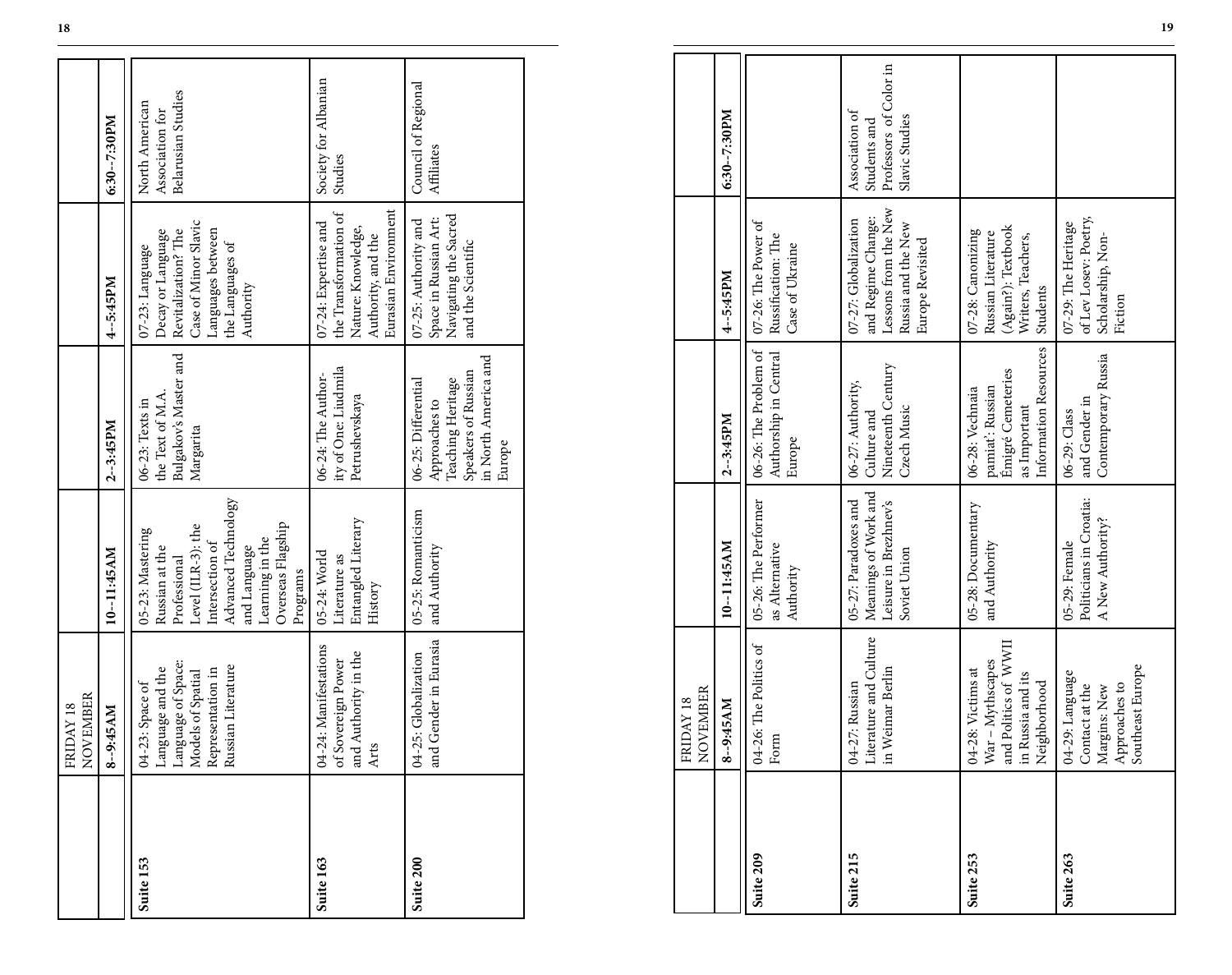|           | NOVEMBER<br>FRIDAY 18                                                                                            |                                                                                                            |                                                                                                       |                                                                                                                  |              |
|-----------|------------------------------------------------------------------------------------------------------------------|------------------------------------------------------------------------------------------------------------|-------------------------------------------------------------------------------------------------------|------------------------------------------------------------------------------------------------------------------|--------------|
|           | 8--9:45AM                                                                                                        | 10--11:45AM                                                                                                | 2--3:45PM                                                                                             | 4--5:45PM                                                                                                        | 6:30--7:30PM |
| Suite 268 | 04-31: New Books on<br>in Post-Communist<br>Transitional Justice<br>Europe                                       | Political Power in and<br>Representations of<br>(Re)built: Spatial<br>05-31: Authority<br>after Yugoslavia | American Pushkin<br>06-31: North<br>Society                                                           | Institutions (1)<br>07-31: Russian<br>Economy and                                                                |              |
| Suite 300 | be a Paradigm for the<br>010 A-32: Can the 2010<br>Hungarian Election<br>Whole Region?                           | 05-32: Dis/abling<br>Slavic Studies                                                                        | Development in the<br>Post-Soviet Space<br>06-32: Dynamics<br>of Agricultural                         | War Borders as Social<br>07-32: Revisiting the<br>"Iron Curtain": Cold<br>Space                                  |              |
| Suite 315 | Soviet Cinema: Sergei<br>Ozerov, Iulii Raizman<br>of Authority in Late<br>Bondarchuk, Iurii<br>04-33: Discourses | 05-33: The Role of<br>Blogging in Soviet<br>Studies                                                        | Culture, Identity, and<br>and Present: Political<br>Borderlands, Past<br>06-33: Polish<br>Nationalism | 07-33: Socialist<br>Photography:<br>Aesthetics as<br>Realism in<br>Authority                                     |              |
| Suite 368 | 14-34: Anti-écriture:<br>Dostoevsky, Filaret.<br>Freud, Bakhtin,                                                 | Communications<br>05-34: ASEEES<br>Committee                                                               | 06-34: The Modernist<br>Rethinking Genre<br>Russian Poema:                                            | Slavic Digital Projects<br>07-34: Committee<br>Subcommittee on<br>on Libraries and<br>Information<br>Resources-- |              |

|                                   | NOVEMBER<br>FRIDAY 18                                                                                                                                                       |                                                                                                                                                                |                                                                                                       |                                                                                                                |                                                                              |
|-----------------------------------|-----------------------------------------------------------------------------------------------------------------------------------------------------------------------------|----------------------------------------------------------------------------------------------------------------------------------------------------------------|-------------------------------------------------------------------------------------------------------|----------------------------------------------------------------------------------------------------------------|------------------------------------------------------------------------------|
|                                   | 8--9:45AM                                                                                                                                                                   | 10--11:45AM                                                                                                                                                    | $2 - 3:45 PM$                                                                                         | 4-5:45PM                                                                                                       | 6:30-7:30PM                                                                  |
| Suite 268                         | 04-31: New Books on<br>Transitional Justice<br>in Post-Communist<br>Europe                                                                                                  | Political Power in and<br>Representations of<br>(Re)built: Spatial<br>05-31: Authority<br>after Yugoslavia                                                     | American Pushkin<br>06-31: North<br>Society                                                           | Institutions (1)<br>07-31: Russian<br>Economy and                                                              |                                                                              |
| Suite 300                         | $\begin{tabular}{ l } \hline 04-32. \textbf{Can the } 2010 \\ \hline \textbf{Hungarian Electronic} \\ \hline \textbf{be a Paradigm for the} \end{tabular}$<br>Whole Region? | 05-32: Dis/abling<br>Slavic Studies                                                                                                                            | Development in the<br>Post-Soviet Space<br>06-32: Dynamics<br>of Agricultural                         | War Borders as Social<br>07-32: Revisiting the<br>"Iron Curtain": Cold<br>Space                                |                                                                              |
| Suite 315                         | 04-33: Discourses<br>of Authority in Late<br>Soviet Cinema: Sergei<br>Bondarchuk, Iurii<br>Ozerov, Iulii Raizman                                                            | 05-33: The Role of<br>Blogging in Soviet<br>Studies                                                                                                            | Culture, Identity, and<br>and Present: Political<br>Borderlands, Past<br>06-33: Polish<br>Nationalism | 07-33: Socialist<br>Photography:<br>Aesthetics as<br>Realism in<br>Authority                                   |                                                                              |
| Suite 368                         | 04-34: Anti-écriture:<br>Freud, Bakhtin,<br>Dostoevsky, Filaret.                                                                                                            | Communications<br>05-34: ASEEES<br>Committee                                                                                                                   | 06-34: The Modernist<br>Rethinking Genre<br>Russian Poema:                                            | Slavic Digital Projects<br>07-34: Committee<br>Subcommittee on<br>on Libraries and<br>Information<br>Resources |                                                                              |
|                                   |                                                                                                                                                                             |                                                                                                                                                                |                                                                                                       |                                                                                                                |                                                                              |
|                                   | RDAY 19<br>EMBER<br>SATU<br>$\sum_{i=1}^{n}$                                                                                                                                |                                                                                                                                                                |                                                                                                       |                                                                                                                |                                                                              |
| Room Name                         | 8--9:45AM                                                                                                                                                                   | 10-11:45AM                                                                                                                                                     | 12:45--2:30PM                                                                                         | 2:45--4:30PM                                                                                                   | 4:45-6:30PM                                                                  |
| Ambassador Ballroom               | Medvedev's Presidency<br>Changed in Russia?<br>08-01: What has<br>Three Years of                                                                                            | 09-01: AWSS Luncheon<br>set up                                                                                                                                 | 10-01: AWSS Luncheon<br>break down                                                                    | and Central Europe #3<br>Holocaust in Poland<br>Responses to the<br>11-01: Cultural                            | 12-01: Serbia since<br>Milosevic                                             |
| <b>Blue Room</b>                  | Heritage, Politics, and<br>Traffic after Luzhkov<br>08-02: Moscow under<br>a New Authority:                                                                                 | Communism in Europe<br>Representing the Berlin<br>Commemorating and<br>Wall and the Fall of<br>of the Berlin Wall:<br>after the Erection<br>09-02: Fifty Years | 10-02: The August 1991<br>Coup and the End of<br>the Soviet Union                                     | Archives Twenty Years<br>After--Access to the<br>Records of Authorities<br>11-02: Russian                      |                                                                              |
| <b>Blue Room Pre-</b><br>Function | Imperialistic Mind in<br>Russian Literature?<br>Russia as an Empire:<br>08-03: Remapping                                                                                    | Empire in Russia and<br>09-03: Literature and<br>the Soviet Union IV:<br>Colonial Models                                                                       | Jewish Life in Poland.<br>10-03: Revival of<br>A Statement or a<br>Question?                          | 11-03: Evgenii Bauer<br>and Early Russian<br>Silent Film                                                       | 12-03: Set up Awards<br><b>Buffet</b>                                        |
| <b>Cabinet Room</b>               | 08-04: Christian<br>Believers in the Soviet<br>Bloc Criminal Justice<br>System                                                                                              | Evolution of a Leitmotif<br>09-04: Friendship: The<br>in Transnational Post-<br>Stalinist Discourse                                                            | Legitimacy in Late<br>Violence and State<br>10-04: Physical<br>Socialism                              | 11-04: Soviet Values<br>and their Spaces in<br>Olesha's "Envy"                                                 | Change and Continuity<br>Authorities in Russia:<br>$12\mbox{-}04{:}$ Law and |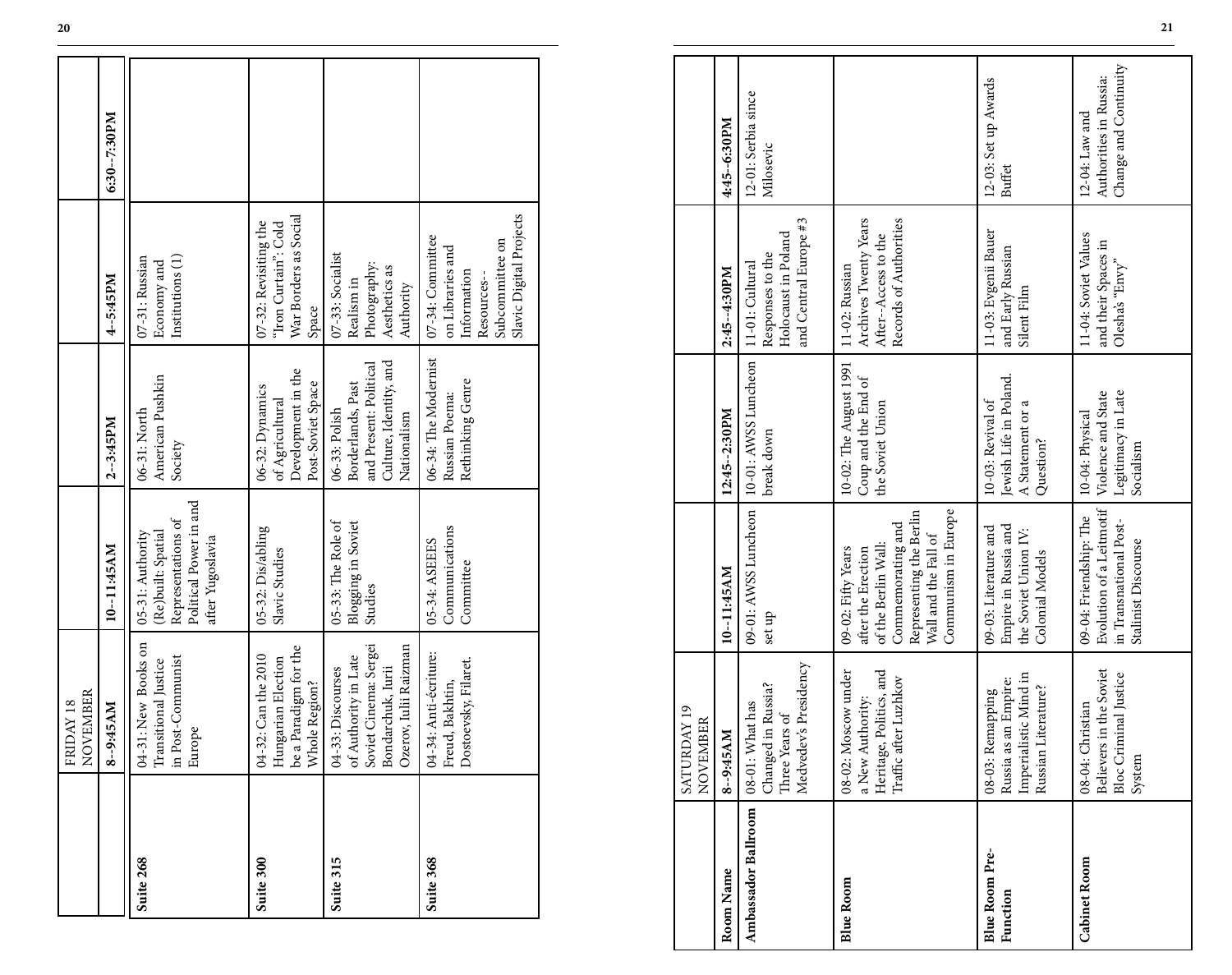|                                | SATURDAY 19<br>NOVEMBER                                                                                      |                                                                                                                  |                                                                                                                                |                                                                                                                                                        |                                                                                                                                                                            |
|--------------------------------|--------------------------------------------------------------------------------------------------------------|------------------------------------------------------------------------------------------------------------------|--------------------------------------------------------------------------------------------------------------------------------|--------------------------------------------------------------------------------------------------------------------------------------------------------|----------------------------------------------------------------------------------------------------------------------------------------------------------------------------|
| Room Name                      | 8--9:45AM                                                                                                    | 10--11:45AM                                                                                                      | 12:45-2:30PM                                                                                                                   | 2:45-4:30PM                                                                                                                                            | 4:45--6:30PM                                                                                                                                                               |
| <b>Calvert Room</b>            | across the Centuries<br>Gender and<br>Violence in Russia<br>$08 - 05$ :                                      | Authoritarian Leaders<br>Europe: Authors Meet<br>in Post-Communist<br>09-05: Defeating<br>Critics                | Spring: Addressing<br>Everyday Problems<br>in Post-Invasion<br>10-05: After the<br>Czechoslovakia                              | Twentieth Century East<br>Approaches to Social<br>11-05: Charity and<br>the State: National<br>and Transnational<br>Welfare in Early<br>Central Europe | Charting Victor Pelevin<br>12-05: At the Forefront<br>of Post-Soviet Fiction:<br>Studies                                                                                   |
| Capitol Room                   | Revisited: Old Archival<br>Problems and New<br>Research Approaches<br>Samizdat<br>$08 - 06:$                 | Sea Region Sovereignty<br>Peacebuilding in Black<br>09-06: Comparative<br>Prospects for<br>Conflicts             | 10-06: Soviet-American<br>Encounters during the<br>Cold War                                                                    | 11-06: Ethnic Violence,<br>Former Soviet States<br>Political Power, and<br>Armed Forces in                                                             | Russia Under Patriarkh<br>Stagnation? Church-<br>12-06: Renewal or<br>State Relations in<br>Kirill                                                                         |
| Boardroom<br><b>Chairman's</b> | English Novel: Text<br>Literature and the<br>Authority as Text<br>as Authority and<br>Russian<br>$08 - 07$ : | the Students of Russian<br>Reading Strategies to<br>09-07: Teaching                                              | Eastern Europe and the<br>Ethnic Intermixing in<br>10-07: The Limits of<br>Soviet Union                                        |                                                                                                                                                        | Ostrovsky, Meyerhold<br>and Bulgakov and the<br>Between the Lines:<br>Art of Defiance<br>12-07: Reading                                                                    |
| Committee Room                 | Mirror: The New<br><b>Book Culture</b><br>Studies in the Post<br>and the Old<br>$08 - 08$ :<br>Soviet 1      | Population, 1864-1917<br>09-08: Taxing the                                                                       | Goods: Commodities<br>Revolutionary Russia<br>in Late Imperial and<br>and Consumerism<br>10-08: Empire of                      | Analysis of the Russian<br>Economy in Eurasian<br>11-08: Comparative<br>Perspective (1)                                                                | 12-08: Remembering<br>Mark Pittaway:<br><b>Borderlands</b>                                                                                                                 |
|                                |                                                                                                              |                                                                                                                  |                                                                                                                                |                                                                                                                                                        |                                                                                                                                                                            |
|                                | RDAY 19<br>NOVEMBER<br>SATU                                                                                  |                                                                                                                  |                                                                                                                                |                                                                                                                                                        |                                                                                                                                                                            |
| Room Name                      | 8--9:45AM                                                                                                    | 10--11:45AM                                                                                                      | 12:45--2:30PM                                                                                                                  | 2:45-4:30PM                                                                                                                                            | 4:45-6:30PM                                                                                                                                                                |
| Congressional                  | hood into Being<br>08-09: Seeing Soviet<br>Childl                                                            |                                                                                                                  | 10-09: Tolstoy and the<br>East                                                                                                 | the National Periphery<br>11-09: Making Sense<br>Socialist Project on<br>Reinvention of the<br>of the Soviet: The<br>since 1945                        | 12-09: Muscovite<br>Insults                                                                                                                                                |
| Congressional B                | 08-10: Empire and the<br>City: A Roundtable<br>in Honor of Patricia<br>Herlihy                               | Authority and Pastoral<br>Orthodox Diocese in<br>Late Imperial Russia<br>Duty: Inventing the<br>09-10: Apostolic | Religious-Philosophical<br>Community in Russian<br>10-10: Individual and<br>Thought                                            | Coexistence: A Panel<br>Goldfrank's Scholarly<br>11-10: The Russian<br>Caucasus: Between<br>in Honor of David<br>Conflict and<br>Career                | Historical and Cultural<br>12-10: The Shoah in<br>the USSR: Recent<br>Studies                                                                                              |
| Council Room                   | the State in "Stalinist"<br>Culture and<br>Czechoslovakia<br>$08 - 11$ :                                     | Hungary 1945-1956<br>09-11: State and<br>Expropriation:                                                          | South Eastern Europe<br>between Central and<br>10-11: What is East<br>in Modern History<br>Now? Encounters<br>European History | 11-11: Association for<br>Croatian Studies                                                                                                             | State in 19th and early<br>20th Century Central<br>Rise of the Nation-<br>Approaches to the<br>12-11: Entangled<br>Transnational<br>Nationalism:<br>Histories of<br>Europe |

|                        | <b>RDAY 19</b><br>NOVEMBER<br>SATU                                                              |                                                                                                                  |                                                                                                                                |                                                                                                                                         |                                                                                                                                                                            |
|------------------------|-------------------------------------------------------------------------------------------------|------------------------------------------------------------------------------------------------------------------|--------------------------------------------------------------------------------------------------------------------------------|-----------------------------------------------------------------------------------------------------------------------------------------|----------------------------------------------------------------------------------------------------------------------------------------------------------------------------|
| Room Name              | 8--9:45AM                                                                                       | 10--11:45AM                                                                                                      | 12:45--2:30PM                                                                                                                  | 2:45-4:30PM                                                                                                                             | 4:45--6:30PM                                                                                                                                                               |
| Congressional A        | Childhood into Being<br>08-09: Seeing Soviet                                                    |                                                                                                                  | 10-09: Tolstoy and the<br>East                                                                                                 | the National Periphery<br>11-09: Making Sense<br>Socialist Project on<br>Reinvention of the<br>of the Soviet: The<br>since 1945         | 12-09: Muscovite<br>Insults                                                                                                                                                |
| <b>Congressional B</b> | 08-10: Empire and the<br>City: A Roundtable<br>in Honor of Patricia<br>$\operatorname{Herlihy}$ | Authority and Pastoral<br>Orthodox Diocese in<br>Late Imperial Russia<br>Duty: Inventing the<br>09-10: Apostolic | Religious-Philosophical<br>Community in Russian<br>10-10: Individual and<br>Thought                                            | Goldfrank's Scholarly<br>Coexistence: A Panel<br>Caucasus: Between<br>11-10: The Russian<br>in Honor of David<br>Conflict and<br>Career | Historical and Cultural<br>12-10: The Shoah in<br>the USSR: Recent<br>Studies                                                                                              |
| <b>Council Room</b>    | the State in "Stalinist"<br>08-11: Culture and<br>Czechoslovakia                                | Hungary 1945-1956<br>09-11: State and<br>Expropriation:                                                          | South Eastern Europe<br>between Central and<br>10-11: What is East<br>in Modern History<br>Now? Encounters<br>European History | 11-11: Association for<br>Croatian Studies                                                                                              | State in 19th and early<br>20th Century Central<br>Rise of the Nation-<br>Approaches to the<br>12-11: Entangled<br>Transnational<br>Nationalism:<br>Histories of<br>Europe |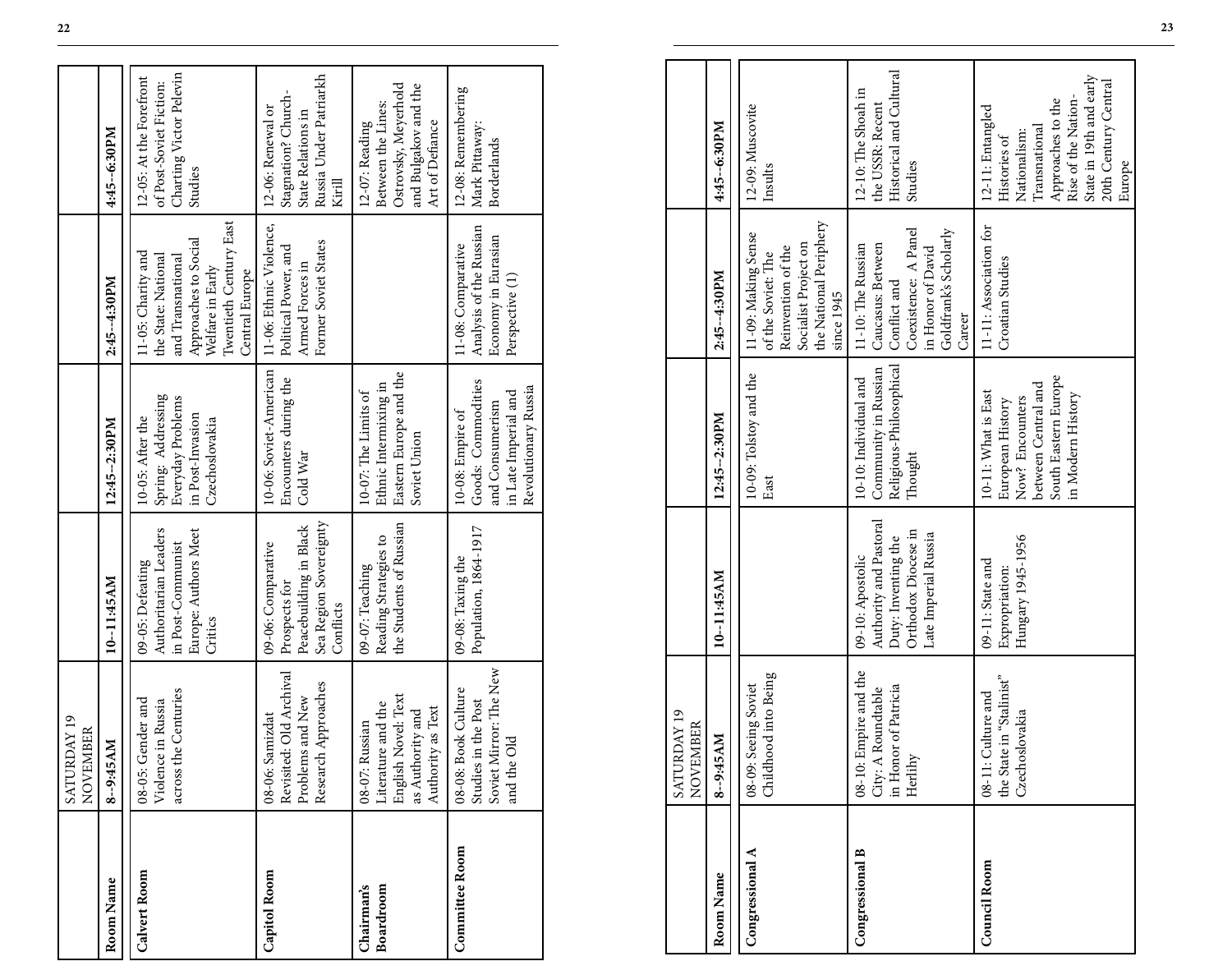|                         | SATURDAY 19<br>NOVEMBER                                                                                                         |                                                                                                                                       |                                                                                                                                                 |                                                                                                                   |                                                                                                                                     |
|-------------------------|---------------------------------------------------------------------------------------------------------------------------------|---------------------------------------------------------------------------------------------------------------------------------------|-------------------------------------------------------------------------------------------------------------------------------------------------|-------------------------------------------------------------------------------------------------------------------|-------------------------------------------------------------------------------------------------------------------------------------|
| Room Name               | 8--9:45AM                                                                                                                       | 10-11:45AM                                                                                                                            | 12:45--2:30PM                                                                                                                                   | 2:45--4:30PM                                                                                                      | 4:45-6:30PM                                                                                                                         |
| Diplomat Ballroom       |                                                                                                                                 | Problems, Results, and<br>Century Russian<br>09-12: The First<br>Literary Theory<br>History of 20th<br>and Criticism:<br>Perspectives | 10-12: Who, When,<br>the Hegemons and<br>Subalterns in the<br>and Where Were<br>Russian Empire?                                                 | Soviet Russia, Ukraine<br>Discontents in post-<br>11-12: Intellectual<br>Authority and its<br>and Belarus         |                                                                                                                                     |
| Director's Room         | Communist Authority<br>08-13: The Catholic<br>in Central Europe<br>of Revolutionary<br>during Periods<br>Church and<br>Upheaval | 09-13: Media and<br>Communist Bloc<br>Identity in the                                                                                 | the Baltic Lands, 1917<br>in Poland, Russia and<br>10-13: Ethnicity and<br>Power Relationships<br>Authority: Shifting<br>1945                   | 11-13: Soviet Youth and<br>Authorities                                                                            | in Post-Communist<br>Common Identities<br>12-13: Collective<br>Memories and<br>Europe                                               |
| Embassy Room            | 08-14: Teaching Russia<br>through Film                                                                                          | Resources in Teaching,<br>Publishing Russian<br>Researching and<br>09-14: Digital<br>History                                          |                                                                                                                                                 | Surveillance in Russian<br>and Soviet History<br>11-14: Medicine,<br>Bodies, and                                  | In Our Institutions: The<br><b>Educational Materials</b><br>Role Of Governments<br>to Research and<br>12-14: Access<br>and Citizens |
| <b>Empire Ballroom</b>  |                                                                                                                                 | 09-15: Czechoslovak<br>Studies Association                                                                                            |                                                                                                                                                 | time Analysis Twenty<br>Perspectives on Real-<br>11-15: The End<br>of Yugoslavia:<br>Years Later                  | Bitter Taste of Freedom:<br>12-15: Film Screening:<br>(Directed by Marina<br>Anna Politkovskaya<br>Goldovskaya)                     |
|                         |                                                                                                                                 |                                                                                                                                       |                                                                                                                                                 |                                                                                                                   |                                                                                                                                     |
|                         | SATURDAY 19<br>NOVEMBER                                                                                                         |                                                                                                                                       |                                                                                                                                                 |                                                                                                                   |                                                                                                                                     |
| Room Name               | 8--9:45AM                                                                                                                       | 10-11:45AM                                                                                                                            | 12:45--2:30PM                                                                                                                                   | 2:45-4:30PM                                                                                                       | 4:45--6:30PM                                                                                                                        |
| Executive Room          | Russia's Borderlands in<br>08-16: Reconsidering<br>War and Revolution,<br>1924<br>1917-                                         | Peasants to Become<br>09-16: Persuading<br>Communists                                                                                 | Information Resources<br>European Microfilm<br>10-16: Committee<br>on Library and<br>Slavic and East<br>Project                                 | Warfare, 1420's-1650's<br>in Eastern European<br>and Combat Stress<br>11-16: Economic                             | 12-16: Wine in the<br>Lands of Tsar and<br>Commissar                                                                                |
| Forum Room              | Russia: Imagined Lives<br>1300-1725<br>08-17: Portraiting Old                                                                   | 09-17: Revisiting Early<br>Realism & Its Publics<br>Stalinism through<br>Visual Culture 2                                             | 10-17: Reassessing<br>Northern Rus                                                                                                              | EU's Relations with its<br>Structures and Forms<br>Eastern Neighbours<br>11-17: Governance<br>of Authority in the | Limitations of Being a<br>12-17: Architecture<br>Socialist Architect<br>The Privileges and<br>and Authority:                        |
| Boardroom<br>Governor's | Communist and Post-<br>Communist Societies<br>08-18: Stability and<br>Change in Pre-                                            | 09-18: Painting Space<br>Space Program and<br>Red: The Soviet<br>Propaganda                                                           | Socialist States: Atheist<br>Eastern Europe after<br>10-18: Confronting<br>Propaganda in the<br>Religious Belief in<br>Soviet Union and<br>1945 |                                                                                                                   | the Gothic in Russian<br>12-18: The Specter of<br>Literature                                                                        |
| Hampton Ballroom        | Transnational Histories<br>Cold War<br>08-19: New<br>of the                                                                     | 09-19: Nazi Occupation<br>Entanglements During<br>Regimes in Three<br>German-Soviet<br>Soviet Locales:<br>WWII                        | 10-19: Association for<br>Christian History and<br>the Study of Eastern<br>Culture                                                              |                                                                                                                   | the Petroleum Sector in<br>12-19: The State and<br>the FSU                                                                          |

|                         | <b>JRDAY 19</b><br>EMBER<br>NOV<br><b>SATT</b>                                              |                                                                                                                |                                                                                                                                                 |                                                                                                                   |                                                                                                              |
|-------------------------|---------------------------------------------------------------------------------------------|----------------------------------------------------------------------------------------------------------------|-------------------------------------------------------------------------------------------------------------------------------------------------|-------------------------------------------------------------------------------------------------------------------|--------------------------------------------------------------------------------------------------------------|
| Room Name               | 8--9:45AM                                                                                   | 10-11:45AM                                                                                                     | 12:45--2:30PM                                                                                                                                   | 2:45--4:30PM                                                                                                      | 4:45--6:30PM                                                                                                 |
| <b>Executive Room</b>   | Russia's Borderlands in<br>08-16: Reconsidering<br>War and Revolution,<br>$-1924$<br>1917   | Peasants to Become<br>09-16: Persuading<br>Communists                                                          | Information Resources<br>European Microfilm<br>10-16: Committee<br>on Library and<br>Slavic and East<br>Project                                 | Warfare, 1420's-1650's<br>in Eastern European<br>and Combat Stress<br>11-16: Economic                             | 12-16: Wine in the<br>Lands of Tsar and<br>Commissar                                                         |
| Forum Room              | Russia: Imagined Lives<br>08-17: Portraiting Old<br>1300-1725                               | 09-17: Revisiting Early<br>Realism & Its Publics<br>Stalinism through<br>Visual Culture 2:                     | 10-17: Reassessing<br>Northern Rus                                                                                                              | EU's Relations with its<br>Structures and Forms<br>Eastern Neighbours<br>11-17: Governance<br>of Authority in the | Limitations of Being a<br>12-17: Architecture<br>Socialist Architect<br>The Privileges and<br>and Authority: |
| Boardroom<br>Governor's | Communist and Post-<br><b>Communist Societies</b><br>08-18: Stability and<br>Change in Pre- | 09-18: Painting Space<br>Space Program and<br>Red: The Soviet<br>Propaganda                                    | Socialist States: Atheist<br>Eastern Europe after<br>10-18: Confronting<br>Propaganda in the<br>Religious Belief in<br>Soviet Union and<br>1945 |                                                                                                                   | the Gothic in Russian<br>12-18: The Specter of<br>Literature                                                 |
| Hampton Ballroom        | Transnational Histories<br>of the Cold War<br>08-19: New                                    | 09-19: Nazi Occupation<br>Entanglements During<br>Regimes in Three<br>German-Soviet<br>Soviet Locales:<br>WWII | 10-19: Association for<br>Christian History and<br>the Study of Eastern<br>Culture                                                              |                                                                                                                   | the Petroleum Sector in<br>12-19: The State and<br>the FSU                                                   |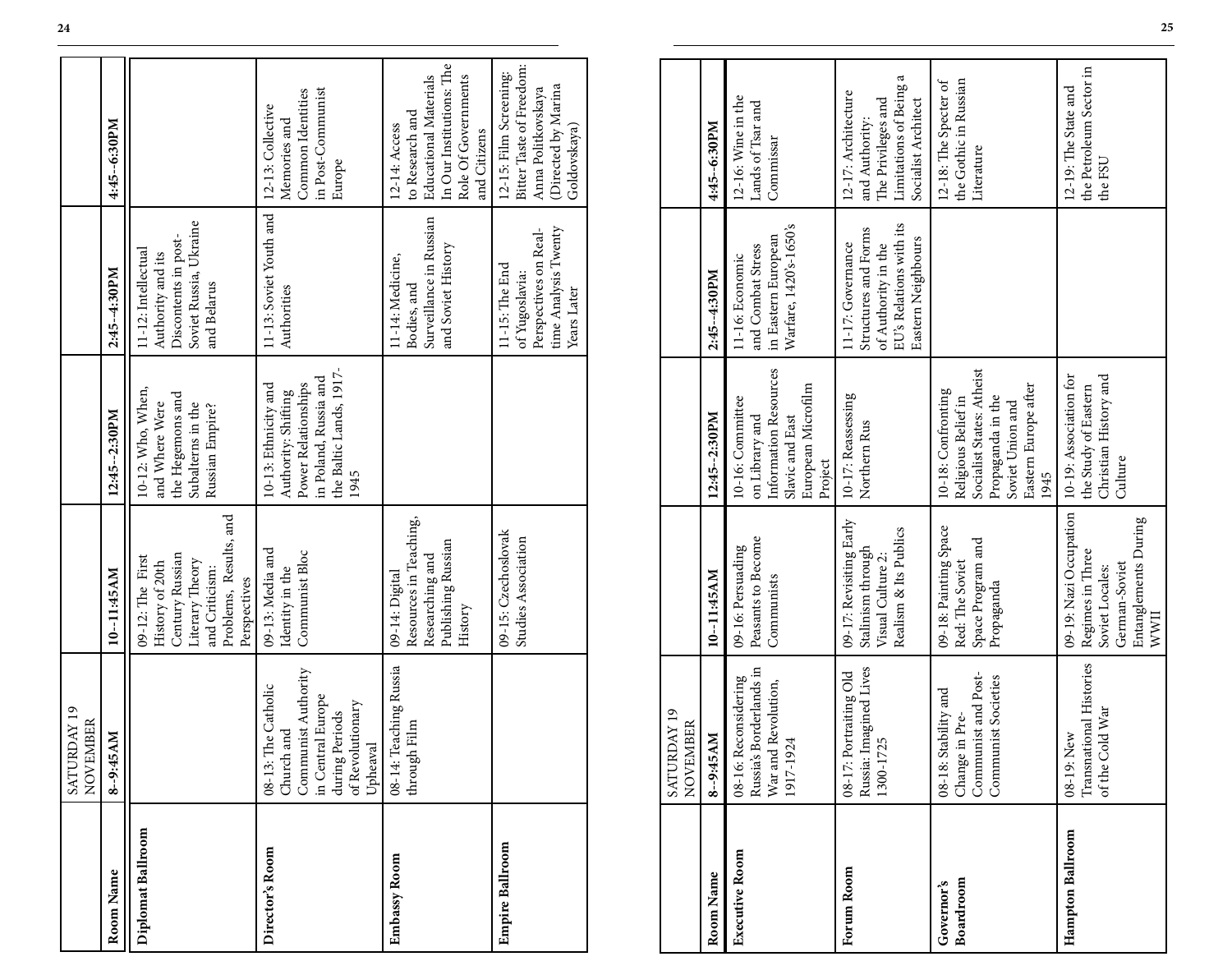|                           | SATURDAY 19<br>NOVEMBER                                                                                                                              |                                                                                                                   |                                                                                                                                                |                                                                                                                 |                                                                                                                  |
|---------------------------|------------------------------------------------------------------------------------------------------------------------------------------------------|-------------------------------------------------------------------------------------------------------------------|------------------------------------------------------------------------------------------------------------------------------------------------|-----------------------------------------------------------------------------------------------------------------|------------------------------------------------------------------------------------------------------------------|
| Room Name                 | 8--9:45AM                                                                                                                                            | 10--11:45AM                                                                                                       | 12:45--2:30PM                                                                                                                                  | 2:45-4:30PM                                                                                                     | 4:45--6:30PM                                                                                                     |
| Palladian Ballroom        | Studies Association<br>08-20: Eighteenth<br>Century Russian                                                                                          | Group on Cinema &<br>09-20: Working<br>Television                                                                 | European Studies<br>10-20: Southeast<br>Association                                                                                            | 11-20: Russian Politics<br>and the 2011-12<br>Election Cycle                                                    | Haimson (1927-2010):<br>Scholar, Teacher. A<br>Russian Historian,<br>$12-20$ : Leopold<br>Retrospective          |
| Presidential<br>Boardroom | Carpatho-Rusyn<br>Research Center<br>$08 - 21$ :                                                                                                     | Ideas: Human, Social,<br>09-21: Circulation of<br>and Natural Sciences<br><b>XXthCenturies</b><br>in Russia, XIX- | Negotiating Academia:<br>The Job Market<br>10-21: Women                                                                                        | Soviet Literature of the<br>the Thaw: Reader and<br>Viewer Response to<br>11-21: Reacting to<br>1950s and 1960s | 12-21: Ethnicity and<br>Post-Soviet Cinema<br>Race in Soviet and                                                 |
| Senate Room               | Constructive Actor?<br>Serbia, Its<br>Neighbors, and<br>Its Region: $A$<br>$08 - 22$ :                                                               | Progressors: Russian<br>Professors to Failed<br>Science Fiction and<br>09-22: From Mad<br>Fantasy                 |                                                                                                                                                | Plotlines: New Stories<br>Inside the Union and<br>about Being Soviet<br>11-22: Peripheral<br>$_{\rm Out}$       | 12-22: The Beilis Trial:<br>Russian Authorities<br>and Public Opinion                                            |
| Suite 153                 | Current Trends<br>08-23: Current Tren<br>in Bosnian Cinema                                                                                           | Heritage: 1920s-1970s<br>Confront the Literary<br>09-23: Soviet Writers                                           | of Goran Paskaljevic's<br>Marginalised World<br>10-23: The<br>Cinema                                                                           | Talent in the United<br>11-23: Hungarian<br>States                                                              | Authors and Authority<br>Ukrainian Literature:<br>12-23: Post-1990<br>in the Society                             |
|                           |                                                                                                                                                      |                                                                                                                   |                                                                                                                                                |                                                                                                                 |                                                                                                                  |
|                           | SATURDAY 19<br>NOVEMBER                                                                                                                              |                                                                                                                   |                                                                                                                                                |                                                                                                                 |                                                                                                                  |
| Room Name                 | 8--9:45AM<br>08-24: Russian Culture                                                                                                                  | 10--11:45AM                                                                                                       | 12:45--2:30PM                                                                                                                                  | 2:45-4:30PM                                                                                                     | 4:45--6:30PM                                                                                                     |
| Suite 163                 | and the Authority of<br>the Classical Tradition                                                                                                      | Some Cases of Polish<br>Using "Authorities":<br>09-24: Strategies of<br>Literature                                | 10-24: Mayakovsky and<br>Authority                                                                                                             | 11-24: Slovak National<br>Identity: Who/Where<br>are the Heroes?                                                | Slavic Historical<br>Morphosyntax<br>12-24: East                                                                 |
| Suite 200                 | in Interwar Russia and<br>Propagating Authority<br>Visual Image:<br>08-25: Diplomacy<br>Reputations and<br>Eastern Europe<br>Constructing<br>$8$ the | Information Resources<br>- Executive Meeting<br>09-25: Committee<br>on Library and                                | 10-25: Russian<br>Lexicology                                                                                                                   | 11-25: Authorities and<br>Soviet-Bloc Cultural<br>the Arts: Soviet and<br>Officials                             |                                                                                                                  |
| Suite 209                 | Relations in Russia and<br>08-26: State-Business<br>S Countries<br>the CI                                                                            | 09-26: New Research in<br>South Slavic Linguistics                                                                | 10-26: Panegyrics                                                                                                                              | Models of Authority in<br>Russian New Media<br>11-26: Alternative                                               | 12-26: Reflecting the<br>Finland: Legislation,<br>the Grand Duchy of<br>Society and Culture<br>Imperial Power in |
| Suite 215                 | 08-27: Herzen at 200                                                                                                                                 | 09-27: Ukraine: Image<br>and Text                                                                                 | Social History, and the<br>10-27: Internationalist<br>Transnational in 20th-<br>East Central Europe<br>century Poland and<br>Lives: Biography, | Nazism in Historical<br>11-27: Comparing<br>Communism and<br>Culture                                            | Economy into Soviet<br>12-27: An Economic<br>Turn? Integrating<br>History Debates                                |

|           | <b>RDAY 19</b><br>NOVEMBER<br>SATU                                                                                                                                                                                                                                                  |                                                                                    |                                                                                                                                                |                                                                                     |                                                                                                                  |
|-----------|-------------------------------------------------------------------------------------------------------------------------------------------------------------------------------------------------------------------------------------------------------------------------------------|------------------------------------------------------------------------------------|------------------------------------------------------------------------------------------------------------------------------------------------|-------------------------------------------------------------------------------------|------------------------------------------------------------------------------------------------------------------|
| Room Name | 8--9:45AM                                                                                                                                                                                                                                                                           | 10-11:45AM                                                                         | 12:45--2:30PM                                                                                                                                  | 2:45-4:30PM                                                                         | 4:45-6:30PM                                                                                                      |
| Suite 163 | 08-24: Russian Culture<br>and the Authority of the Classical Tradition                                                                                                                                                                                                              | Some Cases of Polish<br>Using "Authorities":<br>09-24: Strategies of<br>Literature | 10-24: Mayakovsky and   11-24: Slovak National<br>Authority                                                                                    | Identity: Who/Where<br>are the Heroes?                                              | Slavic Historical<br>Morphosyntax<br>12-24: East                                                                 |
| Suite 200 | $\fbox{\parbox{0.01\linewidth}{\textbf{C}}\label{eq:1} \begin{tabular}{l} \textbf{Constructing} \\ \textbf{Reputations and} \\ \textbf{Propagating Authority} \\ \textbf{in Interwar Russian and} \end{tabular}$<br>Visual Image:<br>08-25: Diplomacy<br>Eastern Europe<br>$\&$ the | Information Resources<br>- Executive Meeting<br>09-25: Committee<br>on Library and | 10-25: Russian<br>Lexicology                                                                                                                   | 11-25: Authorities and<br>Soviet-Bloc Cultural<br>the Arts: Soviet and<br>Officials |                                                                                                                  |
| Suite 209 | Relations in Russia and<br>08-26: State-Business<br>the CIS Countries                                                                                                                                                                                                               | 09-26: New Research in<br>South Slavic Linguistics                                 | 10-26: Panegyrics                                                                                                                              | Models of Authority in<br>Russian New Media<br>11-26: Alternative                   | 12-26: Reflecting the<br>Finland: Legislation,<br>the Grand Duchy of<br>Society and Culture<br>Imperial Power in |
| Suite 215 | 08-27: Herzen at 200                                                                                                                                                                                                                                                                | 09-27: Ukraine: Image<br>and Text                                                  | 10-27: Internationalist<br>Social History, and the<br>Transnational in 20th-<br>East Central Europe<br>century Poland and<br>Lives: Biography, | Nazism in Historical<br>11-27: Comparing<br>Communism and<br>Culture                | Economy into Soviet<br>12-27: An Economic<br>Turn? Integrating<br>History Debates                                |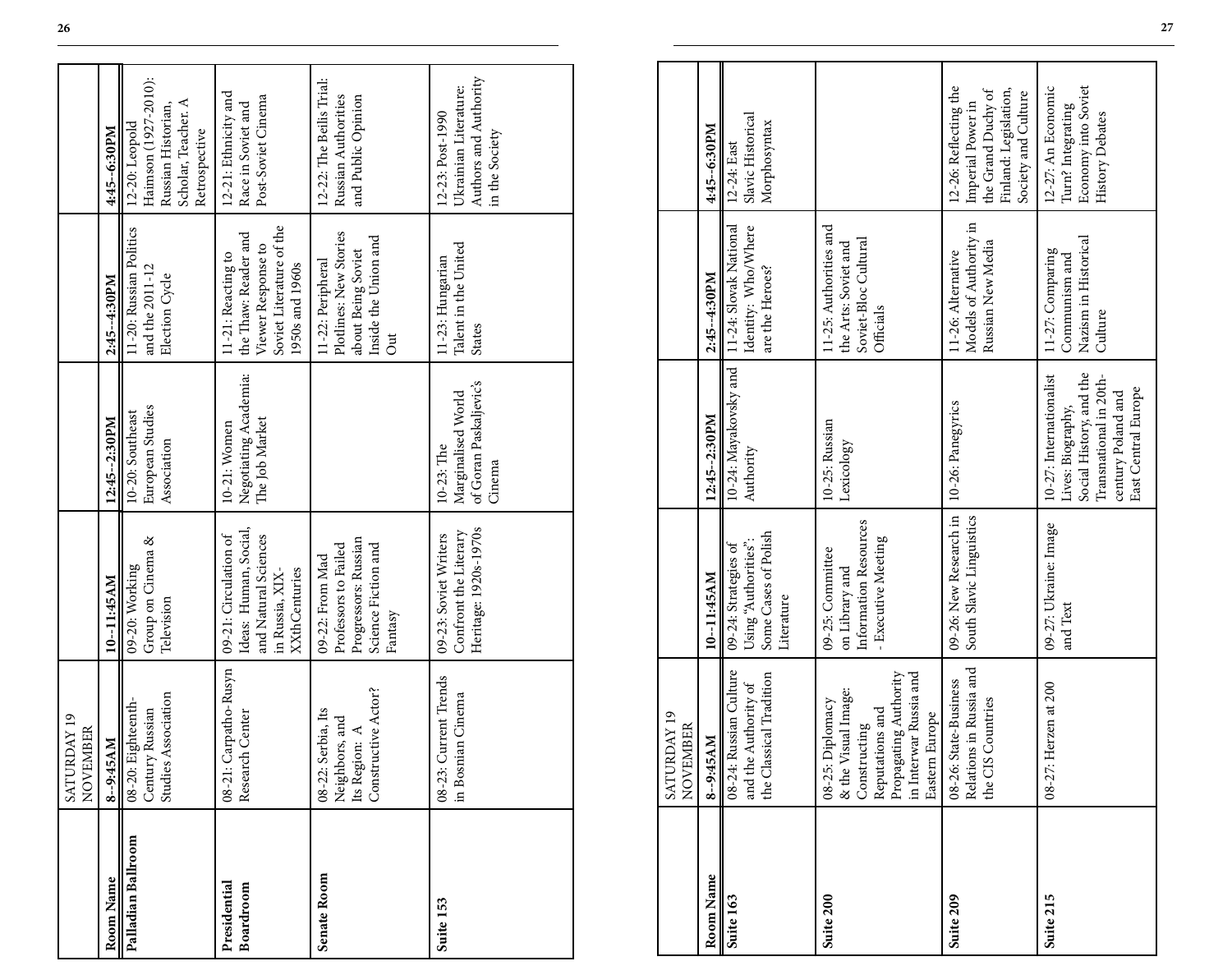|           | RDAY 19<br>NOVEMBER<br><b>SATU</b>                                                                          |                                                                                                                              |                                                                                                                                           |                                                                                                                    |                                                                                                        |
|-----------|-------------------------------------------------------------------------------------------------------------|------------------------------------------------------------------------------------------------------------------------------|-------------------------------------------------------------------------------------------------------------------------------------------|--------------------------------------------------------------------------------------------------------------------|--------------------------------------------------------------------------------------------------------|
| Room Name | 8--9:45AM                                                                                                   | 10--11:45AM                                                                                                                  | 12:45--2:30PM                                                                                                                             | 2:45--4:30PM                                                                                                       | 4:45--6:30PM                                                                                           |
| Suite 253 | Art: Viewers and<br>Spaces of Consumption<br>Soviet Visual<br>$08 - 28$ :                                   | Central Europe: Image,<br>09-28: Conceptions of<br>Melody and Text                                                           | 10-28: Fridrikh Ermler<br>as an Auteur                                                                                                    | Politics, Identity and<br>11-28: Geopolitika:<br>Space in Russia                                                   | Human Rights in post-<br>Communist Albania:<br>12-28: Civil and<br>An Appraisal                        |
| Suite 263 | On Returns and<br>Aftermath of the Great<br>Resurrections in the<br>Patriotic War<br>$08 - 29$ :            | 09-29: Between Faith<br>Authority in Serbian<br>and Subversion: The<br>Religion, Literature,<br>Construction of<br>and Music | and Agency in Post-<br>10-29: Researching<br>socialist Countries<br>Welfare, Gender                                                       | "Other Europe": Queer<br>Studies in Poland and<br>11-29: The Other<br>Russia                                       | Patterns in Communist<br>Dystopia: Immigration<br>12-29: Utopia or<br>and Emigration<br>Czechoslovakia |
| Suite 268 | Geopolitics of Eurasian<br>The Localized<br>De Facto States<br>$08 - 31$ :                                  | Institutions (2)<br>09-31: Russian<br>Economy and                                                                            | Resource for Regional<br>Universities as a<br>Modernization<br>10-31: Russian                                                             | Russian Avant-Garde<br>Listen To: The Great<br>Look At, Books to<br>11-31: Books to<br>Experiment                  | Socialist Bulgaria's<br>Unexceptionalism<br>12-31: Moscow's<br>Ally?: Revisiting<br>Most Faithful      |
| Suite 300 | Russian Trade Policy:<br>The External<br>the EU and<br>Determinants in<br>WTO,<br>$08 - 32:$<br><b>BRIC</b> | Identities in Post-Soviet<br>09-32: Defining Local<br>Russia <sup>(I)</sup>                                                  |                                                                                                                                           | Mean when We Say<br>11-32: What do We<br>"Late Socialism"                                                          | 12-32: International<br>Assistance: Lessons<br>from the Balkans                                        |
|           |                                                                                                             |                                                                                                                              |                                                                                                                                           |                                                                                                                    |                                                                                                        |
|           | SATURDAY 19<br>NOVEMBER                                                                                     |                                                                                                                              |                                                                                                                                           |                                                                                                                    |                                                                                                        |
| Room Name | 8--9:45AM                                                                                                   | 10-11:45AM                                                                                                                   | 12:45--2:30PM                                                                                                                             | 2:45-4:30PM                                                                                                        | 4:45--6:30PM                                                                                           |
| Suite 315 | Populism, Nationalism<br>of Slovak Politics:<br>and Governance<br>Personalization<br>08-33: The             | modernism in Russian<br>Modernism and Post-<br>09-33: Rethinking<br>Poetry                                                   | and Society in Russian<br>10-33: The Regional<br>Politics: Authority<br>Faces of Identity<br>Regions                                      | 11-33: Pushkin's Prose                                                                                             | 12-33: East European<br>Politics and Societies<br><b>Board Meeting</b>                                 |
| Suite 368 | 08-34: Post-Soviet and<br>Millennial Russian<br>Literature                                                  | Postcommunist Europe<br>State and Society in<br>09-34: Religion,                                                             | Prospects of the Rise of<br>Ukraine's Radical Right<br>10-34: Will "Svoboda"<br>Enter High Politics?<br>Consequences and<br>Determinants, | Southeastern Europe:<br>and Development in<br>Opportunities and<br>11-34: Authority<br>Risks in the XXI<br>Century | Interpretation in the<br>Beholder: Issues of<br>Arts in the Soviet<br>12-34: Eye of the<br>Union       |

|           | SATURDAY 19<br>VEMBER<br>$\sum_{i=1}^{n}$                                                                     |                                                                            |                                                                                                                                                     |                                                                                                         |                                                                                                  |
|-----------|---------------------------------------------------------------------------------------------------------------|----------------------------------------------------------------------------|-----------------------------------------------------------------------------------------------------------------------------------------------------|---------------------------------------------------------------------------------------------------------|--------------------------------------------------------------------------------------------------|
| Room Name | 8--9:45AM                                                                                                     | 10-11:45AM                                                                 | $12:45 - 2:30 PM$                                                                                                                                   | 2:45--4:30PM                                                                                            | 4:45--6:30PM                                                                                     |
| Suite 315 | Personalization<br>of Slovak Politics:<br>Populism, Nationalism<br>Governance<br>08-33: The<br>$\overline{d}$ | modernism in Russian<br>Modernism and Post-<br>09-33: Rethinking<br>Poetry | and Society in Russian<br>10-33: The Regional<br>Politics: Authority<br>Faces of Identity<br>Regions                                                | 11-33: Pushkin's Prose                                                                                  | 12-33: East European<br>Politics and Societies<br><b>Board Meeting</b>                           |
| Suite 368 | 08-34: Post-Soviet and   09-34: Religion,<br>Millennial Russian<br>Literature                                 | Postcommunist Europe<br>State and Society in                               | Ukraine's Radical Right   Century<br>Prospects of the Rise of<br>10-34: Will "Svoboda"<br>Enter High Politics?<br>Consequences and<br>Determinants, | Southeastern Europe:<br>and Development in<br>Opportunities and<br>11-34: Authority<br>Risks in the XXI | Interpretation in the<br>Beholder: Issues of<br>Arts in the Soviet<br>12-34: Eye of the<br>Union |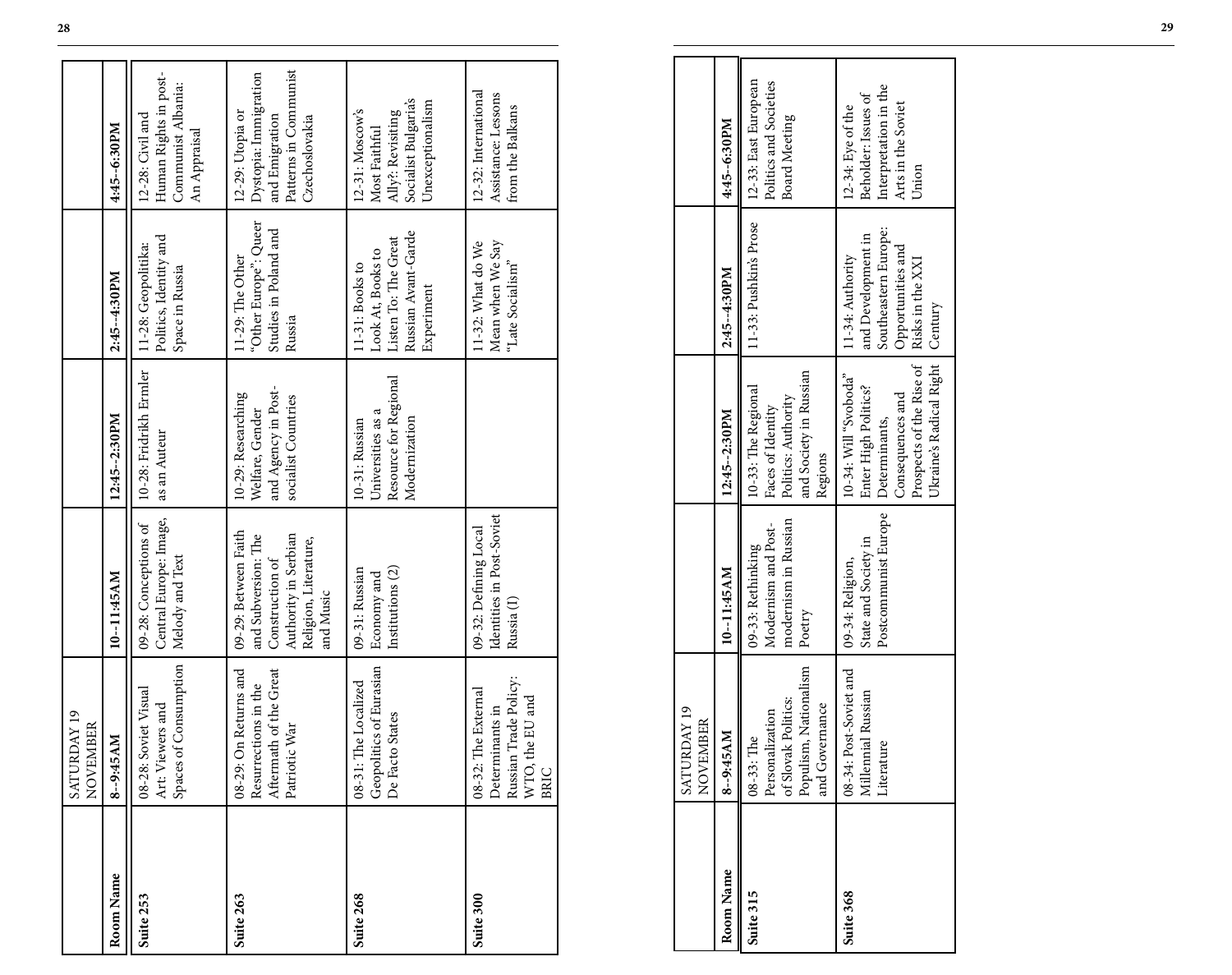|                               | SUNDAY 20 NOVEMBER                                                                                                                 |                                                                                                        |                                                                                                                    |
|-------------------------------|------------------------------------------------------------------------------------------------------------------------------------|--------------------------------------------------------------------------------------------------------|--------------------------------------------------------------------------------------------------------------------|
| Room Name                     | 8--9:45AM                                                                                                                          | 10-11:45AM                                                                                             | 12--1:45PM                                                                                                         |
| Ambassador Ballroom           | American Studies in Russia and<br>13-01: Authority of Knowledge:<br>Soviet Studies in America and<br>Ukraine                       |                                                                                                        |                                                                                                                    |
| <b>Blue Room</b>              |                                                                                                                                    |                                                                                                        |                                                                                                                    |
| <b>Blue Room Pre-Function</b> | Diversity in Today's East and<br>13-03: Remembering Ethnic<br>Cleansing and Lost Cultural<br>Central Europe                        | 14-03: From the Archives: Jews<br>and Structures of Authority in<br>Interwar Soviet Ukraine            |                                                                                                                    |
| <b>Cabinet Room</b>           | Russian Children's Literature<br>Authoritative Discourses in<br>13-04: Authorities and                                             | Eurovision and the Post-Soviet<br>14-04: A Gay Time for All:<br>Experience                             | Identity in the USSR and Post-<br>15-04: Winter Sports and the<br>Construction of National<br>Soviet Russia        |
|                               |                                                                                                                                    |                                                                                                        |                                                                                                                    |
|                               | SUNDAY 20 NOVEMBER                                                                                                                 |                                                                                                        |                                                                                                                    |
| Room Name                     | 8--9:45AM                                                                                                                          | 10-11:45AM                                                                                             | $12 - 1:45PM$                                                                                                      |
| Calvert Room                  | 13-05: Contemporary Russian<br>Politics and Society and the<br>Decade Part 1 - Domestic<br>Prospects for the Current<br>challenges |                                                                                                        | Interdisciplinary Intersections<br>15-05: Russian Formalist<br>and Negotiations<br>Literary Theory:                |
| Capitol Room                  | Authority, Dissent, and Art<br>13-06: Another Freedom:                                                                             | 14-06: Rethinking Authority<br>and Soviet Journalism                                                   | 15-06: Mongol and Rus'ian<br>Authorities: Conflicting,<br>Exemplary (13th-16th<br>Complementing, and<br>Centuries) |
| Chairman's Boardroom          | and Practices of Czech and<br>13-07: Film, Photography,<br>Photomontage: Theories<br>Yugoslav Avant-Garde                          | Union: New Scholarship from<br>Politics in the Postwar Soviet<br>14-07: Culture, Society and<br>Russia | 15-07: Defining Local Identities<br>in Post-Soviet Russia (II)                                                     |
| <b>Committee Room</b>         | Comparative Approaches to<br>Russian History: Hunters,<br>Abolitionists and Lovers<br>13-08: International and                     | 14-08: Power and the Politics<br>of Economics in Manchuria<br>and the Russian Far East,<br>1890s-1920s | Imperial Spaces: Biographies<br>15-08: Imperial Lives and<br>from Russia around 1900                               |

|                       | SUNDAY 20 NOVEMBER                                                                                                                 |                                                                                                        |                                                                                                                    |
|-----------------------|------------------------------------------------------------------------------------------------------------------------------------|--------------------------------------------------------------------------------------------------------|--------------------------------------------------------------------------------------------------------------------|
| Room Name             | 8--9:45AM                                                                                                                          | 10--11:45AM                                                                                            | $12 - 1:45PM$                                                                                                      |
| Calvert Room          | 13-05: Contemporary Russian<br>Politics and Society and the<br>Decade Part 1 - Domestic<br>Prospects for the Current<br>challenges |                                                                                                        | Interdisciplinary Intersections<br>15-05: Russian Formalist<br>and Negotiations<br>Literary Theory:                |
| Capitol Room          | Authority, Dissent, and Art<br>13-06: Another Freedom:                                                                             | 14-06: Rethinking Authority<br>and Soviet Journalism                                                   | 15-06: Mongol and Rus'ian<br>Authorities: Conflicting,<br>Exemplary (13th-16th<br>Complementing, and<br>Centuries) |
| Chairman's Boardroom  | and Practices of Czech and<br>13-07: Film, Photography,<br>Photomontage: Theories<br>Yugoslav Avant-Garde                          | Union: New Scholarship from<br>Politics in the Postwar Soviet<br>14-07: Culture, Society and<br>Russia | 15-07: Defining Local Identities<br>in Post-Soviet Russia (II)                                                     |
| <b>Committee Room</b> | Comparative Approaches to<br>Russian History: Hunters,<br>Abolitionists and Lovers<br>13-08: International and                     | 14-08: Power and the Politics<br>of Economics in Manchuria<br>and the Russian Far East,<br>1890s-1920s | Imperial Spaces: Biographies<br>15-08: Imperial Lives and<br>from Russia around 1900                               |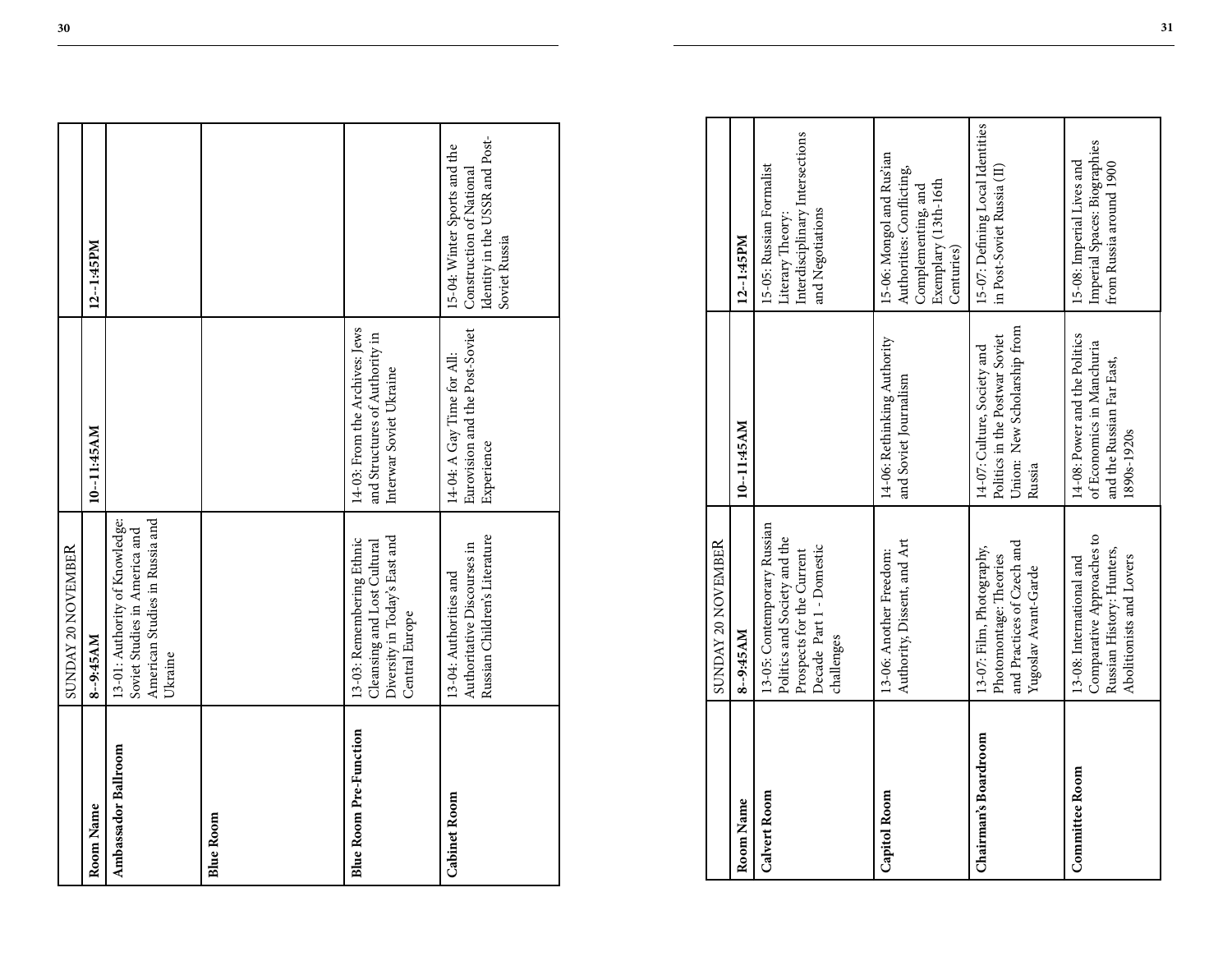|                     | SUNDAY 20 NOVEMBER                                                               |                                                                                         |                                                                                                                                                          |
|---------------------|----------------------------------------------------------------------------------|-----------------------------------------------------------------------------------------|----------------------------------------------------------------------------------------------------------------------------------------------------------|
| Room Name           | 8--9:45AM                                                                        | 10--11:45AM                                                                             | 12--1:45PM                                                                                                                                               |
| Congressional A     | 13-09: Law and Order in Late<br>Imperial and Early Soviet<br>Society             | 14-09: Soviet Legal Authorities                                                         | 15-09: Czechoslovaks and the<br>Communist Authorities                                                                                                    |
| Congressional B     | 13-10: Committee on Library<br>and Information Resources -<br>Membership Meeting | Zagreb: Reflections on the War<br>14-10: Rebelling against<br>in Croatia, 1991-1995     | 15-10: Slavic Folk Religion                                                                                                                              |
| <b>Council Room</b> |                                                                                  | Effective Justice: Gogol, Katkov,<br>14-11: Conservative Authority,<br>and Alexander II | Authorities, and Transnational<br>Regimes of Expertise (1951-<br>Urban Spaces: Architects,<br>Collaboration in Socialist<br>15-11: Conflict and<br>1972) |
| Diplomat Ballroom   | 13-12: Polish Studies<br>Association                                             | Russian Children's Literature<br>14-12: Working Group on<br>and Culture                 |                                                                                                                                                          |

|                     | SUNDAY 20 NOVEMBER                                                                  |                                                                                                                                 |                                                                                                                                                          |
|---------------------|-------------------------------------------------------------------------------------|---------------------------------------------------------------------------------------------------------------------------------|----------------------------------------------------------------------------------------------------------------------------------------------------------|
| Room Name           | 8-9:45AM                                                                            | 10--11:45AM                                                                                                                     | 12--1:45PM                                                                                                                                               |
| Congressional A     | 13-09: Law and Order in Late<br>Imperial and Early Soviet<br>Society                | 14-09: Soviet Legal Authorities                                                                                                 | 15-09: Czechoslovaks and the<br>Communist Authorities                                                                                                    |
| Congressional B     | 13-10: Committee on Library<br>and Information Resources -<br>Membership Meeting    | Zagreb: Reflections on the War<br>14-10: Rebelling against<br>in Croatia, 1991-1995                                             | 15-10: Slavic Folk Religion                                                                                                                              |
| <b>Council Room</b> |                                                                                     | Effective Justice: Gogol, Katkov,<br>14-11: Conservative Authority,<br>and Alexander III                                        | Authorities, and Transnational<br>Regimes of Expertise (1951-<br>Collaboration in Socialist<br>Urban Spaces: Architects,<br>15-11: Conflict and<br>1972) |
| Diplomat Ballroom   | 13-12: Polish Studies<br>Association                                                | Russian Children's Literature<br>14-12: Working Group on<br>and Culture                                                         |                                                                                                                                                          |
|                     |                                                                                     |                                                                                                                                 |                                                                                                                                                          |
|                     | SUNDAY 20 NOVEMBER                                                                  |                                                                                                                                 |                                                                                                                                                          |
| Room Name           | 8--9:45AM                                                                           | 10-11:45AM                                                                                                                      | $12 - 1:45PM$                                                                                                                                            |
| Director's Room     | 13-13: Health and Hunger in<br>Russia and the Soviet Union<br>During Two World Wars | 14-13: Commemorating Mark<br>Pittaway: Everyday Socialism                                                                       | Security Authorities in Eurasia<br>15-13: Law Enforcement and                                                                                            |
| Embassy Room        | 13-14: Elites, Constituents<br>and the Logic of Russian<br>Authoritarianism         | 14-14: Russian Authors Online                                                                                                   | Subversive Weapon or Pressure<br>15-14: Humor in Socialism:<br>Valve?                                                                                    |
| Empire Ballroom     |                                                                                     |                                                                                                                                 |                                                                                                                                                          |
| Executive Room      | Author and Authority in the<br>Translation of Poetic Texts<br>13-16: Finding Voice: | 14-16: The Shadow of Ethnic<br>Cleansing in Post-War East<br>Central Europe                                                     | Imaginary Geographies and<br>Transformative Ideologies<br>15-16: Magic Places of<br>Russian Childhood:                                                   |
| Forum Room          | 13-17: Russia as a Country of<br>Immigration                                        | 14-17: Space, Time & Moral<br>Authority: Seeing Painting,<br>Music, and Architecture<br>through the Eyes of Pavel<br>Florenskii | 15-17: Literature.Ru: Text<br>Genres in the Interior of the<br>Internet Ecosystem                                                                        |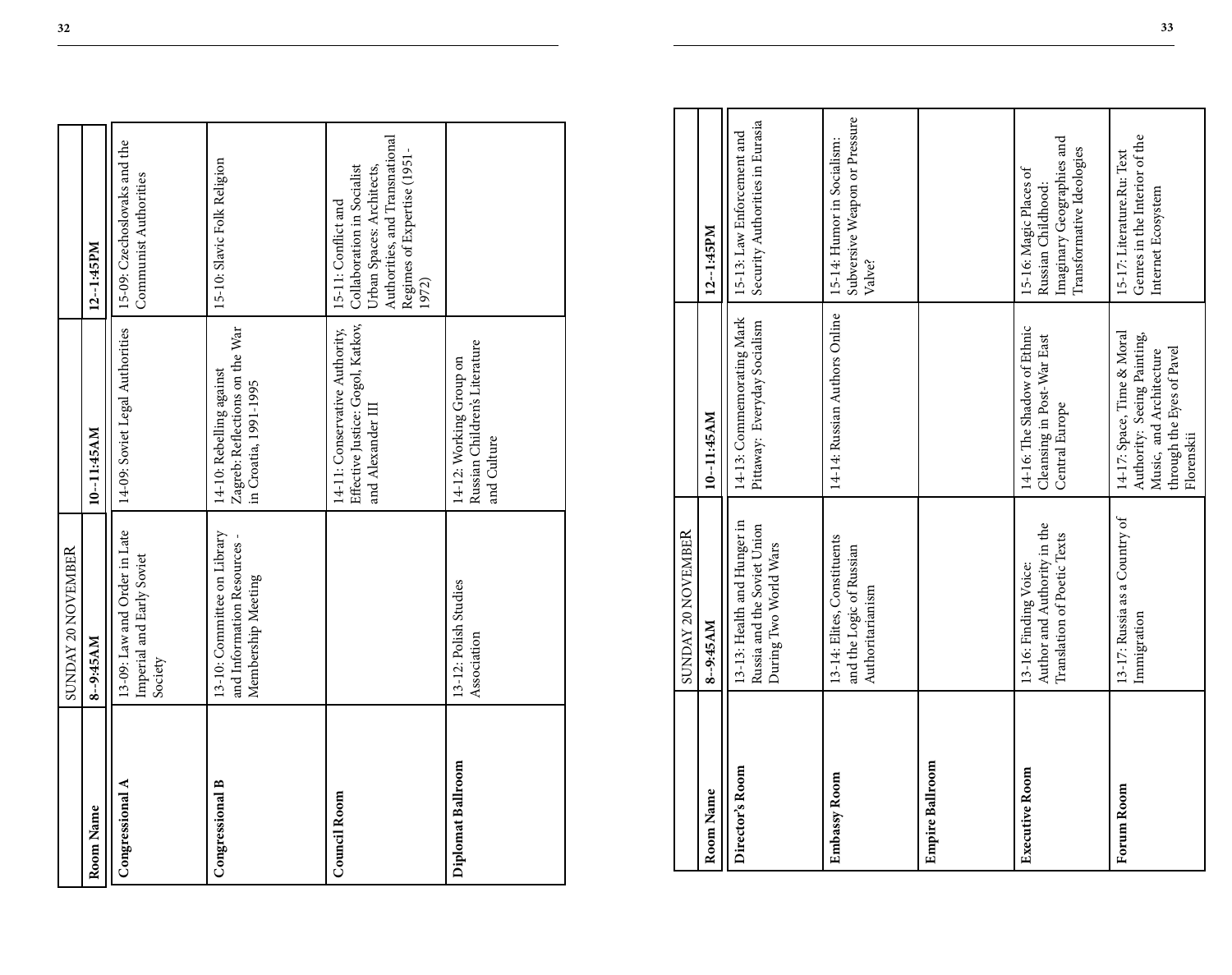|                        | SUNDAY 20 NOVEMBER                                                                          |                                                                                                      |                                                                                   |
|------------------------|---------------------------------------------------------------------------------------------|------------------------------------------------------------------------------------------------------|-----------------------------------------------------------------------------------|
| Room Name              | 8--9:45AM                                                                                   | 10--11:45AM                                                                                          | 12--1:45PM                                                                        |
| Governor's Boardroom   | Evolution of Muscovite Culture<br>The Novgorod Factor in the<br>13-18: Vive la différence?: | Political Culture of Ukraine<br>14-18: Reconstructing the                                            |                                                                                   |
| Hampton Ballroom       | Deportations in the Soviet<br>13-19: World War II<br>Union                                  | 14-19: Cinema and the Arts in<br>Leningrad, 1920s-1930s                                              | 15-19: Parliamentary Politics<br>in Russia                                        |
| Palladian Ballroom     | 13-20: Libertinism in Imperial<br>Russia                                                    |                                                                                                      |                                                                                   |
| Presidential Boardroom | 13-21: Internal Chaos and State<br>Sponsored Solutions: Hungary<br>1910-1922                | Moscow, Leningrad, and the<br>14-21: NEP Era Politics:<br>International Arena                        | Diaspora in the 21st Century<br>15-21: Lemkos, the Lemko<br>Region, and the Lemko |
| Senate Room            | 13-22: Intellectual Friendships<br>in the Twentieth Century                                 | 14-22: The Stamp of Authority:<br>Propaganda and the Post                                            | 15-22: Not Becoming National<br>in Late Imperial and Interwar<br>Poland           |
|                        |                                                                                             |                                                                                                      |                                                                                   |
|                        | SUNDAY 20 NOVEMBER                                                                          |                                                                                                      |                                                                                   |
| Room Name              | 8--9:45AM                                                                                   | 10-11:45AM                                                                                           | $12 - 1:45 PM$                                                                    |
| Suite 153              | 13-23: Slovak Studies<br>Association                                                        | (1922-1991): Twenty Years after<br>14-23: Poetry of Vasko Popa<br>the Poet's Death                   | 15-23: Writing as Performance<br>and the Dissemi-nation of<br>Empire              |
| Suite 163              | Writers Confront the Literary<br>13-24: Soviet and Russian<br>Heritage: 1960s-2010          | Eighteenth Century: Revivals,<br>14-24: The 'Afterlife' of the<br>Revisions, Reductions              |                                                                                   |
| Suite 200              | Religious Experience in Slavic<br>13-25: Non-Traditional<br>Literature                      | 14-25: Religion and Politics<br>in the Orthodox East in the<br>Nineteenth and Twentieth<br>Centuries | 15-25: Labor, Women and<br>Society in Russia and Central<br>Asia                  |
| Suite 209              | Identity in Eastern Europe and<br>13-26: Language, Borders and<br>Eurasia                   | Interdisciplinarity<br>14-26: Music and                                                              | Transport in War and Peace,<br>15-26: Russian and Soviet<br>1914-30: 17-26: ACTR  |

|           | SUNDAY 20 NOVEMBER                                                                 |                                                                                                      |                                                                                  |
|-----------|------------------------------------------------------------------------------------|------------------------------------------------------------------------------------------------------|----------------------------------------------------------------------------------|
| Room Name | 8-9:45AM                                                                           | 10--11:45AM                                                                                          | 12--1:45PM                                                                       |
| Suite 153 | 13-23: Slovak Studies<br>Association                                               | (1922-1991): Twenty Years after<br>14-23: Poetry of Vasko Popa<br>the Poet's Death                   | 15-23: Writing as Performance<br>and the Dissemi-nation of<br>Empire             |
| Suite 163 | Writers Confront the Literary<br>13-24: Soviet and Russian<br>Heritage: 1960s-2010 | Eighteenth Century: Revivals,<br>14-24: The Afterlife' of the<br>Revisions, Reductions               |                                                                                  |
| Suite 200 | Religious Experience in Slavic<br>13-25: Non-Traditional<br>Literature             | 14-25: Religion and Politics<br>in the Orthodox East in the<br>Nineteenth and Twentieth<br>Centuries | Society in Russia and Central<br>15-25: Labor, Women and<br>Asia                 |
| Suite 209 | Identity in Eastern Europe and<br>13-26: Language, Borders and<br>Eurasia          | Interdisciplinarity<br>14-26: Music and                                                              | Transport in War and Peace,<br>15-26: Russian and Soviet<br>1914-30: 17-26: ACTR |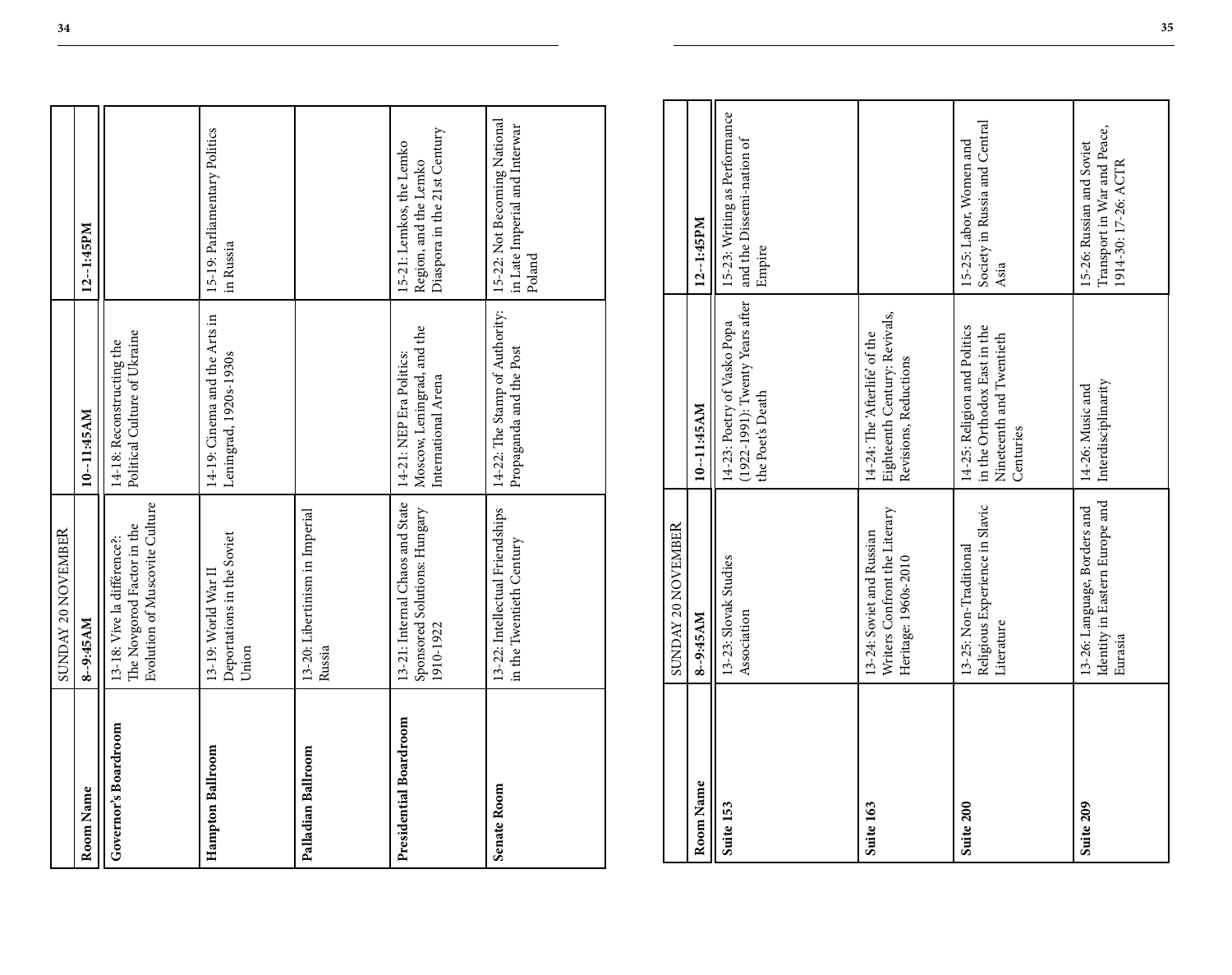|           | SUNDAY 20 NOVEMBER                                                                                                                                |                                                                                                |                                                                                                                       |
|-----------|---------------------------------------------------------------------------------------------------------------------------------------------------|------------------------------------------------------------------------------------------------|-----------------------------------------------------------------------------------------------------------------------|
| Room Name | 8--9:45AM                                                                                                                                         | 10-11:45AM                                                                                     | $12 - 1:45PM$                                                                                                         |
| Suite 215 | 13-27: The Spoken Word in<br>Late Imperial Russia                                                                                                 |                                                                                                | Production of Environmental<br>Knowledge in Comparative<br>Perspective, 1930 - 1960s<br>15-27: Authority and          |
| Suite 253 | Music Culture, and Agriculture<br>Authorities: Sport Culture,<br>13-28: Soviet Youth and                                                          | "Authorities" from Stalin to<br>14-28: Exploring Russian<br>Conceptualism: Artistic<br>Skersis | Defining Past and Present as<br>15-28: Moving Forward:<br>Progress                                                    |
| Suite 263 | Habsburg Rule to World War II<br>Preservation in Slovenia from<br>War II and 1945 Massacres<br>13-29: Memories of World<br>in Slovenia and Nature | 14-29: Constructing and<br>in the Polish-Lithuanian<br>Confronting Authority<br>Commonwealth   | Government, and Civil Society<br>15-29: Shared or Contested<br>Authority? The State, Local<br>in Late Imperial Russia |
| Suite 268 | Politics and Gender in Russia<br>13-31: Non-Institutional                                                                                         | the Holocaust in Bulgaria and<br>14-31: National Projects and<br>Romania                       | 15-31: Mens sana in corpore<br>Hungarian State in Selected<br>Fields in the 21st Century<br>sano: The Role of the     |
|           |                                                                                                                                                   |                                                                                                |                                                                                                                       |
|           | SUNDAY 20 NOVEMBER                                                                                                                                |                                                                                                |                                                                                                                       |
| Room Name | 8--9:45AM                                                                                                                                         | 10--11:45AM                                                                                    | 12--1:45PM                                                                                                            |
| Suite 300 | 13-32: Comparative Analysis<br>of the Russian Economy in<br>Eurasian Perspective (2)                                                              | 14-32: Non-Alignment and the<br>World Communist Movement                                       | 15-32: Radical Humanisms:<br>Creative Destruction and<br>Destructive Creation                                         |
| Suite 315 | 13-33: Transpositions of the<br>Mozart and Salieri Myth in<br>Literature and Music                                                                | Procreation, and Destruction<br>the Can(n)on: Creation,<br>14-33: (Wo)manning                  | 15-33: Authoritative Absence                                                                                          |
| Suite 368 | 13-34: EU in search of a Balkan<br>policy                                                                                                         | 14-34: Where is the Authority?<br>Image vs. Text in Scholarship<br>and the Classroom           | Powers: Russia, China, and<br>15-34: Politics in Regional<br>India                                                    |

|           | SUNDAY 20 NOVEMBER                                                                   |                                                                                                                        |                                                                    |
|-----------|--------------------------------------------------------------------------------------|------------------------------------------------------------------------------------------------------------------------|--------------------------------------------------------------------|
| Room Name | 8--9:45AM                                                                            | 10--11:45AM                                                                                                            | $12 - 1:45PM$                                                      |
| Suite 300 | 13-32: Comparative Analysis<br>of the Russian Economy in<br>Eurasian Perspective (2) | 14-32: Non-Alignment and the   15-32: Radical Humanisms:<br>World Communist Movement                                   | Creative Destruction and<br>Destructive Creation                   |
| Suite 315 | 13-33: Transpositions of the<br>Mozart and Salieri Myth in<br>Literature and Music   | Procreation, and Destruction<br>the Can(n)on: Creation,<br>$14-33$ : $(Wo)$ manning                                    | 15-33: Authoritative Absence                                       |
| Suite 368 | policy                                                                               | 13-34: EU in search of a Balkan   14-34: Where is the Authority?<br>Image vs. Text in Scholarship<br>and the Classroom | Powers: Russia, China, and<br>15-34: Politics in Regional<br>India |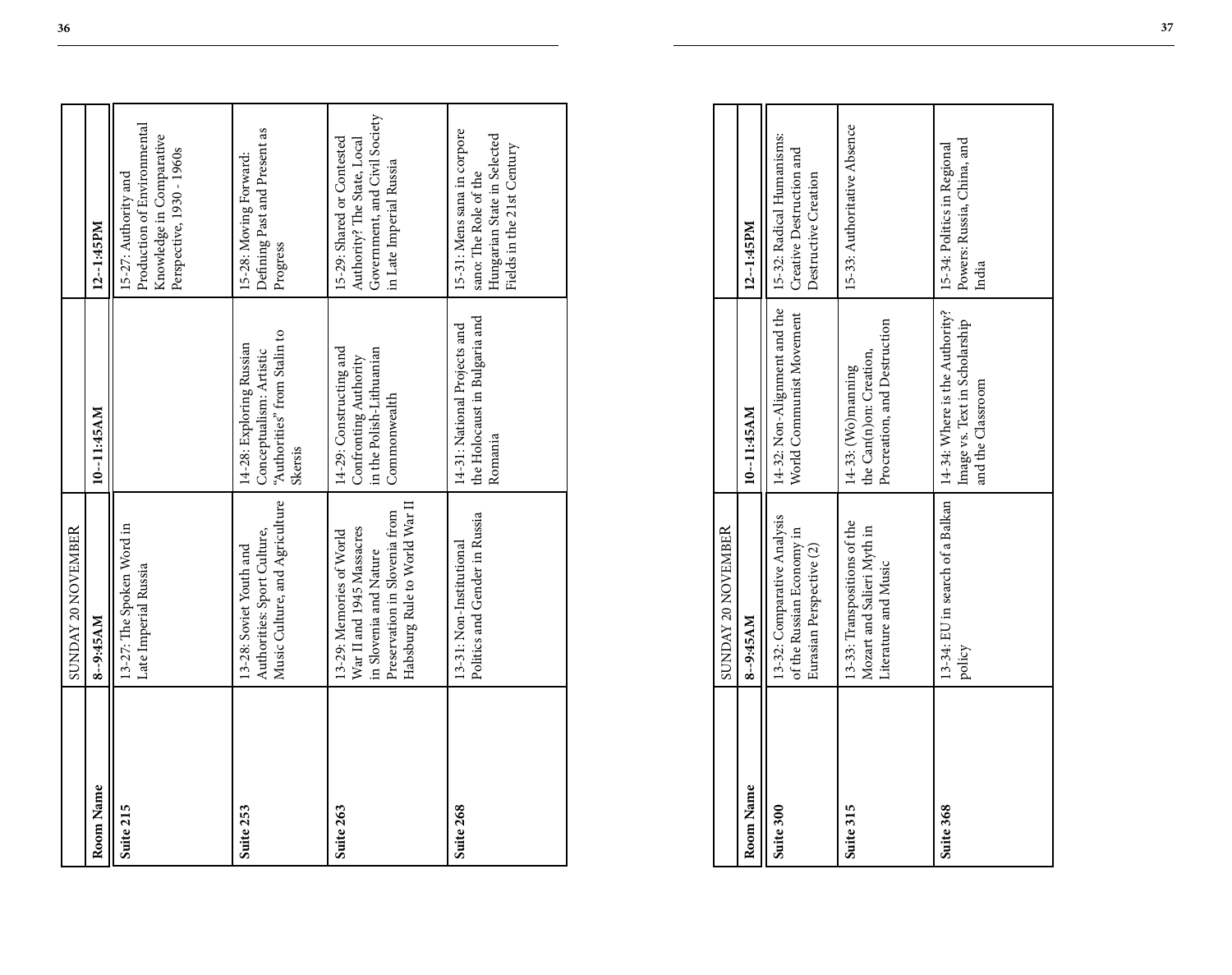# IMPORTANT MEETING NOTES – WASHINGTON D.C. 2011

# REGISTRATION DESK AND EXHIBIT HALL

The Pre-Registration Desk is located in the Regency Ballroom Foyer. The On-site Registration Desk is located at the West Registration Desk. Both desks will open at 9:00 a.m. on Thursday, November 17, 2011.

The Exhibit Hall is located in the Regency Ballroom.

# OPENING RECEPTION AND TOUR OF THE EXHIBIT HALL

The Opening Reception (Regency Ballroom), will be held on Thursday evening, November 17, 2011 from 6:30p.m. – 8:00 p.m. The Opening Reception is open to all.

## PRESIDENTIAL PLENARY SESSION

The Presidential Plenary Session, "Authoritarian Turns", will be held on Friday, November 18 at 12:00 p.m. in the Palladian Ballroom. The plenary session will be chaired by Bruce Grant, New York U, the current president of ASEEES.

# SATURDAY EVENING ASEEES AWARDS BUFFET

Tickets to the buffet will be available on THURSDAY only. Sorry, no refunds on tickets.

# PACKAGE CHECK

Please do not ask us to store your personal belongings at the Registration Desk; we cannot secure them. Briefcases, laptops and other personal items may be stored with the bell captain in the lobby level.

The Omni Shoreham is a smoke-free hotel. Smoking is permitted in designated areas outside the building.

# **Thursday November**

**17**

**Registration Desk Hours: 9:00 AM – 5:30 PM Pre-Registration is located in the** *Regency Ballroom Foyer* **On-Site Registration is located at the** *West Registration Desk* **ASEEES Board Meeting – 8:00 AM – 12:00 PM –** *Governor's Boardroom* **Exhibit Hall Hours: 4:00 PM – 8:00 PM –** *Regency Ballroom*

# Session 1 – Thursday – 1:00-2:45 pm

**Committee on Library and Information Resources - Subcommittee on Collection Development** - *(Meeting)* -*Blue Room Pre-Function* **Slavic Review Board Meeting** - *(Meeting)* -*Embassy Room*

## **1**-**04 Polish Popular Culture** - *(Roundtable)* - *Cabinet Room*

- *Chair:* Jozef Figa, Kaplan U
- *Part.:* Thomas Anessi, Adam Mickiewicz U (Poland) Mikolaj Kunicki, U of Notre Dame Robert Rothstein, U of Massachusetts, Amherst Jolanta Wrobel Best, Houston Community College-Northwest

#### **1**-**05 New Research on the Holocaust in Eastern Europe and the Soviet Union** - *Calvert Room*

- *Chair:* Crispin Brooks, USC Shoah Foundation Inst
- *Papers:* Martin Dean, US Holocaust Memorial Museum

 "Researching Jewish Survivors of Ghettos and Forced Labor Camps using the USC Shoah Foundation Institute Visual History Archive and the International Tracing Service Digital Archive"

Emil Kerenji, US Holocaust Memorial Museum

 "Burying and Exhuming Histories: Second World War Sites of Mass Murder in Yugoslavia from the 1940s to the 2000s"

Eric Steinhart, US Holocaust Memorial Museum

 "Property and Persecution: Theft and the Local Dynamics of the Holocaust in the Occupied Soviet Union"

*Disc.:* Holly Case, Cornell U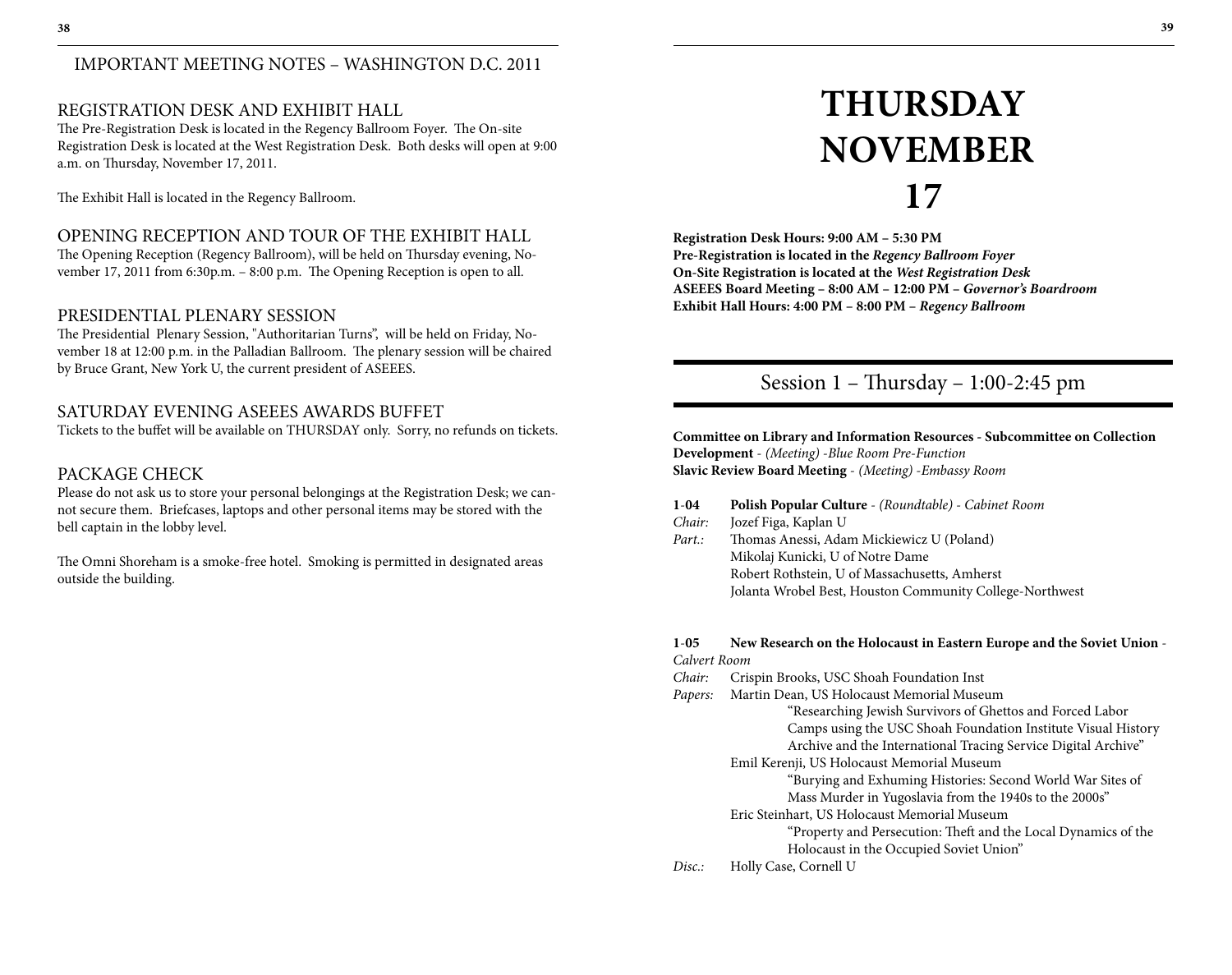| $1 - 06$        | Music and Ideas in the Russian Silver Age - Capitol Room                      |  |  |  |  |  |  |
|-----------------|-------------------------------------------------------------------------------|--|--|--|--|--|--|
| Chair:          | Edith Clowes, U of Kansas                                                     |  |  |  |  |  |  |
| Papers:         | Brad Damare, U of Southern California                                         |  |  |  |  |  |  |
|                 | "Music and Musicality in Silver Age Poetry"                                   |  |  |  |  |  |  |
|                 | Rebecca Mitchell, Miami U                                                     |  |  |  |  |  |  |
|                 | "The Unwilling Orpheus: Sergei Rachmaninoff and the Russian                   |  |  |  |  |  |  |
|                 | narod"                                                                        |  |  |  |  |  |  |
|                 | Elina Viljanen, Aleksanteri Institute/U of Helsinki (Finland)                 |  |  |  |  |  |  |
|                 | "Boris Asaf'ev: The Last Silver Age Philosopher"                              |  |  |  |  |  |  |
| Disc:           | Randall Poole, College of St Scholastica                                      |  |  |  |  |  |  |
| $1-07$          | <b>Changing Environments: Ecological Awareness and Policy in the Former</b>   |  |  |  |  |  |  |
|                 | Soviet Union - Chairman's Boardroom                                           |  |  |  |  |  |  |
| Chair:          | Jane Dawson, Connecticut College                                              |  |  |  |  |  |  |
| Papers:         | Jessica Graybill, Colgate U                                                   |  |  |  |  |  |  |
|                 | "Changing Ecological Homelands: Perceptions of Change in                      |  |  |  |  |  |  |
|                 | Salmon and Climate on Kamchatka, Russian Far East"                            |  |  |  |  |  |  |
|                 | Laura Henry, Bowdoin College                                                  |  |  |  |  |  |  |
|                 | "National Interests and Transnational Governance: Russia's                    |  |  |  |  |  |  |
|                 | Changing Environmental Policy"                                                |  |  |  |  |  |  |
| $1 - 08$        | <b>Unmaking and Remaking post-Soviet/post-socialist Authority - Committee</b> |  |  |  |  |  |  |
| Room            |                                                                               |  |  |  |  |  |  |
| Chair:          | Jonathan Harris, U of Pittsburgh Press                                        |  |  |  |  |  |  |
| Papers:         | Andrew Barnes, Kent State U                                                   |  |  |  |  |  |  |
|                 | "Twenty Years and No Conclusions? What We Know about Why                      |  |  |  |  |  |  |
|                 | the Soviet Union Fell: Theoretical and Empirical Dilemmas of                  |  |  |  |  |  |  |
|                 | Authority"                                                                    |  |  |  |  |  |  |
|                 | Andrew Buck, U of Southern Indiana                                            |  |  |  |  |  |  |
|                 | "Evaluating Soviet and Post-Soviet Authority: Letters to the Editor           |  |  |  |  |  |  |
|                 | and Public Claim Making"                                                      |  |  |  |  |  |  |
|                 | Jeffrey Hass, U of Richmond, and Nikita Lomagin, St Petersburg State U        |  |  |  |  |  |  |
|                 | (Russia)                                                                      |  |  |  |  |  |  |
|                 | "Securing the State: 'Security' and the Trials of Rebuilding State            |  |  |  |  |  |  |
|                 | Authority under Yeltsin and Putin"                                            |  |  |  |  |  |  |
| Disc:           | Paul Christensen, Boston College                                              |  |  |  |  |  |  |
|                 |                                                                               |  |  |  |  |  |  |
| $1-09$          | Cultural Status and Artistic Representation of Cheating and Lying -           |  |  |  |  |  |  |
| Congressional A |                                                                               |  |  |  |  |  |  |
| Chair:          | Hilde Hoogenboom, Arizona State U                                             |  |  |  |  |  |  |
| Papers:         | Eugenia Afinoguenova, Marquette U                                             |  |  |  |  |  |  |
|                 | "The 'Deception Effect': Transnational Trickery and Authenticity in           |  |  |  |  |  |  |
|                 | the 19th-21st Centuries"                                                      |  |  |  |  |  |  |
|                 | Lioudmila Fedorova, Georgetown U                                              |  |  |  |  |  |  |
|                 | "What Does Moscow Believe In?"                                                |  |  |  |  |  |  |

|        | Svetlana Grenier, Georgetown U                                           |
|--------|--------------------------------------------------------------------------|
|        | "It's not the act that is base, it's the deception' (Podl ne fakt, podl) |
|        | obman): Adultery in the Writings of Alexander and Natalie Herzen"        |
| Disc.: | Nancy Workman, Columbia U                                                |

#### **1**-**11 The Role of Media in Eastern Europe: A Comparative Look** - *(Roundtable)* - *Council Room*

| Chair: | Klaus Segbers, Freie U Berlin (Germany) |  |
|--------|-----------------------------------------|--|
|--------|-----------------------------------------|--|

*Part.:* Nadezhda Azhgikhina, Russian Union of Journalists (Russia) Andrei Kortunov, ISE Ctr (Russia) Alena Ledeneva, U College London (UK) Elena Vartanova, Moscow State U (Russia)

#### **1**-**13 Property Rights and Inheritance in 16th- and 17th-Century Muscovy** -

*Director's Room Chair:* David Goldfrank, Georgetown U *Papers:* Daniel Kaiser, Grinnell College "Unpacking the Testament of a 17th-Century Russian Peasant" Janet Martin, U of Miami "Pomest'e Property Rights and Inheritance Practices in 16th- and 17th-Century Muscovy" Donald Ostrowski, Harvard U "Votchina Inheritance in 16th- and 17th-Century Muscovy" *Disc.:* Charles Halperin, Independent Scholar

#### **1**-**16 Postcolonial Memory in Eastern Europe** - *(Roundtable)* - *Executive Room*

*Chair:* Julie Fedor, U of Cambridge (UK) *Part.:* Alexander Etkind, U of Cambridge (UK) Alexei Lalo, U of Texas at Austin Simon Lewis, U of Cambridge (UK) Ellen Rutten, U of Bergen (Norway) Dirk Uffelmann, U of Passau (Germany)

#### **1**-**17 Digitization Projects Related to Russia** - *Forum Room*

- *Chair:* Bradley Schaffner, Harvard U
- *Papers:* Irina Lynden, National Library of Russia (Russia) "Digitization Efforts at the National Library of Russia, St Petersburg"
	- Erika Spencer, Library of Congress

"Russia-related Digital Projects at US institutions"

Janet Crayne, U of Michigan

 "Personalizing History: North American Websites about the Russian Far East and its Occupiers"

*Disc.:* Ellen Scaruffi, Independent Scholar George Spencer, U of Wisconsin-Madison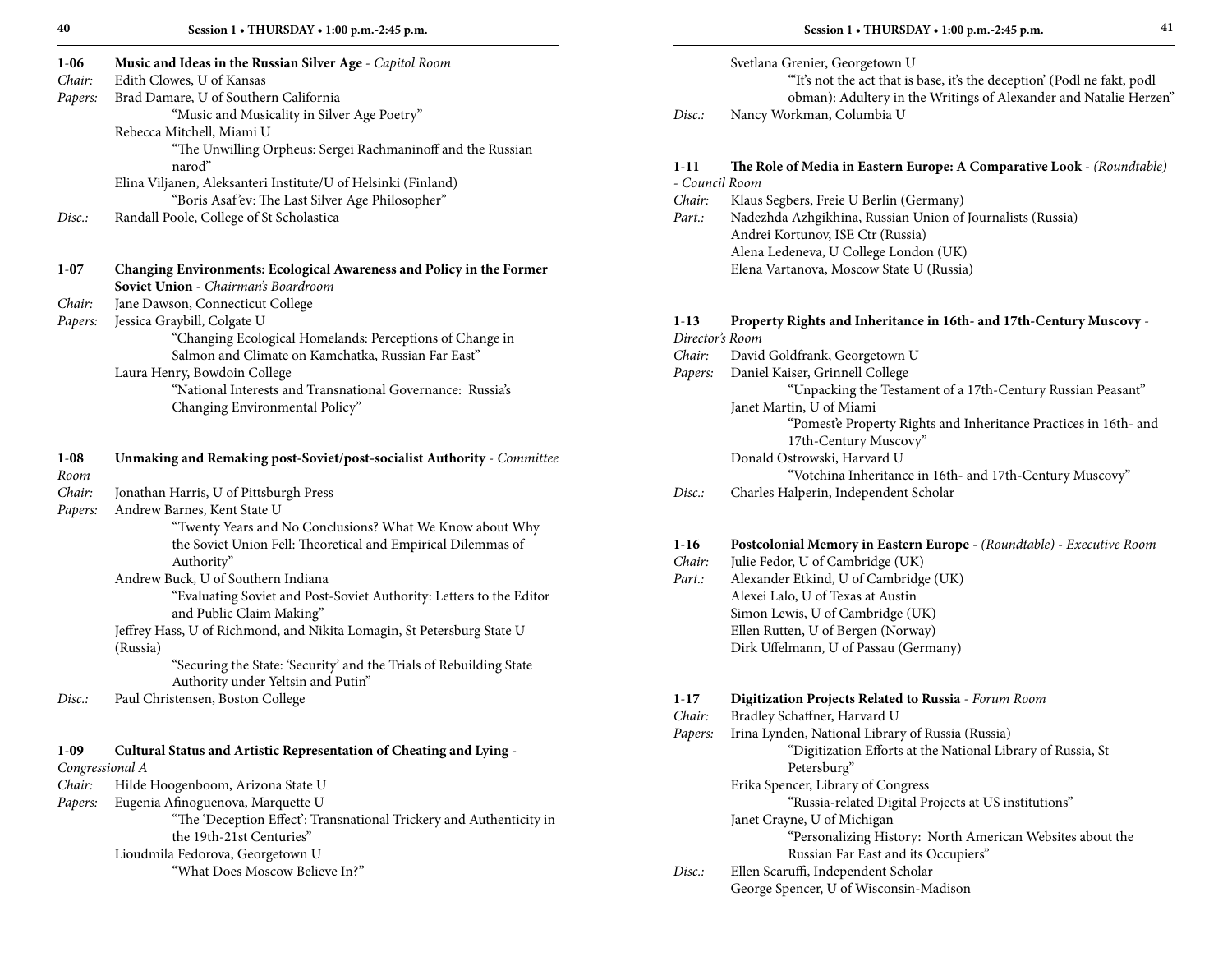| $1 - 18$ | Nabokov and Soviet Literature - (Roundtable) - Governor's Boardroom |
|----------|---------------------------------------------------------------------|
|----------|---------------------------------------------------------------------|

*Chair:* Stephen Blackwell, U of Tennessee - Knoxville

*Part.:* Marijeta Bozovic, Colgate U Catharine Nepomnyashchy, Barnard College, Columbia U Molly Peeney, U of Notre Dame Francisco Picon, Columbia U Maxim Shrayer, Boston College

# **1**-**19 Xenophobia, Nationalism and the Russian State** - *Hampton Ballroom*

*Chair:* Peter Rutland, Wesleyan U

*Papers:* Mischa Gabowitsch, Einstein Forum (Germany)

"Movements or Gangs? Ethnicist Violence and the Russian Street"

Anna Kirvas, Central European U (Hungary) "Xenophobia and Political Mobilization in Russia"

Ekaterina Romanova, American U

- "The Moscow Riots a New Force of Nationalism in Russia"
- *Disc.:* Oleh Protsyk, European Centre for Minority Issues (Germany)

| $1 - 21$  | Brezhnev: Womanizer, Virtuoso of Power, and Cold Warrior - Presidential   |
|-----------|---------------------------------------------------------------------------|
| Boardroom |                                                                           |
| Chair:    | Catherine Gousseff, Centre National de la Recherche Scientifique (France) |
| Papers:   | Mark Sandle, The King's U College (Canada)                                |
|           | "Brezhnev in Kishinev: The Early Years and the Making of a                |
|           | General Secretary"                                                        |
|           | Susanne Schattenberg, Bremen U (Germany)                                  |
|           | "Dnepropetrovsk in power: Brezhnev's Virtuosic Play with Cadres           |
|           | in the Inner Circle"                                                      |
|           | Victor Doenninghaus, German Historical Institute (Russia)                 |
|           | "The Brezhnev Era through the Eyes of Brezhnev: The Working               |
|           | Notes of the General Secretary (1964-1982)"                               |
| Disc.:    | Amir Weiner, Stanford U                                                   |
|           |                                                                           |
|           |                                                                           |

| $1 - 22$ | Perspective of Regional History beyond National Histories: Southeastern |  |  |  |  |
|----------|-------------------------------------------------------------------------|--|--|--|--|
|          | <b>Europe and East Asia - Senate Room</b>                               |  |  |  |  |
| Chair:   | Carole Rogel, Ohio State U                                              |  |  |  |  |
| Papers:  | Christina Koulouri, Panteion U (Greece)                                 |  |  |  |  |
|          | "Regional History in South Eastern Europe"                              |  |  |  |  |
|          | Nobuhiro Shiba, U of Tokyo (Japan)                                      |  |  |  |  |
|          | "Regional History in East Asia"                                         |  |  |  |  |
|          | Peter Vodopivec, Inst for Modern History (Slovenia)                     |  |  |  |  |
|          | "Regional and National History"                                         |  |  |  |  |
| Disc.    | John Cox, North Dakota State U                                          |  |  |  |  |
|          | Chinyun Lee, National Chi Nan U (Taiwan)                                |  |  |  |  |
|          |                                                                         |  |  |  |  |

# **1**-**23 Linguo-semiotic Values as an Embodiment of Power** - *(Roundtable)* - *Suite*

| 153    |                               |
|--------|-------------------------------|
| Chair: | Myroslava Znayenko, Rutgers U |

Part.: Antonina Berezovenko, National Technical U of Ukraine KPI (Ukraine) Tamara Hundorova, National Academy of Sciences (Ukraine) Maxim Tarnawsky, U of Toronto (Canada) Galina Yavorska, National Institute for Strategic Studies (Ukraine)

# **1**-**24 Allegories of Transition: Re-Figuring Authority in post-1989 Bulgaria** -

*Suite 163*

*Chair:* Svetla Dimitrova, Michigan State U

*Papers:* Margarita Marinova, Christopher Newport U

 "Laughing at Author(ity): Rossitsa Tasheva's As for the Highlander" Oana Popescu-Sandu, U of Southern Indiana

"Erasing Belene: Mosquitoes and Disjointed Realities"

Zhivka Valiavicharska, UC Berkeley

 "Spectral Socialisms: Neoliberalism, Critical Discourses, and the Future of Progressive Politics in Post-Socialist Bulgaria"

*Disc.:* Miglena Ivanova, Flinders U (Australia)

# **1**-**25 Post-Panslavism** - *Suite 200*

| Chair:  | Stefan Troebst, U of Leipzig (Germany)                           |  |  |  |  |  |  |
|---------|------------------------------------------------------------------|--|--|--|--|--|--|
| Papers: | Agnieszka Gasior, GWZO Leipzig (Germany)                         |  |  |  |  |  |  |
|         | "Visualizing Slavic Unity: The Czech Painter Alfons Mucha in the |  |  |  |  |  |  |
|         | $U.S.$ "                                                         |  |  |  |  |  |  |
|         | Adamantios Skordos, GWZO Leipzig (Germany)                       |  |  |  |  |  |  |
|         | "Ten Million Greeks against Two Hundred Million Slavs:' The      |  |  |  |  |  |  |
|         | Greek Civil War as Ethnic Conflict"                              |  |  |  |  |  |  |
|         | Jenny Alwart, GWZO Leipzig (Germany)                             |  |  |  |  |  |  |
|         | "Voting 'Slavic', Presenting Oneself 'European': Celebrating the |  |  |  |  |  |  |
|         | Eurovision Song Contest in Ukraine (2005) and Serbia (2008)"     |  |  |  |  |  |  |
| Disc.   | Lars Karl, GWZO Leipzig (Germany)                                |  |  |  |  |  |  |
|         | Ruza Tokic, GWZO Leipzig (Germany)                               |  |  |  |  |  |  |

## **1**-**26 Tightrope Walk: Artists between Official and Personal Expression in the Soviet System** - *Suite 209*

*Chair:* Sjeng Scheijen, Independent Scholar

*Papers:* Anna Katsnelson, Princeton U "Tightrope Act: Grigorii Aleksandrov and Stalinist Cinema" Bettina Jungen, Mead Art Museum, Amherst College "Vera Mukhina: Between Success and Frustration" Yelena Lembersky, Uniterra Foundation "Felix Lembersky: Non-mimetic Socialist Realism" *Disc.:* Oliver Johnson, U of Sheffield (UK)

Katherine Reischl, U of Chicago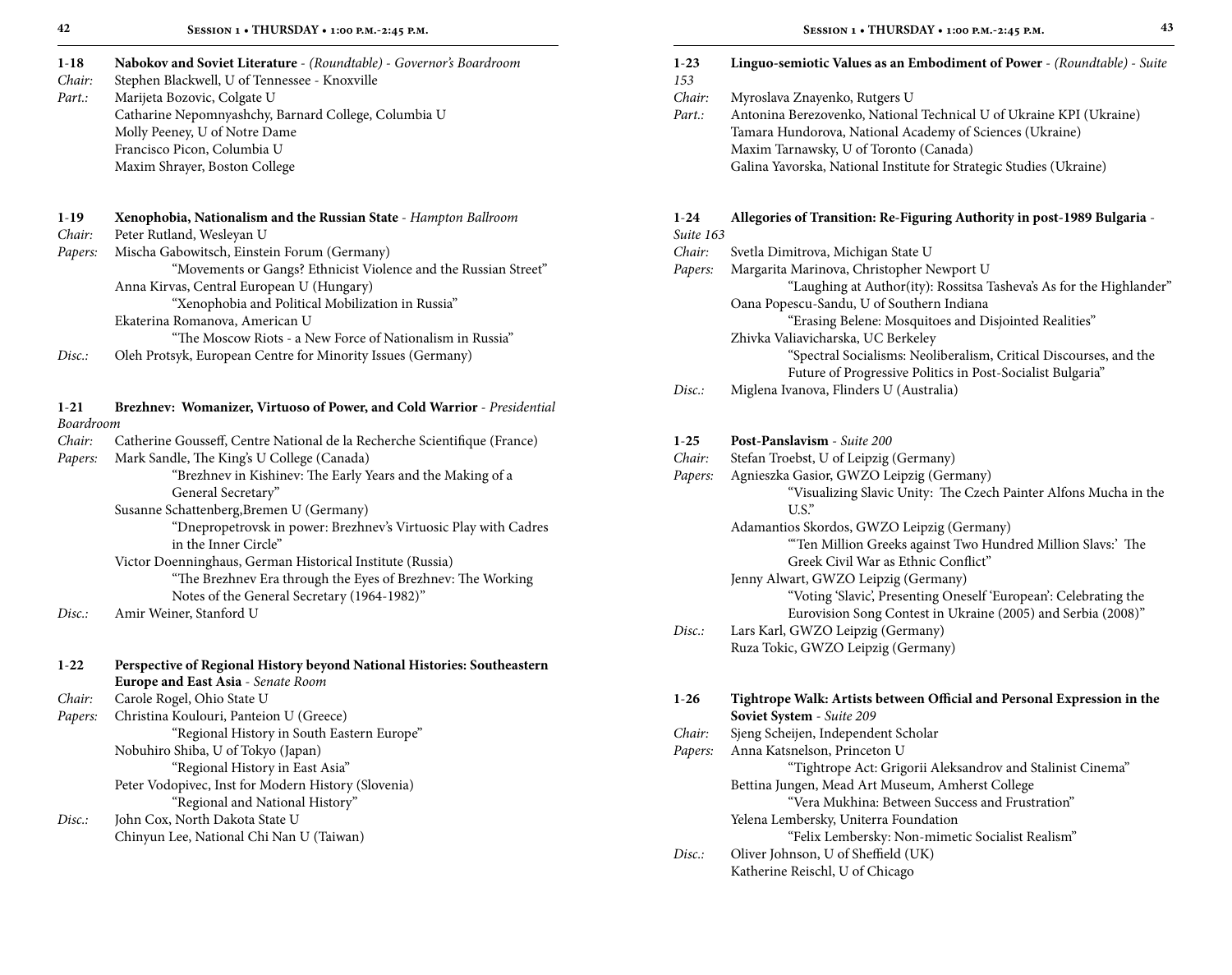| $1-27$   | National Identity and Soft Power - Suite 215                        |  |  |  |  |  |  |  |  |
|----------|---------------------------------------------------------------------|--|--|--|--|--|--|--|--|
| Chair:   | Robert Donnorummo, U of Pittsburgh                                  |  |  |  |  |  |  |  |  |
| Papers:  | Boris Gurov, Bulgarian Academy of Sciences (Bulgaria)               |  |  |  |  |  |  |  |  |
|          | "Populism - One Size Fits All: Theorization and Evidence from       |  |  |  |  |  |  |  |  |
|          | Bulgaria"                                                           |  |  |  |  |  |  |  |  |
|          | Jason Koepke, GNT LLC                                               |  |  |  |  |  |  |  |  |
|          | "Populism - One Size Fits All: Theorization and Evidence from       |  |  |  |  |  |  |  |  |
|          | Bulgaria"                                                           |  |  |  |  |  |  |  |  |
|          | Emilia Zankina, American U (Bulgaria)                               |  |  |  |  |  |  |  |  |
|          | "Populism - One Size Fits All: Theorization and Evidence from       |  |  |  |  |  |  |  |  |
|          | Bulgaria"                                                           |  |  |  |  |  |  |  |  |
|          | Didar Erdinc, American U (Bulgaria)                                 |  |  |  |  |  |  |  |  |
|          | "Turkey as a 'Soft Power' in the Balkans"                           |  |  |  |  |  |  |  |  |
|          | Benedict DeDominicis, Catholic U of Korea (South Korea)             |  |  |  |  |  |  |  |  |
|          | "Soft Power and Bargaining Leverage on the Korean Peninsula"        |  |  |  |  |  |  |  |  |
| Disc.    | Markus Wien, American U (Bulgaria)                                  |  |  |  |  |  |  |  |  |
|          |                                                                     |  |  |  |  |  |  |  |  |
|          |                                                                     |  |  |  |  |  |  |  |  |
| $1 - 28$ | Citizen-Diplomats: The Russian Missions of Paul B. Anderson, Isabel |  |  |  |  |  |  |  |  |
|          | Hapgood, and Elizabeth Reynolds Hapgood - Suite 253                 |  |  |  |  |  |  |  |  |
| Chair:   | Lee Farrow, Auburn U at Montgomery                                  |  |  |  |  |  |  |  |  |
| Papers:  | Norman Saul, U of Kansas                                            |  |  |  |  |  |  |  |  |
|          | "Elizabeth Reynolds Hapgood and Russian Arts in America"            |  |  |  |  |  |  |  |  |

| Hapgood"                                                  |
|-----------------------------------------------------------|
| William Whisenhunt, College of DuPage                     |
|                                                           |
| Sonya in Tolstoy's "War and Peace" - Suite 263            |
| Chair:<br>Tom Dolack, Wheaton College                     |
| Emily Shaw, U of Wisconsin-Madison<br>Papers:             |
| "In the Shadow of Natasha: The Dehumanization of Sonya in |
| Tolstoy's 'War and Peace'"                                |
| Donna Oliver, Beloit College                              |
| "Gambling with a Constant Heart: Sonya's Inevitable Loss" |
| Anna Berman, Princeton U                                  |
| "Tolstoy's Sterile Flowers: Sonya and Varenka"            |
| Brett Cooke, Texas A&M U                                  |
|                                                           |

"The Extraordinary Adventures of Paul B. Anderson in the Land of

"A Lady of Many Talents: the Legacy of Slavophile Isabel Florence

| 1-31 | <b>Folklore and Authority</b> - Suite 268 |  |  |  |  |
|------|-------------------------------------------|--|--|--|--|
| $-$  |                                           |  |  |  |  |

Matt Miller, Northwestern College

 the Bolsheviks" Lyubov Ginzburg, Rutgers U

*Chair:* Klawa Thresher, Randolph College

*Papers:* Svitlana Krys, U of Alberta (Canada)

 "Oleksa Storozhenko's Tale About an Enamoured Devil (1861): Metafolkloric References and Covert Literary Allusions"

|        | Polly Zavadivker, UC Santa Cruz                          |
|--------|----------------------------------------------------------|
|        | "S. An-sky and the Folk Culture of War"                  |
|        | Jeanmarie Rouhier-Willoughby, U of Kentucky              |
|        | "Matrona Moskovskaia: Unofficial Saints and the Orthodox |
|        | Church"                                                  |
| Disc · | Margaret Beissinger, Princeton U                         |

| Disc.: | Margaret Beissinger, Princeton U |  |
|--------|----------------------------------|--|
|--------|----------------------------------|--|

| $1 - 32$ | Use of Force by the Police in Today's Russia: Reflections from the Field -                                                |  |  |
|----------|---------------------------------------------------------------------------------------------------------------------------|--|--|
|          | Suite 300                                                                                                                 |  |  |
| Chair:   | Erica Marat, America U                                                                                                    |  |  |
| Papers:  | Lukasz Jurczyszyn, Pultusk Academy of Humanities (Poland)                                                                 |  |  |
|          | "The Local Actors in Face of the Authorities: Between Rupture and<br>Creation, Analysis of Kondopoga and Nizhny Novgorod" |  |  |
|          | Anne Le Huerou, CERCEC/EHESS (France)                                                                                     |  |  |
|          | "How 'Authorized' and/or 'Legitimate' Use of Force by the Police in<br>Various Situations in Russia (case studies)"       |  |  |
|          | Perrine Poupin, CERCEC/EHESS (France)                                                                                     |  |  |
|          | "Reflections on Policing Demonstrations in Today's Russia"                                                                |  |  |
| Disc.    | Elizabeth Sieca-Kozlowski, CERCEC /EHESS) (France)                                                                        |  |  |
| $1 - 33$ | Political Processes in the Western Balkans after 2000 - Suite 315                                                         |  |  |
| Chair:   | Ronald Linden, U of Pittsburgh                                                                                            |  |  |
| Papers:  | Andrew Konitzer, U of Pittsburgh                                                                                          |  |  |
|          | "Istorijska Prijateljstva as Policy: Myths and Realities of the                                                           |  |  |
|          | Russian-Serbian Relationship"                                                                                             |  |  |
|          | James Seroka, Auburn U                                                                                                    |  |  |
|          | "Assessing Regional Security and Foreign Policy Integration Efforts                                                       |  |  |
|          | in the Western Balkans"                                                                                                   |  |  |
|          | Paula Pickering, College of William & Mary                                                                                |  |  |
|          | "How Local and International Forces Shape the Outcome of Local                                                            |  |  |
|          | Governance Reforms in the Western Balkans"                                                                                |  |  |
| Disc:    | Mila Dragojevic, Sewanee: The U of the South                                                                              |  |  |

# **1**-**34 Generations and Power Relations in Russian and Soviet Cinema** -

*(Roundtable)* - *Suite 368 Chair:* Nancy Condee, U of Pittsburgh<br>*Part.:* Birgit Beumers, U of Bristol (UP *Party.* Birgit Beumers, U of Bristol (UK) Julie Draskoczy, Stanford U Olga Klimova, U of Pittsburgh Sasha Senderovich, Tufts U Katya Vladimirov, Kennesaw State U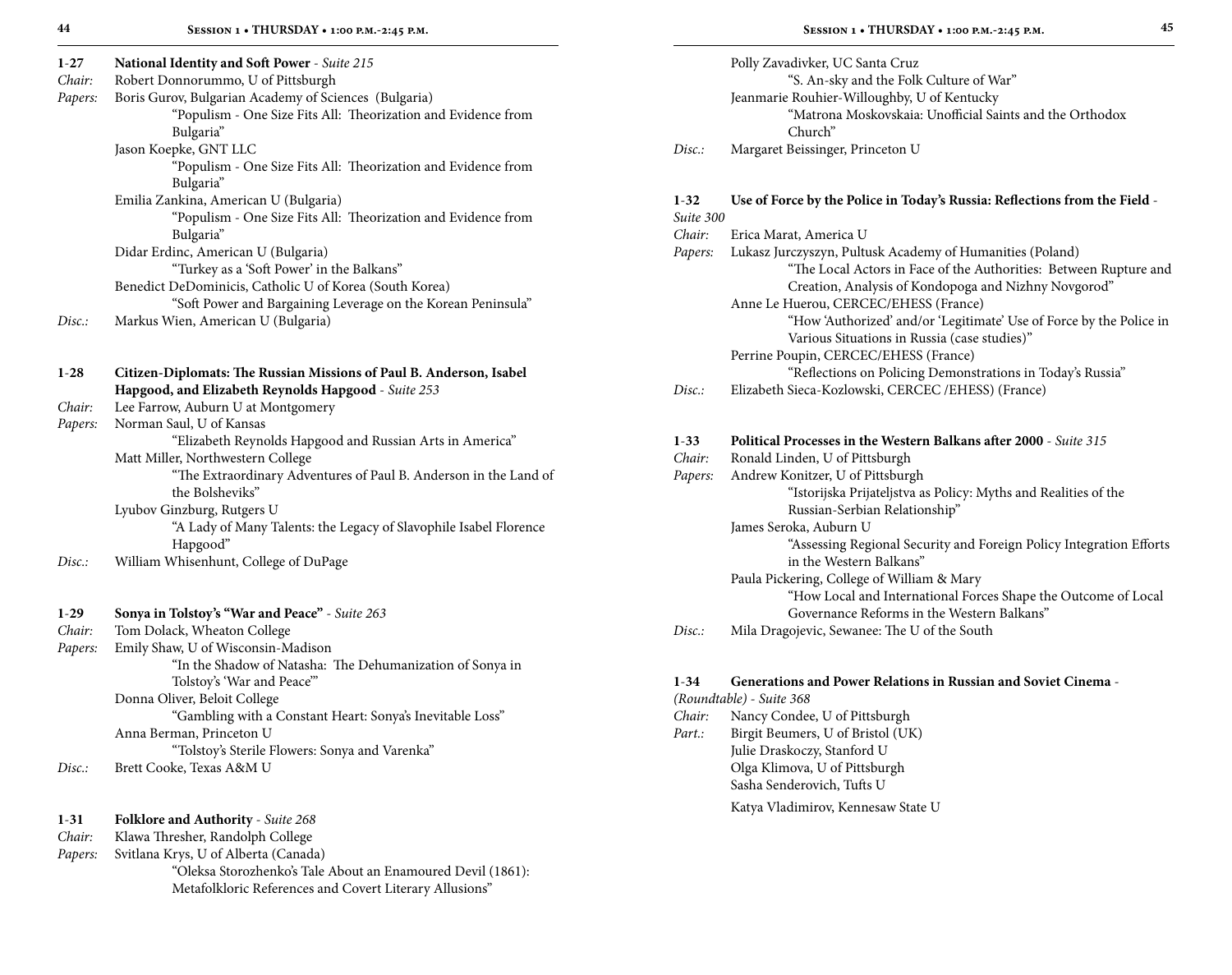**Bulgarian Studies Association** - *(Meeting)* -*Hampton Ballroom* **Slavic and East European Folklore Association** - *(Meeting)* -*Ambassador Ballroom*

#### **2**-**03 Identity Formation and Political Conflict in Eastern Europe** - *Blue Room Pre-Function*

| Chair: | Florian Bieber, U of Graz (Austria) |  |
|--------|-------------------------------------|--|
|--------|-------------------------------------|--|

*Papers:* Magdalena Dembinska, U of Montreal (Canada)

 "A Nation in the Making? Elite Identity Discourse and Societal Responsiveness in Transnistria"

Mila Dragojevic, Sewanee: The U of the South

- "The Salience of Invisible Social Boundaries: Refugees and Locals in Serbia"
- *Disc.:* Pamela Ballinger, U of Michigan Francesco Moro, U degli Studi di Firenze (Italy)

## **2**-**04 The Dragon and the Bear: Sino-Russian Relations in Asia** - *Cabinet Room*

*Chair:* Wayne Limberg, US Dept of State

*Papers:* Matthew Ouimet, US Dept of State "Striking a Balance: Sino-Russian Diplomacy towards the Two Koreas" Vitaly Kozyrev, Endicott College

 "Building a New Security Architecture in Asia: Is Russia Back?" Rouben Azizian, U of Auckland (New Zealand) "New Frontiers: Russian-Chinese Interaction in Central Asia"

*Disc.:* Gilbert Rozman, Princeton U

**2**-**05 Atrocities We (Do Not) Want to Remember** - *(Roundtable)* - *Calvert Room Chair:* Sergey Glebov, Smith College, Ab Imperio *Part.:* Tsypylma Darieva, U of Tsukuba (Japan) Elena Gapova, Western Michigan U/European Humanities U (Lithuania) Serguei Oushakine, Princeton U Irina Sandomirskaja, Södertörn U College (Sweden)

Ronald Suny, U of Michigan

# **2**-**06 Authority and Authorship: Literary Translation in the Soviet Union** -

#### *Capitol Room*

- *Chair:* Alexander Burak, U of Florida
- *Papers:* Susanna Witt, Stockholm U (Sweden)

 "Intermediate Authority: Soviet Discourses on Methods of Indirect Translation"

Vitaly Chernetsky, Miami U

 "From Boccaccio to Borges: Ukrainian Literary Translation as a Project of Resistance during the Brezhnev Era"

| I |
|---|
|   |
| ٠ |
|   |

|       | Elena Zemskova, Higher School of Economics (Russia)                   |
|-------|-----------------------------------------------------------------------|
|       | "Gaining Literary Citizenship': The Translator in the Soviet Literary |
|       | Bureaucracy of the 1930s"                                             |
| Disc: | Brian Baer, Kent State U                                              |

# **2**-**07 Role of Authority in Old Believer History - XVII to XXI Centuries** -

|                                       | 4-V/     | Role of Authority in Old Benever History - AVII to AAI Centuries - |
|---------------------------------------|----------|--------------------------------------------------------------------|
| Chairman's Boardroom                  |          |                                                                    |
| Richard Morris, U of Oregon<br>Chair: |          |                                                                    |
|                                       | Papers:  | Irina Pozdeeva, Moscow State U (Russia)                            |
|                                       |          | "Authority of a Leader in the History of Old Believer Communities" |
|                                       |          | Gelian Prokhorov, Pushkin House (Russia)                           |
|                                       |          | "The Brothers Dinsov - Authors of the Pomorsky Otvety"             |
|                                       |          | Tamara Morris (Yumsunova), Portland State U                        |
|                                       |          | "Disagreement within the Old Believer Bezpopovsky: 'Agreement'     |
|                                       |          | in North America-Portraits of Leaders by their Speeches"           |
|                                       | Disc.    | J. Eugene Clay, Arizona State U                                    |
|                                       |          |                                                                    |
|                                       | $2 - 08$ | Question Authority?: Russian Activists For and Against the Putin/  |
|                                       |          | Medvedev Regime - Committee Room                                   |
|                                       | Chair:   | James Richter, Bates College                                       |
|                                       | Papers:  | Alfred Evans, California State U, Fresno                           |
|                                       |          | "Protests and the Political Regime in Russia: Competing            |
|                                       |          | Perspectives"                                                      |
|                                       |          | Valerie Sperling, Clark U                                          |
|                                       |          | "Nashi Devushki: Gender, Patriotism, and Youth Activism in         |
|                                       |          | Putin's and Medvedev's Russia"                                     |
|                                       |          | Lisa Sundstrom, U of British Columbia (Canada)                     |
|                                       |          | "Better with Honey or Vinegar? Examining Russian NGO-              |
|                                       |          | Government Interactions on Implementation of European Court of     |
|                                       |          | Human Rights Judgments"                                            |
|                                       | Disc:    | Laura Henry, Bowdoin College                                       |

# **2**-**09 Personal Networks, Institutions and Political Power in the Soviet Union** -

*Congressional A Chair:* Kiril Tomoff, UC Riverside *Papers:* Christopher Monty, California State U, Dominguez Hills "Stalin as a Disloyal Patron Revisited" David Stone, Kansas State U "Patron-Client Networks in the Interwar Red Army" Katya Vladimirov, Kennesaw State U "We are Neither Stokers nor Woodworkers: Social Origins of the Soviet Party Elites, 1917-1990" *Disc.:* J. Arch Getty, UCLA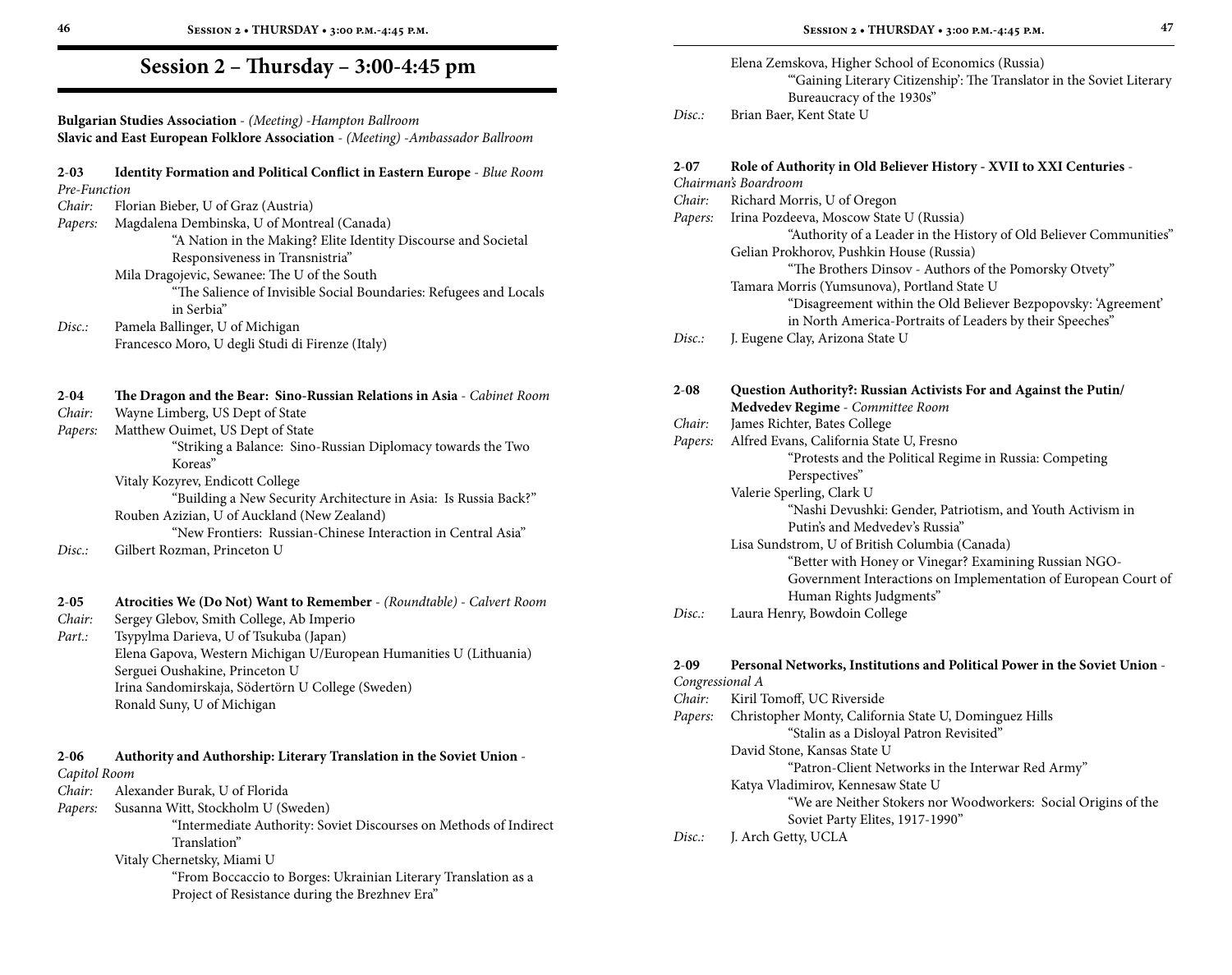| 48       | SESSION 2 . THURSDAY . 3:00 P.M.-4:45 P.M.                                     |          | SESSION 2 . THURSDAY . 3:00 P.M.-4:45 P.M.                                                      | 49 |
|----------|--------------------------------------------------------------------------------|----------|-------------------------------------------------------------------------------------------------|----|
| $2 - 10$ | Between Occupation and Evacuation: Soviet Jewish Experiences of World          |          | Beth Holmgren, Duke U                                                                           |    |
|          | War II - Congressional B                                                       |          | "Cabaret Makes the City: Warsaw in the 1920s"                                                   |    |
| Papers:  | Natalie Belsky, U of Chicago                                                   |          | Eva Wampuszyc, UNC at Chapel Hill                                                               |    |
|          | "Ne Svoi': Encounters Between Jewish Evacuees and Locals At Sites              |          | "Mutating the Capital: Literary Representations of Warsaw in Post-                              |    |
|          | of Resettlement During the Second World War"                                   |          | War Poland"                                                                                     |    |
|          | Elana Jakel, U of Illinois at Urbana-Champaign                                 | Disc.    | Eva Plach, Wilfrid Laurier U (Canada)                                                           |    |
|          | "Lyrics from the 'Greatest Catastrophe': Kiev's Cabinet of Jewish              |          |                                                                                                 |    |
|          | Culture and the Jewish Wartime Experience"                                     |          |                                                                                                 |    |
|          | Anika Walke, Washington U in St. Louis                                         | $2 - 14$ | <b>Public and Private Spaces in Socialist and Post-socialist Cities - Embassy</b>               |    |
|          | "Childhood, scorched by war': Youth between Rescue and                         | Room     |                                                                                                 |    |
|          | Resistance in Belorussian Ghettos"                                             | Chair:   | Emily Makaš, UNC at Charlotte                                                                   |    |
| Disc:    | Harriet Murav, U of Illinois at Urbana-Champaign                               | Papers:  | Veronica Aplenc, U of Pennsylvania                                                              |    |
|          |                                                                                |          | "Private Enclaves in Planned Socialist Public Space(s): State-Owned                             |    |
|          |                                                                                |          | Apartments, Illegal Construction, and Personal Gardens                                          |    |
| $2 - 11$ | Moscow Conceptualism and Performance: Shifting Artistic Authorities in         |          | in 1960s-1980s Slovenia"                                                                        |    |
|          | the Late Soviet Period - Council Room                                          |          | Sonia Hirt, Virginia Tech                                                                       |    |
| Chair:   | Jane Sharp, Rutgers U, Zimmerli Art Museum                                     |          | "Public and Private in Socialism and After: Spatial Dynamics as a                               |    |
| Papers:  | Ksenya Gurshtein, U of Michigan                                                |          | Reflection of Cultural Changes"                                                                 |    |
|          | "Between Faith and Farce: Performance in the Work of Komar and                 |          | Maroje Mrduljas, Zagreb University (Croatia)                                                    |    |
|          | Melamid"                                                                       |          | "Contemporary Croatian Architecture: Testing Reality"                                           |    |
|          | Yelena Kalinsky, Rutgers U                                                     | Disc.:   | Katya Makarova, U of Virginia                                                                   |    |
|          | "Drowning in Documents: Factographic Authority in the                          |          |                                                                                                 |    |
|          | Performance Work of the Collective Actions Group"                              |          |                                                                                                 |    |
|          | Lara Weibgen, Yale U                                                           | $2 - 15$ | Impact of Authoritarianism in Contemporary Russia - Empire Ballroom                             |    |
|          | "Juvenilia as Style: Moscow Conceptualist Performances of Youth"               | Chair:   | Kathryn Hendley, U of Wisconsin-Madison                                                         |    |
| Disc.:   | Matthew Jesse Jackson, U of Chicago                                            | Papers:  | Xin Zhang, Reed College                                                                         |    |
|          |                                                                                |          | "Law and Social Conflicts: Evidence from Russian Corporate                                      |    |
|          |                                                                                |          | Conflicts"                                                                                      |    |
| $2 - 12$ | Authority and War: World War II and Challenges to Political and Social         |          | Boris Vaynman, Attorney-at-Law                                                                  |    |
|          | <b>Authority</b> - Diplomat Ballroom                                           |          | "The Second Trial of M. Khodorkovsky and P. Lebedev:                                            |    |
| Chair:   | Andrew Buck, U of Southern Indiana                                             |          | Government Misuse of the Judicial Process"                                                      |    |
| Papers:  | Nikita Lomagin, St Petersburg State U (Russia)                                 |          | Anna Fridman, Ural State U (Russia)                                                             |    |
|          | "Crime Without Punishment: Problems of the Soviet State's                      |          | "Government-Business Relations: No Freedom, Obligations Only"                                   |    |
|          | Wartime Authority and Capacity"                                                | Disc.    | Richard Sakwa, U of Kent (UK)                                                                   |    |
|          | Alexis Peri, Middlebury College                                                |          |                                                                                                 |    |
|          | "Poster, Press, and Page: Perceptions of Soviet Power from inside              |          |                                                                                                 |    |
|          | the Leningrad Blockade"                                                        | $2 - 16$ | From Lost Homelands to Ethnic Heartlands: Rethinking Borderland                                 |    |
|          | Brandon Schechter, UC Berkeley                                                 |          | Cultures in Postwar East-Central Europe. - Executive Room                                       |    |
|          | "They Cut Everyone after One Fashion: Indigenizing the Great                   | Chair:   | Malgorzata Mazurek, Zentrum für Zeithistorische Forschung Potsdam e.V.                          |    |
|          | Patriotic War among Non-Russians"                                              |          | (Germany)                                                                                       |    |
| Disc.:   | Jeffrey Hass, U of Richmond                                                    | Papers:  | David Gerlach, St Peter's College                                                               |    |
|          |                                                                                |          | "Making the Czech Borderlands Czech: Resettlement Policies and<br>Realities after World War II" |    |
|          |                                                                                |          |                                                                                                 |    |
| $2 - 13$ | <b>Twentieth-Century Warsaw: Mutations of a Polish Metropolis</b> - Director's |          | Michal Kwiecien, U of Illinois at Chicago                                                       |    |
| Room     |                                                                                |          | "On the Edge of Construction: the Jewish Question, Citizenship,                                 |    |

| Chair:  | Krzysztof Jasiewicz, Washington and Lee U                                          |
|---------|------------------------------------------------------------------------------------|
| Papers: | Robert Blobaum, West Virginia U                                                    |
|         | "The Old-New Warsaw: The Remaking of a Capital City during the<br>First World War" |

| ٠.      |
|---------|
|         |
| ۰.<br>٠ |
| ٠       |

|          | Beth Holmgren, Duke U                                                             |
|----------|-----------------------------------------------------------------------------------|
|          | "Cabaret Makes the City: Warsaw in the 1920s"                                     |
|          | Eva Wampuszyc, UNC at Chapel Hill                                                 |
|          | "Mutating the Capital: Literary Representations of Warsaw in Post-                |
|          | War Poland"                                                                       |
| Disc.    | Eva Plach, Wilfrid Laurier U (Canada)                                             |
| $2 - 14$ | <b>Public and Private Spaces in Socialist and Post-socialist Cities - Embassy</b> |
| Room     |                                                                                   |
| Chair:   | Emily Makaš, UNC at Charlotte                                                     |
| Papers:  | Veronica Aplenc, U of Pennsylvania                                                |
|          | "Private Enclaves in Planned Socialist Public Space(s): State-Owned               |
|          | Apartments, Illegal Construction, and Personal Gardens                            |

| in 1960s-1980s Slovenia"  |  |
|---------------------------|--|
| Sonia Hirt, Virginia Tech |  |

| "Public and Private in Socialism and After: Spatial Dynamics as a |  |
|-------------------------------------------------------------------|--|
| Reflection of Cultural Changes"                                   |  |

| Disc. | Katya Makarova, U of Virginia |  |
|-------|-------------------------------|--|
|-------|-------------------------------|--|

#### **2**-**15 Impact of Authoritarianism in Contemporary Russia** - *Empire Ballroom Chair:* Kathryn Hendley, U of Wisconsin-Madison

| Chair:   | Kathryn Hendley, O of Wisconsin-Madison                                                                                              |
|----------|--------------------------------------------------------------------------------------------------------------------------------------|
| Papers:  | Xin Zhang, Reed College                                                                                                              |
|          | "Law and Social Conflicts: Evidence from Russian Corporate                                                                           |
|          | Conflicts"                                                                                                                           |
|          | Boris Vaynman, Attorney-at-Law                                                                                                       |
|          | "The Second Trial of M. Khodorkovsky and P. Lebedev:                                                                                 |
|          | Government Misuse of the Judicial Process"                                                                                           |
|          | Anna Fridman, Ural State U (Russia)                                                                                                  |
|          | "Government-Business Relations: No Freedom, Obligations Only"                                                                        |
| Disc.:   | Richard Sakwa, U of Kent (UK)                                                                                                        |
| $2 - 16$ | <b>From Lost Homelands to Ethnic Heartlands: Rethinking Borderland</b>                                                               |
|          | <b>Cultures in Postwar East-Central Europe.</b> - Executive Room                                                                     |
| Chair:   | Malgorzata Mazurek, Zentrum für Zeithistorische Forschung Potsdam e.V.<br>(Germany)                                                  |
| Papers:  | David Gerlach, St Peter's College<br>"Making the Czech Borderlands Czech: Resettlement Policies and<br>Realities after World War II" |
|          |                                                                                                                                      |

## Michal Kwiecien, U of Illinois at Chicago

 "On the Edge of Construction: the Jewish Question, Citizenship, and Communist Nation-Building on the Polish-German Frontier, 1945-1950"

Gregor Thum, U of Washington "Europeanizing Cleansed Spaces? The Rediscovery of Ethnic Heterogeneity in Late Twentieth-Century East-Central Europe"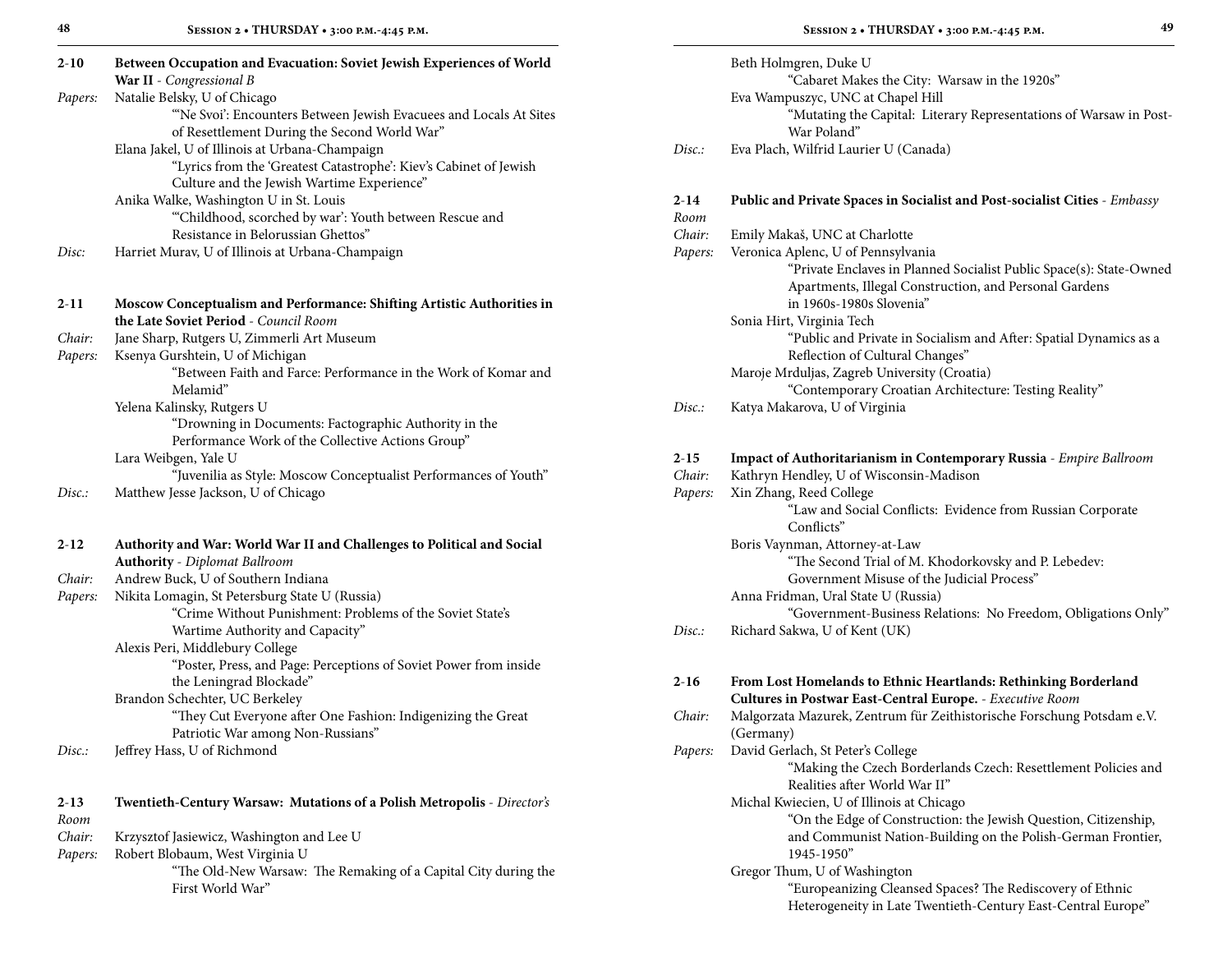| 50                     | SESSION 2 . THURSDAY . 3:00 P.M.-4:45 P.M.                                                                 |          | 51<br>SESSION 2 . THURSDAY . 3:00 P.M.-4:45 P.M.                                                                                           |
|------------------------|------------------------------------------------------------------------------------------------------------|----------|--------------------------------------------------------------------------------------------------------------------------------------------|
| Disc:                  | Andrew Demshuk, U of Alabama at Birmingham                                                                 |          | Tatjana Gochkova-Stojanovska, Blaze Koneski Faculty of Philology                                                                           |
|                        | Constance Lieber, Independent Scholar                                                                      |          | (Macedonia)<br>"The Status of Macedonian as a Foreign Language in the Republic                                                             |
|                        |                                                                                                            |          | of Macedonia"                                                                                                                              |
| $2 - 17$<br>Forum Room | Dmitri A. Prigov: A Challenge to Cultural Authority - (Roundtable) -                                       |          | Iskra Panovska-Dimkova, Blaze Koneski Faculty of Philology (Macedonia)<br>"Implementation of European Standards in the Area of Testing and |
| Chair:                 | Evgeny Dobrenko, U of Sheffield (UK)                                                                       |          | Certifying Macedonian as a Foreign Language"                                                                                               |
| Part.:                 | Ilya Kalinin, New Literary Observer (Russia)                                                               | Disc.:   | Dimitar Pandev, Ss. Cyril and Methodius University (Macedonia)                                                                             |
|                        | Ilya Kukulin, Higher School of Economics/Moscow Pedagogical Inst (Russia)                                  |          |                                                                                                                                            |
|                        | Mark Lipovetsky, U of Colorado at Boulder                                                                  |          |                                                                                                                                            |
|                        | Irina Prokhorova, New Literary Observer (Russia)                                                           | $2 - 24$ | The Sanatorium in Late Imperial Russia and the USSR: Health, Politics,<br>and the Environment - Suite 163                                  |
|                        |                                                                                                            | Chair:   | Paula Michaels, U of Iowa                                                                                                                  |
| $2 - 18$               | Law, Justice and Perceptions of a 'Just Governance' in the Russian Empire -                                | Papers:  | Johanna Conterio, Harvard U                                                                                                                |
|                        | Governor's Boardroom                                                                                       |          | "Inventing the Subtropics: An Environmental History of Sochi,                                                                              |
| Chair:                 | Nancy Kollmann, Stanford U                                                                                 |          | 1920-1941"                                                                                                                                 |
| Papers:                | Aljona Brewer, Ruhr U Bochum (Germany)                                                                     |          | Sofiya Grachova, Harvard U                                                                                                                 |
|                        | "The Perceptions of Injustice and a Just Governance in 18th<br>Century Russia"                             |          | "Russian Jews and the Politics of Access to Sanatoriums (1907-<br>$1920)$ "                                                                |
|                        | Jane Burbank, New York U                                                                                   |          | George Lywood, Ohio State U                                                                                                                |
|                        | "The Language of Law in the Late Russian Empire"                                                           |          | "The All-Russian Sanatorium: Yalta, 1890-1914"                                                                                             |
|                        | Anna Lenkewitz, Ruhr U Bochum (Germany)                                                                    | Disc:    | Christopher Burton, U of Lethbridge (Canada)                                                                                               |
|                        | "The tsar's role is on trial! Pictures of 'Just Constitutional State<br>Theories' in Late Imperial Russia" |          | Kenneth Pinnow, Allegheny College                                                                                                          |
| Disc:                  | Cynthia Whittaker, Baruch College & The Graduate Ctr, CUNY                                                 |          |                                                                                                                                            |
|                        |                                                                                                            | $2 - 25$ | Personalized Institutions and Soviet Agendas during Late Socialism (the                                                                    |
|                        |                                                                                                            |          | case of the Baltic States) - Suite 200                                                                                                     |
| $2 - 21$               | Teaching and Researching CE and SE Europe at Regional and Non-Title                                        | Chair:   | David Beecher, UC Berkeley                                                                                                                 |
|                        | VI Universities - (Roundtable) - Presidential Boardroom                                                    | Papers:  | Saulius Grybkauskas, Lithuanian Institute of History (Lithuania)                                                                           |
| Chair:                 | Jeffrey Pennington, UC Berkeley                                                                            |          | "The Leadership System of Second Institutional Persons in Soviet                                                                           |
| Part.:                 | Melissa Bokovoy, U of New Mexico<br>Jill Irvine, U of Oklahoma                                             |          | Baltic Republics"<br>Vilius Ivanauskas, Institute of International Relations and Political Science                                         |
|                        | Sarah Kent, U of Wisconsin-Stevens Point                                                                   |          | (Lithuania)                                                                                                                                |
|                        | Carol Lilly, U of Nebraska at Kearney                                                                      |          | "Union of Writers and Sovietization during Late Socialism:                                                                                 |
|                        |                                                                                                            |          | Continuity of the Intellectuals' Role and Change in Soviet                                                                                 |
|                        |                                                                                                            |          | Lithuania"                                                                                                                                 |
| $2 - 22$               | Justice, Hegemony and Mobilization: Views from East/Central Europe and                                     |          | Aurimas Svedas, Vilnius U (Lithuania)                                                                                                      |
|                        | Eurasia: Presentation of a Book Manuscript - (Roundtable) - Senate Room                                    |          | "Shaping the Official Discourse of the History in Soviet Lithuania:                                                                        |
| Chair                  | Alona Lodonova, II Collogo London (IIV)                                                                    |          | Area for Competition and Conflict between Institutions and                                                                                 |

*Chair:* Alena Ledeneva, U College London (UK) *Part.:* Jan Kubik, Rutgers U John Pickles, U of North Carolina Joanna Regulska, Rutgers U

| $2 - 23$ | The Status of the Macedonian Language as Foreign in the Republic of |
|----------|---------------------------------------------------------------------|
|          | <b>Macedonia and Abroad</b> - Suite 153                             |

- *Chair:* Maksim Karanfilovski, Blaze Koneski Faculty of Philology (Macedonia)
- *Papers:* Ljudmil Spasov, Blaze Koneski Faculty of Philology (Macedonia) "Macedonian as a Foreign Language: The Situation in the Diaspora"

|          | "The Status of Macedonian as a Foreign Language in the Republic<br>of Macedonia"                                                                          |
|----------|-----------------------------------------------------------------------------------------------------------------------------------------------------------|
|          | Iskra Panovska-Dimkova, Blaze Koneski Faculty of Philology (Macedonia)<br>"Implementation of European Standards in the Area of Testing and                |
|          | Certifying Macedonian as a Foreign Language"                                                                                                              |
| Disc.:   | Dimitar Pandev, Ss. Cyril and Methodius University (Macedonia)                                                                                            |
| $2 - 24$ | The Sanatorium in Late Imperial Russia and the USSR: Health, Politics,<br>and the Environment - Suite 163                                                 |
| Chair:   | Paula Michaels, U of Iowa                                                                                                                                 |
| Papers:  | Johanna Conterio, Harvard U                                                                                                                               |
|          | "Inventing the Subtropics: An Environmental History of Sochi,<br>1920-1941"                                                                               |
|          | Sofiya Grachova, Harvard U                                                                                                                                |
|          | "Russian Jews and the Politics of Access to Sanatoriums (1907-<br>$1920)$ "                                                                               |
|          | George Lywood, Ohio State U                                                                                                                               |
|          | "The All-Russian Sanatorium: Yalta, 1890-1914"                                                                                                            |
| Disc.:   | Christopher Burton, U of Lethbridge (Canada)                                                                                                              |
|          | Kenneth Pinnow, Allegheny College                                                                                                                         |
| $2 - 25$ | Personalized Institutions and Soviet Agendas during Late Socialism (the                                                                                   |
|          | case of the Baltic States) - Suite 200                                                                                                                    |
| Chair:   | David Beecher, UC Berkeley                                                                                                                                |
| Papers:  | Saulius Grybkauskas, Lithuanian Institute of History (Lithuania)<br>"The Leadership System of Second Institutional Persons in Soviet<br>Baltic Republics" |
|          | Vilius Ivanauskas, Institute of International Relations and Political Science                                                                             |
|          | (Lithuania)                                                                                                                                               |
|          | "Union of Writers and Sovietization during Late Socialism:                                                                                                |
|          | Continuity of the Intellectuals' Role and Change in Soviet<br>Lithuania"                                                                                  |
|          | Aurimas Svedas, Vilnius U (Lithuania)                                                                                                                     |
|          | "Shaping the Official Discourse of the History in Soviet Lithuania:                                                                                       |
|          | Area for Competition and Conflict between Institutions and                                                                                                |
|          | Personal Authorities"                                                                                                                                     |
| Disc.:   | Martins Kaprans, U of Latvia (Latvia)                                                                                                                     |
| 2-27     | More Light on Russian Émigré Materials - Suite 215                                                                                                        |
| Chair:   | Amir Khisamutdinov, Far Eastern Federal U (Russia)                                                                                                        |

Papers: Lukas Babka, National Library of the Czech Republic (Czech Republic) "The Collection of Administrative Documents of the Russian Historical Archive Abroad in Prague's Slavonic Library – Cataloging and Accessing a Unique Source of Information"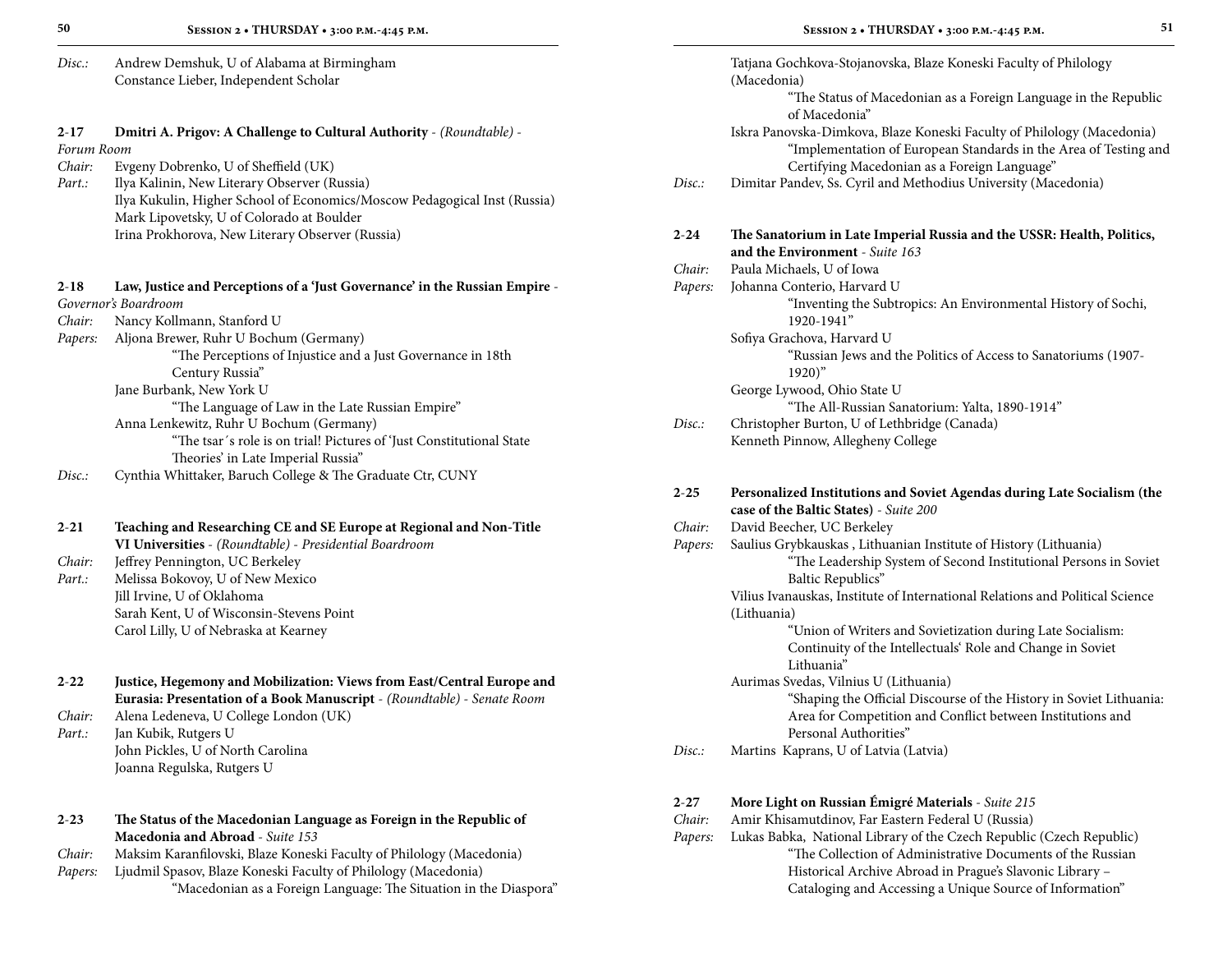Kirill Tolpygo, UNC at Chapel Hill "Andre Savine Collection: Latest Developments" Barbara Dash, Library of Congress "Rare Emigre books at Library of Congress" *Disc.:* David Arans, Library of Congress

### **2**-**28 Cinematic Authorities: Film Style & Experimentation in Socialist Realist Film** - *Suite 253*

*Chair:* Dawn Seckler, Williams College

- *Papers:* Vincent Bohlinger, Rhode Island College "Ideology & Expressivity in Socialist Realist Filmmaking Practice"
	- Anne Eakin Moss, Johns Hopkins U
		- "Mass Ornaments, Special Effects and Extreme Close-ups: Theories and Methods of Affect in 1930s Stalinist and Hollywood Cinema"
		- Maria Belodubrovskaya, Harvard U
			- "Beyond Montage: Stylistic Experimentation in 1940s Soviet Cinema"
- *Disc.:* Elizabeth Papazian, U of Maryland, College Park

| $2 - 29$        | Twenty Years of Slovenian Foreign Policy: Past Accomplishments and                                                                                |
|-----------------|---------------------------------------------------------------------------------------------------------------------------------------------------|
|                 | <b>Future Challenges</b> - (Roundtable) - Suite 263                                                                                               |
| Chair:          | Tamara Resler, Congressional Research Service                                                                                                     |
| Part.:          | Charles Bukowski, Bradley U                                                                                                                       |
|                 | James Gow, King's College London (UK)                                                                                                             |
|                 | Roman Kirn, Government of the Republic of Slovenia (Slovenia)                                                                                     |
| $2 - 31$<br>268 | Long Term Performance of the Banking Sector in Eastern Europe in the<br>Context of Crisis Impact (from Interwar Period to Current Crisis) - Suite |
| Chair:          | Raymond Miller, Bowdoin College                                                                                                                   |
| Papers:         | Zarko Lazarevic, Inst for Contemporary History (Slovenia)                                                                                         |
|                 | "Banking Performance in Eastern Europe in the Interwar Period"                                                                                    |
|                 | Stephan Barisitz, Oesterreichische Nationalbank (Austria)                                                                                         |
|                 | "Crisis-Response Policies in Russia, Ukraine, Kazakhstan and                                                                                      |
|                 | Belarus - Stocktaking and Comparative Assessment"                                                                                                 |
|                 |                                                                                                                                                   |
|                 | Evan Kraft, Croatian National Bank (Croatia)/American U                                                                                           |
|                 | "Banking in Southeastern Europe: from Boom to Crisis"                                                                                             |

*Disc.:* John Lampe, U of Maryland Jeffrey Miller, U of Delaware

| $2 - 32$              | The Paradox of Plot in Tolstoy's Novels - Suite 300 |
|-----------------------|-----------------------------------------------------|
| $Cl_{2}$ and $Cl_{2}$ | Vatia Dianina II of Windiaio                        |

*Chair:* Katia Dianina, U of Virginia *Papers:* Gina Kovarsky, Virginia Commonwealth U "'War and Peace' and the Paradoxes of the Tolstoyan National Epic" David Herman, U of Virginia

"Unselfconsciousness in Tolstoy's Plots"

|        | Liza Knapp, Columbia U                                      |
|--------|-------------------------------------------------------------|
|        | "Neighborliness in the Mulitplot Novel: 'Anna Karenina' and |
|        | 'Middlemarch'''                                             |
| Disc.: | Gordon Love, Clemson U                                      |

| $2 - 33$ | <b>Recent Russian-American Fiction - Suite 315</b>                             |
|----------|--------------------------------------------------------------------------------|
| Chair:   | Yakov Klots, Yale U                                                            |
| Papers:  | Karen Ryan, U of Virginia                                                      |
|          | "Writing Russianness: Code-Switching, Translation and Definition               |
|          | in Russian-American Literature"                                                |
|          | Adrian Wanner, Pennsylvania State U                                            |
|          | "Michael Idov's Ground Up: A New Brand of Russian Immigrant                    |
|          | Literature?"                                                                   |
|          | Kristen Welsh, Hobart and William Smith Colleges                               |
|          | "Post-Memory and Apocalypse: Treating Time and History in                      |
|          | Recent Russian-American Literature"                                            |
| Disc:    | Yelena Furman, UCLA                                                            |
|          | Margarita Levantovskaya, UC San Diego                                          |
| $2 - 34$ | Authorities in Translation: At the Crossroads of Russian and Hebrew            |
|          | Literatures - Suite 368                                                        |
| Chair:   | Svetlana Boym, Harvard U                                                       |
| Papers:  | Adriana X. Jacobs, Yale U                                                      |
|          | "What Will Remain: Russian Poetry in Israel"                                   |
|          | Nina Rudnik, Hebrew University of Jerusalem (Israel)                           |
|          | "Russian-language Literary life in Israel (Journals, Magazines,                |
|          | Publishing Venues): Formation or Erosion of Authority"                         |
|          |                                                                                |
|          |                                                                                |
|          | Natasha Gordinsky, Simon-Dubnow-Institute for Jewish History and Culture       |
|          | (Germany)<br>"Boring for a Russian Reader': Russian Israeli Poets' Politics of |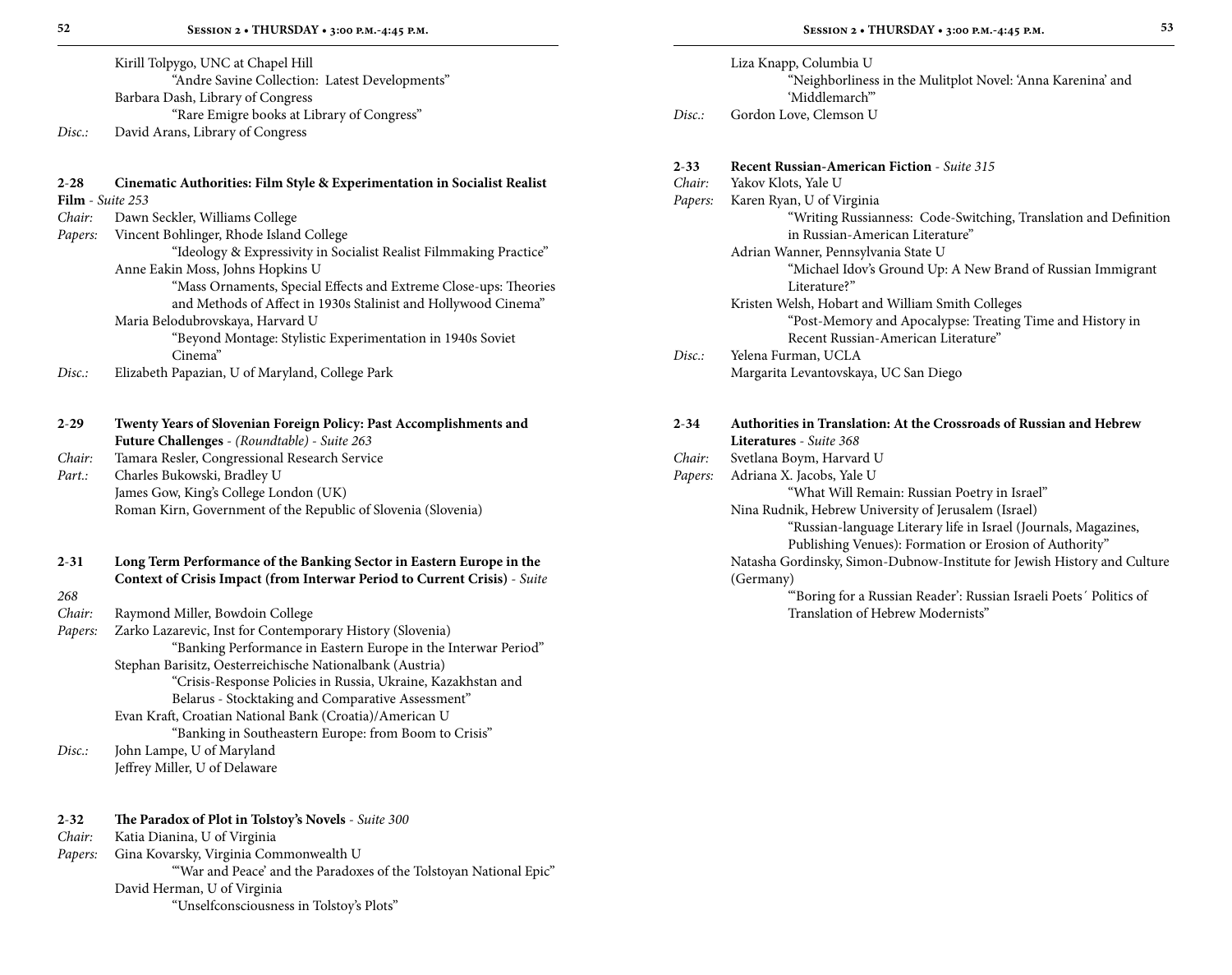| $3 - 01$<br>Chair:<br>Part.: | Memorializing the Gulag: 1991-2011 - (Roundtable) - Ambassador Ballroom<br>Julie Draskoczy, Stanford U<br>Alan Barenberg, Texas Tech U<br>Olga Cooke, Texas A&M U<br>Judith Pallot, U of Oxford (UK)<br>Cynthia Ruder, U of Kentucky |          | Seth Bernstein, U of Toronto (Canada)<br>"Learning from the Enemy: Str<br>in the Soviet Union, 1934-194.<br>Lilia Topouzova, U of Toronto (Canada)<br>"If Only the Walls had Ears:' C<br>Bulgarian Camp Past in Post-O |
|------------------------------|--------------------------------------------------------------------------------------------------------------------------------------------------------------------------------------------------------------------------------------|----------|------------------------------------------------------------------------------------------------------------------------------------------------------------------------------------------------------------------------|
|                              |                                                                                                                                                                                                                                      | Disc:    | Thomas Lahusen, U of Toronto (Canada                                                                                                                                                                                   |
| $3 - 02$                     | Russian Foreign Policy in 2011 - (Roundtable) - Blue Room                                                                                                                                                                            | $3 - 07$ | Russia and the Sea - Chairman's Boardro                                                                                                                                                                                |
| Chair:                       | Stephen Blank, US Army War College                                                                                                                                                                                                   | Chair:   | Ronald Doel, Florida State U                                                                                                                                                                                           |
| Part.:                       | Aurel Braun, U of Toronto (Canada)                                                                                                                                                                                                   | Papers:  | Alexei Kraikovski, European U at St. Pet                                                                                                                                                                               |
|                              | Robert Freedman, Johns Hopkins U<br>Thomas Gomart, IFRI French Institute for International Relations (France)                                                                                                                        |          | "The Sea Makes European: Mo                                                                                                                                                                                            |
|                              | R. Craig Nation, US Army War College                                                                                                                                                                                                 |          | Resources in 18th Century Ru                                                                                                                                                                                           |
|                              | Carol Saivetz, Harvard U                                                                                                                                                                                                             |          | Stephen Brain, Mississippi State U                                                                                                                                                                                     |
|                              |                                                                                                                                                                                                                                      |          | "Collectivizing the Ocean: The                                                                                                                                                                                         |
|                              |                                                                                                                                                                                                                                      |          | Ryan Jones, Appalachian State U                                                                                                                                                                                        |
| $3 - 03$                     | Youth and Politics: Youth Engagement in the Democratization of Post-                                                                                                                                                                 |          | "World Whaling and Stalinist                                                                                                                                                                                           |
|                              | <b>Communist Space - Blue Room Pre-Function</b>                                                                                                                                                                                      | Disc:    | Julia Lajus, European U at St. Petersburg                                                                                                                                                                              |
| Chair:                       | Mladen Joksic, Carnegie Council for Ethics in International Affairs                                                                                                                                                                  |          |                                                                                                                                                                                                                        |
| Papers:                      | Olena Nikolayenko, Fordham U                                                                                                                                                                                                         | $3 - 08$ | Authorship and Authority in Bulgakov                                                                                                                                                                                   |
|                              | "Protests and Repression in Belarus"<br>Nancy Meyers, George Washington U                                                                                                                                                            |          | Committee Room                                                                                                                                                                                                         |
|                              | "Freedom's Just Another Word for Nothing Left to Lose': A                                                                                                                                                                            | Chair:   | Kathleen Parthé, U of Rochester                                                                                                                                                                                        |
|                              | Comparison of Youth Movements in Serbia (2000) and Georgia                                                                                                                                                                           | Papers:  | Carol Any, Trinity College                                                                                                                                                                                             |
|                              | $(2003)^{n}$                                                                                                                                                                                                                         |          | "Bulgakov's Gospel According                                                                                                                                                                                           |
|                              | Marlene Spoerri, U of Amsterdam (Netherlands)                                                                                                                                                                                        |          | John Givens, U of Rochester                                                                                                                                                                                            |
|                              | "Youth Movements in the Aftermath Regime Change: When                                                                                                                                                                                |          | "Apophaticism, Authority and                                                                                                                                                                                           |
|                              | 'People Power' Fades"                                                                                                                                                                                                                |          | the Master and Margarita"<br>Ronald LeBlanc, U of New Hampshire                                                                                                                                                        |
| Disc.                        | Stefan Kirmse, Humboldt U (Germany)                                                                                                                                                                                                  |          | "The Author as Chef: The Plea                                                                                                                                                                                          |
|                              |                                                                                                                                                                                                                                      |          | and Margarita"                                                                                                                                                                                                         |
|                              |                                                                                                                                                                                                                                      | Disc:    | Alexandra Smith, U of Edinburgh (UK)                                                                                                                                                                                   |
| $3 - 05$<br>Chair:           | <b>Invented Traditions - Calvert Room</b><br>Melissa Stockdale, U of Oklahoma                                                                                                                                                        |          |                                                                                                                                                                                                                        |
| Papers:                      | Polina Rikoun, U of Denver                                                                                                                                                                                                           |          |                                                                                                                                                                                                                        |
|                              | "United by Providence: Narrative Constructions of Ukrainian-                                                                                                                                                                         | $3 - 09$ | Russian "Thinkers" and Real Politics in                                                                                                                                                                                |
|                              | Muscovite Relations of the 17th century"                                                                                                                                                                                             |          | Century - Congressional A                                                                                                                                                                                              |
|                              | Christopher Ely, Florida Atlantic U                                                                                                                                                                                                  | Chair:   | Karen Weber, New York U                                                                                                                                                                                                |
|                              | "Nihilist Self-Fashioning"                                                                                                                                                                                                           | Papers:  | Masafumi Asada, Japan Society for the P                                                                                                                                                                                |
|                              | Katia Dianina, U of Virginia                                                                                                                                                                                                         |          | "Spiridon Dionis'evich Merkul                                                                                                                                                                                          |
|                              | "Our Berendeevka:' The Invented Tradition of Russian Modernity"                                                                                                                                                                      |          | Russian Nationalism and Anti-<br>Barbara Allen, La Salle U                                                                                                                                                             |
| Disc.:                       | William Todd, III, Harvard U                                                                                                                                                                                                         |          | "The Bolshevik Worker-Intelle                                                                                                                                                                                          |
|                              |                                                                                                                                                                                                                                      |          | Shliapnikov and Vladimir Len                                                                                                                                                                                           |
| $3 - 06$                     | The Spread of Information in Revolutionary and Socialist Eastern Europe,                                                                                                                                                             |          | Shouhei Saito, Hokkaido U (Japan)                                                                                                                                                                                      |
|                              | 1916-1989 - Capitol Room                                                                                                                                                                                                             |          | "Eurasianism as Alternative to                                                                                                                                                                                         |
| Chair:                       | Terry Martin, Harvard U                                                                                                                                                                                                              |          | Trubezkoy's Idealogical Reacti                                                                                                                                                                                         |
|                              |                                                                                                                                                                                                                                      |          |                                                                                                                                                                                                                        |

"Information Networks in Narkomfin, 1916-1921"

in the Soviet Union, 1934-1941"

"Learning from the Enemy: Studies of Fascist Youth Organizations

 "'If Only the Walls had Ears:' On Re-thinking forced-labour and the Bulgarian Camp Past in Post-Communist Bulgaria. 1944-1989"

*Papers:* Anne O'Donnell, Princeton U

| I<br>۰. | ۰.<br>۰, |
|---------|----------|
| $\sim$  | $\sim$   |

| Disc.:   | Thomas Lahusen, U of Toronto (Canada)                                   |
|----------|-------------------------------------------------------------------------|
| $3 - 07$ | <b>Russia and the Sea</b> - Chairman's Boardroom                        |
| Chair:   | Ronald Doel, Florida State U                                            |
| Papers:  | Alexei Kraikovski, European U at St. Petersburg (Russia)                |
|          | "The Sea Makes European: Modernization of Marine Natural                |
|          | Resources in 18th Century Russia"                                       |
|          | Stephen Brain, Mississippi State U                                      |
|          | "Collectivizing the Ocean: The Pomor and the White Sea, 1917-33"        |
|          | Ryan Jones, Appalachian State U                                         |
|          | "World Whaling and Stalinist Internationalism, 1940-1950"               |
| Disc:    | Julia Lajus, European U at St. Petersburg (Russia)                      |
| $3 - 08$ | Authorship and Authority in Bulgakov's "Master and Margarita" -         |
|          | Committee Room                                                          |
| Chair:   | Kathleen Parthé, U of Rochester                                         |
| Papers:  | Carol Any, Trinity College                                              |
|          | "Bulgakov's Gospel According to the Devil"                              |
|          | John Givens, U of Rochester                                             |
|          | "Apophaticism, Authority and Authorship: The Search for Christ in       |
|          | the Master and Margarita"                                               |
|          | Ronald LeBlanc, U of New Hampshire                                      |
|          | "The Author as Chef: The Pleasures of Eating in Bulgakov's Master       |
|          | and Margarita"                                                          |
| Disc.    | Alexandra Smith, U of Edinburgh (UK)                                    |
| $3 - 09$ | Russian "Thinkers" and Real Politics in the First Half of the Twentieth |
|          | Century - Congressional A                                               |
| Chair:   | Karen Weber, New York U                                                 |
| Papers:  | Masafumi Asada, Japan Society for the Promotion of Science (Japan)      |
|          | "Spiridon Dionis'evich Merkulov: Periphery Propogandist of              |
|          | Russian Nationalism and Anti-Bolshevik Politician in Vladivostok"       |
|          | Barbara Allen, La Salle U                                               |
|          | "The Bolshevik Worker-Intellectual Relationship: Aleksandr              |
|          | Shliapnikov and Vladimir Lenin, 1914-1916"                              |
|          | Shouhei Saito, Hokkaido U (Japan)                                       |
|          | "Eurasianism as Alternative to Russia: Linguist Nikolai Sergeyevich     |
|          | Trubezkoy's Idealogical Reaction to the Soviet Union and Nazi           |
|          | Germany"                                                                |
| Disc:    | David Schimmelpenninck van der Oye, Brock U (Canada)                    |
|          |                                                                         |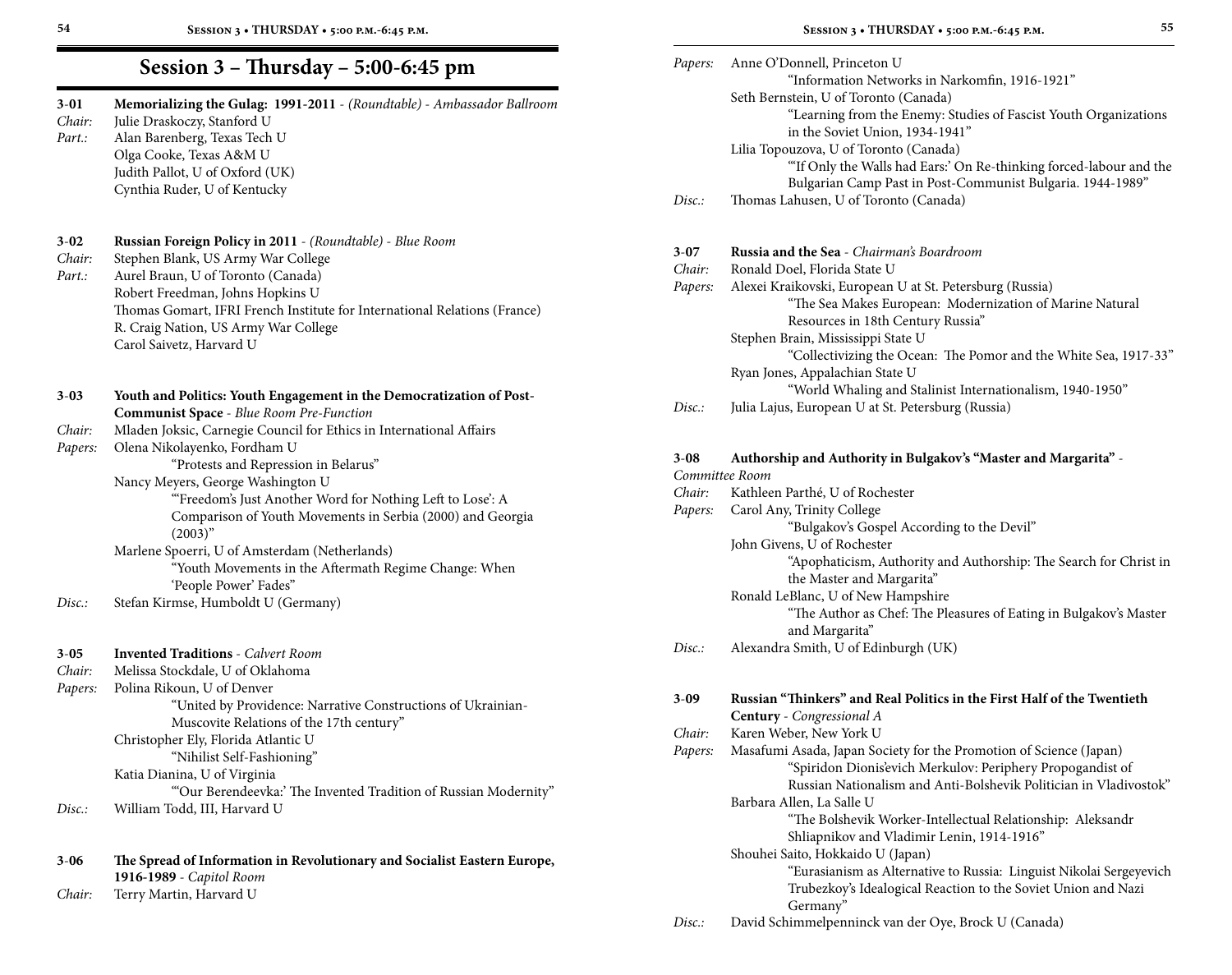| $3 - 10$ | The Great Patriotic War in Diaries, Literature, and Film - Congressional B |
|----------|----------------------------------------------------------------------------|
| Chair:   | Juliette Denis, University Paris X - Nanterre (France)                     |
| Papers:  | Oleg Budnitskii, Higher School of Economics (Russia)                       |
|          | "Daily Life in the Trenches: Diaries of the Red Army's Jewish              |
|          | Soldiers"                                                                  |
|          | Valerie Pozner, National Center for Scientific Research (France)           |
|          | "From the Rushes to the Film Plot: Towards Storytelling of the War         |
|          | $(1941-1945)$ "                                                            |
|          | Gennady Estraikh, New York U                                               |
|          | "Jews as the Red Army's Cossacks: A Symbiosis in Literature and            |
|          | Life"                                                                      |
| Disc.    | Vanessa Voisin, Pantheon-Sorbonne U (France)                               |
|          |                                                                            |
| $3-11$   | Folklore and Myth in Recent Slavic Cinema - Council Room                   |
| Chair:   | Rimgaila Salys, U of Colorado at Boulder                                   |
| Papers:  | Birgit Beumers, U of Bristol (UK)                                          |
|          | "New Russia's Legendary Heroes: The Animated Blockbuster"                  |
|          | Alyssa DeBlasio, Dickinson College                                         |
|          | "Folklore and Slovak Cinema"                                               |
|          | Tatiana Mikhailova, U of Colorado at Boulder                               |
|          | "Decentralizing Mythical Identity: Alexey Fedorchenko's                    |
|          | 'Ovsianki''                                                                |
| Disc.    | Laura Olson Osterman, U of Colorado at Boulder                             |
|          |                                                                            |
| $3-12$   | Minor Characters I - Diplomat Ballroom                                     |
| Chair:   | Irina Reyfman, Columbia U                                                  |
| Papers:  | Joe Andrew, Keene U                                                        |
|          | "Minor Characters in 'A Hero of Our Time' through the Prism of             |
|          | Plot Typologies"                                                           |
|          | Greta Matzner-Gore, Columbia U                                             |
|          | "Spies Like Us: Narrator, Reader, and Liputin in Dostoevsky's              |
|          | 'Demons'"                                                                  |
|          | Robin Feuer Miller, Brandeis U                                             |
|          | "Tolstoy's 'About Mushrooms""                                              |
| Disc.:   | Robert Belknap, Columbia U                                                 |
|          |                                                                            |
| $3-13$   | Authority and Liberation: American Encounters with Russian                 |
|          | Revolutionaries - Director's Room                                          |
| Chair:   | David Engerman, Brandeis U                                                 |
| Papers:  | Julia Mickenberg, U of Texas at Austin                                     |
|          | "Dreaming in Red: American Women, Russia, and Revolutionary                |
|          | Desire"                                                                    |
|          | Steven Lee, UC Berkeley                                                    |
|          | "The Ethnic Avant-Garde: New Routes for the Soviet 'Magic                  |
|          | Pilgrimage""                                                               |

|                   | I |
|-------------------|---|
| I<br>۰.<br>$\sim$ | ٠ |

| Disc.   | Lisa Kirschenbaum, West Chester U<br>"The Struggle Against 'White Chauvinism': American Students at<br>the Lenin International School in the 1930s" |
|---------|-----------------------------------------------------------------------------------------------------------------------------------------------------|
|         | Choi Chatterjee, California State U, Los Angeles                                                                                                    |
| $3-14$  | Before the Beginning of Communism's End: Re-thinking the Genesis of                                                                                 |
|         | <b>Solidarity</b> - <i>Embassy Room</i>                                                                                                             |
| Chair:  | Vladimir Tismaneanu, U of Maryland                                                                                                                  |
| Papers: | Tom Junes, College of Europe                                                                                                                        |

| "It Was Us Against Them: Generational Change And Rebellion As |
|---------------------------------------------------------------|
| Precursor And Setting for Solidarity"                         |

Piotr Kosicki, Princeton U "Catholic-Socialist Fusion in Postwar Europe: Solidarity's Predetermination, Solidarity's Anachronism"

- Marcin Zaremba, Warsaw University (Poland) "How the 'Winter of the Century' Warmed up Poles: The Climate as a Contributing Factor to the Rise of Solidarity"
- *Disc.:* Padraic Kenney, Indiana U

# **3**-**15 Funding Opportunities for Researchers and Students** - *(Roundtable)* -

### *Empire Ballroom*

| Chair: | Beth Holmgren, Duke U                                       |
|--------|-------------------------------------------------------------|
| Part.: | Cynthia Buckley, U of Texas at Austin/SSRC                  |
|        | Dan Davidson, American Councils for International Education |
|        | Erik Herron, National Science Foundation                    |
|        | Edward Roslof, CIES                                         |
|        | Joyce Warner, IREX                                          |

| $3 - 16$ | Negotiating Military Lives: Russian and Soviet War Veterans and their |
|----------|-----------------------------------------------------------------------|
|          | <b>Interactions with the State - Executive Room</b>                   |
| Chair:   | Teddy Uldricks, UNC at Asheville                                      |
| Papers:  | Andrew Ringlee, UNC at Chapel Hill                                    |
|          | "Wedded to the Fatherland: Military Dependents in Late Imperial       |
|          | Russia, 1861-1914"                                                    |
|          | Justus Hartzok, Shippensburg U                                        |
|          | "Death was only Incidental': Russian Civil War Veterans and the       |
|          | Struggle to Write a Narrative of the Soviet War Experience in the     |
|          | 1930s''                                                               |
|          | Karen Petrone, U of Kentucky                                          |
|          | "Afghan Veterans and the Soviet Social Contract under Brezhnev        |
|          | and Gorbachev"                                                        |
| Disc.:   | David Stone, Kansas State U                                           |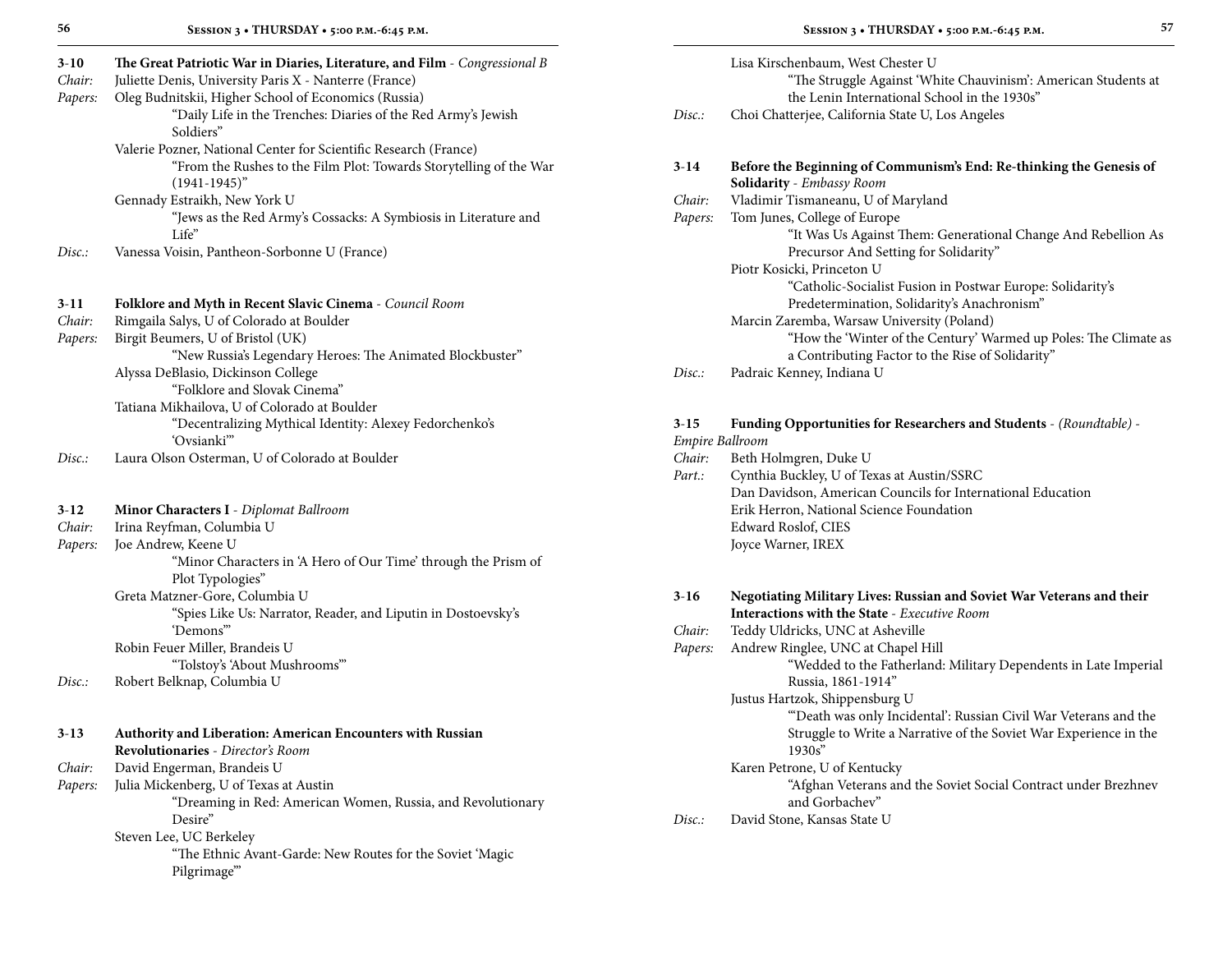| $3-17$<br>Room | Religion, State, and Rebellion in Russia and Ukraine (1709-1855) - Forum                                                                            |
|----------------|-----------------------------------------------------------------------------------------------------------------------------------------------------|
| Chair:         | Michael Pesenson, U of Texas, Austin                                                                                                                |
| Papers:        | Andrey Ivanov, Yale U                                                                                                                               |
|                | "Davids and Goliaths: Rebels, Enemies, Infidels in Russian Military<br>Propaganda 1709-1774"                                                        |
|                | Oksana Mykhed, Harvard U                                                                                                                            |
|                | "Managing the Russo-Polish borderland: The Haidamak Movement<br>and Migration Control on the Dnipro Outposts Line in the Early<br>$1770s - 1790s''$ |
|                | Heather Coleman, U of Alberta (Canada)                                                                                                              |
|                | "Serfs into Cossacks? Peasant Rebels, Priests, and Historical                                                                                       |
|                | Memory in Kyiv Province, 1855"                                                                                                                      |
| Disc:          | Barbara Skinner, Indiana State U                                                                                                                    |
| $3-18$         | Radical Change and Women's Health in Modern Russia - Governor's                                                                                     |
| Boardroom      |                                                                                                                                                     |
| Chair:         | Aaron Retish, Wayne State U                                                                                                                         |
| Papers:        | Greta Bucher, US Military Academy at West Point                                                                                                     |
|                | "Zemstvo Medicine and Women's Health"                                                                                                               |
|                | Tricia Starks, U of Arkansas                                                                                                                        |
|                | "Tobacco and Natalist Agendas in the Revolutionary Era"                                                                                             |
|                | Yulia Uryadova, U of Arkansas                                                                                                                       |
| Disc.:         | "Prostitution and Social Disorder in Imperial Ferghana, 1905-1914"<br>David Hoffmann, Ohio State U                                                  |
|                |                                                                                                                                                     |
| $3-19$         | The Soviet Bloc and the Middle East during the Cold War, 1967-1980 -                                                                                |
|                | Hampton Ballroom                                                                                                                                    |
| Chair:         | Malcolm Byrne, National Security Archive                                                                                                            |
| Papers:        | Virgil Tarau, Babes Bolyai U (Romania), and Mircea Munteanu, US                                                                                     |
|                | Department of State                                                                                                                                 |
|                | "Romania's Back-channel Diplomacy in the Middle East, 1967-<br>1977"                                                                                |
|                | Margaret Gnoinska, Troy U                                                                                                                           |
|                | $\frac{1}{2}$ and $\frac{1}{2}$ by $\frac{1}{2}$ and $\frac{1}{2}$ by $\frac{1}{2}$ by $\frac{1}{2}$ by $\frac{1}{2}$ controlled by $\frac{1}{2}$   |

 "The Six-Day War of 1967: Effects on Poland's Relations with Israel, the Arab World, and March 1968 Events"

Wanda Jarzabek, Inst of Political Studies, Polish Academy of Sciences (Poland)

 "Poland's Relations with the Middle East during the East-West Détente in the 1970s"

*Disc.:* James Hershberg, George Washington U

**3**-**20 Spying for Stalin: Dimitri Bystrolyotov, Walter Krivitsky, Mark Zborowski** - *Palladian Ballroom*

*Chair:* Anthony Saidy, MD, Independent Scholar

*Papers:* Emil Draitser, Hunter College, CUNY

"Dmitri Bystrolyotov, Stalin's Romeo Spy"

|        | Gary Kern, Independent Scholar                                  |
|--------|-----------------------------------------------------------------|
|        | "We Must Pay for Everything with Pain: Walter G. Krivitsky, Spy |
|        | and Defector"                                                   |
|        | Susan Weissman, St Mary's College of California                 |
|        | "Marc Zboroowski: Stalin's Spy in the Left Opposition"          |
| Disc.: | Stephen Schwartz, Independent Scholar                           |
|        |                                                                 |

# **3**-**21 Simulation and Estrangement in Early Soviet Theater** - *Presidential Boardroom*

| Chair:  | Julia Chadaga, Macalester College                               |
|---------|-----------------------------------------------------------------|
| Papers: | Colleen McQuillen, U of Illinois at Chicago                     |
|         | "Body Politics: Bruno Jasienski's Mannequins' Ball and The      |
|         | Grotesquerie of Ideology"                                       |
|         | Julia Vaingurt, U of Illinois at Chicago                        |
|         | "The Biomechanics of Infidelity: Range of Motion and Limits of  |
|         | Control in Meyerhold's Theater"                                 |
|         | Fabrizio Fenghi, Yale U                                         |
|         | "Theatricality, Propaganda and the Emergence of Mass Media      |
|         | between the Wars: Nikolai Evreinov's 'Samoe Glavnoe' and Marcel |
|         | L'Herbier's 'La Comédie du Bonheur'"                            |
| Disc:   | Spencer Golub, Brown U                                          |

| $3-22$   | Writing Regions in Russia and the Soviet Union - Senate Room       |
|----------|--------------------------------------------------------------------|
| Chair:   | Helen Hundley, Wichita State U                                     |
| Papers:  | Susan Smith-Peter, College of Staten Island, CUNY                  |
|          | "The Five Waves of European Regionalism, 1830s-1970s"              |
|          | Walter Sperling, Ruhr U Bochum (Germany)                           |
|          | "Writing Region and Empire in a Russian Province, 1850-1920"       |
|          | David Rainbow, New York U                                          |
|          | "Saving the Empire: Siberian Patriotism and the Russian Civil War" |
| Disc.:   | Mark Von Hagen, Arizona State U                                    |
| $3 - 23$ | <b>Hungary in World War I</b> - Suite 153                          |
| Chair:   | Susan Glanz, St. John's U                                          |
| Papers:  | Graydon Tunstall, U of South Florida                               |
|          | "The Austro-Hungarian Defeat in the Seige of Premysl"              |
|          | Katalin Kadar-Lynn, ELTE Budapest (Hungary)                        |
|          | "Tibor Eckhardt's Wartime Service in Transylvania, 1915-1918"      |
|          | Peter Pastor, Montclair State U                                    |
|          |                                                                    |

- "Background to the US-Hungarian Peace Treaty of August 29, 1921"
- *Disc.:* Bela Bodo, Missouri State U

# **3**-**25 Postmodernity or Traditionalism in Serbian Poetry?** - *Suite 200*

*Chair:* Radmila Gorup, Columbia U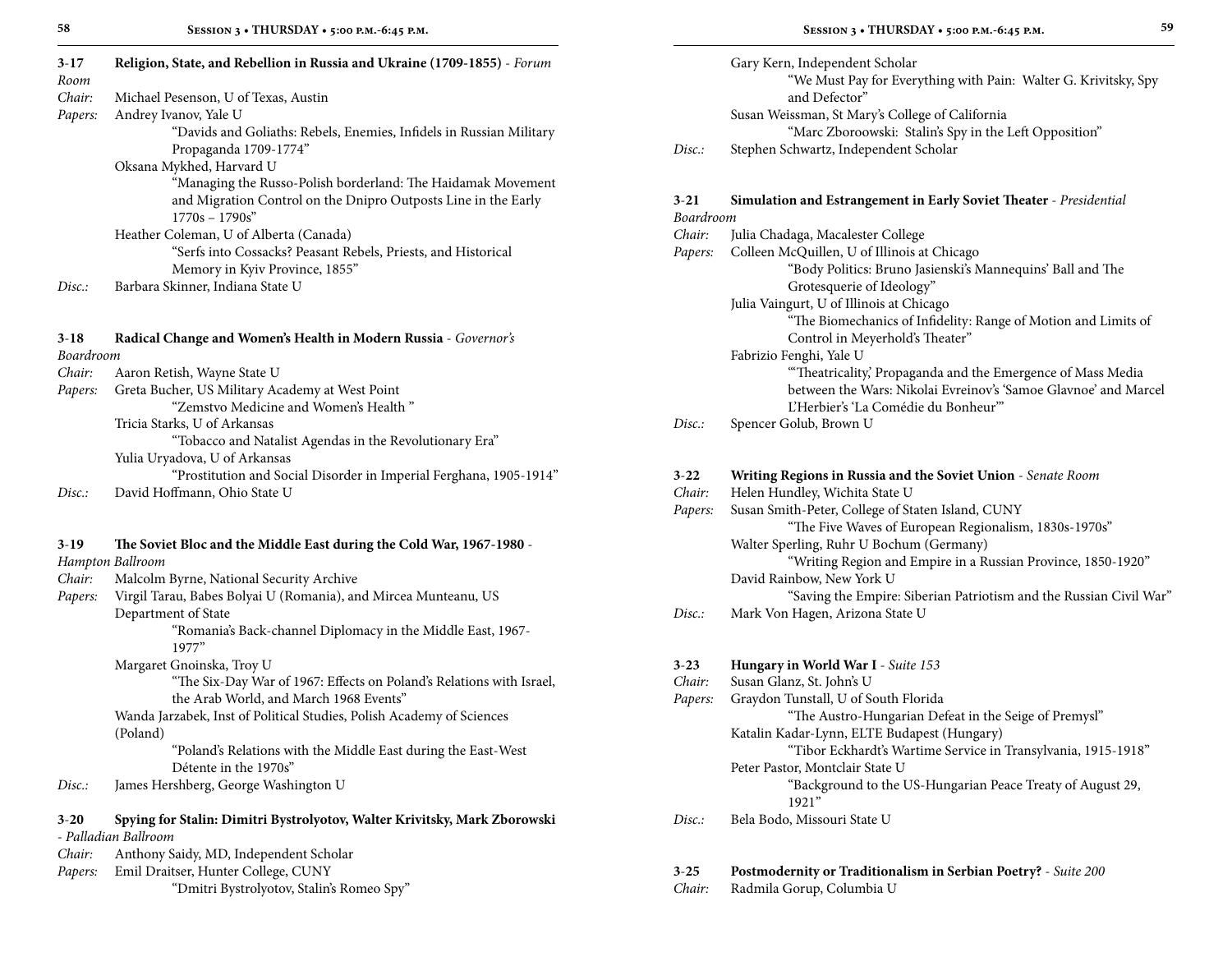| Papers: | Zdravka Gugleta, Monash University (Australia)                 |
|---------|----------------------------------------------------------------|
|         | "The Image in the Poetry of Vasko Popa and Charles Simic: A    |
|         | Transcultural Mythopoesis"                                     |
|         | Milan Orlic, Monash University (Australia)                     |
|         | "The Postmodern Condition of Contemporary Serbian              |
|         | Poetry: Malaise or Transformation?"                            |
|         | Nina Zivancevic, U Paris 8 (France)                            |
|         | "The Instant Lived Out': Commitment in the Poems of Aleksandar |
|         | Petrov"                                                        |

*Disc.:* Slobodanka Vladiv-Glover, Monash U (Australia)

| $3 - 26$ | Mikhail Kuzmin's "Trout Breaking Though the Ice": The Poem's Reputation   |
|----------|---------------------------------------------------------------------------|
|          | <b>and the Aesthetic Experience of Reading - (Roundtable) - Suite 209</b> |

*Chair:* Olga Matich, UC Berkeley

*Part.:* Polina Barskova, Hampshire College Evgenii Bershtein, Reed College Chloe Kitzinger, UC Berkeley Susanna Merrill, UC Berkeley Shota Papava, UC Berkeley

| $3 - 27$ | Intersections of Urban Planning and Historic Preservation in Post-War |
|----------|-----------------------------------------------------------------------|
|          | Russia - Suite 215                                                    |
| Chair:   | Karl Qualls, Dickinson College                                        |
| Papers:  | Marina Dobronovskaya, U of Delaware                                   |
|          | "Urban Planning and Historic Preservation in Novgorod after           |
|          | World War II"                                                         |
|          | Susan Smith, Independent Scholar                                      |
|          | "The Transformation of Suzdal into the Model Tourist Town"            |
|          | Amy Ballard, Smithsonian Institution                                  |
|          | "Preservation in St. Petersburg Then and Now"                         |
| Disc.    | Heather DeHaan, Binghamton U, SUNY                                    |
|          | Steven Maddox, Canisius College                                       |
|          |                                                                       |
|          |                                                                       |
|          |                                                                       |

# **3**-**28 Peace at the Local Level: Microhistories of the Transition from War to**

|         | Peace - Suite 253                                                  |
|---------|--------------------------------------------------------------------|
| Chair:  | Maria Todorova, U of Illinois at Urbana-Champaign                  |
| Papers: | Steven Del Corso, U of Illinois at Urbana-Champaign                |
|         | "Knin: From Ethnic Serbian Town to Medieval Croatian Capital"      |
|         | Svitlana Frunchak, U of Toronto (Canada)                           |
|         | "Difficult Peace: Soviet Takeover, Holocaust Survivors, and Jewish |
|         | Culture in Postwar Chernivtsi, 1944-1949"                          |
|         | Anca Glont, U of Illinois at Urbana-Champaign                      |
|         | "No More Sacrifice for the Motherland: the 1918 Jiu Mining Strike  |
|         | and Negotiating Labor in Peacetime"                                |
|         |                                                                    |

*Disc.:* James Frusetta, Hampden-Sydney College

| ×,     |  |
|--------|--|
| I<br>I |  |
|        |  |

| $3-29$<br>Chair:<br>Papers: | Claiming Authority: Culture and the State - Suite 263<br>Sibelan Forrester, Swarthmore College<br>Leeore Schnairsohn, Princeton U<br>"The Arc of Mandelstam's Civic Voice" |
|-----------------------------|----------------------------------------------------------------------------------------------------------------------------------------------------------------------------|
|                             | Oksana Chefranova, New York U<br>"Landscapes, Museum, Image: Contemplative Cinema of<br>Alexander Sokurov"                                                                 |
|                             | Natalia Ermolaev, Columbia U<br>"Claiming Cultural Heritage: Archival Collections Abroad and<br>their 'Return' to Russia"                                                  |
| Disc.                       | Olga Hasty, Princeton U                                                                                                                                                    |
| $3 - 31$<br>Chair:          | Russian Children's Literature after Communism: New Developments and<br>Directions - (Roundtable) - Suite 268<br>Anja Tippner, U of Salzburg (Austria)                      |
| Part.:                      | Raquel Greene, Grinnell College<br>Adrienne Harris, Baylor U                                                                                                               |
|                             | Kelly Herold, Grinnell College<br>Andrea Lanoux, Connecticut College                                                                                                       |
| $3 - 32$                    | The History and Current State of the Rusyn Language: Variation, Fusion,<br>or Both? - Suite 300                                                                            |
| Chair:                      | Patricia Krafcik, The Evergreen State College                                                                                                                              |
| Papers:                     | Daniel Mueller, Justus-Liebig U Giessen (Germany)<br>"Rusyn in Transcarpathian Ukraine: The Sociolinguistic Situation<br>and Standardization Process"                      |
|                             | Wayles Browne, Cornell U                                                                                                                                                   |
|                             | "The Position of Vojvodina Rusyn"<br>Stefan Pugh, Wright State U                                                                                                           |
| Disc:                       | "Presov-Region Rusyn: Birth, Adolescence, and Growing Pains"<br>Robert Rothstein, U of Massachusetts, Amherst                                                              |
|                             |                                                                                                                                                                            |
| $3 - 33$<br>Chair:          | <b>Welfare Provision in Electoral-Authoritarian Regimes</b> - Suite 315<br>Pauline Jones Luong, Brown U                                                                    |
| Papers:                     | Marcy McCullaugh, UC Berkeley<br>"From Well to Welfare: Social Spending in Mineral-rich Russia,<br>Kazakhstan and Azerbaijan"                                              |
|                             | Erica Johnson, UNC at Chapel Hill                                                                                                                                          |
|                             | "Health Care as a Tool of Authoritarian Survival in Post-Soviet<br>Central Asia"                                                                                           |
|                             | Linda Cook, Brown U<br>"The Politics of Access to Health Care in the Russian Federation"                                                                                   |
| Disc:                       | Valerie Bunce, Cornell U                                                                                                                                                   |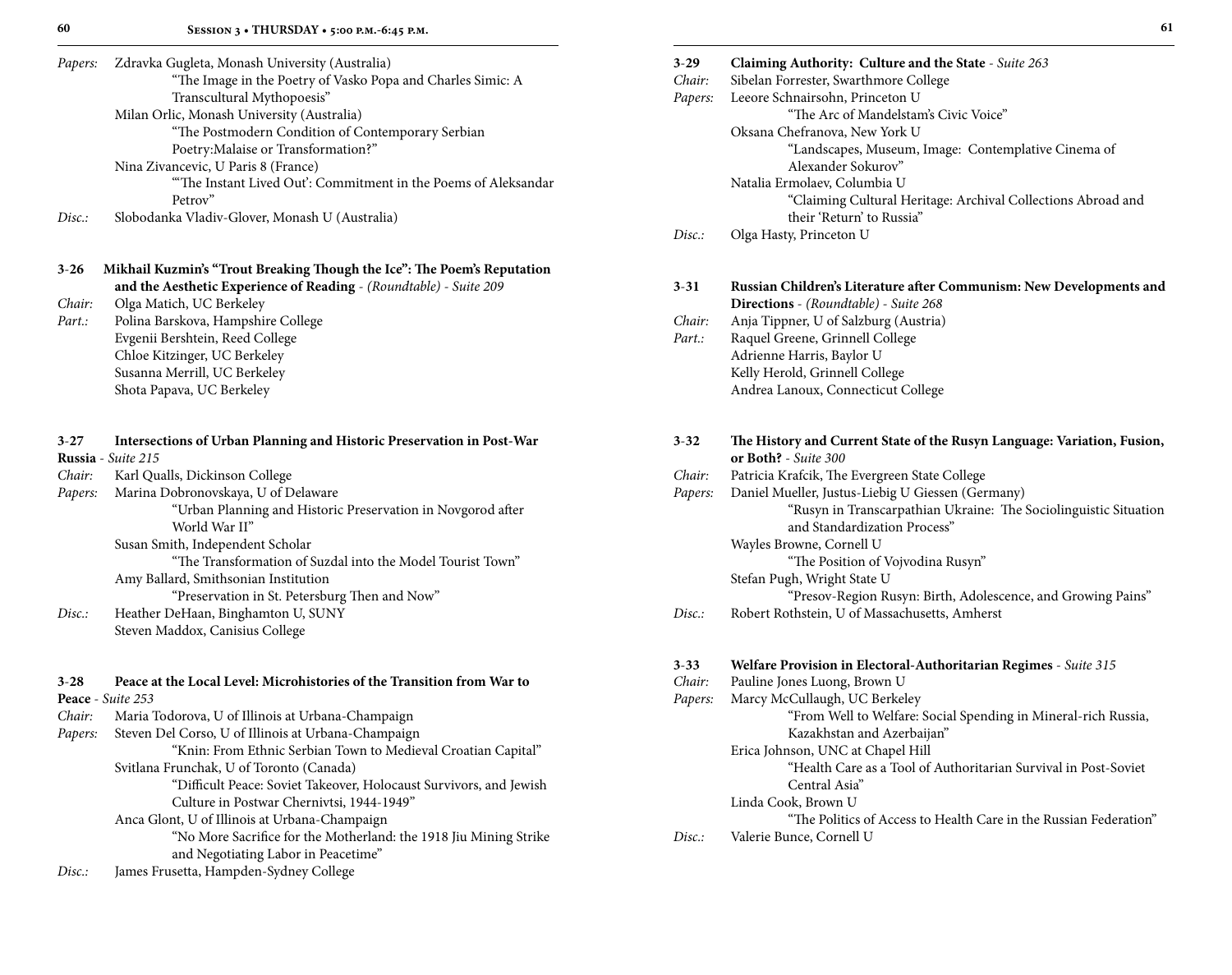- **3**-**34 Gorky in the Context of Silver Age Thought** *(Roundtable) Suite 368 Chair:* Barry Scherr, Dartmouth College
- *Part.:* Amy Adams, College of the Holy Cross Erich Lippman, Bethany College Ruth Rischin, Independent Scholar

Thursday Evening Events

# **ASEEES OPENING RECEPTION AND TOUR OF THE EXHIBIT HALL – 6:30 PM**

**– 8:00 PM –** *Regency Ballroom*

*Sponsored by:* 

- American Councils for International Education: ACTR/ACCELS
- Duke University Center for Slavic, Eurasian, and East European Studies
- George Mason University Center for Eurasian Studies and the Program in Russian and Eurasian Studies
- • Georgetown University Center for Eurasian, Russian, and East European Studies, Edmund A. Walsh School of Foreign Service
- The George Washington University Institute for European, Russian and Eurasian Studies, The Elliott School of International Affairs
- Institute of Modern Russia
- Kennan Institute, Woodrow Wilson International Center for Scholars
- Princeton University Department of Slavic Languages and Literatures
- The Eurasia Program of the Social Science Research Council
- University of Pittsburgh Center for Russian and East European Studies University of Virginia Center for Russian and East European Studies

We are most grateful to our sponsors for their generous support.

#### **A Memorial Gathering in Honor of Moise Lewin** – **8:00 PM** – *Hampton Ballroom*

# **Friday November 18**

**Registration Desk Hours: 7:00 AM – 5:00 PM Pre-Registration is located in the** *Regency Ballroom Foyer* **On-Site Registration is located at the** *West Registration Desk* **Exhibit Hall Hours: 9:00 AM – 6:00 PM –** *Regency Ballroom*

# Session 4 – Friday – 8:00-9:45 am

**Friday morning coffee break in honor of IREX alumni and friends hosted by IREX in booth #600 8:00-10:00 AM - Regency Ballroom.** 

- **4**-**01 Semi-, Super-, Pseudo-... Presidentialism? How to Understand Ukraine's Post-Soviet Political Regime** - *(Roundtable)* - *Ambassador Ballroom*
- *Chair:* Oleh Protsyk, European Centre for Minority Issues (Germany)
- Part.: Serhiy Kudelia, National U of Kyiv Mohyla Academy (Ukraine) Eugene Mazo, Stanford U/U of Oxford (UK) Andreas Umland, National U of Kyiv - Mohyla Academy (Ukraine)

#### **4**-**02 Economics and Defense in Contemporary Russia** - *Blue Room*

#### *Chair:* Donald Jensen, SAIS *Papers:* Stephen Blank, US Army War College

 "The Military Dimensions of Russo-Chinese Relations" Stefan Hedlund, Uppsala U (Sweden)

 "Fiscal Implications of the Race for Power in the Kremlin" Steven Rosefielde, UNC at Chapel Hill

 "Clash of Civilizations: Russia, China, and the West in an Emerging New Epoch"

*Disc.:* Carol Saivetz, Harvard U

## **4**-**03 Literature and Empire in Russia and the Soviet Union I: Peripheral**

**Identities** - *Blue Room Pre-Function*

*Chair:* Anne Lounsbery, New York U

*Papers:* Catherine O'Neil, US Naval Academy

 "Alexander Chavchavadze and Alexander Griboedov: the Dilemmas of Georgian Nationalism in the Russian Empire"

Harsha Ram, UC Berkeley

 "Imagined Community: The Georgian Intelligentsia between Nation and Empire"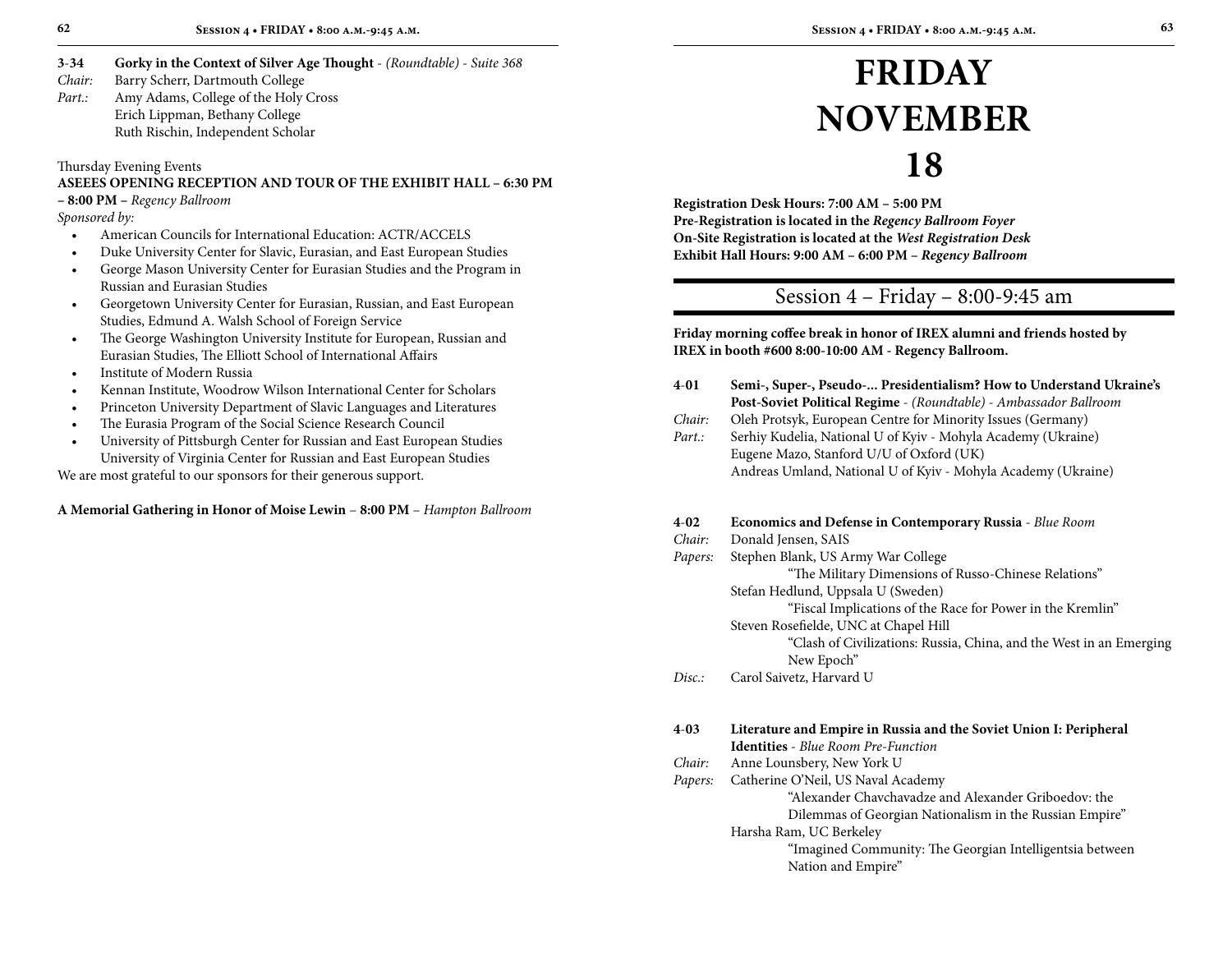Kathryn Schild, Tulane U "Pushkin in the Periphery: The 1937 Jubilee as a Survival Strategy

 for Soviet Azerbaijani Writers" *Disc.:* Olga Maiorova, U of Michigan Ronald Suny, U of Michigan

#### **4**-**04 Between Law and Violence: Asserting Authority in Imperial Russia and the Soviet Union** - *Cabinet Room Chair:* Joerg Baberowski, Humboldt U (Germany)

*Papers:* Stefan Kirmse, Humboldt U (Germany) "Violence, Trials and Justice: Tatar Peasants and the Kazan Uprising of 1878" Botakoz Kassymbekova, Humboldt U (Germany)

 "When Words Lose Meaning: Popular Justice and the Language of Violence in Early Soviet Tajikistan" Christian Teichmann, Humboldt U (Germany)

"Beyond the Law: Stalinist State-Building in the 1930s"

*Disc.:* Lynne Viola, U of Toronto (Canada)

| $4 - 0.5$ | Russian Health and Demography Roundtable - (Roundtable) - Calvert |
|-----------|-------------------------------------------------------------------|
| Room      |                                                                   |

- *Chair:* Daniel Goldberg, US Dept of Defense
- *Part.:* Murray Feshbach, Woodrow Wilson International Center for Scholars John Kramer, U of Mary Washington Marcy McCullaugh, UC Berkeley Judyth Twigg, Virginia Commonwealth U

### **4**-**06 Theorizing Performance in Slavic Cultures/Contexts** - *(Roundtable)* - *Capitol Room*

- *Chair:* Anna Katsnelson, Princeton U
- Part.: Julie Buckler, Harvard U Julie Cassiday, Williams College Tatiana Smoliarova, Columbia U Boris Wolfson, Amherst College

# **4**-**07 State Building in Eastern Europe across the 1945 Borderline** - *Chairman's*

# *Boardroom*

*Chair:* Benedict DeDominicis, Catholic U of Korea (South Korea)

*Papers:* Balazs Apor, Trinity College (Ireland)

 "Representations of Political Parties and Leaders under Horthy and Rakosi in Hungary"

Jan Behrends, Zentrum für Zeithistorische Forschung Potsdam e.V. (Germany)

> "Communist State Building: A Comparative Perspective on the Soviet Union and Eastern Europe"

Markus Wien, American U (Bulgaria) "State Youth Organizations in Bulgaria before and after 1944" *Disc.:* Martin Mevius, U of Amsterdam (Netherlands)

# **4**-**08 Reassessing Cold War Europe: Diffusion of Ideas and Competition** -

# *Committee Room*

- *Chair:* Veli-Pekka Tynkkynen, U of Helsinki (Finland)
- *Papers:* Katalin Miklossy, U of Helsinki (Finland) "Interactive Socialism. Competition and Entrepreneurship in Popular Culture. " Sari Autio-Sarasmo, Aleksanteri Inst, U of Helsinki (Finland)
	- "Knowledge transfer between East and West."
	- Melanie Ilic, U of Gloucestershire (UK) "Women and Competition in State Socialist Societies: Soviet Beauty Contests"

# **4**-**09 The Church Reform of Peter the Great Revisited** - *(Roundtable)* -

*Congressional A*

# *Chair:* Olga Tsapina, The Huntington Library

*Part.:* Nikolaos Chrissidis, Southern Connecticut State U Nadieszda Kizenko, U of Albany, SUNY Aleksandr Lavrov, U Paris VIII-Saint-Denis (France) Scott Lingenfelter, Roosevelt U

# **4**-**10 Nikto ne zabyt, nichto ne zabyto: The Soviet Contribution to International Justice at Nuremberg and After** - *Congressional B*

# *Chair:* Steven Sabol, UNC at Charlotte

*Papers:* Thomas Porter, North Carolina A&T State U "'These Butchers will not Escape Responsibility for Their Crimes or Elude the Avenging Hand of the Tormented Nations'" Francine Hirsch, U of Wisconsin-Madison

 "The Soviets at Nuremberg: The Politics of the Historical Record and the International Stage"

# David Crowe, Elon U

 "War Crimes Trials at the End of World War II in the Soviet Bloc: The German Democratic Republic, Poland and the Soviet Union"

# *Disc.:* Michael Bryant, Bryant University

**4**-**11 The Russian Left Socialist Revolutionaries, 1917-1922: Self-Images, Prospects, and Realities** - *(Roundtable)* - *Council Room Chair:* Michael Hickey, Bloomsburg U Part.: Sally Boniece, Frostburg State U Lutz Haefner, U of Bielefeld (Germany) Michael Melancon, Auburn U Alexander Rabinowitch, Indiana U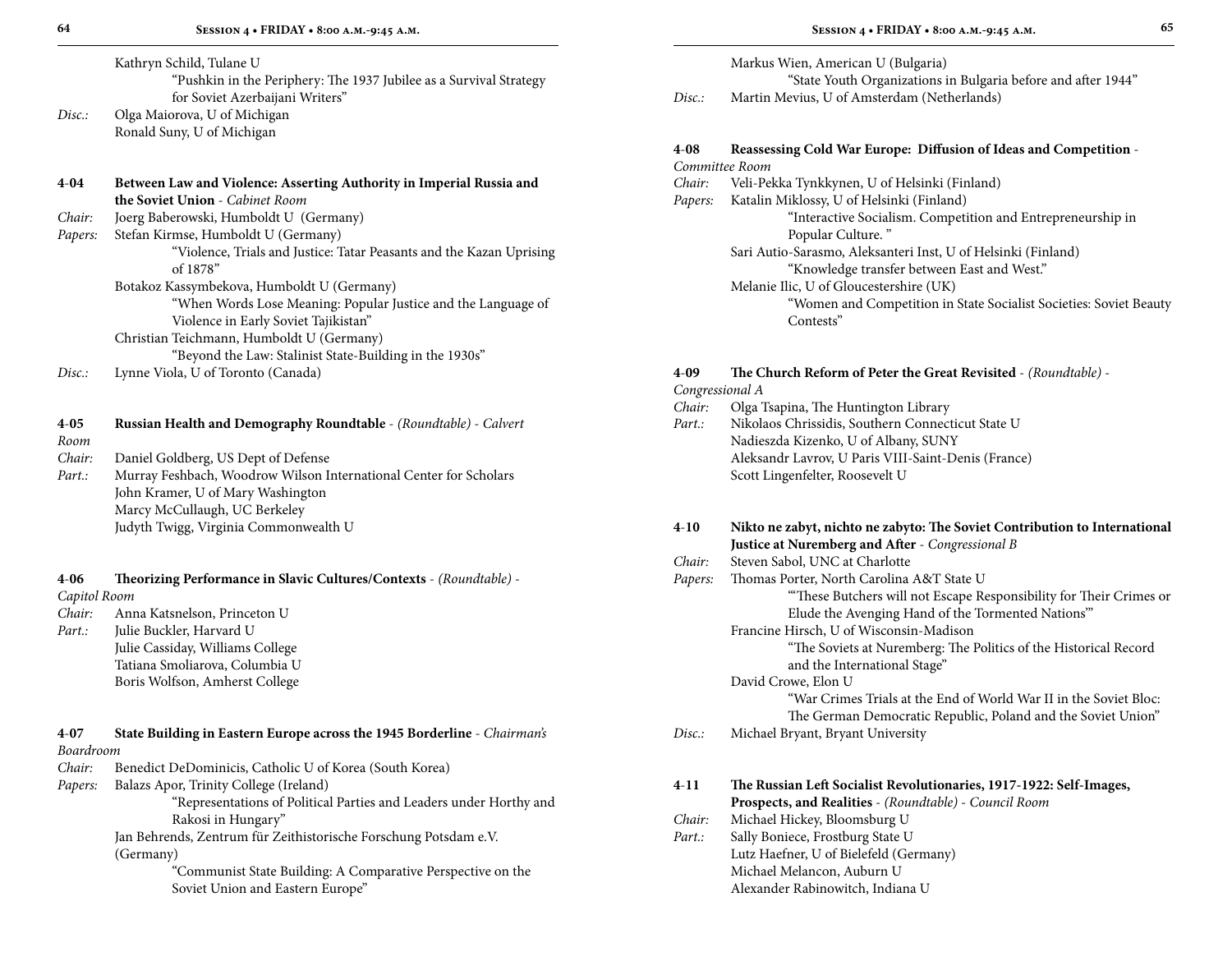| 4-12     | Kievan, Muscovite, and Petersburg Encounters with the West: Something<br>Old, Something New, Something Borrowed, Something Blue - Diplomat                                     |
|----------|--------------------------------------------------------------------------------------------------------------------------------------------------------------------------------|
| Ballroom |                                                                                                                                                                                |
| Chair:   | Jennifer Spock, Eastern Kentucky U                                                                                                                                             |
| Papers:  | Peter Rolland, U of Alberta (Canada)<br>"Anonymous Guests in Poznan and St. Andrew in Kyiv:<br>Mythological Narratives as a Source of Power"                                   |
|          | Marina Swoboda, McGill U (Canada)                                                                                                                                              |
|          | "The First Grand Tour: Russia's Early Encounter with the West"                                                                                                                 |
|          | Michael Pesenson, U of Texas, Austin                                                                                                                                           |
|          | "The Operas and Festive Cantatas of Francesco Araia: Italian<br>Baroque Spectacle in Russian Guise"                                                                            |
| Disc:    | Priscilla Hunt, U of Massachusetts                                                                                                                                             |
| $4-13$   | The Boris Yeltsin Presidential Library, St Petersburg - Director's Room                                                                                                        |
| Chair:   | Bradley Schaffner, Harvard U                                                                                                                                                   |
| Papers:  | Andrey Zaytsev, Boris Yeltsin Presidential Library (Russia)<br>"The Boris Yeltsin Presidential Web Site as a Source of Information<br>on the Development of Russian Statehood" |
|          | Patrick Loughney, Library of Congress                                                                                                                                          |
|          | "The Search for Lost American Movies in Russia"                                                                                                                                |
|          | Elena Gruznova, Boris Yeltsin Presidential Library (Russia)                                                                                                                    |
|          | "Documents of Russian and Soviet Government Bodies in the                                                                                                                      |
|          | Presidential Library Collections"                                                                                                                                              |
| Disc:    | Grant Harris, Library of Congress                                                                                                                                              |
| 4-14     | Engaging the State: Discourses between Citizen and State in the Soviet                                                                                                         |
|          | Union during the Interwar Period - Embassy Room                                                                                                                                |
| Chair:   | Peter Waldron, U of East Anglia (UK)                                                                                                                                           |
| Papers:  | Matthias Neumann, U of East Anglia (UK)                                                                                                                                        |
|          | "Between State and Society: The Komsomol and Soviet<br>obshchestvennosť 1917-1932"                                                                                             |
|          | Andrew Willimott, U of East Anglia (UK)<br>"The Student kommuny of Leningrad 1917-1932"                                                                                        |
|          | Jonathan Waterlow, U of Oxford (UK)                                                                                                                                            |
|          | "Humour and Trust groups in Stalin's Russia"                                                                                                                                   |
| Disc:    | Frederick Kagan, US Military Academy                                                                                                                                           |

# **4**-**15 Elite Politics in Russia under the Putin-Medvedev Tandem** - *Empire Ballroom*

| Chair: | Stephen Hanson, College of William and Mary |  |
|--------|---------------------------------------------|--|
|--------|---------------------------------------------|--|

*Papers:* Timothy Colton, Harvard U

 "The Putin-Medvedev Tandem from a Leadership Perspective" Marlene Laruelle, George Washington U

> "Reassessing Russia's Decision-Making Community: Intra-Elite Conflicts, Business Networks, and Ideological Constructions"

|        | Maria Lipman, Carnegie Moscow Center (Russia)            |
|--------|----------------------------------------------------------|
|        | "From Putin to Medvedev: Has Russia's System Become Less |
|        | Overmanaged?"                                            |
| Disc.: | Henry Hale, George Washington U                          |
|        | Nikolay Petrov, Carnegie Moscow Center (Russia)          |

#### **4**-**16 Tolstoy in the Age of Cultural Studies** - *Executive Room*

| Chair: | Keith Livers, U of Texas at Austin |  |  |
|--------|------------------------------------|--|--|
|--------|------------------------------------|--|--|

- *Papers:* Tatiana Kuzmic, U of Texas at Austin "Growing Up, Cross-dressing, and Choosing a Mate: How Tolstoy Defamiliarizes Gender" Faith Stein, U of Illinois at Urbana-Champaign "Debauchery, Disease, and Degeneration in the 'Kreutzer Sonata'" Nadya Clayton, U of Texas at Austin "The Yasnaya Polyana Peasant School as the Experimental Laboratory for Tolstoy's Creative Transformation"
- *Disc.:* Valeria Sobol, U of Illinois at Urbana-Champaign

# **4**-**17 Memory at War: Cultural Dynamics in Poland, Russia and Ukraine** -

# *Forum Room*

- *Chair:* Alexander Etkind, U of Cambridge (UK)
- *Papers:* Uilleam Blacker, U of Cambridge (UK) "Reading 20th century trauma in the cities of Poland, Russia and Ukraine" Julie Fedor, U of Cambridge (UK) "New De-Stalinisation Discourses" Olesya Khromeychuk, U College London (UK) "Women Fighters in Ukrainian Military Groups during WWI and WWII: Memory and its Absence"
- *Disc.:* Mark Von Hagen, Arizona State U

#### **4**-**18 Jewish Experiences in Eastern Europe after 1945** - *Governor's Boardroom*

| Chair:  | Marci Shore, Yale U                                            |
|---------|----------------------------------------------------------------|
| Papers: | Anna Cichopek-Gajraj, Arizona State U                          |
|         | "Beyond Violence: Postwar Return of Jewish Survivors to Poland |
|         | and Slovakia, 1944-48"                                         |
|         | Katerina Capkova, Freie U Berlin (Germany)                     |
|         | "Dilemmas of Minority Politics: Jewish Migrants in postwar     |
|         | Czechoslovakia and Poland"                                     |
|         | Michael Meng, Clemson U                                        |
|         | "Building a Socialist Memory on Warsaw's 'Cemetery of Ruins'"  |
| Disc.:  | Zvi Gitelman, U of Michigan                                    |
|         |                                                                |

## **4**-**19 Vampire Strategies** - *Hampton Ballroom*

*Chair:* Dieter De Bruyn, Ghent U (Belgium)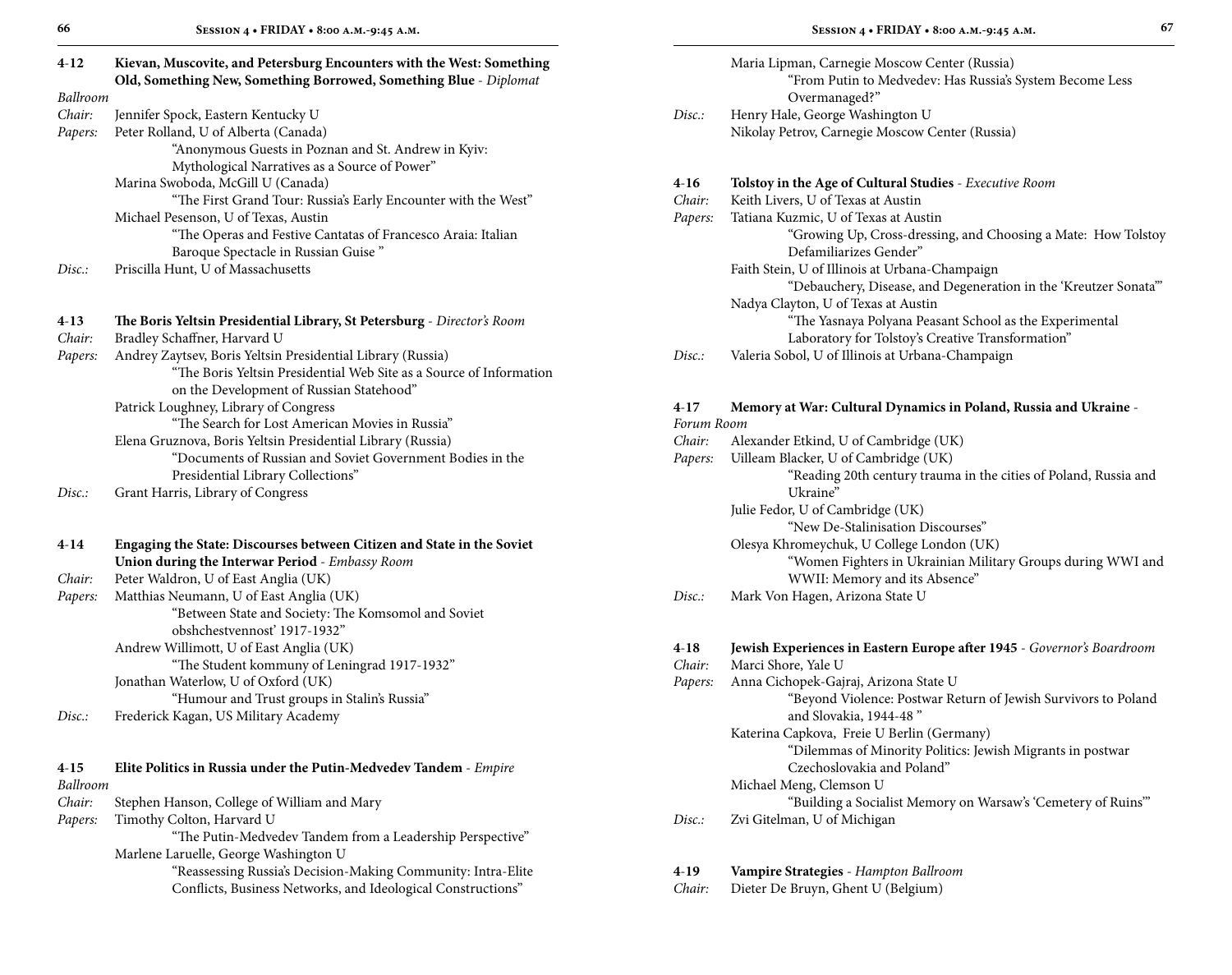| Papers:  | Matthias Schwartz, Freie U Berlin (Germany)<br>"Sword of Destiny: The Post-Communist Vampires of Andrzej |
|----------|----------------------------------------------------------------------------------------------------------|
|          | Sapkowski"                                                                                               |
|          | Mirt Komel, U of Ljubljana (Slovenia)                                                                    |
|          | "The Myth of the Vampires in the Balkans and Bram Stoker's                                               |
|          | Dracula through a Marxistic and Psychoanalitical Perspective"                                            |
|          | Miriam Finkelstein, Humboldt U (Germany)                                                                 |
|          | "Urban Spaces, Deadly Places: The Topography of Vampirism in                                             |
|          | Contemporary Russian Fiction"                                                                            |
| Disc.    | Sidney Dement, Binghamton U, SUNY                                                                        |
|          | Miranda Jakiša, Humboldt U (Germany)                                                                     |
| $4 - 20$ | Authority of Secrecy: Closed Cities and Society in the USSR and the USA                                  |
|          | during the Cold War and Beyond - (Roundtable) - Palladian Ballroom                                       |
| Chair:   | Sergei Khrushchev, Brown U                                                                               |
| Part.:   | Kate Brown, U of Maryland, Baltimore County                                                              |
|          | Betty A. Dessants, Shippensburg U                                                                        |
|          | Ekaterina Emeliantseva, Bangor U (UK)                                                                    |
|          | Andrei Kozovoi, U of Lille III (France)                                                                  |
| $4 - 21$ | Their Authority, Our Freedom: Croatian Culture Between the East and the                                  |
|          | West - Presidential Boardroom                                                                            |
| Chair:   | Sarah Kent, U of Wisconsin-Stevens Point                                                                 |
| Papers:  | Nives Rumenjak, U of Pittsburgh                                                                          |
|          | "Heroes or Outlaws? The Triple Border's Uskoks and Hajduks in                                            |
|          | 19th-Century Croatia's Literature"                                                                       |
|          | Ivo Soljan, Grand Valley State U                                                                         |
|          | "Chains and Wings: Oppression and Freedom in Croatian Poetry"                                            |
|          | Aida Vidan, Harvard U                                                                                    |
|          | "Captive Maidens and Conquered Lands: Public vs. Hidden                                                  |
|          | Narratives in Croatian Renaissance Drama and Moreška"                                                    |
| Disc:    | Larry Wolff, New York U                                                                                  |
|          |                                                                                                          |
| $4 - 22$ | From Debacle to Rebellion: New Research on the April War and the                                         |
|          | Communist Uprising in Yugoslavia 1941 - Senate Room                                                      |
| Chair:   | Michael Allen, Rutgers U                                                                                 |
| Papers:  | Mario Jareb, Croatian Inst of History (Croatia)                                                          |
|          | "Chetniks or Partisans? The Character of the Uprising of July 27,                                        |
|          | 1941 in Croatia and Bosnia and Herzegovina"                                                              |
|          | John Kraljic, Croatian Academy of America                                                                |
|          | "Down With the Imperialist War!' - The Reaction of the                                                   |
|          | Communist Party of Yugoslavia to the Fall and Occupation of                                              |
|          | Yugoslavia"                                                                                              |
|          | Hrvoje Capo, Croatian Inst of History (Croatia)                                                          |
|          | "Those Who Swore: Croatian Soldiers of the Royal Yugoslav Army                                           |
|          | in the April War of 1941."                                                                               |

*Disc.:* John Newman, U College Dublin (Ireland)

|        | ٠.           |
|--------|--------------|
|        |              |
|        | i            |
|        |              |
| I<br>٧ | ۰.<br>٠<br>٠ |
|        |              |

| $4 - 23$ | Space of Language and the Language of Space: Models of Spatial<br>Representation in Russian Literature - Suite 153                                                |
|----------|-------------------------------------------------------------------------------------------------------------------------------------------------------------------|
| Chair:   | Jason Cieply, Stanford U                                                                                                                                          |
| Papers:  | Maria Doubrovskaia, Columbia U                                                                                                                                    |
|          | "The Authority of Reason: Lomonosov's Odes in the Context of<br>Infinity"                                                                                         |
|          | Elena Ostrovskaya, Russian State U for the Humanities (Russia)<br>"Against the Grain': The Urban Space as Language Experiment in<br>the Russian Symbolist Poetry" |
|          | Thomas Roberts, Stanford U                                                                                                                                        |
|          | "Narrating Liturgical Space in Leskov and Chekhov"                                                                                                                |
| Disc.    | Michael Kunichika, New York U                                                                                                                                     |
|          |                                                                                                                                                                   |
| $4 - 24$ | Manifestations of Sovereign Power and Authority in the Arts - Suite 163                                                                                           |
| Chair:   | Zorka Milich, Nassau Community College (Retired)                                                                                                                  |
| Papers:  | Ljubica Popovich, Vanderbilt U (Emeritus)                                                                                                                         |
|          | "Celestial and Earthly Authority: Its Representation in Serbian<br>Frescoes in the Byzantine Style"                                                               |
|          | Ljubomir Milanovic, Rutgers U                                                                                                                                     |
|          | "Materializing Authority: The Church of St. Sava in Belgrade and<br>Its Architectural Significance"                                                               |
|          | Lilien Robinson, George Washington U                                                                                                                              |
|          | "Painting Authority: From Myth to Reality"                                                                                                                        |
| Disc.    | Dragana Vasiljevic, ECPI College of Technology                                                                                                                    |
|          |                                                                                                                                                                   |
| $4 - 25$ | Globalization and Gender in Eurasia - Suite 200                                                                                                                   |
| Chair:   | Douglas Rogers, Yale U                                                                                                                                            |
| Papers:  | Erin Hofmann, U of Texas at Austin                                                                                                                                |
|          | "Finding Your Place in the World: Gender and Destination Choice<br>among Georgian Labor Migrants"                                                                 |
|          | Liliya Karimova, U Massachusetts, Amherst                                                                                                                         |
|          | "Changing Islamic Ideologies in Today's Russia: a Case Study of                                                                                                   |

Muslim Tatar Women's Identity Narratives"

"Poetic Translation and the Politics of Form: The Soviet Case"

"From Print to Song to Video: How Well Do Different Media

"These Weren't My Words: They Are Those of the Other"

"Migration and Forced Labor in Russia"

Lauren McCarthy, U of Massachusetts, Amherst

Svitlana Malykhina, U of Massachusetts, Boston

Rossen Djagalov, Yale U

"Carry" Leftist Ideology"

**4**-**26 The Politics of Form** - *Suite 209 Chair:* Alice Lovejoy, U of Minnesota *Papers:* Maria Khotimsky, Harvard U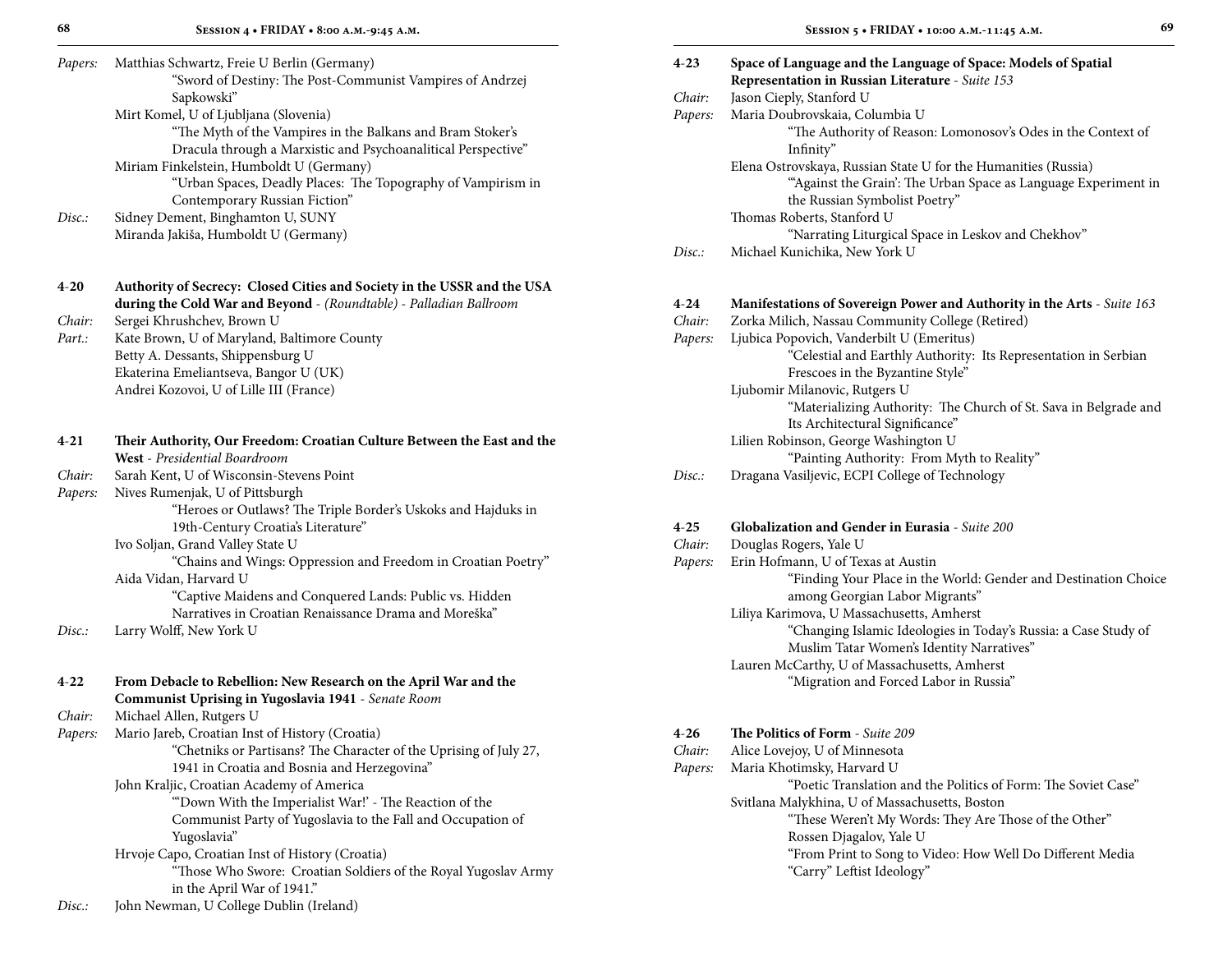| $4 - 27$  | Russian Literature and Culture in Weimar Berlin - Suite 215                                       | $4 - 32$  | Can the 2010 Hungarian Election be a Paradigm for the Whole Region? -                                                    |
|-----------|---------------------------------------------------------------------------------------------------|-----------|--------------------------------------------------------------------------------------------------------------------------|
| Chair:    | Tatiana Filimonova, Northwestern U                                                                | Suite 300 |                                                                                                                          |
| Papers:   | Britta Korkowsky, Georg August U Goettingen (Germany)                                             | Chair:    | Sharon Wolchik, George Washington U                                                                                      |
|           | "Moveo Ergo Sum: Traffic Imagery and the Self in Shklovskii's<br>Berlin Texts"                    | Papers:   | Katalin Fabian, Lafayette College                                                                                        |
|           | Roman Utkin, Yale U                                                                               |           | "The Politics of Hard Times: Changes in the Hungarian Gender<br>Regime"                                                  |
|           | "A Russian Debut in Weimar Berlin: The Case of Vladimir Korvin-                                   |           | Tim Haughton, U of Birmingham (UK)                                                                                       |
|           | Piotrovskii"                                                                                      |           | "Hungry for More: the Popularity of Fidesz in Comparative                                                                |
|           | Eugenia Kelbert, Yale U                                                                           |           | Perspective"                                                                                                             |
|           | "Aleksandr Vertinsky and the Aesthetics of Cabaret in Berlin in the                               |           | Karen Henderson, U of Leicester (UK)                                                                                     |
| Disc.     | 1920s''<br>Adrian Wanner, Pennsylvania State U                                                    |           | "Changing Places? Nationalism and Authoritarianism in Slovakia<br>and Hungary"                                           |
|           |                                                                                                   | Disc:     | Federigo Argentieri, John Cabot U / Temple U Rome Campus (Italy)<br>Jane Curry, Santa Clara U                            |
| $4 - 28$  | Victims at War - Mythscapes and Politics of WWII in Russia and its                                |           |                                                                                                                          |
|           | Neighborhood - Suite 253                                                                          |           |                                                                                                                          |
| Chair:    | Hanna Smith, U of Helsinki (Finland)                                                              | $4 - 33$  | Discourses of Authority in Late Soviet Cinema: Sergei Bondarchuk, Iurii                                                  |
| Papers:   | Matti Jutila, U of Helsinki (Finland)                                                             |           | Ozerov, Iulii Raizman - Suite 315                                                                                        |
|           | "Western Remembrance of the Victims in the East: Politics of                                      | Chair:    | Joshua First, U of Mississippi                                                                                           |
|           | WWII in Pan-European Parliamentary Assemblies"                                                    | Papers:   | Sergei Kapterev, NII Kino (Russia)                                                                                       |
|           | Markku Kangaspuro, U of Helsinki (Finland)                                                        |           | "The Late Soviet Cinema of Sergei Bondarchuk"                                                                            |
|           | "Finnish Victim Narrative on Winter War and Continuation War"                                     |           | Elena Prokhorova, College of William & Mary                                                                              |
|           | Jussi Lassila, U of Helsinki (Finland)                                                            |           | "Spectacular War: Iurii Ozerov's Co-Productions on the State                                                             |
|           | "Russian Civic Activism within the Great Patriotic War"                                           |           | Service"                                                                                                                 |
| Disc.     | Jeremy Smith, U of Eastern Finland (Finland)                                                      |           | Alexander Prokhorov, College of William & Mary<br>"Simulating Desire: Iulii Raizman's Melodramas of the Brezhnev<br>Era" |
| $4 - 29$  | Language Contact at the Margins: New Approaches to Southeast Europe -                             | Disc:     | Vida Johnson, Tufts U                                                                                                    |
| Suite 263 |                                                                                                   |           |                                                                                                                          |
| Chair:    | Amanda Greber, U of Toronto (Canada)                                                              |           |                                                                                                                          |
| Papers:   | Andrew Dombrowski, U of Chicago                                                                   | $4 - 34$  | Anti-écriture: Freud, Bakhtin, Dostoevsky, Filaret. - Suite 368                                                          |
|           | "From Prizren to Novgorod: Slavic and Non-Slavic in Russia and                                    | Chair:    | Irene Zohrab, Victoria U (New Zealand)                                                                                   |
|           | Kosovo"                                                                                           | Papers:   | Slobodanka Vladiv-Glover, Monash U (Australia)                                                                           |
|           | Cammeron Girvin, UC Berkeley                                                                      |           | "Freud's 'Note upon a Magic Writing Pad', Vygotsky's 'trace'                                                             |
|           | "Shared Balkan Proverbs: A Sprachbund Phenomenon?"                                                |           | ('myslennyi chernovik') and Subjectivity in Dostoevsky's Discourse                                                       |
|           | Eric Prendergast, UC Berkeley<br>"Contested Grammars - Contested Identities: Object Reduplication |           | Géza Horváth, U of Pannon (Hungary)<br>"Anti-écriture: Verbal Gesture in the History of the Novel (Don                   |
|           | in the Republic of Macedonia"                                                                     |           | Quijote, Tristram Shandy, Jacques, le Fataliste, The Overcoat, Poor                                                      |
| Disc.     | Lenore Grenoble, U of Chicago                                                                     |           | Folk)"                                                                                                                   |
|           |                                                                                                   |           | Nicholas Rzhevsky, Stony Brook, SUNY                                                                                     |
|           |                                                                                                   |           | "The Subversion of Authority: Dostoevsky>s Catechism"                                                                    |
| $4 - 31$  | New Books on Transitional Justice in Post-Communist Europe -                                      | Disc.     | Carol Apollonio, Duke U                                                                                                  |
|           | (Roundtable) - Suite 268                                                                          |           |                                                                                                                          |

*Chair:* Monika Nalepa, U of Notre Dame *Part.:* Brian Grodsky, U of Maryland, Bal

Jelena Subotic, Georgia State U Helga Welsh, Wake Forest U

Brian Grodsky, U of Maryland, Baltimore County Lavinia Stan, St. Francis Xavier U (Canada)

| Chair:   | Sharon Wolchik, George Washington U                                                                                      |  |  |  |
|----------|--------------------------------------------------------------------------------------------------------------------------|--|--|--|
| Papers:  | Katalin Fabian, Lafayette College                                                                                        |  |  |  |
|          | "The Politics of Hard Times: Changes in the Hungarian Gender                                                             |  |  |  |
|          | Regime"                                                                                                                  |  |  |  |
|          | Tim Haughton, U of Birmingham (UK)                                                                                       |  |  |  |
|          | "Hungry for More: the Popularity of Fidesz in Comparative<br>Perspective"                                                |  |  |  |
|          |                                                                                                                          |  |  |  |
|          | Karen Henderson, U of Leicester (UK)<br>"Changing Places? Nationalism and Authoritarianism in Slovakia                   |  |  |  |
|          | and Hungary"                                                                                                             |  |  |  |
| Disc.    | Federigo Argentieri, John Cabot U / Temple U Rome Campus (Italy)                                                         |  |  |  |
|          | Jane Curry, Santa Clara U                                                                                                |  |  |  |
|          |                                                                                                                          |  |  |  |
|          | $4 - 33$<br>Discourses of Authority in Late Soviet Cinema: Sergei Bondarchuk, Iurii<br>Ozerov, Iulii Raizman - Suite 315 |  |  |  |
| Chair:   | Joshua First, U of Mississippi                                                                                           |  |  |  |
| Papers:  | Sergei Kapterev, NII Kino (Russia)                                                                                       |  |  |  |
|          | "The Late Soviet Cinema of Sergei Bondarchuk"                                                                            |  |  |  |
|          | Elena Prokhorova, College of William & Mary                                                                              |  |  |  |
|          | "Spectacular War: Iurii Ozerov's Co-Productions on the State                                                             |  |  |  |
|          | Service"                                                                                                                 |  |  |  |
|          | Alexander Prokhorov, College of William & Mary                                                                           |  |  |  |
|          | "Simulating Desire: Iulii Raizman's Melodramas of the Brezhnev                                                           |  |  |  |
|          | Era"                                                                                                                     |  |  |  |
| Disc.    | Vida Johnson, Tufts U                                                                                                    |  |  |  |
| $4 - 34$ | Anti-écriture: Freud, Bakhtin, Dostoevsky, Filaret. - Suite 368                                                          |  |  |  |
| Chair:   | Irene Zohrab, Victoria U (New Zealand)                                                                                   |  |  |  |
| Papers:  | Slobodanka Vladiv-Glover, Monash U (Australia)                                                                           |  |  |  |
|          | "Freud's 'Note upon a Magic Writing Pad', Vygotsky's 'trace'                                                             |  |  |  |
|          | ('myslennyi chernovik') and Subjectivity in Dostoevsky's Discourse"                                                      |  |  |  |
|          | Géza Horváth, U of Pannon (Hungary)                                                                                      |  |  |  |
|          | "Anti-écriture: Verbal Gesture in the History of the Novel (Don                                                          |  |  |  |
|          | Quijote, Tristram Shandy, Jacques, le Fataliste, The Overcoat, Poor                                                      |  |  |  |
|          | Folk)"                                                                                                                   |  |  |  |
|          | Nicholas Rzhevsky, Stony Brook, SUNY                                                                                     |  |  |  |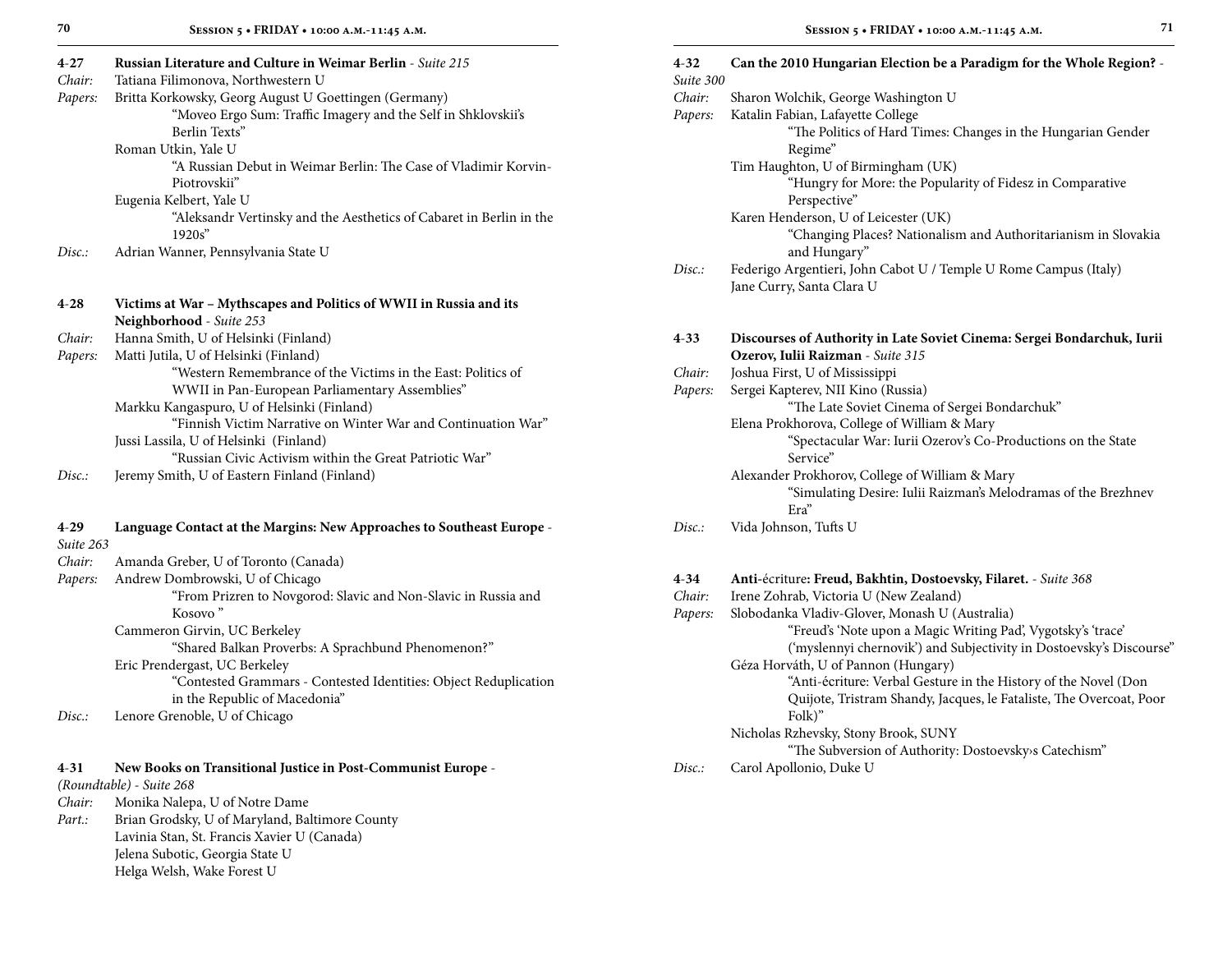## **Session 5 – Friday – 10-11:45 am**

#### **ASEEES Communications Committee** - *(Meeting)* -*Suite 368* **Council of Institutional Members** - *(Meeting)* -*Chairman's Boardroom* **Society for Slovene Studies** - *(Meeting)* -*Council Room*

| $5-01$  | Cultural Responses to the Holocaust in Poland and Central Europe #1 -<br>Ambassador Ballroom |
|---------|----------------------------------------------------------------------------------------------|
| Chair:  | Todd Armstrong, Grinnell College                                                             |
| Papers: | Bozena Shallcross, U of Chicago                                                              |
|         | "The Shoa between Premonition and Iconoclasm"                                                |
|         | Magdalena Marszalek, U of Potsdam (Germany)                                                  |
|         | "Means of Re-enactment in Cultural Responses to the Holocaust"                               |
|         | Dieter De Bruyn, Ghent U (Belgium)                                                           |
|         | "I Miss You, Jew! Virtual Commemorations of the Holocaust in                                 |
|         | Poland"                                                                                      |
| Disc.   | Justyna Beinek, Indiana U                                                                    |
|         |                                                                                              |
|         |                                                                                              |
| $5-03$  | Literature and Empire in Russia and the Soviet Union II: Lyric                               |
|         | Geographies - Blue Room Pre-Function                                                         |
| Chair:  | Edyta Bojanowska, Rutgers U                                                                  |
| Papers: | Anindita Banerjee, Cornell U                                                                 |
|         | "Tracking Modernism with the Tools of Empire: The Trans-                                     |
|         | Siberian Railroad and the Russian Lyric Imagination"                                         |
|         | Katharine Holt, Columbia U                                                                   |
|         | "Nikolai Tikhonov, Soviet Kiplingism and Central Asia"                                       |
|         | Sanna Turoma, U of Helsinki (Finland)                                                        |
|         | "Imperiia Re/constructed: Imaginary Geographies in the 1960s                                 |
|         | Soviet Poetry and Prose"                                                                     |
| Disc:   | Irina Shevelenko, U of Wisconsin-Madison                                                     |
|         |                                                                                              |
| 5-04    | Creating and Crossing Borders: Russian and Chinese International                             |
|         | Authorities against the Great Manchurian Plague (1910-1911) - Cabinet                        |
| Room    |                                                                                              |
| Chair:  | Ines Prodohl, German Historical Institute (Germany)                                          |
| Papers: | Sören Urbansky, Albert-Ludwigs-U Freiburg (Germany)                                          |
|         | "Epidemics and State Borders: Quarantine and Plague Prevention                               |
|         | in the Sino-Russian Borderlands"                                                             |
|         | Frank Grüner, U of Heidelberg (Germany)                                                      |
|         | "Administering the Catastrophe: Russian and Chinese City                                     |
|         | Authorities Dealing with the Plague in Harbin and Fujiadian"                                 |
|         | Cornelia Knab, U of Heidelberg (Germany)                                                     |
|         | "Death in a Global Context: International Reactions to the                                   |
|         | Manchurian Plague"                                                                           |

| Chia Yin Hsu, Portland State U<br>Disc. |  |
|-----------------------------------------|--|
|-----------------------------------------|--|

| 72                                                                  | SESSION 5 . FRIDAY . 10:00 A.M .- 11:45 A.M.                                                 |                    | SESSION 5 . FRIDAY . 10:00 A.M.-11:45 A.M.                                                                                            | 73 |
|---------------------------------------------------------------------|----------------------------------------------------------------------------------------------|--------------------|---------------------------------------------------------------------------------------------------------------------------------------|----|
|                                                                     | Session 5 - Friday - 10-11:45 am                                                             | $5 - 05$<br>Chair: | <b>Forming Russian-Jewish Identity - Calvert Room</b><br>Gabriella Safran, Stanford U                                                 |    |
|                                                                     |                                                                                              | Papers:            | Marin Turk, U of Michigan<br>"Yakov Shteinberg's 'Criminals': Re-interpreting the 'The Bronze<br>Horseman' from a Jewish Perspective" |    |
|                                                                     | <b>ASEEES Communications Committee - (Meeting) -Suite 368</b>                                |                    | Deborah Perkins-Leitman, U of Toronto (Canada)                                                                                        |    |
| Council of Institutional Members - (Meeting) - Chairman's Boardroom |                                                                                              |                    | "The Legacy of 'Taras Bulba' in Babel's 'Red Cavalry""                                                                                |    |
| Society for Slovene Studies - (Meeting) - Council Room              |                                                                                              |                    | Marina Aptekman, Hobart and William Smith Colleges                                                                                    |    |
| 5-01                                                                | Cultural Responses to the Holocaust in Poland and Central Europe #1 -<br>Ambassador Ballroom |                    | "Jewish Utopianism Meets Socialist Realism: 'The Steamboat to<br>Jaffa and Back' and 'The Seekers of Happiness' and their Role in the |    |
| Chair:                                                              | Todd Armstrong, Grinnell College                                                             |                    | Formation of Anti-Zionist Soviet Jewish Identity of the 1930s"                                                                        |    |
| Papers:                                                             | Bozena Shallcross, U of Chicago                                                              | Disc.:             | Amelia Glaser, UC San Diego                                                                                                           |    |
|                                                                     | "The Shoa between Premonition and Iconoclasm"                                                |                    | Bernice Rosenthal, Fordham U                                                                                                          |    |
|                                                                     | Magdalena Marszalek, U of Potsdam (Germany)                                                  |                    |                                                                                                                                       |    |
|                                                                     | "Means of Re-enactment in Cultural Responses to the Holocaust"                               |                    |                                                                                                                                       |    |
|                                                                     | Dieter De Bruyn, Ghent U (Belgium)                                                           | $5 - 06$           | Economic Security of Russian Regions - Capitol Room                                                                                   |    |
|                                                                     | "I Miss You, Jew! Virtual Commemorations of the Holocaust in                                 | Chair:             | Alexander Kuklin, Institute of Economics, Ural Branch Russian Academy of                                                              |    |
|                                                                     | Poland"                                                                                      |                    | Sciences (Russia)                                                                                                                     |    |
|                                                                     |                                                                                              | Papers:            | Aleksandra Cherepanova, Institute of Economics, Ural Branch Russian                                                                   |    |
| Disc.:                                                              | Justyna Beinek, Indiana U                                                                    |                    | Academy of Sciences (Russia)                                                                                                          |    |
|                                                                     |                                                                                              |                    | "Predicting the Socio-demographic Development of a Region"                                                                            |    |
|                                                                     |                                                                                              |                    | Oksana Denisova, Russian Academy of Sciences (Russia)                                                                                 |    |
| $5-03$                                                              | Literature and Empire in Russia and the Soviet Union II: Lyric                               |                    | "Power-Investment Attractiveness of the Territories and Economic                                                                      |    |
|                                                                     | Geographies - Blue Room Pre-Function                                                         |                    | and Power Security"                                                                                                                   |    |
| Chair:                                                              | Edyta Bojanowska, Rutgers U                                                                  |                    | Kazuhiro Kumo, Hitotsubashi U (Japan)                                                                                                 |    |
| Papers:                                                             | Anindita Banerjee, Cornell U                                                                 |                    | Gavriil Agarkov, Ural Federal U (Russia)                                                                                              |    |
|                                                                     | "Tracking Modernism with the Tools of Empire: The Trans-                                     |                    | "Shadow Economy Influence on Financial Security: Diagnostics                                                                          |    |
|                                                                     | Siberian Railroad and the Russian Lyric Imagination"                                         |                    | and Neutralization"                                                                                                                   |    |
|                                                                     | Katharine Holt, Columbia U                                                                   |                    |                                                                                                                                       |    |
|                                                                     | "Nikolai Tikhonov, Soviet Kiplingism and Central Asia"                                       |                    |                                                                                                                                       |    |
|                                                                     | Sanna Turoma, U of Helsinki (Finland)                                                        | $5 - 08$           | Serfdom: Agency, Negotiation and Resistance - Committee Room                                                                          |    |
|                                                                     | "Imperiia Re/constructed: Imaginary Geographies in the 1960s                                 | Chair:             | Michael Melancon, Auburn U                                                                                                            |    |
|                                                                     | Soviet Poetry and Prose"                                                                     | Papers:            | Sergei Antonov, Columbia U                                                                                                            |    |
| Disc.:                                                              | Irina Shevelenko, U of Wisconsin-Madison                                                     |                    | "Serfs as Legal Actors: Criminal Law in Moscow"                                                                                       |    |
|                                                                     |                                                                                              |                    | Katherine Antonova, Queens College, CUNY                                                                                              |    |
|                                                                     |                                                                                              |                    | "Everyday Negotiation between Serfs and Landlords: Evidence                                                                           |    |
| 5-04                                                                | Creating and Crossing Borders: Russian and Chinese International                             |                    | from Vladimir Province"                                                                                                               |    |
|                                                                     | Authorities against the Great Manchurian Plague (1910-1911) - Cabinet                        |                    | Alison Smith, U of Toronto (Canada)                                                                                                   |    |
| Room                                                                |                                                                                              |                    |                                                                                                                                       |    |
| Chair:                                                              | Ines Prodohl, German Historical Institute (Germany)                                          |                    | "Seeking Freedom/Granting Freedom: Agency and Authority in                                                                            |    |
| Papers:                                                             | Sören Urbansky, Albert-Ludwigs-U Freiburg (Germany)                                          |                    | Serf Manumission"                                                                                                                     |    |
|                                                                     | "Epidemics and State Borders: Quarantine and Plague Prevention                               | Disc.              | Boris Gorshkov, Kennesaw State U                                                                                                      |    |
|                                                                     | in the Sino-Russian Borderlands"                                                             |                    |                                                                                                                                       |    |
|                                                                     | Frank Grüner, U of Heidelberg (Germany)                                                      |                    |                                                                                                                                       |    |
|                                                                     | "A districtoring the Categorian Discover and Chinese City                                    | $5-09$             | <b>Holodomor: From Famine to Genocide</b> - Congressional A                                                                           |    |

*Chair:* Taras Hunczak, Rutgers U<br>*Papers:* Oleh Wolowyna, UNC at C *Papers:* Oleh Wolowyna, UNC at Chapel Hill "The Demographic Dimensions of the 1932-33 Famine within the Context of the Soviet Union" Andrea Graziosi, U of Naples (Italy) "The Holodomor and the Soviet Famines, 1931-1932"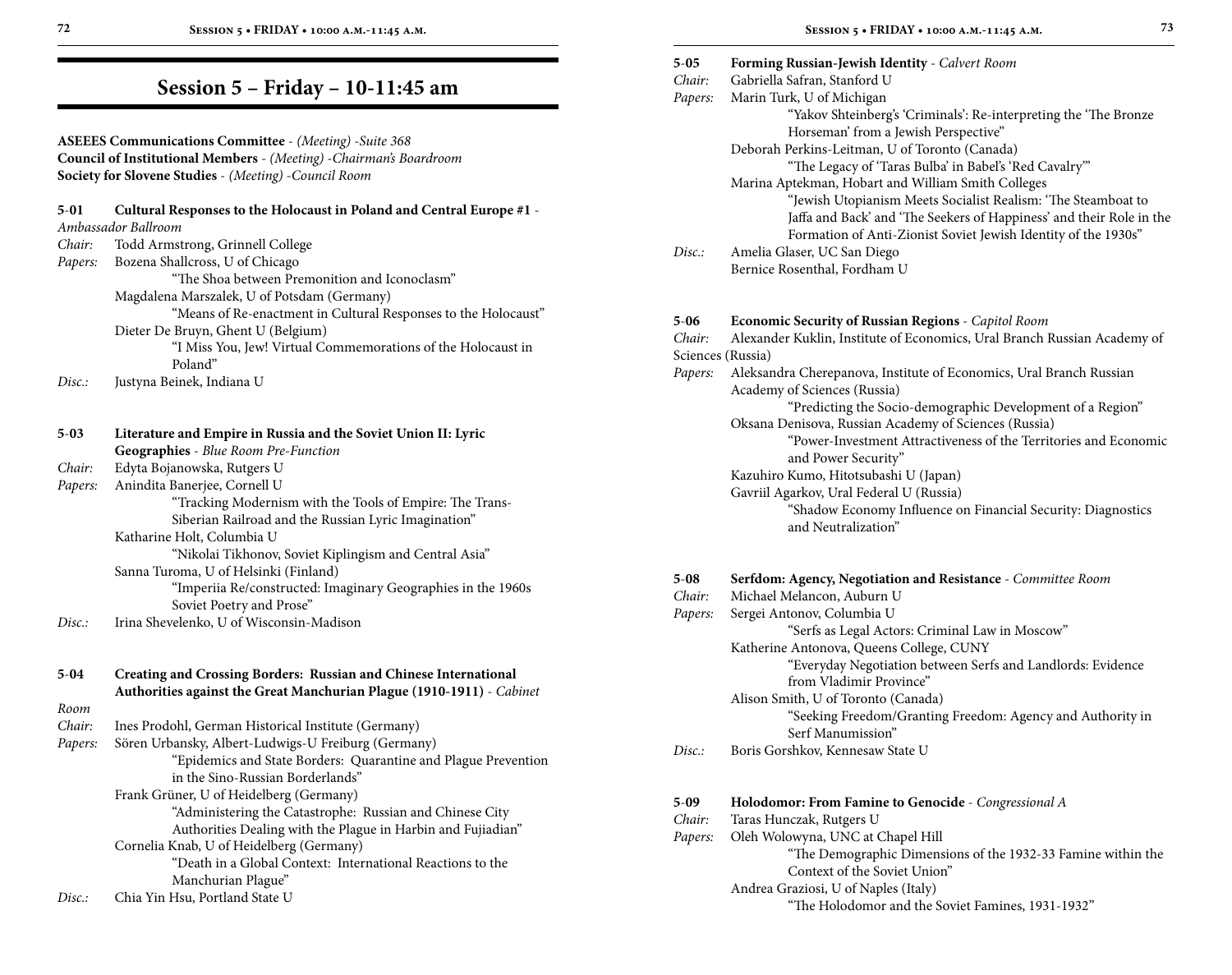| <b>SESSION</b> |
|----------------|
|                |

| Stanislav Kulchytsky, National Academy of Science (Ukraine) |  |
|-------------------------------------------------------------|--|
| "Why was Stalin Annihilating Us?"                           |  |

| Disc. | Martha Bohachevsky-Chomiak, Retired |
|-------|-------------------------------------|
|-------|-------------------------------------|

| $5-10$ | Unpacking Institutions under Authoritarianism in Eurasia - Congressional |
|--------|--------------------------------------------------------------------------|
| - B    |                                                                          |
| Chair: | Scott Gehlbach, U of Wisconsin-Madison                                   |
|        | <i>Papers:</i> Theocharis Grigoriadis, UC Berkeley                       |
|        |                                                                          |

 "Orthodox Hierarchies and Surveillance Incentives: Collectivist Bureaucrats and Threshold Public Goods in Siberia" Noah Buckley, Columbia U

 "Functions of Legislative Institutions under Competitive Authoritarianism in post-2003 Georgia"

### David Szakonyi, Columbia U

- "'We Didn't Start the Fires': Measuring the Effect of the 2010 Russian Fires on Support for United Russia"
- *Disc.:* Kathryn Stoner-Weiss, Stanford U

| $5-12$ | Vladimir Nabokov: Interdisciplinary Approaches - Diplomat Ballroom |
|--------|--------------------------------------------------------------------|
| Chair: | Eric Naiman, UC Berkeley                                           |
|        | <i>Papers:</i> Lisa Wakamiya, Florida State U                      |

| "The Material Body of 'The Original of Laura"                |
|--------------------------------------------------------------|
| Oksana Willis, Defense Language Institute                    |
| "The Text and the Body of a Writing Man. Nabokov and Russian |
| Postmodernists"                                              |
| Yuri Leving, Dalhousie U (Canada)                            |
| "Nabokov in 3-D: Digital, Diegetic, Dioramic"                |
|                                                              |

| Stephen Blackwell, U of Tennessee - Knoxville |
|-----------------------------------------------|
|                                               |

| $5 - 13$ | Fear and Fascination: War, Enemies, and the Other in the Soviet Bloc<br>through the 1960s - Director's Room |
|----------|-------------------------------------------------------------------------------------------------------------|
| Chair:   | Padraic Kenney, Indiana U                                                                                   |
| Papers:  | David Tompkins, Carleton College                                                                            |
|          | "The East is Red? Images of China in East Germany and Poland<br>around 1960"                                |
|          | Melissa Feinberg, Rutgers U                                                                                 |
|          | "Fantasies of War and Feelings of Powerlessness in 1950's Eastern<br>Europe"                                |
|          | Malgorzata Fidelis, U of Illinois at Chicago                                                                |
|          | "The Other Marxists: Interpreting Student Revolts in the Global                                             |
|          | Sixties in Poland."                                                                                         |
| Disc:    | John Connelly, UC Berkeley                                                                                  |

**5**-**14 The People Said, the Government Said: Opinions of Life Inside the USSR** - *Embassy Room Chair:* Tricia Starks, U of Arkansas

| ٦ |    |        |    |
|---|----|--------|----|
|   | ۰. | $\sim$ | ۰, |
|   |    |        |    |

| Papers: | Veronica Shapovalov, San Diego State U<br>"Husband Property? State Property? Women and Violence in the |
|---------|--------------------------------------------------------------------------------------------------------|
|         | Gulag"<br>Svetlana Paulson, Southern Arkansas U                                                        |
|         | "The Communist Party Archives vs. Edward York: How Much Did                                            |
|         | He Know About the Soviet tyl?"                                                                         |
|         | Anton Masterovoy, Graduate Center, CUNY                                                                |
|         | "Sausage and Authority: The Soviet Government's Failure to                                             |
|         | Reform National Cravings"                                                                              |
| Disc:   | Christine Holden, U of Southern Maine                                                                  |
| 5-15    | New Perspectives on the Apogee of Stalin's Terror, 1937-1938 - A Panel in                              |
|         | Memory of Leopold Haimson - Empire Ballroom                                                            |
| Chair:  | Mark Tauger, West Virginia U                                                                           |
| Papers: | Lawrence Clifford, U of Massachusetts, Boston                                                          |
|         | "Nazi-Soviet Cooperation in the Military Purges of Marshall                                            |
|         | Tukhachevsky and His Most Experienced and Skilled                                                      |
|         | Commanders: How and Why?"                                                                              |
|         | Roberta Manning, Boston College                                                                        |
|         | "Terror from Below: The Mass Operations Against Kulaks and                                             |
|         | Criminals, 1937-38"                                                                                    |
|         | Robert Edelman, UC San Diego<br>"Soccer in the Gulag: The Purge of the USSR's Most Highly              |
|         | Regarded Soccer Team: How? And Why?"                                                                   |
| Disc:   | Irina Mukhina, Assumption College                                                                      |
|         |                                                                                                        |
| $5-16$  | New Research on the Soviet Armed Resistance in the Occupied Territories                                |
|         | During World War II - Executive Room                                                                   |
| Chair:  | Michael David-Fox, Georgetown U                                                                        |
| Papers: | Oleksandr Melnyk, U of Toronto (Canada)<br>"Microcosm of Stalinism or How Trokhym Klymenko, Dmytro     |
|         | Illiashenko and their Comrades Became "False Partisans"                                                |
|         | Vladimir Solonari, U of Central Florida                                                                |
|         | "Becoming a Partisan: Joining Armed Resistance in Romania-                                             |
|         | Occupied South Ukraine"                                                                                |
|         | Alex Statiev, U of Waterloo (Canada)                                                                   |
|         | "Sanctioned and Random Violence Committed by the Red                                                   |
|         | Partisans against Civilian Population"                                                                 |
| Disc.:  | Kenneth Slepyan, Transylvania U                                                                        |
|         |                                                                                                        |

#### **5**-**17 Revisiting Early Stalinism through Visual Culture 1: Bodies & Feelings** - *Forum Room*

- *Chair:* Joshua Malitsky, Indiana U
- *Papers:* Emma Widdis, U of Cambridge (UK)
	- "Socialist Feelings: Shifting Models of Sensory Experience in Soviet Cinema, 1928-1932"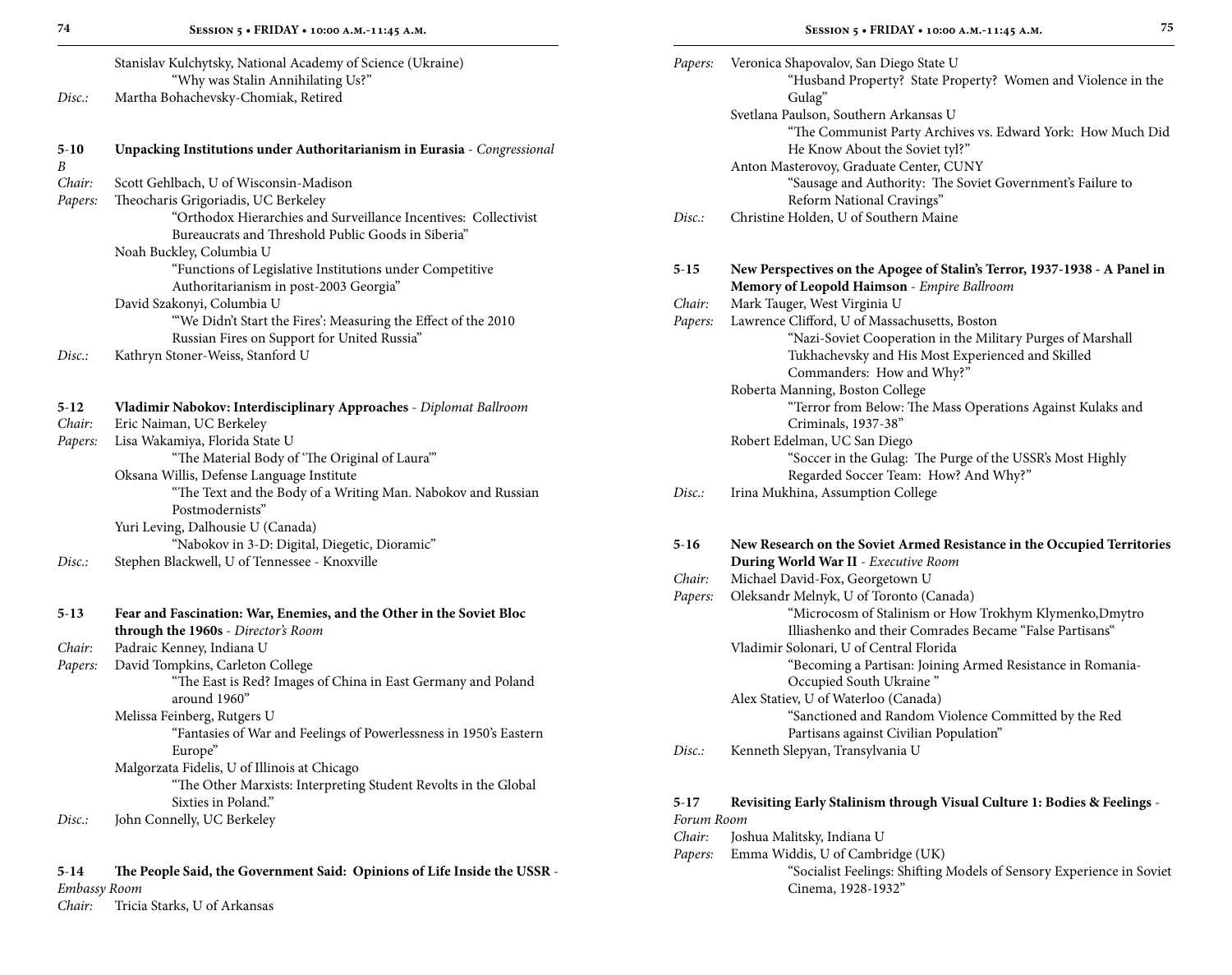|                   | Lilya Kaganovsky, U of Illinois at Urbana-Champaign<br>"The Homogenous Thinking Subject: Early Soviet Sound Film and<br>Socialist Realism, 1928-1935"       |                               | Denis Vovchenko, Northeastern State U<br>"Winning Arab Hearts, Minds, and Souls: Russia, Greece, and the<br>Patriarchate of Antioch (1870-1900)"                                                                                                                                                                               |
|-------------------|-------------------------------------------------------------------------------------------------------------------------------------------------------------|-------------------------------|--------------------------------------------------------------------------------------------------------------------------------------------------------------------------------------------------------------------------------------------------------------------------------------------------------------------------------|
|                   | Christina Kiaer, Northwestern U<br>"The Intimate Socialist Bodies of Aleksandr Deineka's 'Lyrical'<br>Paintings, 1931-1933"                                 | Disc.:                        | Eileen Kane, Connecticut College                                                                                                                                                                                                                                                                                               |
| Disc.:            | Masha Chlenova, The Museum of Modern Art<br>Angelina Lucento, Northwestern U                                                                                | $5 - 22$<br>Chair:<br>Papers: | Invoking Divine Authority: Russian Icon as Art and Symbol - Senate Room<br>Vera Shevzov, Smith College<br>Elena Boeck, DePaul U<br>"Images Unworthy of Veneration: Icons and their Enemies in an                                                                                                                               |
| $5 - 18$          | The 2010 Presidential Elections in Belarus and Their Aftermath -                                                                                            |                               | Eighteenth-Century Russian Manuscript"                                                                                                                                                                                                                                                                                         |
|                   | Governor's Boardroom Sponsored by: The International Studies Association                                                                                    |                               | Jefferson Gatrall, Montclair State U                                                                                                                                                                                                                                                                                           |
| Chair:<br>Papers: | Andrei Korobkov, Middle Tennessee State U<br>Stephen White, U of Glasgow (UK)                                                                               |                               | "An Art of the Copy: Buslaev, Leskov, and the Revaluation of the<br>Russian Icon"                                                                                                                                                                                                                                              |
|                   | "Voters and candidates in the 2010 Presidential Election"<br>Natalia Koulinka, Stanford U<br>"Framing Presidential Elections in Belarus: What, How, and Why |                               | Jelena Bogdanovic, East Carolina U<br>"The Authority of Vision and Visibility: Icons of Matrona, the<br>Blessed Elder of Moscow"                                                                                                                                                                                               |
|                   | Journalists Did It?"                                                                                                                                        | Disc.:                        | Darya Kucherova, U of Toronto (Canada)                                                                                                                                                                                                                                                                                         |
|                   | Grigory Ioffe, Radford U<br>"Geostrategic Interest and Democracy Promotion as the Context of<br>Belarusian Elections"                                       |                               | Wendy Salmond, Chapman U                                                                                                                                                                                                                                                                                                       |
| Disc.             | David Marples, U of Alberta (Canada)                                                                                                                        | $5 - 23$                      | Mastering Russian at the Professional Level (ILR-3): the Intersection of<br>Advanced Technology and Language Learning in the Overseas Flagship<br>Programs - Suite 153                                                                                                                                                         |
| $5-19$            | Charismatic Leadership and Postcommunist Politics - Hampton Ballroom                                                                                        | Chair:                        | Cynthia Ruder, U of Kentucky                                                                                                                                                                                                                                                                                                   |
| Chair:<br>Papers: | Yitzhak Brudny, Hebrew U of Jerusalem (Israel)<br>Karen Dawisha, Miami U                                                                                    | Papers:                       | Maria Lekic, American Councils for International Education: ACTR/<br><b>ACCELS</b>                                                                                                                                                                                                                                             |
|                   | "The Routinization of Charismatic Authority in Russia"                                                                                                      |                               | "Online Language Utilization Reports: Relating Language                                                                                                                                                                                                                                                                        |
|                   | Natalia Roudakova, UC San Diego<br>"New Cynicism: A Genealogy of Contemporary Political Culture in<br>Russia"                                               |                               | Utilization Patterns outside the Classroom and Ultimate<br>Attainment in the Russian Flagship Overseas Program at<br>St. Petersburg University"                                                                                                                                                                                |
|                   | Venelin Ganev, Miami U of Ohio<br>"The Weberian Notion of Routinization of Charisma: Analytical                                                             |                               | Ken Petersen, American Councils for International Education: ACTR/<br><b>ACCELS</b>                                                                                                                                                                                                                                            |
|                   | Considerations with a Glance at the Case of Simeon<br>Saxkoburggostki"                                                                                      |                               | "Automated Formative Assessment: Providing Linguistic Support<br>through Online Modules"                                                                                                                                                                                                                                       |
| Disc.             | Veljko Vujacic, Oberlin College                                                                                                                             |                               | Dan Davidson, American Councils for International Education: ACTR/<br><b>ACCELS</b>                                                                                                                                                                                                                                            |
| $5 - 21$          | Contesting the Orient: Russians, Westerners, and the Future of the                                                                                          |                               | "A Longitudinal Examination of Summative Assessment Data of the<br>Russian and Eurasian Flagship Programs"                                                                                                                                                                                                                     |
|                   | Ottoman Empire in the Late Nineteenth Century - Presidential Boardroom                                                                                      | Disc.:                        | Howard Everson, CUNY                                                                                                                                                                                                                                                                                                           |
| Chair:<br>Papers: | Paul Werth, U of Nevada, Las Vegas<br>Victor Taki, Dalhousie U (Canada)                                                                                     |                               |                                                                                                                                                                                                                                                                                                                                |
|                   | $\kappa_{\rm P}$ (della $\kappa_{\rm P}$ and $\kappa_{\rm P}$ and $\kappa_{\rm P}$ and $\kappa_{\rm P}$ and $\kappa_{\rm P}$ and $\kappa_{\rm P}$           |                               | $\mathbf{W}$ 11 $\mathbf{V}$ $\mathbf{V}$ $\mathbf{V}$ $\mathbf{V}$ $\mathbf{V}$ $\mathbf{V}$ $\mathbf{V}$ $\mathbf{V}$ $\mathbf{V}$ $\mathbf{V}$ $\mathbf{V}$ $\mathbf{V}$ $\mathbf{V}$ $\mathbf{V}$ $\mathbf{V}$ $\mathbf{V}$ $\mathbf{V}$ $\mathbf{V}$ $\mathbf{V}$ $\mathbf{V}$ $\mathbf{V}$ $\mathbf{V}$ $\mathbf{V}$ $\$ |

### **5**-**24 World Literature as Entangled Literary History** - *(Roundtable)* - *Suite 163*

**Session 5 • FRIDAY • 10:00 a.m.-11:45 a.m.**

| Chair: | Miranda Jakiša, Humboldt U (Germany)        |
|--------|---------------------------------------------|
| Part.: | Gesine Drews-Sylla, U of Tübingen (Germany) |
|        | Sandra Evans, U of Tübingen (Germany)       |
|        | Riccardo Nicolosi, U Bonn (Germany)         |
|        | Schamma Schahadat, U of Tübingen (Germany)  |
|        | Annette Werberger, U of Tübingen (Germany)  |
|        |                                             |

| ŗη<br>y Soviet Sound Film and |  |
|-------------------------------|--|
|                               |  |

 "Encounters at the Sublime Porte: Russian and Western Diplomats in Constantinople"

Stephen Woodburn, Southwestern College

 "The Constantinople Controversy: Danilevsky, Dostoevsky and Imperial-Federal Discourse Before the Treaty of Berlin"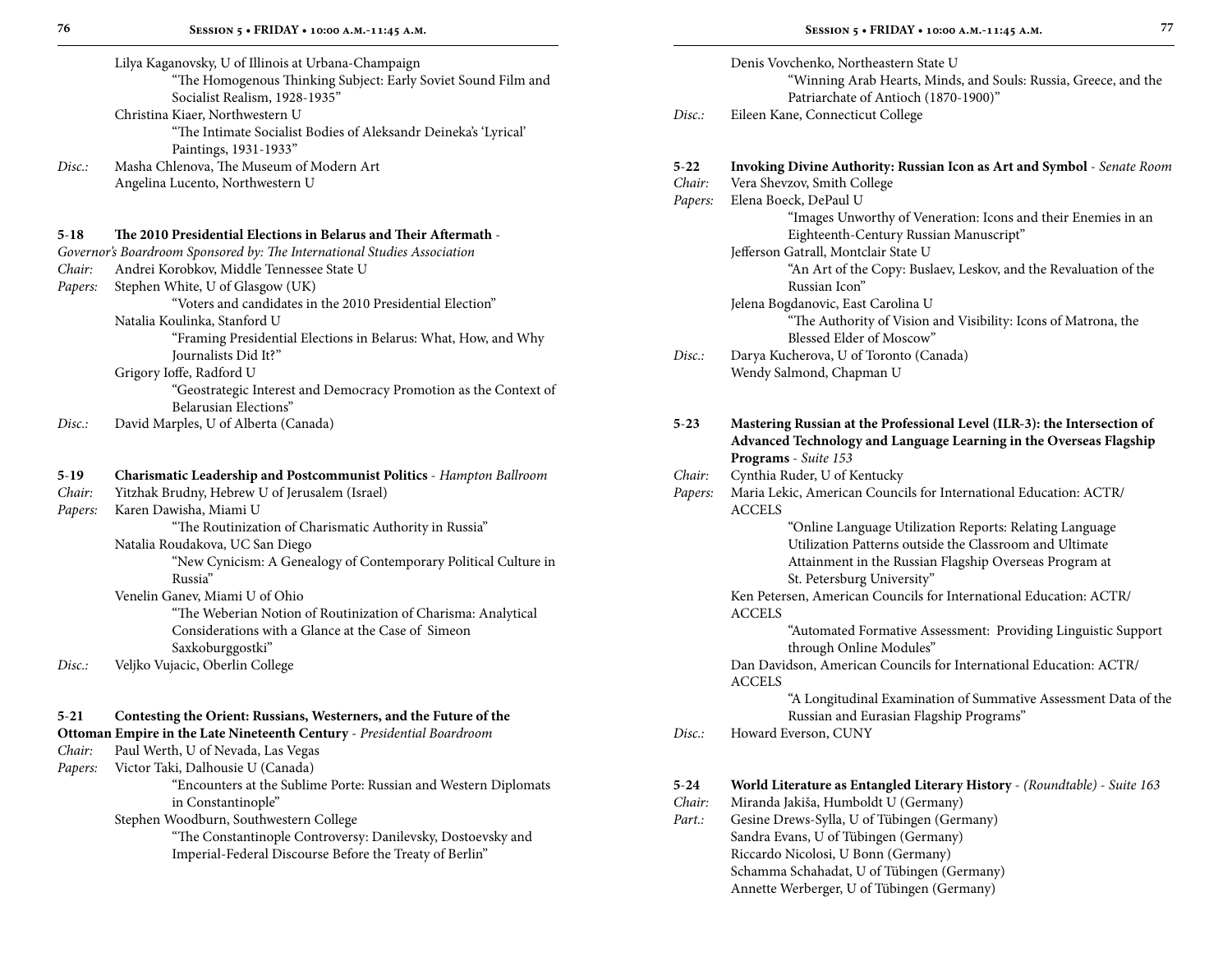*Chair:* Ilya Vinitsky, U of Pennsylvania

*Papers:* Jessica Sanders, U of Southern California

| "December's David: Refiguration of Psalmic Motifs in Decembrist |
|-----------------------------------------------------------------|
| Poetry as a Means of Claiming Authority"                        |

Rebecca Pyatkevich, Lewis and Clark College

"The Problem of Poetic Authority in Baratynsky's 'The Last Poet'"

Kirsten Lodge, Midwestern State U

 "Dostoevsky's Notes from the Underground: 'A Man of the 19th Century' and Decadent Romanticism"

*Disc.:* Sarah Pratt, U of Southern California

#### **5**-**27 Paradoxes and Meanings of Work and Leisure in Brezhnev's Soviet Union** - *Suite 215*

- *Chair:* Walter Sperling, Ruhr U Bochum (Germany)
- *Papers:* Alexandra Oberlaender, Forschungsstelle Osteuropa an der Universitat Bremen (Germany)

"Stagnation in Turmoil: The Inversion of Work and Leisure"

Diana Mincyte, Yale U

 "Commodity-as-Comrade: Consumption and Governance in Late Socialism"

Anna Paretskaya, New School for Social Research

 "At Work and at Home: How the 'Lazy, Cowardly, and Selfish' Changed the Soviet Union"

- *Disc.:* Cynthia Hooper, College of the Holy Cross
- **5**-**28 Documentary and Authority** *Suite 253*
- *Chair:* Elena Prokhorova, College of William & Mary

*Papers:* Erin Alpert, U of Pittsburgh

"'The Protagonist of Today is Not the Oligarch': 'Heroes' and

Authority in Sergei Loznitsa's Films"

Jane Knox-Voina, Bowdoin College

"Bad Girls Rule in Vitaly Mansky's Documentary 'Virginity'"

Benjamin Raiklin, U of Wisconsin-Madison

"Stalinist Documentary Filmmaking Efforts and the Politics of War,

1928-1948: Towards a 'Cult' of the Soviet Newsreel Cameraman"

*Disc.:* Raisa Sidenova, Yale U

- **5**-**29 Female Politicians in Croatia: A New Authority?** *Suite 263*
- *Chair:* Tatjana Lorkovic, Yale U
- *Papers:* Vesna Kesic, Freelance Journalist and Independent Scholar "Women in Politics: Doing and Talking"

Ljiljana Šaric, U of Oslo (Norway)

 "Ideology and Evaluation in Text and Image: Croatian Media Presentations of the Prime Minister"

| ٦<br>I | ٠. |
|--------|----|
|        |    |
|        |    |
| ť,     | ۰. |
|        | ٠  |
| ۰      | ٠  |
|        |    |

|          | Mirjana Dedaic, Georgetown U<br>"Metaphoric Construction of Female Politicians in the Croatian<br>Print Media" |
|----------|----------------------------------------------------------------------------------------------------------------|
| Disc:    | Sabrina Ramet, Norwegian U of Science & Technology (Norway)                                                    |
|          |                                                                                                                |
| $5 - 31$ | Authority (Re) built: Spatial Representations of Political Power in and                                        |
|          | after Yugoslavia - Suite 268                                                                                   |
| Chair:   | Elidor Mehilli, Columbia U                                                                                     |
| Papers:  | Tanja Conley, MassArt                                                                                          |
|          | "The 'Imperial Belgrade' from the Karadordevics to Miloševic"                                                  |
|          | Emily Makaš, UNC at Charlotte                                                                                  |
|          | "Sarajevo's Trg Oslobodenja in Changing State Contexts"                                                        |
|          | Vladimir Kulic, Florida Atlantic U                                                                             |
|          | "Tito's White Houses and the Functions of a Cult"                                                              |
| Disc.    | Patrick Patterson, UC San Diego                                                                                |

## **5**-**32 Dis/abling Slavic Studies** - *(Roundtable)* - *Suite 300*

- *Chair:* Eliot Borenstein, New York U
- Part.: Frances Bernstein, Drew U Cassandra Hartblay, UNC at Chapel Hill Elena Iarskaia-Smirnova, Higher School of Economics (Russia) Anastasia Kayiatos, UC Berkeley Michael Rasell, U of Lincoln

### **5**-**33 The Role of Blogging in Soviet Studies** - *(Roundtable)* - *Suite 315*

- *Chair:* Mills Kelly, George Mason U
- Part.: Kevin Deegan-Krause, Wayne State U Dmitry Gorenburg, Harvard U Craig Pirrong, U of Houston Kevin Rothrock, Independent Scholar

### **Presidential Plenary:**

### **Authoritarian Turns – 12:00 PM – 1:45 PM –** *Palladian Ballroom*

- *Chair:* Bruce Grant, New York U
- *Part:* Irina Paperno, UC Berkeley Maria Elizabeth Gough, Harvard U Adeeb Khalid, Carleton College Serguei Alex Oushakine, Princeton U

**Davis Center Fellows Program Information Session – 2:00 PM - Robert's Restaurant, Private Dining Room**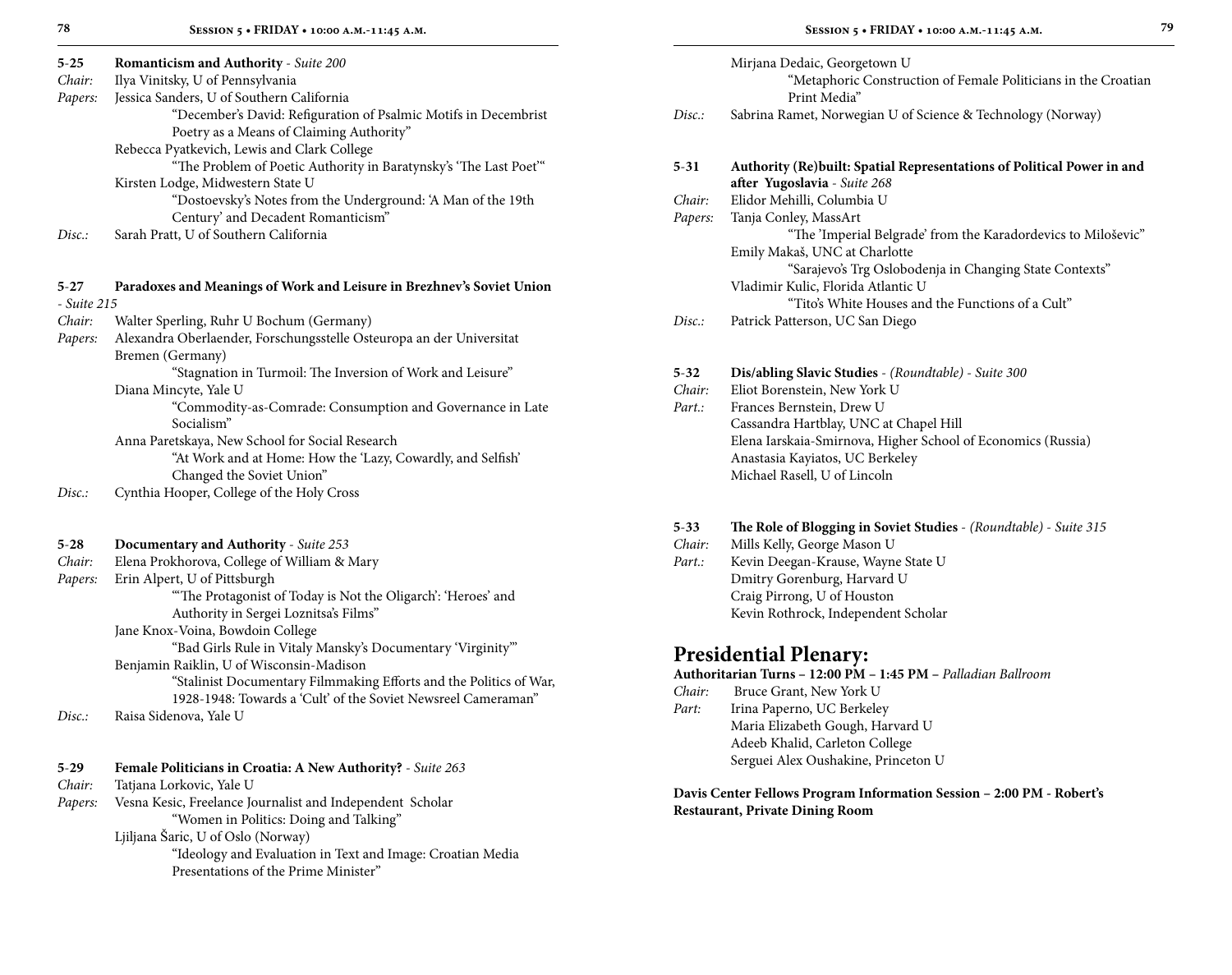### **Session 6 – Friday – 2:00-3:45 pm**

**North American Pushkin Society** - *(Meeting)* -*Suite 268*

| $6 - 01$ | The Bolsheviks and the Revolution in the East - Ambassador Ballroom                                                        |                         |
|----------|----------------------------------------------------------------------------------------------------------------------------|-------------------------|
| Chair:   | Adeeb Khalid, Carleton College                                                                                             |                         |
| Papers:  | Samuel Hirst, U of Pennsylvania                                                                                            |                         |
|          | "Allied Against the West: Bolshevik and Turkish Anti-Imperialism                                                           | I                       |
|          | in the 1920s"                                                                                                              |                         |
|          | Masha Kirasirova, New York U                                                                                               |                         |
|          | "Internationalizing the Socialist Vospitanie: Foreign Students in<br>Moscow's People's Friendship University in the 1960s" | 6                       |
|          | Ani Mukherji, Brown U                                                                                                      | C                       |
|          | "One Hundred Grams of Black Bread, Twenty Tons of Books":                                                                  | F                       |
|          | Revolutionary Encounters between American Students and Soviet                                                              |                         |
|          | Ethnography at the Communist University of Toilers of the East"                                                            |                         |
| Disc.:   | Francine Hirsch, U of Wisconsin-Madison                                                                                    |                         |
| $6 - 02$ | The Legacy of Robert C. Tucker: The Past and Future of Russian Studies -                                                   |                         |
|          | (Roundtable) - Blue Room                                                                                                   | I                       |
| Chair:   | Stephen Cohen, New York U                                                                                                  |                         |
| Part.:   | Robert English, U of Southern California                                                                                   |                         |
|          | Michael Kraus, Middlebury College                                                                                          | 6                       |
|          | Lars Lih, Independent Scholar                                                                                              | C                       |
|          | Robert Sharlet, Union College                                                                                              | F                       |
|          | William Taubman, Amherst College                                                                                           |                         |
| $6 - 03$ | Literature and Empire in Russia and the Soviet Union III: Imperial                                                         |                         |
|          | Modernities - Blue Room Pre-Function                                                                                       |                         |
| Chair:   | Emily Van Buskirk, Rutgers U                                                                                               | I                       |
| Papers:  | Anne Dwyer, Pomona College                                                                                                 |                         |
|          | "How to be a Traveler? Viktor Shklovsky's Imperial Self-Fashioning                                                         | 6                       |
|          | after 'A Sentimental Journey"                                                                                              | $\mathcal{C}_{0}^{(n)}$ |
|          | Tatiana Filimonova, Northwestern U<br>"The Rise of a Eurasian Empire? Boris Pilniak's Historiosophy in                     | $\mathcal{C}_{0}^{(n)}$ |
|          | "Tretia Stolitsa"                                                                                                          | F                       |
|          | Jeffrey Brooks, Johns Hopkins U                                                                                            |                         |
|          | "At Home and Away from Home: Soviet Fiction and Empire in the                                                              |                         |
|          | 1920s and 30s"                                                                                                             |                         |
| Disc.:   | Harsha Ram, UC Berkeley                                                                                                    |                         |
|          |                                                                                                                            |                         |

#### **6**-**04 Authoritative Discourses at War: Wounded Fighters, Disabled Veterans, and Fallen Heroes as Contested Soviet Subjects** - *Cabinet Room*

*Chair:* Karen Petrone, U of Kentucky

| Papers:           | Steven Jug, U of Illinois at Urbana-Champaign<br>"The Meaning of Wounds and Measure of Sacrifice among Red |
|-------------------|------------------------------------------------------------------------------------------------------------|
|                   | Army Soldiers and Propagandists"                                                                           |
|                   | Maria Galmarini, U of Illinois at Urbana-Champaign                                                         |
|                   | "The Social Re-integration of Blind Veterans through Narratives                                            |
|                   | and Practices of Labor"                                                                                    |
|                   |                                                                                                            |
|                   | Adrienne Harris, Baylor U                                                                                  |
|                   | "Komsomol Authorities, Popular Commemorations, and                                                         |
|                   | Representations of Zoia Kosmodem'ianskaia's Body"                                                          |
| Disc.:            | Laura Phillips, Eastern Washington U                                                                       |
| $6 - 05$          | Slavic Ecumenism as a Means of Uniting East and West - Calvert Room                                        |
| Chair:<br>Papers: | Lukas Babka, National Library of the Czech Republic (Czech Republic)<br>Paul Contino, Pepperdine U         |
|                   | "Dostoevsky's Brothers Karamazov as Occasion for Ecumenical                                                |
|                   | Dialogue"<br>Anežka Kindlerová, National Library of the Czech Republic                                     |
|                   | "The Predecessors of Slavic Ecumenism in Central Europe"                                                   |
|                   | Jack Figel, Eastern Christian Publications                                                                 |
|                   | "Slavs in the Contemporary Catholic-Orthodox Dialogue"                                                     |
| Disc.:            | Julia Verkholantsev, U of Pennsylvania                                                                     |
| 6-06              | New Perspectives: The Old Belief in Imperial Russia - Capitol Room                                         |
| Chair:            | Elise Wirtschafter, California State Polytechnic U                                                         |
| Papers:           | Irina Paert, Tallinn U (Estonia)                                                                           |
|                   | "Old Belief and the Nineteenth-Century Religious Revival: The                                              |
|                   | Case of Parfenii (Ageev)"                                                                                  |
|                   | Roy Robson, U of the Sciences in Philadelphia                                                              |
|                   | "The Right Way to Pray: Old Believer Publishing and the 'Son of<br>the Church"                             |
| Disc.:            | Gregory Freeze, Brandeis U                                                                                 |
|                   |                                                                                                            |
| $6 - 07$          | Literature, Authority, and the History of Listening in Imperial Russia -                                   |
|                   | Chairman's Boardroom                                                                                       |
| Chair:            | Marina Rojavin, Swarthmore College                                                                         |
| Papers:           | J. Alexander Ogden, U of South Carolina                                                                    |
|                   | "Listening to the Folk: The Authority of Peasant Speech"                                                   |
|                   | Gabriella Safran, Stanford U                                                                               |
|                   | "Framed Narratives and the Vulnerable Ear"                                                                 |
|                   | Anna Schur, Keene State College                                                                            |
|                   | "Courtroom Audience and Oratory in the Russian Literary Trial:<br>Dostoevsky, Tolstoy, Andreev"            |
| Disc:             | Anna Lordan, Stanford U                                                                                    |
|                   |                                                                                                            |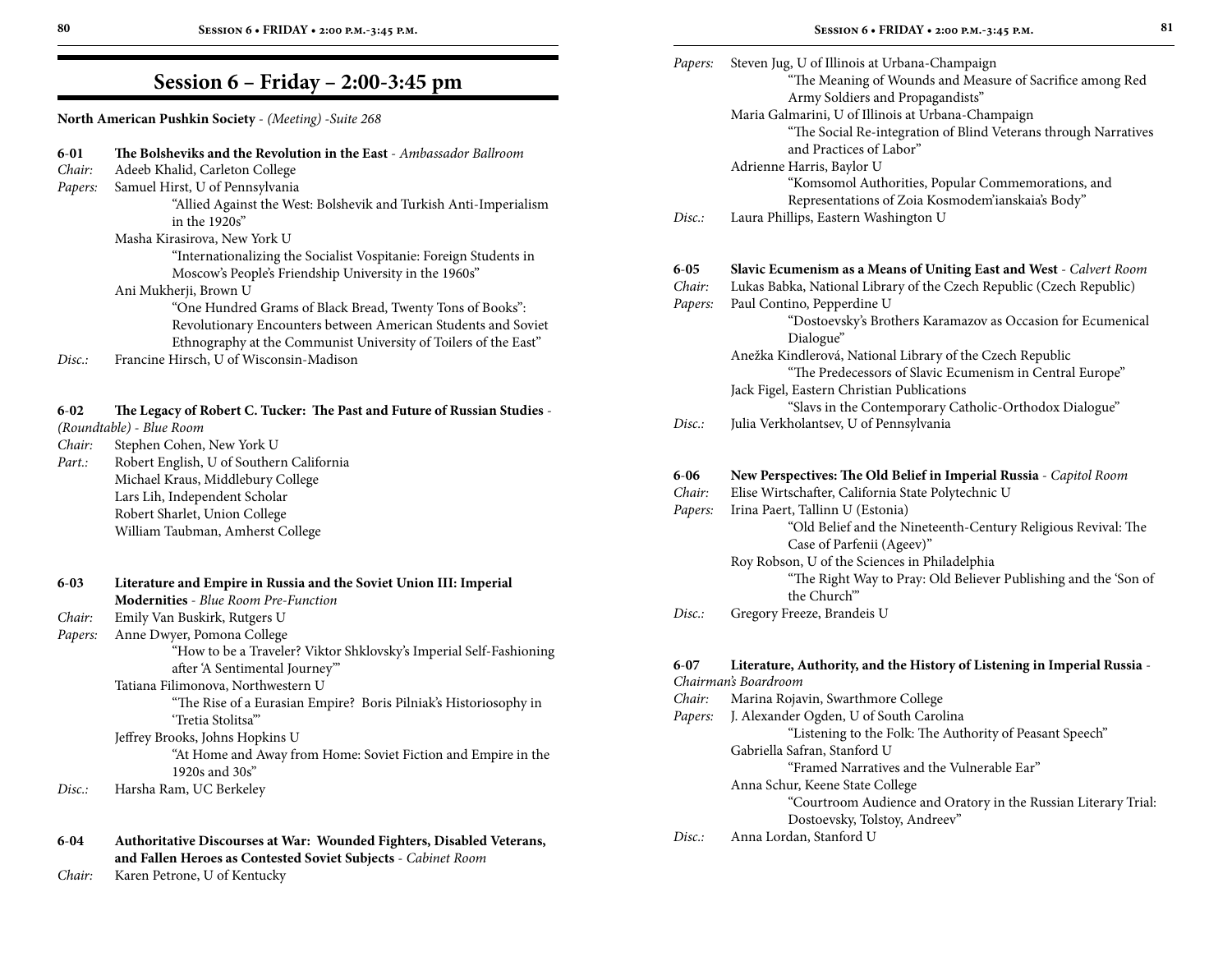| $6 - 08$        | From Advisor to Expert: The Scholar as Agency of Authority in the New<br>Russian Intellectual History - Committee Room |
|-----------------|------------------------------------------------------------------------------------------------------------------------|
| Chair:          | Susan Solomon, U of Toronto (Canada)                                                                                   |
| Papers:         | Alexander Dmitriev, Higher School of Economics (Russia)                                                                |
|                 | "Soviet Humanities as Big Science (Legitimization of Power and the                                                     |
|                 | Prospects of Autonomization)"                                                                                          |
|                 | Irina Savelieva, Higher School of Economics (Russia)                                                                   |
|                 | "New Challenges to History in Modern Russia"                                                                           |
|                 | Boris Stepanov, Higher School of Economics (Russia)                                                                    |
|                 | "Eurasia as an Object of Ideological Criticism and Intellectual                                                        |
|                 | History in the Post-Soviet Humanities"                                                                                 |
| Disc.:          | Mikhail Dolbilov, U of Maryland                                                                                        |
| $6-09$          | Information, Secrecy, and the Soviet System of Rule - Congressional A                                                  |
| Chair:          | Amir Weiner, Stanford U                                                                                                |
| Papers:         | Asif Siddiqi, Fordham U                                                                                                |
|                 | "The Secret Designers: Life and Work from the Gulag to the Soviet                                                      |
|                 | Defense Industry"                                                                                                      |
|                 | Donal O'Sullivan, California State U, Northridge                                                                       |
|                 | "Remarkably Clumsy": British Accounts of Soviet Clandestine                                                            |
|                 | Activity in Tehran, 1941-45"                                                                                           |
|                 | Mark Harrison, U of Warwick (UK)                                                                                       |
|                 | "Soviet Secrets: Administrative Costs and Bureaucratic Burdens in                                                      |
|                 | the Russian Archives"                                                                                                  |
| Disc.:          | James Heinzen, Rowan U                                                                                                 |
| $6 - 10$        | Neo-Patrimonialism and Authoritarianism in the Post-Soviet Space -                                                     |
| Congressional B |                                                                                                                        |
| Chair:          | Stephen White, U of Glasgow (UK)                                                                                       |
| Papers:         | Rico Isaacs, Oxford Brookes University (UK)                                                                            |
|                 | "Neopatrimonial Rule and Regime Stability in Central Asia: the                                                         |
|                 | Case of Kazakhstan and Nur Otan"                                                                                       |
|                 | Neil Robinson, U of Limerick (Ireland)                                                                                 |
|                 | "Adapting Neo-patrimonialism to the Study of post-Soviet Political                                                     |
|                 | Development"                                                                                                           |
|                 | Sarah Whitmore, U of Birmingham (UK)                                                                                   |
|                 | "The 'Dominant' Party and Authoritarian Reproduction in Russia"                                                        |
| Disc.:          | Theresa Sabonis-Helf, National War College                                                                             |
| $6-11$          | Postmodernism in Late and Post-Soviet Cinema - Council Room                                                            |
| Chair:          | Emily Matthews, San Diego State U                                                                                      |

|         | Development"                                                     |          |                                                                   |
|---------|------------------------------------------------------------------|----------|-------------------------------------------------------------------|
|         | Sarah Whitmore, U of Birmingham (UK)                             | $6 - 15$ | Ukrainian-Jewish Relations in Ukrainian History: Exploring Shared |
|         | "The 'Dominant' Party and Authoritarian Reproduction in Russia"  |          | Narratives - Empire Ballroom                                      |
| Disc.   | Theresa Sabonis-Helf, National War College                       | Chair:   | Adrian Karatnycky, Atlantic Council of the US                     |
|         |                                                                  | Papers:  | Evgeny Finkel, U of Wisconsin-Madison                             |
|         |                                                                  |          | "When Two Solitudes Meet: Ukrainians, Jews, and Shared History    |
| $6-11$  | Postmodernism in Late and Post-Soviet Cinema - Council Room      |          | of Coexistence and Violence"                                      |
| Chair:  | Emily Matthews, San Diego State U                                |          | Alti Rodal, Ukrainian-Jewish Encounter Initiative                 |
| Papers: | Mariya Boston, UC Davis                                          |          | "Towards a Shared Narrative of the Ukrainian-Jewish Experience in |
|         | "Aleksei Balabanov's 'Morfii' and the Postmodern 'Drug'"         |          | Ukrainian History"                                                |
|         | Beach Gray, U of Pittsburgh                                      |          | Dominique Arel, U of Ottawa (Canada)                              |
|         | "A Breath of Fresh Oxygen: Ivan Vyrypaev and the Resurrection of |          | "Shared Narratives and the Case of World War II"                  |
|         | the Soviet Youth Film"                                           | Disc.:   | Margaret Paxson, George Washington U                              |

| ٦             |        |
|---------------|--------|
| I             |        |
| I<br>.,<br>۰. | ×<br>٦ |

|        | Ross Ufberg, Hamilton College                                     |
|--------|-------------------------------------------------------------------|
|        | "From Byelorussian to Belarusian: The Great Patriotic War in Film |
|        | Through Soviet & Post-Soviet Eyes"                                |
| Disc.: | Irina Anisimova, U of Pittsburgh                                  |

#### **6**-**12 The Diffusion of Economic Reforms in Eastern Europe** - *Diplomat Ballroom*

| Ballroom |                                                                                                                      |
|----------|----------------------------------------------------------------------------------------------------------------------|
| Chair:   | Mitchell Orenstein, Johns Hopkins U, SAIS                                                                            |
| Papers:  | Hilary Appel, Claremont McKenna College                                                                              |
|          | "Policy Diffusion Pathways: Explaining the Spread of Pension                                                         |
|          | Privatization and Flat Tax"                                                                                          |
|          | Juliet Johnson, McGill U (Canada)                                                                                    |
|          | "Dangerous Diffusion?: Post-communist Central Banking and the                                                        |
|          | Financial Crisis"                                                                                                    |
|          | Rachel Epstein, U of Denver                                                                                          |
|          | "Policy Diffusion and Foreign Bank Ownership in Central and                                                          |
|          | Eastern Europe"                                                                                                      |
| Disc.:   | Bojan Bugaric, U of Ljubljana (Slovenia)                                                                             |
|          | Milada Vachudova, UNC at Chapel Hill                                                                                 |
| 6-14     |                                                                                                                      |
|          | <b>Constructing and Confronting Authority: Soviet Women in Stalinist and</b><br>Post-Stalinist Russia - Embassy Room |
| Chair:   | Anna Biel, Fulton-Montgomery Community College                                                                       |
| Papers:  | Matthias Braun, Humboldt U (Germany)                                                                                 |
|          | "A Woman Chairman's Suicide: Gender and Power in Soviet Russia                                                       |
|          | during the 1940s"                                                                                                    |
|          | Katie Lynn, U of Wyoming                                                                                             |
|          | "What Novosibirsk Means to Women Academics in post-Stalin                                                            |
|          | Soviet Russia"                                                                                                       |
|          | Elaine MacKinnon, U of West Georgia                                                                                  |
|          | "Survival in the Gulag: Gender and the Negotiation of Power in the                                                   |

Stalinist Forced Labor Camps"

*Disc.:* Laura Schlosberg, Harvard U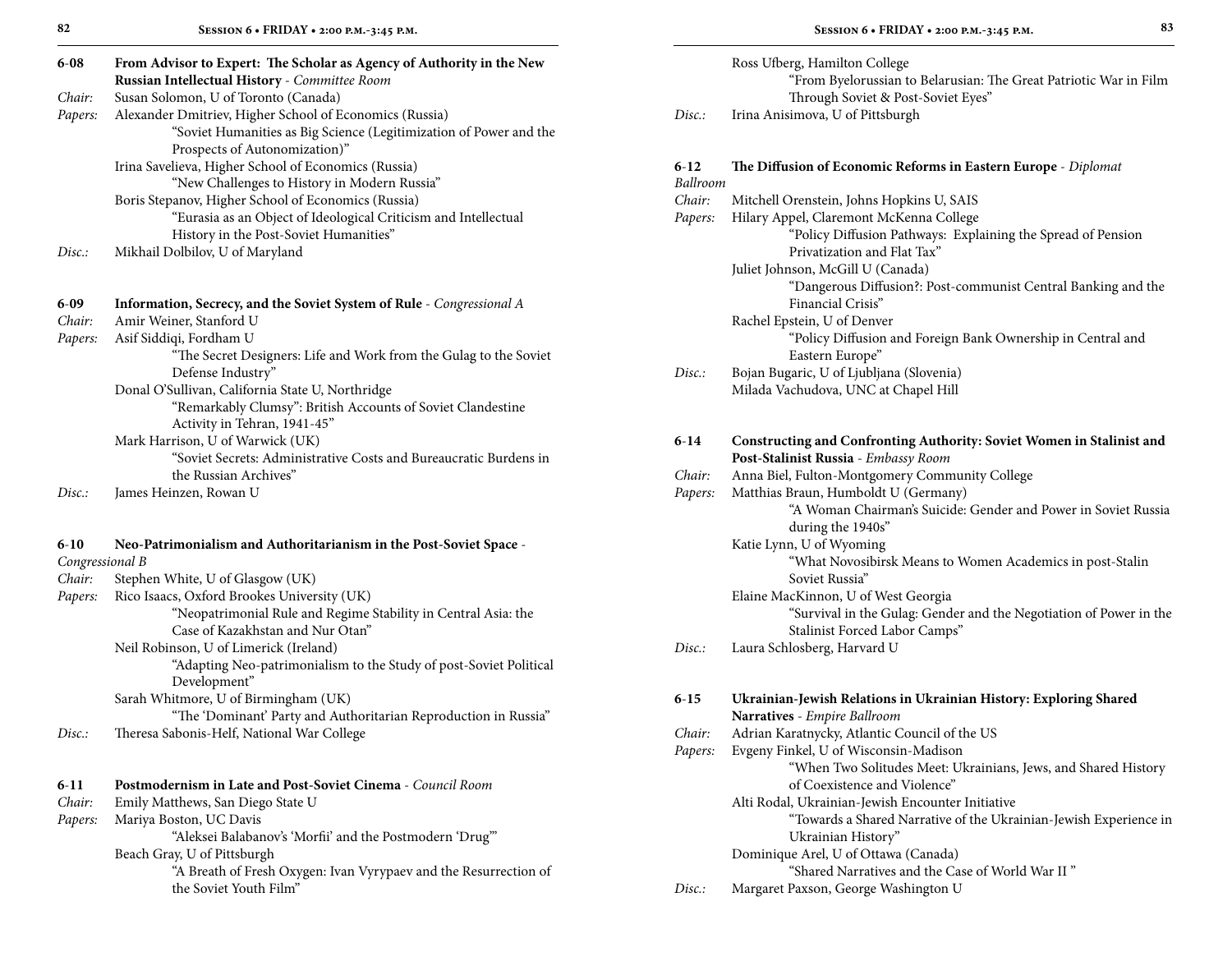| $6-16$   | Elite Networks and Political Competition in Central Asia and the South           |
|----------|----------------------------------------------------------------------------------|
|          | Caucasus - Executive Room                                                        |
| Chair:   | Barbara Junisbai, Indiana U                                                      |
| Papers:  | Fredrik Sjoberg, New York U                                                      |
|          | "Business Elites and Electoral Politics: A Comparative Study of                  |
|          | Azerbaijan and Kyrgyzstan"<br>Eugene Huskey, Stetson U                           |
|          | "Government and Opposition in Kyrgyzstan's Third Republic"                       |
|          | Eli Feiman, U of Michigan                                                        |
|          | "Elite Cohesion and Parties of Power in Georgia and Armenia"                     |
| Disc:    | Regine Spector, Kennan Institute, Woodrow Wilson Center                          |
| $6-18$   | Russia in the Year 2011: The Ed Hewitt Memorial Roundtable -                     |
|          | (Roundtable) - Governor's Boardroom                                              |
| Chair:   | Victor Winston, Marshall U                                                       |
| Part.:   | Richard Ericson, East Carolina U                                                 |
|          | Timothy Frye, Columbia U                                                         |
|          | Gail Lapidus, Stanford U                                                         |
|          | Daniel Treisman, UCLA                                                            |
| 6-19     | Muslim Politics in Comparative Perspective: Islam, Modernity, and                |
|          | Reform in Russia and the Balkans - Hampton Ballroom                              |
| Chair:   | Robert Donia, U of Michigan                                                      |
| Papers:  | Edin Hajdarpasic, Loyola U Chicago                                               |
|          | "The Spiritual is Political: On Nationalism and Islam in Late                    |
|          | Habsburg Bosnia, 1900-1918"                                                      |
|          | Nevila Pahumi, U of Michigan                                                     |
|          | "Preaching Protestants, Teaching Nationalists: Relations between                 |
|          | the Korça School for Girls and Muslims in an Albanian-Greek                      |
|          | border town, 1891-1933"                                                          |
|          | James Meyer, Montana State U                                                     |
|          | "Divided Communities: Russian Muslim Leadership Politics after                   |
|          | 1905"                                                                            |
| Disc.:   | Mary Neuburger, U of Texas at Austin                                             |
| $6 - 20$ | Art Authorities: Patronage, Orthodoxy, and Art Institutions in Eighteenth        |
|          | and Early Nineteenth-Century Russia - Palladian Ballroom                         |
| Chair:   | Elizabeth Valkenier, Columbia U                                                  |
| Papers:  | Tatiana Senkevitch, Cornell U                                                    |
|          | "Frivolity in the Convent: Elizabeth of Russia and her Architect"                |
|          | Rosalind Blakesley, U of Cambridge (UK)                                          |
|          | "Taking Painting from the Metropolis to the Margins: Russia's Early              |
|          | Provincial Art Schools"                                                          |
|          | Margaret Samu, Yeshiva U                                                         |
|          | "Church, Tsar, and Censor: Official Response to 'Pictures of<br>Immoral Content" |
|          |                                                                                  |

| Disc. | Richard Wortman, Columbia U |
|-------|-----------------------------|
|-------|-----------------------------|

| 84       | SESSION 6 . FRIDAY . 2:00 P.M.-3:45 P.M.                                                      |          | 85<br>SESSION 6 . FRIDAY . 2:00 P.M.-3:45 P.M.                                                    |
|----------|-----------------------------------------------------------------------------------------------|----------|---------------------------------------------------------------------------------------------------|
| 6-16     | Elite Networks and Political Competition in Central Asia and the South                        | $6 - 21$ | Authority and Civil Society in Poland-Lithuania, 17th-early 19th century -                        |
|          | Caucasus - Executive Room                                                                     |          | Presidential Boardroom                                                                            |
| Chair:   | Barbara Junisbai, Indiana U                                                                   | Chair:   | Andrzej Kaminski, Georgetown U                                                                    |
| Papers:  | Fredrik Sjoberg, New York U                                                                   | Papers:  | Liudmyla Sharipova, U of Nottingham (UK)                                                          |
|          | "Business Elites and Electoral Politics: A Comparative Study of<br>Azerbaijan and Kyrgyzstan" |          | "Women and Civil Society in Early Modern Ukraine: the Atypical<br>Case of Maria-Magdalena Mazepa" |
|          | Eugene Huskey, Stetson U                                                                      |          | Karin Friedrich, U of Aberdeen (UK)                                                               |
|          | "Government and Opposition in Kyrgyzstan's Third Republic"                                    |          | "Model Citizen, Traitor and Governor: the three lives of Boguslaw                                 |
|          | Eli Feiman, U of Michigan                                                                     |          | Radziwill (1620-69)"                                                                              |
|          | "Elite Cohesion and Parties of Power in Georgia and Armenia"                                  |          | Curtis Murphy, Georgetown U                                                                       |
| Disc.:   | Regine Spector, Kennan Institute, Woodrow Wilson Center                                       |          | "Protection from the Powerful? Private Towns, Owners, and the<br>State in Post-Partition Poland"  |
|          |                                                                                               | Disc.    | Michael Mueller, Martin-Luther-U Halle-Wittenberg (Germany)                                       |
| 6-18     | Russia in the Year 2011: The Ed Hewitt Memorial Roundtable -                                  |          |                                                                                                   |
|          | (Roundtable) - Governor's Boardroom                                                           |          |                                                                                                   |
| Chair:   | Victor Winston, Marshall U                                                                    | $6 - 23$ | Texts in the Text of M.A. Bulgakov's Master and Margarita - Suite 153                             |
| Part.:   | Richard Ericson, East Carolina U                                                              | Chair:   | Carol Any, Trinity College                                                                        |
|          | Timothy Frye, Columbia U                                                                      | Papers:  | Sidney Dement, Binghamton U, SUNY                                                                 |
|          | Gail Lapidus, Stanford U                                                                      |          | "Textual Dimensions of the Pushkin Monument in Master and                                         |
|          | Daniel Treisman, UCLA                                                                         |          | Margarita"                                                                                        |
|          |                                                                                               |          | Matthew McGarry, U of Wisconsin-Madison                                                           |
| 6-19     | Muslim Politics in Comparative Perspective: Islam, Modernity, and                             |          | "War and Peace and Master and Margarita as Allegories of Reading<br>and Writing"                  |
|          | Reform in Russia and the Balkans - Hampton Ballroom                                           |          | Rebecca Stanton, Barnard College, Columbia U                                                      |
| Chair:   | Robert Donia, U of Michigan                                                                   |          | "Bulgakov, Faust, and the Politics of Magic"                                                      |
| Papers:  | Edin Hajdarpasic, Loyola U Chicago                                                            | Disc.:   | Kevin Moss, Middlebury College                                                                    |
|          | "The Spiritual is Political: On Nationalism and Islam in Late                                 |          |                                                                                                   |
|          | Habsburg Bosnia, 1900-1918"                                                                   |          |                                                                                                   |
|          | Nevila Pahumi, U of Michigan                                                                  | $6 - 24$ | The Author-ity of One: Liudmila Petrushevskaya - (Roundtable) - Suite 163                         |
|          | "Preaching Protestants, Teaching Nationalists: Relations between                              | Chair:   | Melissa Smith, Youngstown State U                                                                 |
|          | the Korça School for Girls and Muslims in an Albanian-Greek                                   | Part.:   | Nyusya Milman-Miller, Virginia Tech                                                               |
|          | border town, 1891-1933"                                                                       |          | Anna Summers, Independent Scholar                                                                 |
|          |                                                                                               |          | Benjamin Sutcliffe, Miami U                                                                       |
|          | James Meyer, Montana State U                                                                  |          |                                                                                                   |
|          | "Divided Communities: Russian Muslim Leadership Politics after<br>1905"                       |          |                                                                                                   |
| Disc.:   | Mary Neuburger, U of Texas at Austin                                                          | $6 - 25$ | Differential Approaches to Teaching Heritage Speakers of Russian in                               |
|          |                                                                                               |          | <b>North America and Europe</b> - Suite 200                                                       |
|          |                                                                                               | Chair:   | Frank Miller, Columbia U                                                                          |
| $6 - 20$ | Art Authorities: Patronage, Orthodoxy, and Art Institutions in Eighteenth                     | Papers:  | Anna Kudyma, UCLA                                                                                 |
|          | and Early Nineteenth-Century Russia - Palladian Ballroom                                      |          | "The UCLA Russian Flagship Program: Teaching Heritage and L2                                      |
| Chair:   | Elizabeth Valkenier, Columbia U                                                               |          | Learners"                                                                                         |
| Papers:  | Tatiana Senkevitch, Cornell U                                                                 |          | Mark Trotter, Indiana U                                                                           |
|          | "Frivolity in the Convent: Elizabeth of Russia and her Architect"                             |          | "Language Maintenance and Development in Community-Based                                          |
|          | Rosalind Blakesley, U of Cambridge (UK)                                                       |          | Russian Programs for Heritage Children: Perspectives from                                         |
|          | "Taking Painting from the Metropolis to the Margins: Russia's Early                           |          | Indiana"                                                                                          |
|          | Provincial Art Schools"                                                                       |          | Natasha Kurashova, Regent's College London (UK)                                                   |
|          |                                                                                               |          | $\cdots$                                                                                          |

 "Pedagogical Approaches and Instructional Materials for Developing Professional Language Proficiency Among Heritage Students"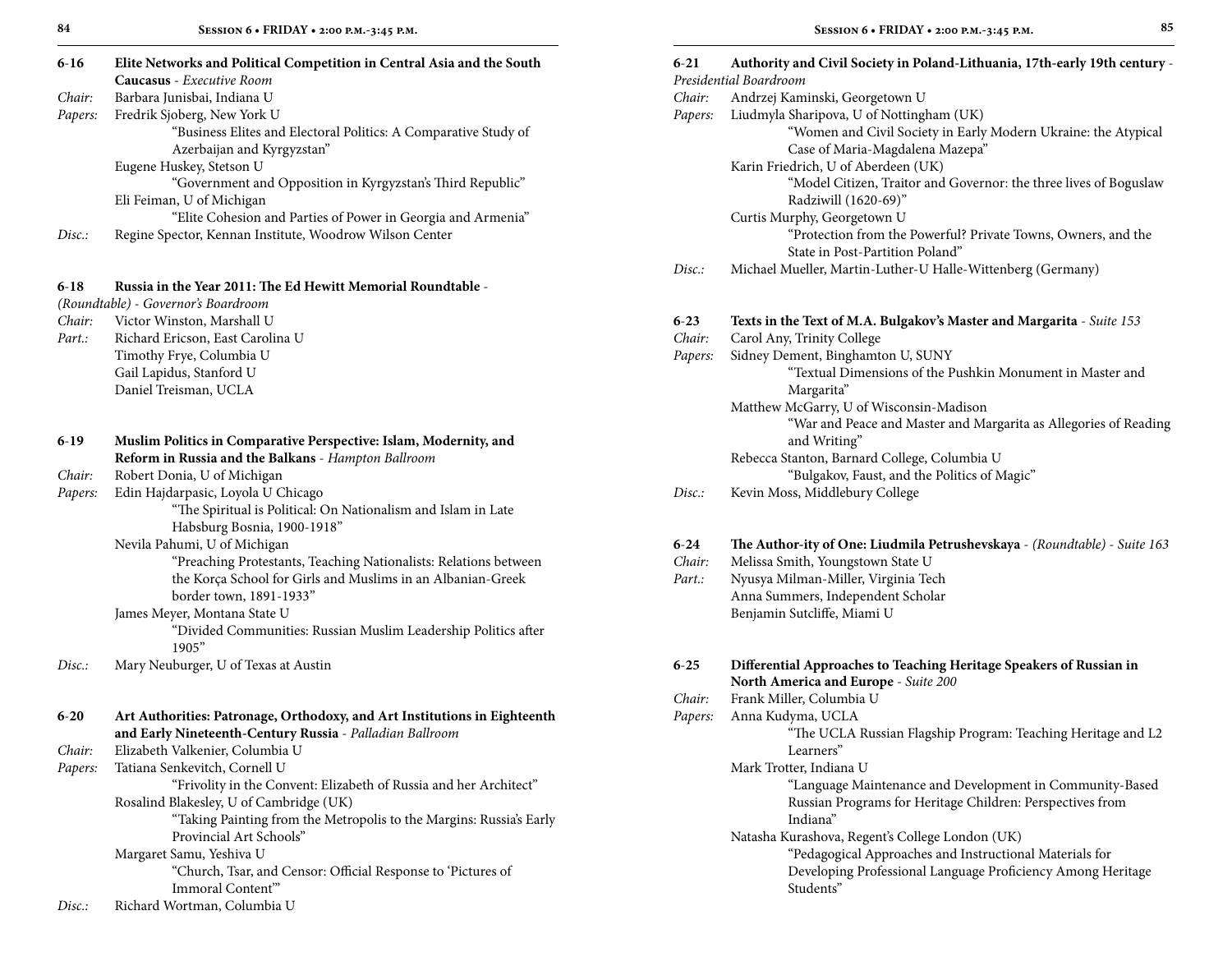| $6 - 26$ | The Problem of Authorship in Central Europe - Suite 209                 |          |
|----------|-------------------------------------------------------------------------|----------|
| Chair:   | Meghan Forbes, U of Michigan                                            |          |
| Papers:  | Nicholas Hudac, U of Chicago                                            | Disc.    |
|          | "The Problem of the Slovak Director"                                    |          |
|          | Esther Peters, U of Chicago                                             |          |
|          | "Abdicating Authorship: Bohumil Hrabal and the Ethics of Writing"       | $6 - 32$ |
|          | Antje Postema, U of Chicago                                             | (Rou     |
|          | "Story Like a Shield': Authorship as Anxiety in David Albahari"         | Chai     |
| Disc.    | Petra Hanáková, Charles U in Prague (Czech Republic)                    | Part.    |
|          | Daniel Pratt, U of Chicago                                              |          |
| $6 - 27$ | Authority, Culture and Nineteenth Century Czech Music - Suite 215       |          |
| Chair:   | David Poc, Masaryk U (Czech Republic)                                   |          |
| Papers:  | Brian Locke, Western Illinois U                                         | $6 - 33$ |
|          | "The Lyric and Dramatic as Ideologies: Machura's Marie Potocka          |          |
|          | (1871) and the Struggle for Czech Operative Authority"                  | Chai     |
|          | Catherine Ludlow, Western Illinois U                                    | Pape     |
|          | "Emblems of Emotion: Manifestation of Sentiment in Zdenek               |          |
|          | Fibich's Piano Miniatures and Operas"                                   |          |
|          | William Peterson, Pomona College, and James Peterson, Valdosta State U  |          |
|          | "The Specter of Authoritarianism and Czech Music: From the 1848         |          |
|          | Revolution to the 1881 Opening of the National Theater"                 |          |
| Disc.:   | David Tompkins, Carleton College                                        |          |
| $6 - 28$ | Vechnaia pamiať: Russian Émigré Cemeteries as Important Information     | Disc.    |
|          | Resources - Suite 253                                                   |          |
| Chair:   | Patricia Polansky, U of Hawaii                                          |          |
| Papers:  | Vladimir Von Tsurikov, Holy Trinity Orthodox Seminary                   | $6 - 34$ |
|          | "Russian Orthodox Cemeteries in the Diaspora as a Resource for          | Chai     |
|          | Émigré Studies: A Look at Holy Trinity Monastery"                       | Pape     |
|          | Amir Khisamutdinov, Far Eastern Federal U (Russia)                      |          |
|          | "Russian Émigré Graves from Japan via Hawaii to the U.S. West<br>Coast" |          |
|          | Viktor Leonidov, Russkoe zarubezh'e, Moscow (Russia)                    |          |
|          | "Russian Cemeteries in Australia"                                       |          |

*Disc.:* Harold Leich, Library of Congress

*Chair:* Michael Rasell, U of Lincoln

*Papers:* Elena Iarskaia-Smirnova, Higher School of Economics (Russia), and Pavel Romanov, Higher School of Economics (Russia)

"Gender and Class in Russian Social Welfare Discourse"

Maija Jappinen, U of Helsinki (Finland)

 "Formations of Class in the Everyday Practices of Women's Crisis Centres"

|  |  | I |
|--|--|---|
|  |  |   |

|        | Saara Ratilainen, Tampere U (Finland)                             |
|--------|-------------------------------------------------------------------|
|        | "Russian Female Class Identity as Seen through Glossy Literature" |
| Disc.: | Elena Zdravomyslova, European U at St Petersburg (Russia)         |
|        |                                                                   |
| 6-32   | Dynamics of Agricultural Development in the Post-Soviet Space -   |
|        | (Roundtable) - Suite 300                                          |
| Chair: | William Meyers, U of Missouri-Columbia                            |
| Part.: | Timothy Heleniak, U of Maryland                                   |
|        | William Liefert, US Department of Agriculture                     |
|        | David O'Brien, U of Missouri-Columbia                             |
|        | Stephen Wegren, Southern Methodist U                              |
|        |                                                                   |

| $6 - 33$ | Polish Borderlands, Past and Present: Political Culture, Identity, and |  |  |
|----------|------------------------------------------------------------------------|--|--|
|          | <b>Nationalism</b> - Suite 315                                         |  |  |
| Chair:   | Jaroslaw Moklak, Jagiellonian U (Poland)                               |  |  |
| Papers:  | Patrice Dabrowski, U of Massachusetts, Amherst                         |  |  |
|          | "Carpathia: Frontier Identities and Development of Modern Polish       |  |  |
|          | Nationalism"                                                           |  |  |
|          | Jacek Lubecki, U of Arkansas at Little Rock                            |  |  |
|          | "Galicia: Political Culture, Patterns of Authority, and Persistence of |  |  |
|          | the Past in Polish and Ukrainian Galicias"                             |  |  |
|          | Zbigniew Kruszewski, U of Texas at El Paso                             |  |  |
|          | "Changing Relations Along the Polish-German Border: Impact of          |  |  |
|          | the European Union and Schengen Treaty"                                |  |  |
| Disc.    | Mieczyslaw Biskupski, Central Connecticut State U                      |  |  |

#### **6-34 The Modernist Russian Poema: Rethinking Genre** - *Suite 368*

- *Chair:* Emily Wang, Princeton University
- *Papers:* Lindsay Ceballos, Princeton U "Elements of Poema in Mandelstam's 'Stikhi o neizvestnom
	- soldate'"
	- Geoffrey Cebula, Princeton U

 "Vvedensky's 'Krugom vozmozhno Bog': the poema at "the end of the Russian avant-garde"

Ludmila Lavine, Bucknell U

 "Mayakovsky's Changing Conceptions of the Poema: from Sots zakaz to Tovar-zakaz"

*Disc.:* Robert Bird, U of Chicago

**Friday Afternoon Coffee Break: Join the Yale University Press for a coffee break to celebrate the release of the Stalin Digital Archive – booth #209 - 3:30 PM** – *Regency Ballroom*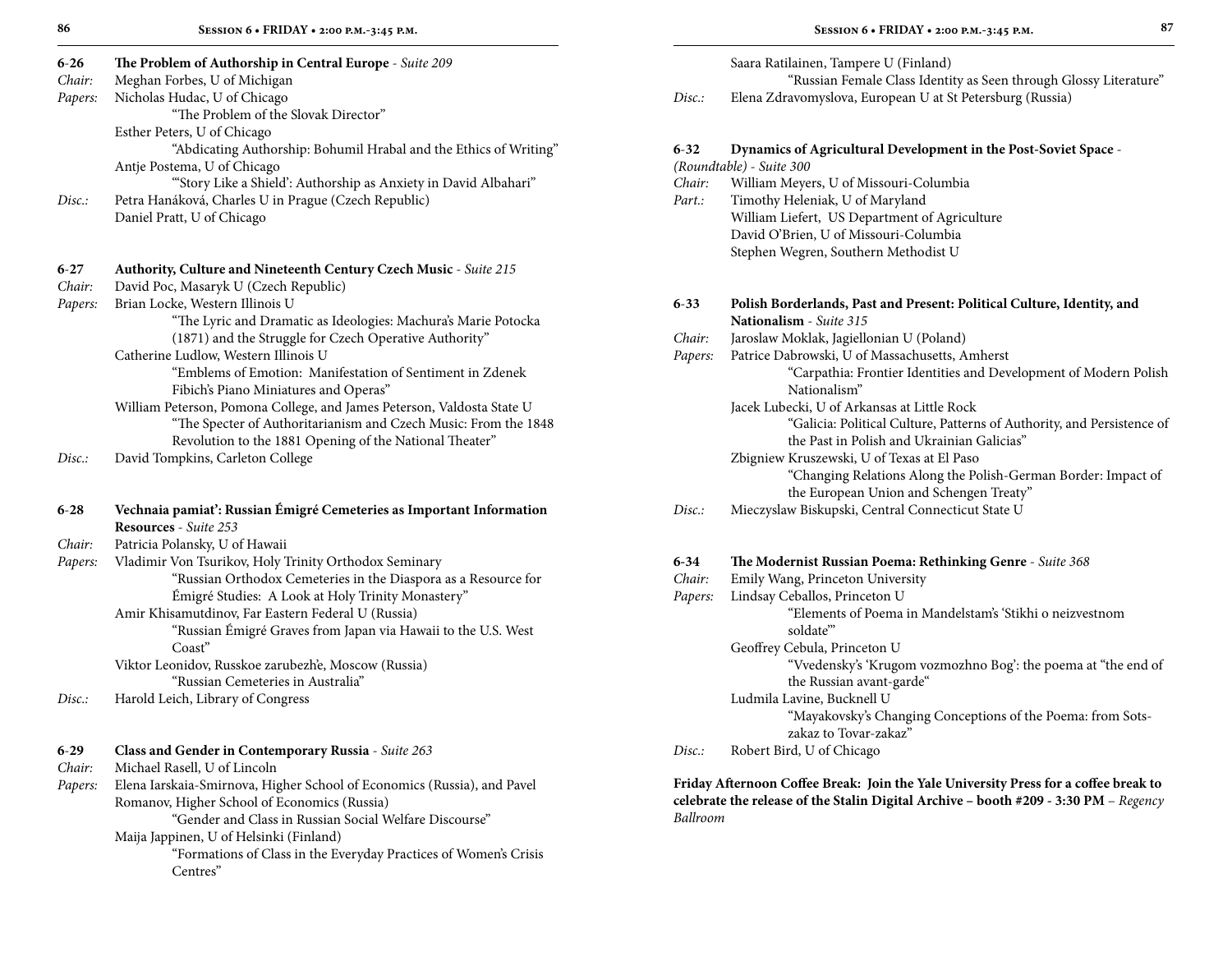#### **American Association for Ukrainian Studies** - *(Meeting)* -*Palladian Ballroom* **Committee on Libraries and Information Resources--Subcommittee on Slavic Digital Projects** - *(Meeting)* -*Suite 368* **Early Slavic Studies Association** - *(Meeting)* -*Blue Room Pre-Function* **North American Society for Serbian Studies** - *(Meeting)* -*Blue Room* **Unconference Session: After the Fall: What Europe's 1989 Can (and Can't) Say about the Middle East's 2011** -*Calvert Room*

### **7**-**01 Cultural Responses to the Holocaust in Poland and Central Europe #2** - *Ambassador Ballroom*

- *Chair:* Rebecca Katz, Morehead State U
- *Papers:* Martin Votruba, U of Pittsburgh

 "The Shop on Main Street: The Holocaust in Context" Rachel Brenner, U of Wisconsin-Madison "Warsaw Polish Writers-Diarists Witnessing the Holocaust: Maria

 Dabrowska and Aurelia Wylezynska." Allan Reid, U of New Brunswick (Canada) "Confronting and Constructing Memory: Henryk Grynberg's

Drohobycz, Drohobycz"

#### **7**-**04 Pushkin and Tsarist Authority** - *Cabinet Room*

*Chair:* Svetlana Cheloukhina, CUNY, Queens College

*Papers:* Anastasia Kostetskaya, Ohio State U

 "Narod Bezmolvstvuet: Romanticizing Royal Cruelty and the Avoidance of Moral Responsibility in Pushkin's "The Oprichnik"

Stephanie Richards, U of Wisconsin-Madison

 "Rulership and Power in 'Povest' iz rimskoi zhizni' and 'Mednyi vsadnik'"

Amanda Murphy, U of Wisconsin-Madison

 "'Razvratnaia Godudarinia' and Matushka-Tsaritsa? Masha Mironova's Meeting with Catherine as a Commentary on the Changing Role of the Russian Nobility"

*Disc.:* Catherine O'Neil, US Naval Academy

### **7**-**06 Rocking Stagnation: Hippies, Rockers and Punks in Brezhnev's Soviet**

#### **Union** - *Capitol Room*

- *Chair:* Cynthia Hooper, College of the Holy Cross
- *Papers:* Juliane Fuerst, U of Bristol (UK)

"Here comes the Sun': On the Origins of the Moscow Sistema of Hippies and Its All-Union Expansion"

Polly McMichael, U of Nottingham (UK)

 " The Boundaries of Soviet Rock Culture: Mashina vremeni and Roskontsert"

### William Risch, Georgia College & State U "Hippies, Punks, and the Long 1970s in Late Socialist Lviv"

*Disc.:* John Bushnell, Northwestern U

### **7**-**07 Homelessness in Nineteenth-Century Russian Literature and Culture** -

| 7-V7     | Homelessiless in inheteenth-Century Russian Literature and Culture -   |
|----------|------------------------------------------------------------------------|
|          | (Roundtable) - Chairman's Boardroom                                    |
| Chair:   | Amy Adams, College of the Holy Cross                                   |
| Part.:   | Bella Grigoryan, Yale U                                                |
|          | Ani Kokobobo, U of Kansas                                              |
|          | Emma Lieber, Columbia U                                                |
|          | Thomas Newlin, Oberlin College                                         |
| $7 - 08$ | Reconsidering Karamzin's Life, Writings and Reception - Committee Room |
| Chair:   | Michael Denner, Stetson U                                              |
| Papers:  | David Houston, U of Wisconsin-Madison                                  |
|          | "Chinese Shadows of Imagination, or Grief and Suffering in             |
|          | Karamzin's Elegiac Writings"                                           |
|          | Nathan Klausner, Yale U                                                |
|          | "Arcadia Banished: Virtue and Mimesis in Karamzin's Nature             |
|          | Poetry"                                                                |
|          | Ingrid Kleespies, U of Florida                                         |
|          | "Creating the Topos of the Eternal Russian Traveler: Paradigms of      |
|          | Departure and Return in Karamzin's 'Letters of a Russian Traveler"     |
| Disc:    | Gitta Hammarberg, Macalester College                                   |
|          |                                                                        |
| $7-09$   | A Chance to Win Big, a Leap into Thin Air: Chance, Risk and Gambling   |
|          | in Soviet Culture - Congressional A                                    |
| Chair:   | Erik Scott, Georgetown U                                               |
| Papers:  | Kristy Ironside, U of Chicago                                          |
|          | "Winners and Losers: Soviet Cash-and-Goods Lotteries, 1958-            |
|          | 1964"                                                                  |
|          | Christine Evans, U of Wisconsin-Milwaukee                              |

 "A Roll of the Dice: Lotteries, Risk, and Roulette on Soviet TV in the 1970s"

Miriam Neirick, California State U, Northridge

### "Danger and Risk in the Soviet Circus "

*Disc.:* Sheila Fitzpatrick, U of Chicago

### **7**-**10 The Aesthetics of Chekhov's Steppe** - *Congressional B*

- *Chair:* Molly Brunson, Yale U
- *Papers:* Konstantine Klioutchkine, Pomona College "Why Step Away? The Ideological Conditions of Chekhov's Turn from Narrative to Descriptive Prose in 'Steppe'"
	- Michael Kunichika, New York U
		- "Literary Archaeology, Archeological Literature, and Chekhov's 'Step' "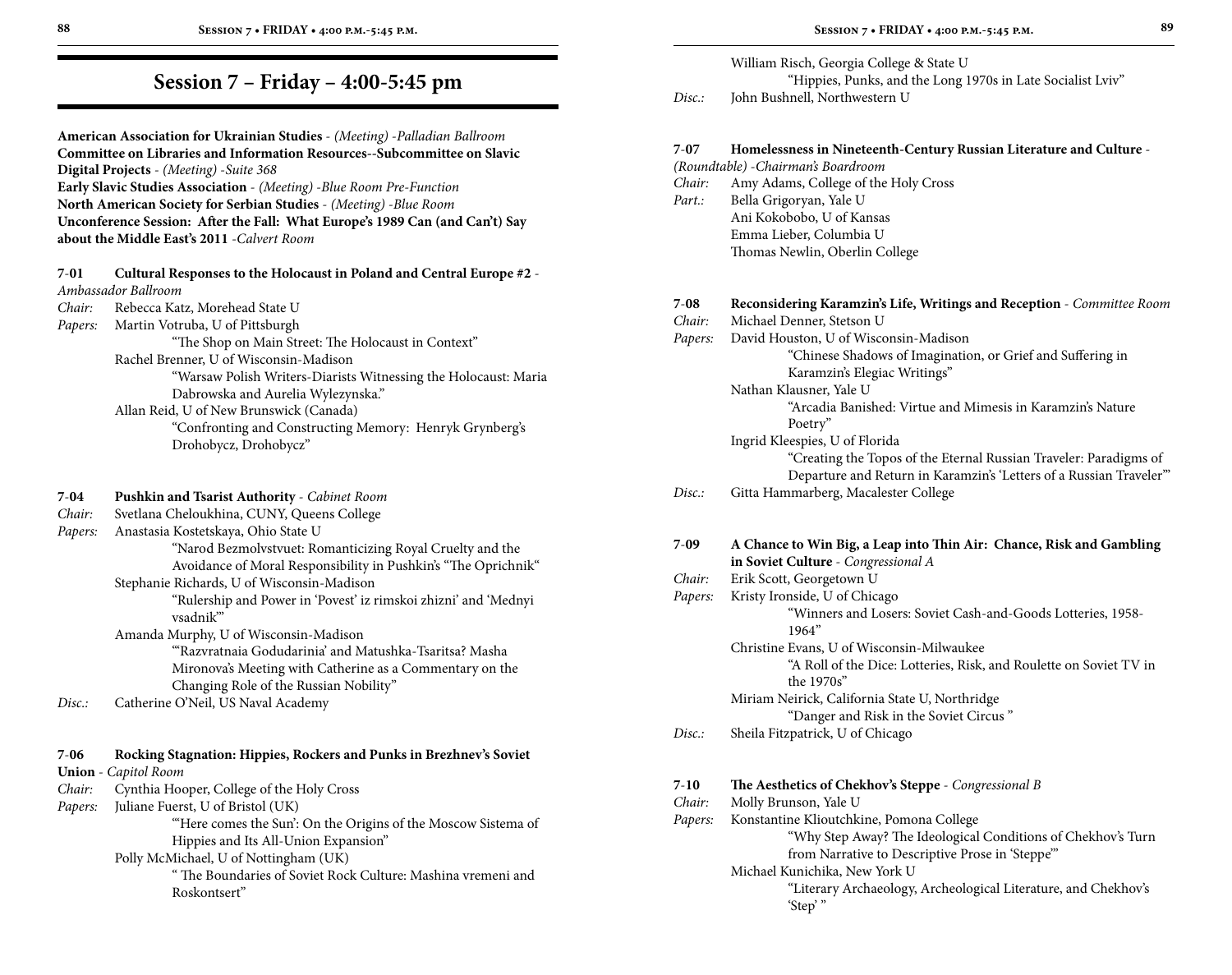**7**-**11 The Shifty Balkans? Debating Multinationality and Transient Loyalties in** 

|       | Anne Lounsbery, New York U                       |
|-------|--------------------------------------------------|
|       | "Saussurean Step': Meaning in a Flat Landscape"  |
| Disc. | Michael Finke, U of Illinois at Urbana-Champaign |

|         | the (Post-) Ottoman Balkans - (Roundtable) - Council Room          |
|---------|--------------------------------------------------------------------|
| Chair:  | Pieter Judson, Swarthmore College                                  |
| Part.:  | Max Bergholz, Concordia U (Canada)                                 |
|         | Keith Brown, Brown U                                               |
|         | Theodora Dragostinova, Ohio State U                                |
|         | Alex Toshkov, Columbia U                                           |
|         |                                                                    |
| $7-12$  | <b>Minor Characters II</b> - Diplomat Ballroom                     |
| Chair:  | Deborah Martinsen, Columbia U                                      |
| Papers: | Nancy Workman, Columbia U                                          |
|         | "Narrator as Minor Character in Gogol's 'Old-World Landowners"     |
|         | Peter Rollberg, George Washington U                                |
|         | "Salt of the Soviet Earth: Minor Characters in the Sociological    |
|         | Novels of Aleksandr Zinov'ev"                                      |
|         | Marcia Morris, Georgetown U                                        |
|         | "Minor Characters, Boris Akunin, and the Temporal Picaresque"      |
| Disc.   | Lioudmila Fedorova, Georgetown U                                   |
|         |                                                                    |
| $7-13$  | National Identities and Transnational Relations: From the Danubian |
|         | <b>Monarchy towards the Nation-State - Director's Room</b>         |
| Chair:  | Katherine David-Fox, US Department of State                        |

| Papers: | Anna Procyk, Kingsborough Community College, CUNY              |
|---------|----------------------------------------------------------------|
|         | "Political Thought and National Identity: The Impact of        |
|         | Nineteenth Century Polish Revolutions"                         |
|         | Zdenek David, Woodrow Wilson International Center for Scholars |
|         | "Masaryk and United Europe"                                    |
|         | Josette Baer, U of Zurich (Switzerland)                        |

 "Political Realism or National Survival of the First Republic: on Vavro Srobar's Czechoslovakism"

*Disc.:* Peter Bugge, Aarhus U (Denmark) Francis Raska, Charles U (Czech Republic)

| $7 - 14$ | From Myth to Reality: (Dis) Establishing Authority in the Later Soviet |  |  |
|----------|------------------------------------------------------------------------|--|--|
|          | <b>Union</b> - <i>Embassy Room</i>                                     |  |  |
| Chair:   | David Shearer, U of Delaware                                           |  |  |
| Papers:  | Denis Kozlov, Dalhousie U (Canada)                                     |  |  |
|          | "The Grey Cardinal of Simonov's Novyi mir: Aleksandr Krivitskii,       |  |  |
|          | World War II, and the Epistemology of the Thaw"                        |  |  |
|          | Maria Rogacheva, U of Notre Dame                                       |  |  |
|          | "Socialist Paradise? The Everyday Life of Post-Stalinist Scientific    |  |  |
|          | Intelligentsia"                                                        |  |  |

|        | Stephan Merl, U of Bielefeld (Germany)                         |
|--------|----------------------------------------------------------------|
|        | "The Brezhnev Era: Misrecognition of Corruptive Practices as a |
|        | Means of Keeping Authority?"                                   |
| Disc.: | Vladislav Zubok, Temple U                                      |

### **7**-**15 Diplomatic Engagement during Russia's Great World and Revolution** -

| 7-15            | Diplomatic Engagement during Russia's Great World and Revolution -                |
|-----------------|-----------------------------------------------------------------------------------|
| Empire Ballroom |                                                                                   |
| Chair:          | Anthony Heywood, U of Aberdeen (UK)                                               |
| Papers:         | Dominic Lieven, London School of Economics (UK)                                   |
|                 | "1812 versus 1914"                                                                |
|                 | David Schimmelpenninck van der Oye, Brock U (Canada)                              |
|                 | "Russia's Aims in the Great War"                                                  |
|                 | John Steinberg, Georgia Southern U                                                |
|                 | "Russia Leaves the War: The Treaty of Brest-Litovsk"                              |
| Disc.:          | David McDonald, U of Wisconsin-Madison                                            |
| $7 - 16$        | Post-Soviet Hollywood - Executive Room                                            |
| Chair:          | Susan Corbesero, U of Pittsburgh                                                  |
| Papers:         | Nicola Kuchta, U of Pittsburgh                                                    |
|                 | "Hollywood Productions: Diffracting the Nation around                             |
|                 | Bekmambetov's Transnational Blockbusters"                                         |
|                 | Stephen Norris, Miami U                                                           |
|                 | "Blockbuster History: Cinema and Historical Memory in the Putin                   |
|                 | Era"                                                                              |
|                 | Dawn Seckler, Williams College                                                    |
|                 | "Hollywood's Leading Men in Post-Soviet Popular Cinema"                           |
| Disc:           | Tony Anemone, The New School                                                      |
| $7 - 17$        | Imported Authority: The Cultural Politics of Literary Translation in              |
|                 | Twentieth-Century Russia - Forum Room                                             |
| Chair:          | Susanna Witt, Stockholm U (Sweden)                                                |
| Papers:         | Alexandra Smith, U of Edinburgh (UK)                                              |
|                 | "Struggling against the power of ideology: Marina Tsvetaeva's                     |
|                 | Theory of Translation"                                                            |
|                 | Brian Baer, Kent State U                                                          |
|                 | "Reading Wilde in post-Soviet Russia or Is Wilde the New                          |
|                 | Nabokov?"                                                                         |
|                 | Alexander Burak, U of Florida                                                     |
|                 | "The "Americanization" of Russian Life through Translation in the<br>1960s-1980s" |
| Disc.:          | David Cooper, U of Illinois at Urbana-Champaign                                   |
|                 |                                                                                   |

**7**-**18 The Metropolis in Mid-19th Century Russia: Power and Representation in St. Petersburg and Moscow** - *Governor's Boardroom Chair:* Joseph Bradley, U of Tulsa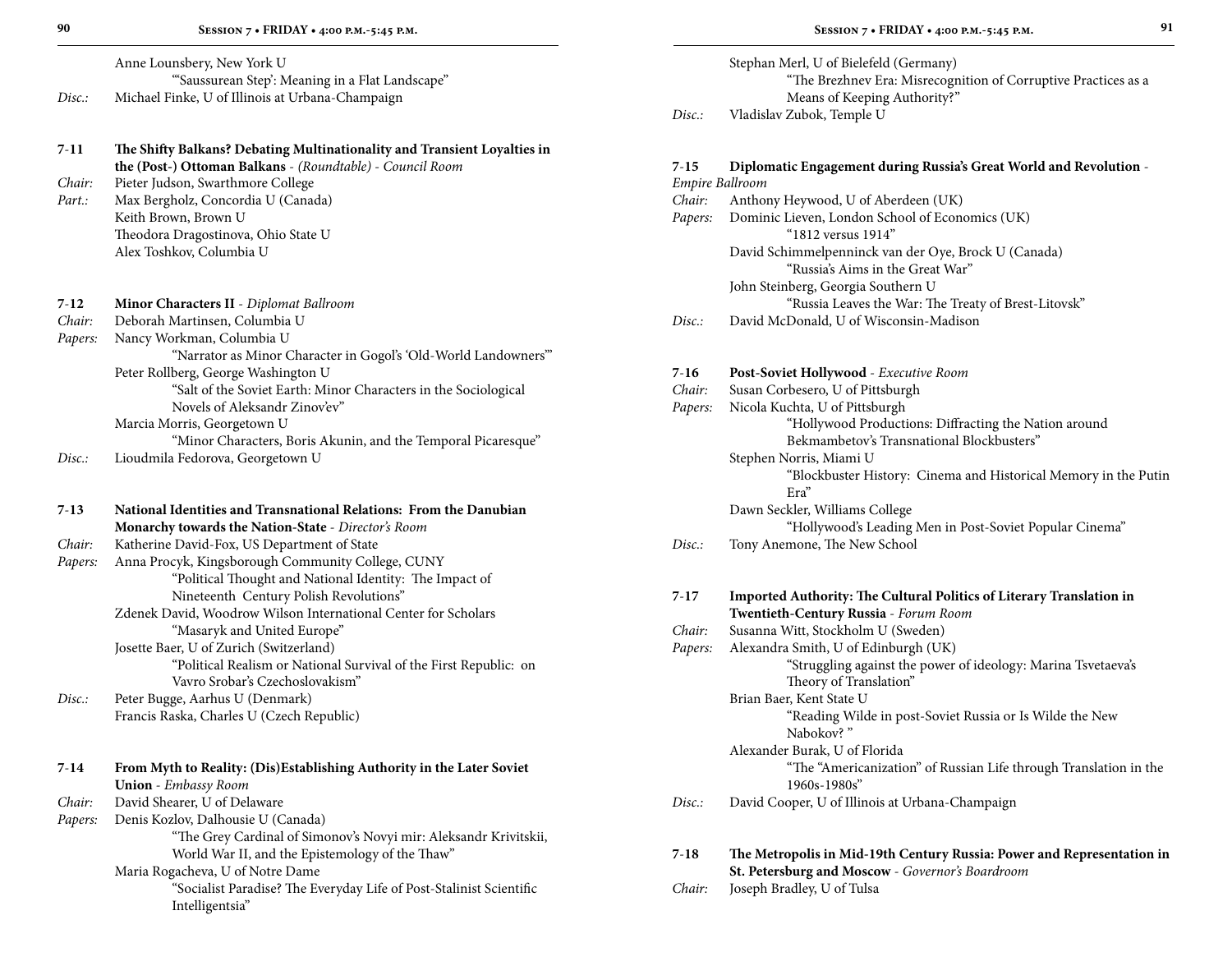| Papers: | Susan McCaffray, UNC at Wilmington                             |
|---------|----------------------------------------------------------------|
|         | "The Winter Palace and the Performance of Urban Monarchy in    |
|         | Nineteenth-Century Russa"                                      |
|         | Alexander Martin, U of Notre Dame                              |
|         | "Complacency and Anxiety: Representations of Moscow in the     |
|         | Reign of Nicholas"                                             |
|         | Abby Schrader, Franklin & Marshall College                     |
|         | "Lies My City Told Me: St. Petersburg as Fantasy, Reality, and |
|         | $\mathbf{v}$                                                   |

 Nightmare in Literature and Journalism during the Eras of Nicholas I and Alexander II"

*Disc.:* Robert Argenbright, U of Utah

#### **7**-**19 The Slavic and Baltic Collection of the New York Public Library: Past, Present, Future?** - *(Roundtable)* - *Hampton Ballroom Chair:* Susan Smith-Peter, College of Staten Island, CUNY *Part.:* Lee Farrow, Auburn U at Montgomery Gary Marker, Stony Brook U, SUNY

Cynthia Whittaker, Baruch College & The Graduate Ctr, CUNY Richard Wortman, Columbia U

#### **7**-**21 Christian Templates in Russian Narratives of the Second World War** -

*Presidential Boardroom*

- *Chair:* Nyusya Milman-Miller, Virginia Tech
- *Papers:* Anja Tippner, U of Salzburg (Austria)

 "The Second Coming: Zoya Kosmodemyanskaya as Soviet Wartime Saint"

Nina Wieda, Northwestern U

 "Taking the High Road: Self-sacrifice in Soviet WWII Narratives" Gregory Carleton, Tufts U

"WWII as Evolving Russian Epic"

*Disc.:* Gary Morson, Northwestern U

### **7**-**22 Challenges, Successes, and Rules in Slavic and East European Cataloging** -

*(Roundtable)* - *Senate Room*

- *Chair:* Jean Dickinson, UC Berkeley
- *Part.:* Ekaterina Rogatchevskaia, British Library (UK) Kay Sinnema, Library of Congress Susan Summer, Columbia U Larisa Walsh, U of Chicago

### **7**-**23 Language Decay or Language Revitalization? The Case of Minor Slavic Languages between the Languages of Authority** - *Suite 153*

*Chair:* Matthew Curtis, Ohio State U

|         | ĉ             |
|---------|---------------|
| I<br>I  |               |
| ۰,<br>v | ۰,<br>۰.<br>× |

| Papers:  | Sabine Pawischitz, U of Vienna (Austria)<br>"Language Decay in Burgenland-Croatian: A Comparative Analysis<br>of the Use of the Perfective Aspect in Present Tense in Burgenland-<br>Croatian and Standard Croatian"<br>Tomasz Kamusella, Cracow U of Economics (Poland) |
|----------|--------------------------------------------------------------------------------------------------------------------------------------------------------------------------------------------------------------------------------------------------------------------------|
|          | "Vacillating Language Decay or Language (Re-)Generation in the<br>Slavic-Germanic Community in Upper Silesia: Noticing<br>and Standardizing Silesian"                                                                                                                    |
|          | Motoki Nomachi, Hokkaido U (Japan)<br>"The Grammaticalization of Kashubian Perfects: Between German<br>and Polish Grammar"                                                                                                                                               |
| Disc:    | Wayles Browne, Cornell U                                                                                                                                                                                                                                                 |
| $7 - 24$ | Expertise and the Transformation of Nature: Knowledge, Authority, and<br>the Eurasian Environment - Suite 163                                                                                                                                                            |
| Chair:   | Nicholas Breyfogle, Ohio State U                                                                                                                                                                                                                                         |
| Papers:  | Andy Bruno, Florida State U<br>"What Does it Mean to Liberate a Land? Toward an Environmental<br>History of the Revolutionary Era in Russia"                                                                                                                             |
|          | Ian Campbell, U of Michigan<br>"A Contested Colonial Landscape: Russian Technology Confronts<br>the Kazakh Steppe, 1945-1972"                                                                                                                                            |
|          | Maya Peterson, Harvard U<br>"Foreign Expertise, Local Practice: Hierarchies of Knowledge in the<br>Russian Irrigation of Central Asia"                                                                                                                                   |
| $7 - 25$ | Authority and Space in Russian Art: Navigating the Sacred and the<br>Scientific - Suite 200                                                                                                                                                                              |
| Chair:   | Mary Nicholas, Lehigh U                                                                                                                                                                                                                                                  |
| Papers:  | Darya Kucherova, U of Toronto (Canada)<br>"Nicholas Roerich's Himalaya: Sacred Place and the Aesthetic of the<br>Sublime"                                                                                                                                                |
|          | Tamara Jhashi, Oakland U                                                                                                                                                                                                                                                 |
|          | "Feeling Gravity's Pull: Petrov-Vodkin's Science of Seeing"<br>Heather DeHaan, Binghamton U, SUNY                                                                                                                                                                        |
|          | "Legitimizing Spaces: Garnering Authority for Architectural<br>Professionals in Stalin's Gorky"                                                                                                                                                                          |
| Disc.    | K. Andrea Rusnock, Indiana U, South Bend                                                                                                                                                                                                                                 |
| $7 - 26$ | The Power of Russification: The Case of Ukraine - Suite 209                                                                                                                                                                                                              |
| Chair:   | Alexei Lalo, U of Texas at Austin                                                                                                                                                                                                                                        |
| Papers:  | Volodymyr Chumachenko, U of Illinois at Urbana-Champaign<br>"The "Russian Mir" and the Reincarnation of 'Homo Sovieticus' in<br>Today's Ukraine"                                                                                                                         |
|          | Yuri Shevchuk, Columbia U                                                                                                                                                                                                                                                |

 "Lost in Translation. Transliteration as a Tool of Imperial Appropriation"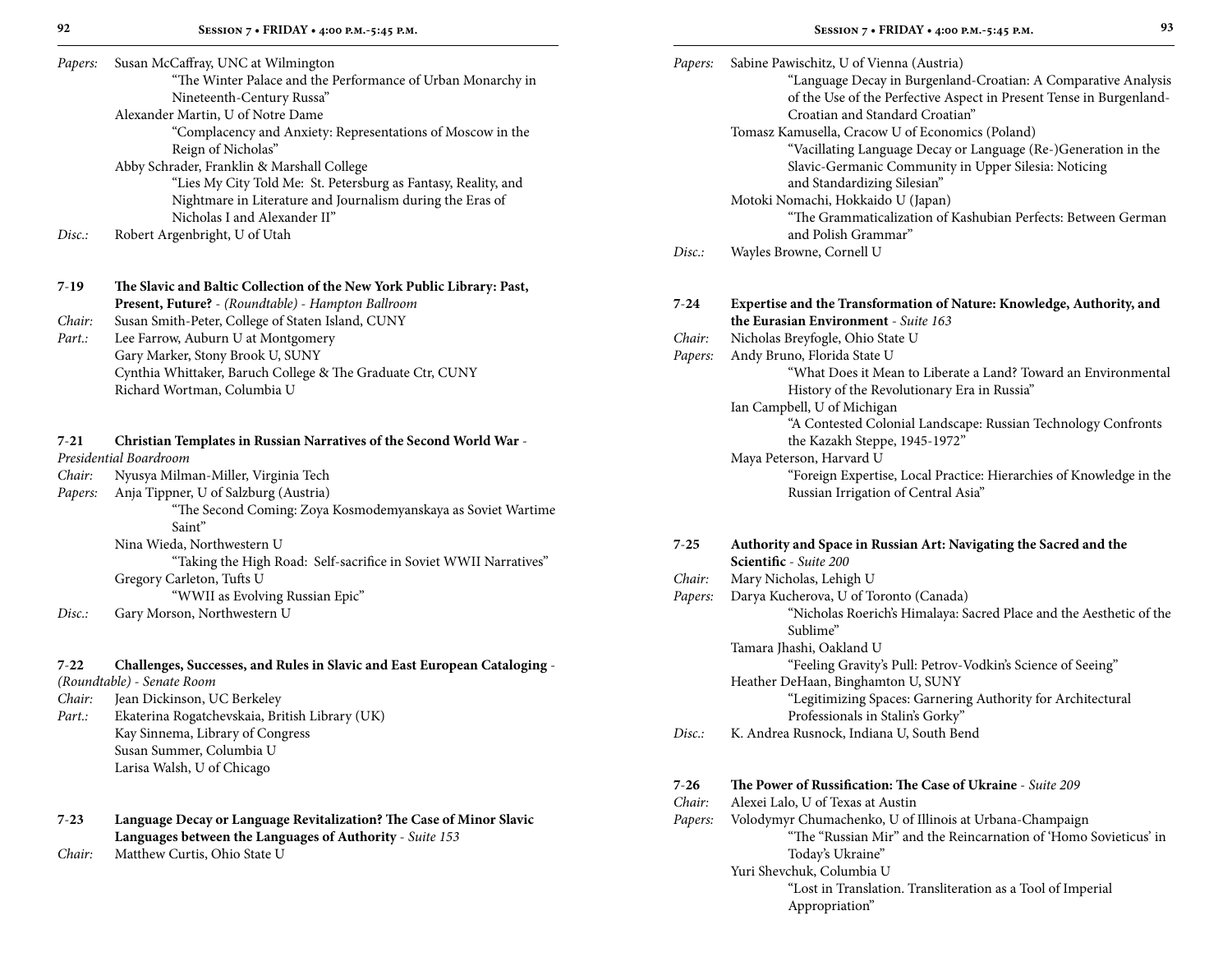| 7-27        | Globalization and Regime Change: Lessons from the New Russia and the                                   |  |  |  |  |
|-------------|--------------------------------------------------------------------------------------------------------|--|--|--|--|
|             | New Europe Revisited - Suite 215                                                                       |  |  |  |  |
| Chair:      | Robin Remington, Peace Haven Intl                                                                      |  |  |  |  |
| Papers:     | Robert Evanson, U of Missouri-Kansas City                                                              |  |  |  |  |
|             | "Czechs, FRG, and Sudeten Germans: Globalization,<br>Codependency, and the Sudeten German Issue Today" |  |  |  |  |
|             | Byron Scott, U of Missouri-Columbia                                                                    |  |  |  |  |
|             | "Corridor Eight: How Codependency and the European Union                                               |  |  |  |  |
|             | Dictate Change Across the Balkan Neck"                                                                 |  |  |  |  |
| Disc.:      | Daniel Miller, U of West Florida                                                                       |  |  |  |  |
|             |                                                                                                        |  |  |  |  |
| 7-28        | Canonizing Russian Literature (Again?): Textbook Writers, Teachers,                                    |  |  |  |  |
|             | <b>Students</b> - (Roundtable) - Suite 253                                                             |  |  |  |  |
| Chair:      | Diane Nemec-Ignashev, Carleton College                                                                 |  |  |  |  |
| Part.:      | Georgii Moskvin, Moscow State U (Russia)                                                               |  |  |  |  |
|             | Donna Oliver, Beloit College                                                                           |  |  |  |  |
|             | Nadezda Puryaeva, Moscow State U (Russia)                                                              |  |  |  |  |
|             | Marina Solovieva, Institut Razvitiia Obrazovaniia (Russia)                                             |  |  |  |  |
|             | Marina Remneva, Lomonosov State U (Russia)                                                             |  |  |  |  |
| $7-29$      | The Heritage of Lev Losev: Poetry, Scholarship, Non-Fiction - (Roundtable)                             |  |  |  |  |
| - Suite 263 |                                                                                                        |  |  |  |  |
| Chair:      | Catherine Ciepiela, Amherst College                                                                    |  |  |  |  |
| Part.:      | Polina Barskova, Hampshire College                                                                     |  |  |  |  |
|             | Mikhail Gronas, Dartmouth College                                                                      |  |  |  |  |
|             | Yakov Klots, Yale U                                                                                    |  |  |  |  |
|             | Stephanie Sandler, Harvard U                                                                           |  |  |  |  |
|             | Barry Scherr, Dartmouth College                                                                        |  |  |  |  |
| 7-31        | <b>Russian Economy and Institutions (1)</b> - Suite 268                                                |  |  |  |  |
| Chair:      | James Leitzel, U of Chicago                                                                            |  |  |  |  |
| Papers:     | Clifford Gaddy, Brookings Inst.                                                                        |  |  |  |  |

| 94                            | SESSION 7 . FRIDAY . 4:00 P.M.-5:45 P.M.                                                                                                                                                 |                    | SESSION 7 . FRIDAY . 4:00 P.M. -5:45 P.M.                                                                                                                                                                            | 95 |
|-------------------------------|------------------------------------------------------------------------------------------------------------------------------------------------------------------------------------------|--------------------|----------------------------------------------------------------------------------------------------------------------------------------------------------------------------------------------------------------------|----|
|                               | Alexandra Wiktorek, U of Pennsylvania<br>"Caught in the Middle: Rusyns versus Ukrainians in the Russian<br>Media"                                                                        | $7 - 32$<br>Chair: | Revisiting the "Iron Curtain": Cold War Borders as Social Space - Suite 300<br>Ulf Brunnbauer, U of Regensburg (Germany)<br>Edith Sheffer, Stanford U                                                                |    |
| Disc.:                        | Leah Feldman, UCLA                                                                                                                                                                       | Papers:            | "Border Helpers and Border Jumpers: Stabilizing Germany's Iron<br>Curtain"                                                                                                                                           |    |
| 7-27                          | Globalization and Regime Change: Lessons from the New Russia and the<br>New Europe Revisited - Suite 215                                                                                 |                    | Muriel Blaive, LBI EHP (Austria)<br>"Complacent Patriotism, Complicit (Secret) Policing or Longing for<br>Law and Order? The Collaboration of the Local Population in                                                |    |
| Chair:<br>Papers:             | Robin Remington, Peace Haven Intl<br>Robert Evanson, U of Missouri-Kansas City<br>"Czechs, FRG, and Sudeten Germans: Globalization,<br>Codependency, and the Sudeten German Issue Today" |                    | Guarding the Border in Ceske Velenice (Czechoslovakia)"<br>Thomas Lindenberger, Ludwig Boltzmann Inst for European History and<br>Public Spheres (Austria)<br>"A Dictatorship of Constraints: Border Regimes and the |    |
|                               | Byron Scott, U of Missouri-Columbia<br>"Corridor Eight: How Codependency and the European Union<br>Dictate Change Across the Balkan Neck"                                                | Disc:              | Construction of the Social Space in Communist East Germany"<br>Arpad Klimo, U of Pittsburgh                                                                                                                          |    |
| Disc.:                        | Daniel Miller, U of West Florida                                                                                                                                                         | $7 - 33$           | Socialist Realism in Photography: Aesthetics as Authority - Suite 315                                                                                                                                                |    |
| $7 - 28$                      | Canonizing Russian Literature (Again?): Textbook Writers, Teachers,<br>Students - (Roundtable) - Suite 253                                                                               | Chair:<br>Papers:  | Natasha Kurchanova, RES Journal of Anthropology and Aesthetics<br>Tracy McDonald, McMaster U (Canada)<br>"The Family Under Socialism: One Photographer Grapples with                                                 |    |
| Chair:<br>Part.:              | Diane Nemec-Ignashev, Carleton College<br>Georgii Moskvin, Moscow State U (Russia)<br>Donna Oliver, Beloit College                                                                       |                    | Socialist Realism in the late-Soviet Period"<br>Jessica Werneke, U of Texas at Austin<br>"Soviet Photojournalists of the Thaw: Sovetskoe Foto and                                                                    |    |
|                               | Nadezda Puryaeva, Moscow State U (Russia)<br>Marina Solovieva, Institut Razvitiia Obrazovaniia (Russia)<br>Marina Remneva, Lomonosov State U (Russia)                                    | Disc:              | Photographic Aesthetics"<br>Joan Neuberger, U of Texas at Austin                                                                                                                                                     |    |
|                               |                                                                                                                                                                                          |                    | <b>ASEEES Annual Meeting: 6:00 PM - Blue Room Pre-Function</b>                                                                                                                                                       |    |
| 7-29<br>- Suite 263<br>Chair: | The Heritage of Lev Losev: Poetry, Scholarship, Non-Fiction - (Roundtable)<br>Catherine Ciepiela, Amherst College                                                                        |                    | Friday Evening Meetings: 6:30 PM-7:30 PM<br>ACTR - (Meeting) -Suite 209                                                                                                                                              |    |
| Part.:                        | Polina Barskova, Hampshire College<br>Mikhail Gronas, Dartmouth College                                                                                                                  |                    | Assoc. of Students & Teachers of Color in Slavic Studies - (Meeting) -Suite 215                                                                                                                                      |    |
|                               | Yakov Klots, Yale U<br>Stephanie Sandler, Harvard U<br>Barry Scherr, Dartmouth College                                                                                                   |                    | Committee on Library and Information Resources - Subcommittee on<br>Copyright Issues - (Meeting) - Committee Room                                                                                                    |    |
|                               |                                                                                                                                                                                          |                    | Council of Regional Affiliates - (Meeting) - Suite 200                                                                                                                                                               |    |
| 7-31<br>Chair:                | Russian Economy and Institutions (1) - Suite 268<br>James Leitzel, U of Chicago                                                                                                          |                    | Hungarian Studies Association - (Meeting) - Council Room                                                                                                                                                             |    |
| Papers:                       | Clifford Gaddy, Brookings Inst<br>"Putin's Protection Racket"                                                                                                                            |                    | North American Association for Belarusian Studies - (Meeting) - Suite 153                                                                                                                                            |    |
|                               | Vladimir Pantyushin, Barclays Capital<br>"Composition of Russia's Economic Growth"<br>Judith Thornton, U of Washington                                                                   |                    | Russian, East European, and Eurasian Music Study Group - (Meeting)<br>-Presidential Boardroom                                                                                                                        |    |
|                               | "Russian Government Spending on Consumption Smoothing"<br>Barry Ickes, Pennsylvania State U                                                                                              |                    | Society for Albanian Studies - (Meeting) - Suite 163                                                                                                                                                                 |    |
| Disc.:                        | "Putin's Protection Racket"<br>Misha Belkindas, World Bank                                                                                                                               |                    | Society for Romanian Studies - (Meeting) - Director's Room                                                                                                                                                           |    |
|                               |                                                                                                                                                                                          |                    | Soyuz - (Meeting) -Senate Room                                                                                                                                                                                       |    |
|                               |                                                                                                                                                                                          |                    |                                                                                                                                                                                                                      |    |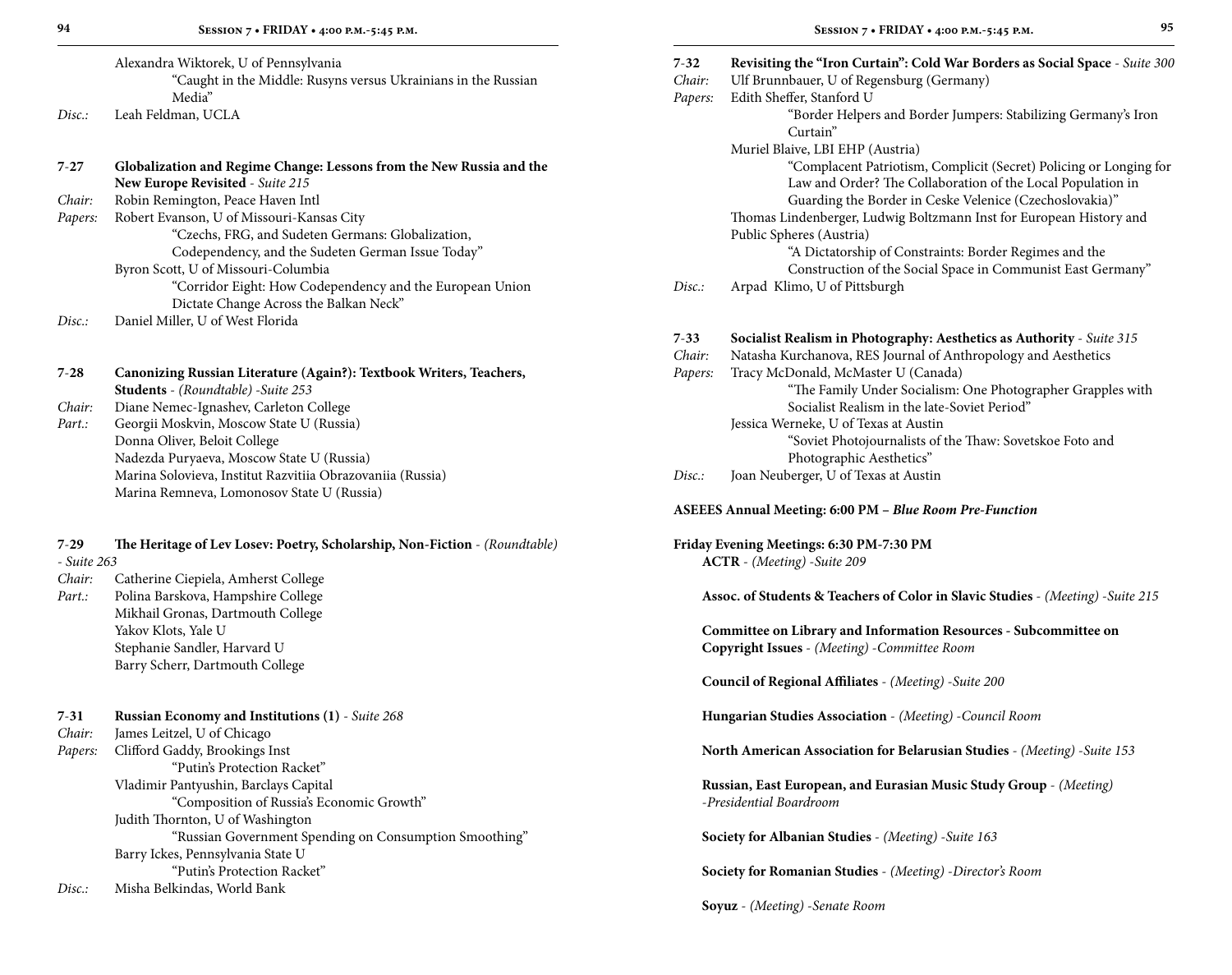**Friday Evening Events: (all events begin at 7:30 PM unless otherwise noted) Reception for all friends of Kritika**: Explorations in Russian and Eurasian History and the American University Initiative on Russian Culture, at Russia House, top floor, 1800 Connecticut Ave. NW (russiahouselounge.com) - 6-10 pm

**University of Michigan CREES 50th Anniversary Celebration** (6:30 – 8:30 PM) – Galerie Blue Square, 1662 33rd Street, NW

**A Memorial Gathering in Honor of Robert T. Huber** – *Blue Room*

**Central Europeanist's Reception**, co-sponsored by the Czechoslovak Studies Association, Hungarian Studies Association, Polish Studies Association, Slovak Studies Association, Society for Romanian Studies and Society for Slovene Studies – *Palladian Ballroom*

**Film Screening of Serhiy Loznytsva's 2001 Film** "Shchast'e Moe" – *Calvert Room*

**Harriman Institute at Columbia University Alumni Reception** – *Congressional A*

**Institute of Modern Russia Reception** – *Congressional B*

**Sabrina Ramet's Cheese Pirates Book Presentation** – *Cabinet Room*

**The George Washington University Institute for European, Russian and Eurasian Studies 50th Anniversary Reception** – *Diplomat Ballroom*

**UC Berkeley/Stanford U Joint Alumni Reception** – *Capital Room*

**University of Chicago Alumni Reception** – *Embassy Room*

**A Memorial Gathering in Honor of Leopold Haimson** – **(begins at 8:00 PM)** *– Empire Ballroom*

**A Memorial Gathering in Honor of Greta Slobin (begins at 8:30 PM)** *– Council Room*

**Indiana University Alumni Reception (begins at 8:30 PM)** – *Hampton Ballroom*

# **SATURDAY November 19**

**Registration Desk Hours: 7:00 AM – 5:00 PM**

**Pre-Registration is located in the** *Regency Ballroom Foyer*

**On-Site Registration is located at the** *West Registration Desk*

**Exhibit Hall Hours: 9:00 AM – 6:00 PM –** *Regency Ballroom*

**Morning Coffee Break in Honor of the Publication of "Medicine, Law and the State in Imperial Russia" by Elise Becker. Sponsored by the Central European University Press in Booth #404 – 9:00 AM -** *Regency Ballroom*

### Session 8 – Saturday – 8:00-9:45 am

**Carpatho-Rusyn Research Center** - *(Meeting)* -*Presidential Boardroom* **Eighteenth-Century Russian Studies Association** - *(Meeting)* -*Palladian Ballroom*

#### **8**-**01 What has Changed in Russia? Three Years of Medvedev's Presidency** -

*(Roundtable)* -*Ambassador Ballroom*

- *Chair:* Bettina Renz, U of Nottingham (UK)
- *Part.:* Jussi Lassila, U of Helsinki (Finland) Luke March, U of Edinburgh (UK) Hanna Smith, U of Helsinki (Finland) Rod Thornton, U of Nottingham (UK)

#### **8**-**02 Moscow under a New Authority: Heritage, Politics, and Traffic after Luzhkov** - *Blue Room*

- *Chair:* Megan Dixon, College of Idaho
- *Papers:* Robert Argenbright, U of Utah
	- "Sobianin vs. Avtomobil'shchina"

Julie Buckler, Harvard U

 "The Paradoxical Properties of Culture: Moscow Heritage Sites after Luzhkov"

Maria Lipman, Moscow Carnegie Center (Russia)

"Political Changes in the Capital after Luzhkov"

*Disc.:* Catriona Kelly, U of Oxford (UK)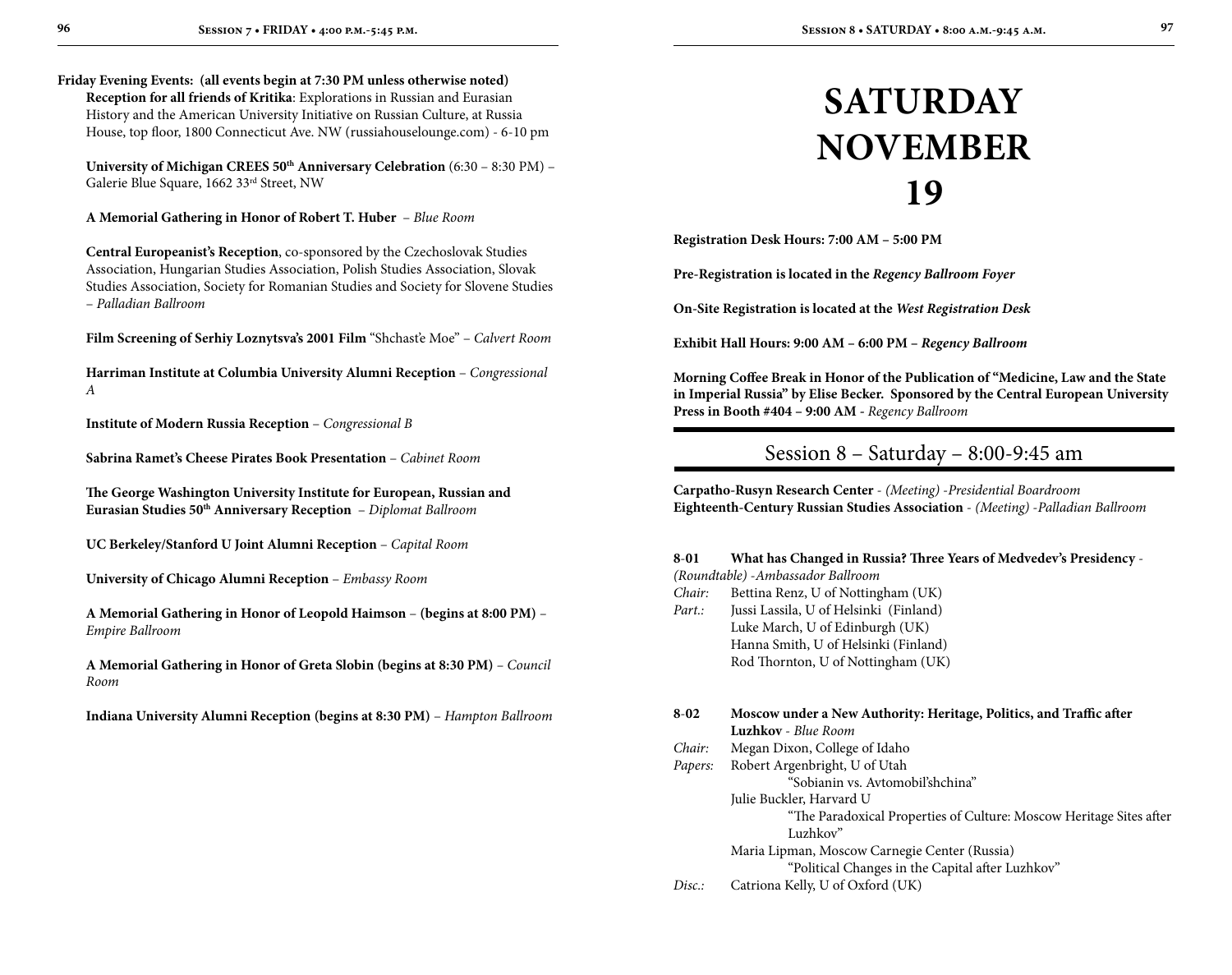| $8 - 03$     | Remapping Russia as an Empire: Imperialistic Mind in Russian             |          | Sara Stefani, Indiana U                                               |
|--------------|--------------------------------------------------------------------------|----------|-----------------------------------------------------------------------|
|              | Literature? - (Roundtable) - Blue Room Pre-Function                      |          | "Female Troubles: Gender, Power, and Cultural Dialogue in Nikolai     |
| Chair:       | Anna Aydinyan, Yale U                                                    |          | Leskov's "Lady Macbeth of the Mtsensk District" and Virginia          |
| Part.:       | Avram Lyon, UCLA                                                         |          | Woolf's "Orlando"                                                     |
|              | Ioan Onujec, Independent Scholar                                         |          | Olga Stuchebrukhov, UC Davis                                          |
|              | Peter Weisensel, Macalester College                                      |          | "Family, Happiness, and the Woman Question in Dickens and<br>Tolstoy" |
|              |                                                                          | Disc.:   | Jonathan Stone, Franklin & Marshall College                           |
| $8 - 04$     | Christian Believers in the Soviet Bloc Criminal Justice System - Cabinet |          |                                                                       |
| Room         |                                                                          |          |                                                                       |
| Chair:       | Edward Roslof, CIES                                                      | $8 - 08$ | Book Culture Studies in the Post Soviet Mirror: The New and the Old - |
| Papers:      | Emily Baran, UNC at Chapel Hill                                          |          | Committee Room                                                        |
|              | "Faith on Trial: Criminal Prosecutions of Jehovah's Witnesses in the     | Chair:   | Tatjana Lorkovic, Yale U                                              |
|              | Post-Stalin Era"                                                         | Papers:  | Edward Kasinec, New York Public Library (ret.)                        |
|              | Miriam Dobson, U of Sheffield (UK)                                       |          | "The Book Before Peter"                                               |
|              | "Baptists on Trial: Court Cases from the Early Cold War"                 |          | Jared Camins-Esakov, New York U                                       |
|              | Lisa Seibert, Carnegie Mellon U                                          |          | "The Eighteenth and Nineteenth Centuries"                             |
|              | "Maintaining Faith: Women Jehovah's Witnesses in the GDR Prison          |          | Jared Ash, Newark Public Library                                      |
|              | System"                                                                  |          | "The Silver Age, Futurism and Constructivism"                         |
| Disc:        | Heather Coleman, U of Alberta (Canada)                                   | Disc:    | Daniel Pennell, U of Pittsburgh                                       |
|              |                                                                          |          | Ekaterina Rogatchevskaia, British Library (UK)                        |
| $8 - 05$     | Gender and Violence in Russia across the Centuries - (Roundtable) -      |          |                                                                       |
| Calvert Room |                                                                          | $8 - 09$ | Seeing Soviet Childhood into Being - Congressional A                  |
| Chair:       | Rochelle Ruthchild, Harvard U                                            | Chair:   | Lisa Kirschenbaum, West Chester U                                     |
| Part.:       | Eve Levin, U of Kansas                                                   | Papers:  | Karl Qualls, Dickinson College                                        |
|              | Marianna Muravyeva, Herzen State Pedagogical U (Russia)                  |          | "Creating a Spanish-Soviet Hybrid: Images and Education of            |
|              | Natalia Pushkareva, Institute of Anthropology and Ethnography RAN        |          | Spanish Children in the USSR, 1937-51"                                |
|              | (Russia)                                                                 |          | Julie deGraffenried, Baylor U                                         |
|              | Veronica Shapovalov, San Diego State U                                   |          | "Nothing Else to Do But Misbehave: Constructing the Ideal Child       |
|              | Elizabeth Wood, MIT                                                      |          | in the Great Patriotic War"                                           |
|              |                                                                          |          | Margaret Peacock, U of Alabama                                        |

#### **8**-**06 Samizdat Revisited: Old Archival Problems and New Research Approaches**

- *(Roundtable)* -*Capitol Room*

- *Chair:* Alexandra Oberlaender, Forschungsstelle Osteuropa an der Universitat Bremen (Germany)
- *Part.:* Dmitrij Pritykin, RIC Memorial St. Petersburg (Russia) Susanne Schattenberg, Bremen U (Germany) Irina Sherbakova, Memorial International (Russia) Mark Yoffe, George Washington U Olga Zaslavskaya, Central European U (Hungary)

| $8 - 07$ | Russian Literature and the English Novel: Text as Authority and Authority |  |  |
|----------|---------------------------------------------------------------------------|--|--|
|          | <b>as Text</b> - Chairman's Boardroom                                     |  |  |
| Chair:   | Robin Feuer Miller, Brandeis U                                            |  |  |
| Papers:  | Emma Lieber, Columbia U                                                   |  |  |
|          | "Gogol's and Sterne's Unfinished Journeys"                                |  |  |

#### **8**-**10 Empire and the City: A Roundtable in Honor of Patricia Herlihy** -

**Session 8 • SATURDAY • 8:00 a.m.-9:45 a.m.**

"Pioneers into Hooligans: The Image of the Child and the Collapse

*(Roundtable)* - *Congressional B*

*Chair:* Matthew Romaniello, U of Hawai'i at Manoa

of Cold War Consensus"

*Part.:* Nicholas Breyfogle, Ohio State U Christopher Ely, Florida Atlantic U Eileen Kane, Connecticut College Charles King, Georgetown U

*Disc.:* Jacqueline Olich, UNC at Chapel Hill

### **8**-**11 Culture and the State in "Stalinist" Czechoslovakia** - *Council Room*

*Chair:* Rachel Applebaum, U of Chicago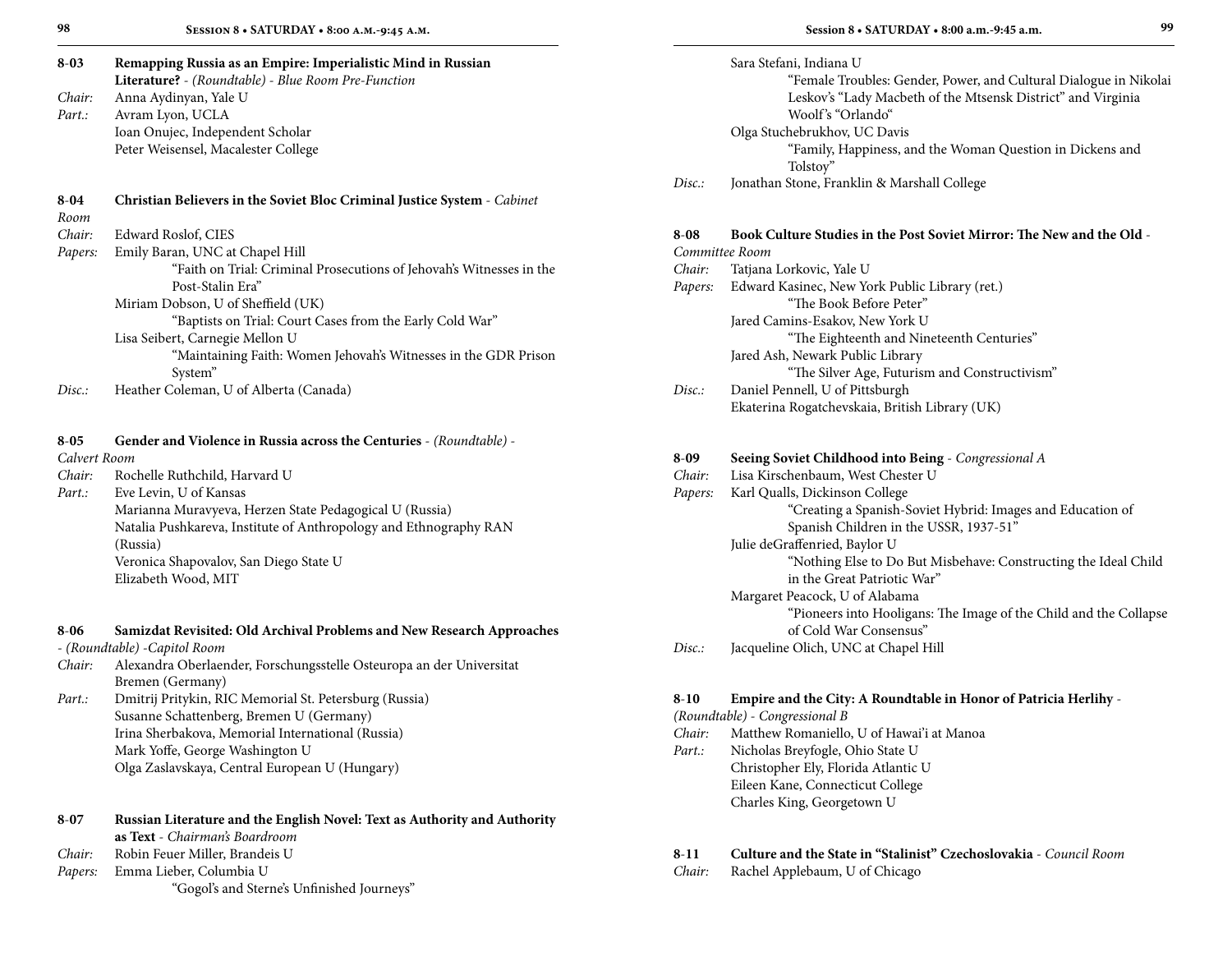|          | "Comrades de'Medici? Cultural Patronage in Communist                                | Room     |
|----------|-------------------------------------------------------------------------------------|----------|
|          | Czechoslovakia, 1949-1966"                                                          | Chair:   |
|          | Hana Pichova, UNC at Chapel Hill                                                    | Part.:   |
|          | "Insult and Homage: Czechoslovak Gifts for Stalin's Seventieth                      |          |
|          | Birthday"                                                                           |          |
|          | Alice Lovejoy, U of Minnesota                                                       |          |
|          | "Institutions and Innovation in Czechoslovak Army Film, 1951 -<br>1958 <sup>"</sup> |          |
| Disc.    | Muriel Blaive, LBI EHP (Austria)                                                    |          |
|          |                                                                                     | $8 - 18$ |
|          |                                                                                     | Govern   |
| $8 - 13$ | The Catholic Church and Communist Authority in Central Europe during                | Chair:   |
|          | Periods of Revolutionary Upheaval - Director's Room                                 | Papers:  |
| Chair:   | Steven Miner, Ohio U                                                                |          |
| Papers:  | Sean Brennan, U of Scranton                                                         |          |
|          | "Father Fabian Flynn of Boston, Cardinal Jozsef Mindszenty of                       |          |
|          | Budapest, and the 1956 Hungarian Revolution"                                        |          |
|          | T. David Curp, Ohio U                                                               |          |
|          | "Believers into Ayatollahs? Pragmatists into Persecutors?' The                      |          |
|          | PZPR, Solidarnosc, the Catholic Church and the Politics of Anti-                    |          |
|          | politics Before, During, and After 1989"                                            |          |
|          | James Felak, U of Washington                                                        | Disc.    |
|          | "John Paul II Confronts the New Poland: The Papal Pilgrimage of                     |          |
|          | June 1991"                                                                          |          |
| Disc.    | Robert Goeckel, SUNY, Geneseo                                                       | $8-19$   |
|          |                                                                                     | Ballroo  |
|          |                                                                                     | Chair:   |
| $8-14$   | Teaching Russia through Film - (Roundtable) - Embassy Room                          | Part.:   |
| Chair:   | Chris Chulos, Roosevelt U                                                           |          |
|          |                                                                                     |          |

*Part.:* Esther Kingston-Mann, U of Massachusetts, Boston George Munro, Virginia Commonwealth U Kathleen Smith, Georgetown U Robert Smurr, The Evergreen State College Vladimir Solonari, U of Central Florida

#### **8**-**16 Reconsidering Russia's Borderlands in War and Revolution, 1917-1924** -

#### *Executive Room*

- *Chair:* Bruce Menning, US Army Staff College
- *Papers:* Alexander Marshall, Glasgow U (UK)

"The Arc of Crisis: Lenin and World Revolution"

#### Steven Sabol, UNC at Charlotte

"The Impact of the Great War and Revolution on Central Asia"

### Matthew Schwonek, Air Command and Staff College

- "The Polish-Soviet War Reconsidered"
- *Disc.:* John Steinberg, Georgia Southern U

### **8**-**17 Portraiting Old Russia: Imagined Lives 1300-1725** - *(Roundtable)* - *Forum*

- *Chair:* Donald Ostrowski, Harvard U *Part.:* Nikolaos Chrissidis, Southern Connecticut State U Michael Flier, Harvard U Russell Martin, Westminster College
	- Jennifer Spock, Eastern Kentucky U Carol Stevens, Colgate U

#### **8**-**18 Stability and Change in Pre-Communist and Post-Communist Societies** - *Governor's Boardroom*

- *Chair:* Joshua Tucker, New York U
- *Papers:* Graeme Robertson, UNC at Chapel Hill, and Grigore Pop-Eleches, Princeton U

 "Ethnicity and Cross-Cutting Cleavages: Experimental Evidence from Kyrgyzstan" Timothy Frye, Columbia U "When Do Legacies End?" Scott Gehlbach, U of Wisconsin-Madison "Imperfect Institutional Change: Peasant Disturbances before and after Russia's Emancipation Reform of 1861"

*Disc.:* Daniel Treisman, UCLA

#### **8**-**19 New Transnational Histories of the Cold War** - *(Roundtable)* - *Hampton Ballroom*

*Chair:* Diane Koenker, U of Illinois at Urbana-Champaign *Part.:* David Engerman, Brandeis U Maike Lehmann, Forschungsstelle Osteuropa Bremen (Germany) Benjamin Nathans, U of Pennsylvania Sergei Zhuk, Ball State U

### **8**-**22 Serbia, Its Neighbors, and Its Region: A Constructive Actor?** -

### *(Roundtable)* - *Senate Room*

- *Chair:* Francine Friedman, Ball State U
- *Part.:* Stefano Bianchini, U of Bologna (Italy) David Kanin, CENTRA Technology/Johns Hopkins U Obrad Kesic, TSM Global Consultants, LLC Konstantin Khudoley, St. Petersburg U (Russia) Julie Mostov, Drexel U

#### **8**-**23 Current Trends in Bosnian Cinema** - *Suite 153*

- *Chair:* Raisa Sidenova, Yale U
- *Papers:* Maria Hristova, Yale U

#### "Geography of Ethnic Conflict in New Bosnian Cinema" Natasa Milas, Yale U

"Laughter in the Dark: Danis Tanovic and Bosnian Film"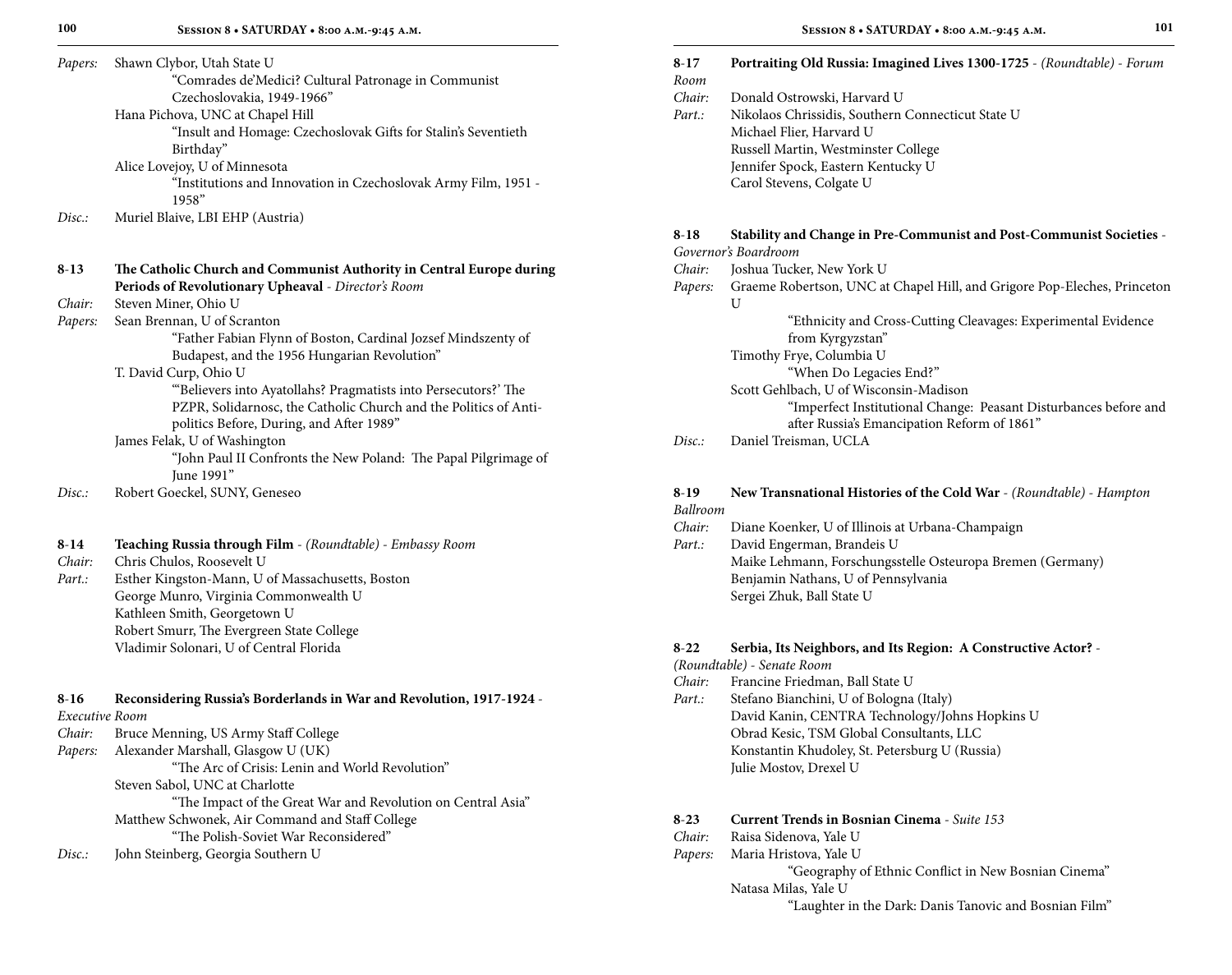|       | Zdenko Mandusic, U of Chicago                                    |
|-------|------------------------------------------------------------------|
|       | "Scarred Bodies, Hidden Hope: Positions of Identification in the |
|       | Films of Jasmila Zbanic"                                         |
| Disc: | Aida Vidan, Harvard U                                            |

|                                                                           | 8-28<br>Chair:                                                                                                                                                                                                                                                                                                                                                                                                                                                                                                                                                                                                                                                                                                                                                                                                                                                                                                                                                                                                                                                                         |
|---------------------------------------------------------------------------|----------------------------------------------------------------------------------------------------------------------------------------------------------------------------------------------------------------------------------------------------------------------------------------------------------------------------------------------------------------------------------------------------------------------------------------------------------------------------------------------------------------------------------------------------------------------------------------------------------------------------------------------------------------------------------------------------------------------------------------------------------------------------------------------------------------------------------------------------------------------------------------------------------------------------------------------------------------------------------------------------------------------------------------------------------------------------------------|
| Anna Frajlich-Zajac, Columbia U                                           | Papers.                                                                                                                                                                                                                                                                                                                                                                                                                                                                                                                                                                                                                                                                                                                                                                                                                                                                                                                                                                                                                                                                                |
| Judith Kalb, U of South Carolina                                          |                                                                                                                                                                                                                                                                                                                                                                                                                                                                                                                                                                                                                                                                                                                                                                                                                                                                                                                                                                                                                                                                                        |
| "Defining Classical Authority in Fin-de-siecle Russia"                    |                                                                                                                                                                                                                                                                                                                                                                                                                                                                                                                                                                                                                                                                                                                                                                                                                                                                                                                                                                                                                                                                                        |
| Francoise Rosset, Wheaton College                                         |                                                                                                                                                                                                                                                                                                                                                                                                                                                                                                                                                                                                                                                                                                                                                                                                                                                                                                                                                                                                                                                                                        |
|                                                                           |                                                                                                                                                                                                                                                                                                                                                                                                                                                                                                                                                                                                                                                                                                                                                                                                                                                                                                                                                                                                                                                                                        |
| Tom Dolack, Wheaton College                                               |                                                                                                                                                                                                                                                                                                                                                                                                                                                                                                                                                                                                                                                                                                                                                                                                                                                                                                                                                                                                                                                                                        |
|                                                                           |                                                                                                                                                                                                                                                                                                                                                                                                                                                                                                                                                                                                                                                                                                                                                                                                                                                                                                                                                                                                                                                                                        |
|                                                                           |                                                                                                                                                                                                                                                                                                                                                                                                                                                                                                                                                                                                                                                                                                                                                                                                                                                                                                                                                                                                                                                                                        |
|                                                                           | Disc.                                                                                                                                                                                                                                                                                                                                                                                                                                                                                                                                                                                                                                                                                                                                                                                                                                                                                                                                                                                                                                                                                  |
|                                                                           | $8-29$                                                                                                                                                                                                                                                                                                                                                                                                                                                                                                                                                                                                                                                                                                                                                                                                                                                                                                                                                                                                                                                                                 |
|                                                                           | - Suite                                                                                                                                                                                                                                                                                                                                                                                                                                                                                                                                                                                                                                                                                                                                                                                                                                                                                                                                                                                                                                                                                |
|                                                                           | Chair:                                                                                                                                                                                                                                                                                                                                                                                                                                                                                                                                                                                                                                                                                                                                                                                                                                                                                                                                                                                                                                                                                 |
|                                                                           | Papers.                                                                                                                                                                                                                                                                                                                                                                                                                                                                                                                                                                                                                                                                                                                                                                                                                                                                                                                                                                                                                                                                                |
| "Russian Bessarabia: Backstage Diplomacy and Propaganda during            |                                                                                                                                                                                                                                                                                                                                                                                                                                                                                                                                                                                                                                                                                                                                                                                                                                                                                                                                                                                                                                                                                        |
| the Paris Peace Conference of 1919-1920"                                  |                                                                                                                                                                                                                                                                                                                                                                                                                                                                                                                                                                                                                                                                                                                                                                                                                                                                                                                                                                                                                                                                                        |
| Zsolt Nagy, UNC at Chapel Hill                                            |                                                                                                                                                                                                                                                                                                                                                                                                                                                                                                                                                                                                                                                                                                                                                                                                                                                                                                                                                                                                                                                                                        |
| "Small Country-Big Screen: Cinema, Image, and Interwar                    |                                                                                                                                                                                                                                                                                                                                                                                                                                                                                                                                                                                                                                                                                                                                                                                                                                                                                                                                                                                                                                                                                        |
| Hungarian Cultural Diplomacy"                                             |                                                                                                                                                                                                                                                                                                                                                                                                                                                                                                                                                                                                                                                                                                                                                                                                                                                                                                                                                                                                                                                                                        |
|                                                                           |                                                                                                                                                                                                                                                                                                                                                                                                                                                                                                                                                                                                                                                                                                                                                                                                                                                                                                                                                                                                                                                                                        |
|                                                                           |                                                                                                                                                                                                                                                                                                                                                                                                                                                                                                                                                                                                                                                                                                                                                                                                                                                                                                                                                                                                                                                                                        |
|                                                                           |                                                                                                                                                                                                                                                                                                                                                                                                                                                                                                                                                                                                                                                                                                                                                                                                                                                                                                                                                                                                                                                                                        |
|                                                                           | Disc:                                                                                                                                                                                                                                                                                                                                                                                                                                                                                                                                                                                                                                                                                                                                                                                                                                                                                                                                                                                                                                                                                  |
| State-Business Relations in Russia and the CIS Countries - Suite 209      |                                                                                                                                                                                                                                                                                                                                                                                                                                                                                                                                                                                                                                                                                                                                                                                                                                                                                                                                                                                                                                                                                        |
|                                                                           | $8 - 31$                                                                                                                                                                                                                                                                                                                                                                                                                                                                                                                                                                                                                                                                                                                                                                                                                                                                                                                                                                                                                                                                               |
|                                                                           | Chair:<br>Papers.                                                                                                                                                                                                                                                                                                                                                                                                                                                                                                                                                                                                                                                                                                                                                                                                                                                                                                                                                                                                                                                                      |
|                                                                           |                                                                                                                                                                                                                                                                                                                                                                                                                                                                                                                                                                                                                                                                                                                                                                                                                                                                                                                                                                                                                                                                                        |
|                                                                           |                                                                                                                                                                                                                                                                                                                                                                                                                                                                                                                                                                                                                                                                                                                                                                                                                                                                                                                                                                                                                                                                                        |
|                                                                           |                                                                                                                                                                                                                                                                                                                                                                                                                                                                                                                                                                                                                                                                                                                                                                                                                                                                                                                                                                                                                                                                                        |
|                                                                           |                                                                                                                                                                                                                                                                                                                                                                                                                                                                                                                                                                                                                                                                                                                                                                                                                                                                                                                                                                                                                                                                                        |
|                                                                           |                                                                                                                                                                                                                                                                                                                                                                                                                                                                                                                                                                                                                                                                                                                                                                                                                                                                                                                                                                                                                                                                                        |
| Thomas Gomart, IFRI French Institute for International Relations (France) |                                                                                                                                                                                                                                                                                                                                                                                                                                                                                                                                                                                                                                                                                                                                                                                                                                                                                                                                                                                                                                                                                        |
|                                                                           | Disc.                                                                                                                                                                                                                                                                                                                                                                                                                                                                                                                                                                                                                                                                                                                                                                                                                                                                                                                                                                                                                                                                                  |
|                                                                           | Russian Culture and the Authority of the Classical Tradition - Suite 163<br>"Re-membering Nike: Gumilev's 'Samofrakiiskaia Pobeda'"<br>"Psyche, Antigone and Eurydice: Culture, Ethics and Renewal in<br>Mandelstam"<br>Rebecca Pyatkevich, Lewis and Clark College<br>Diplomacy & the Visual Image: Constructing Reputations and<br>Propagating Authority in Interwar Russia and Eastern Europe - Suite 200<br>Cynthia Paces, The College of New Jersey<br>Svetlana Suveica, Moldova State U<br>Marko Dumancic, Oberlin College<br>"If War Comes Tomorrow: Stalinism and Fantasies of War"<br>David Frey, US Military Academy at West Point<br>Harley Balzer, Georgetown U<br>Tina Jennings, St Antony's College, U of Oxford (UK)<br>"Big Business and the State in Russia: Towards a New 'State<br>Corporatism'?"<br>Li-Chen Sim, Zayed U (United Arab Emirates)<br>"Rosneft: What It Says About Oil and Politics in Russia"<br>Elizabeth Teague, UK Foreign and Commonwealth Office<br>"State-Business Relations in the Run-Up to Russia's Elections"<br>Herzen at 200 - Suite 215 |

| Session 8 • SATURDAY • 8:00 a.m.-9:45 a.m. |  |
|--------------------------------------------|--|
|--------------------------------------------|--|

| Michael McDonald, National Endowment for the Humanities |
|---------------------------------------------------------|
| "The After-Effect of Herzen in Italy"                   |
|                                                         |

*Disc.:* Svetlana Grenier, Georgetown U

| $8 - 28$ |  |  | <b>Soviet Visual Art: Viewers and Spaces of Consumption</b> - Suite 253 |
|----------|--|--|-------------------------------------------------------------------------|
|----------|--|--|-------------------------------------------------------------------------|

| Chair: | Mark Bassin, Södertörn U (Sweden) |  |  |
|--------|-----------------------------------|--|--|
|        |                                   |  |  |

- *Papers:* Oliver Johnson, U of Sheffield (UK) "Artists Encounter their Audiences at Post-War Soviet Art Exhibitions" Susan Reid, U of Sheffield (UK) "Art at Home" Andres Kurg, Estonian Academy of Arts (Estonia)
	- "Depoliticizing Socialist Realist Architecture: Views on Tallinn Urban Environment in the 1970s"
- *Disc.:* Bettina Jungen, Mead Art Museum, Amherst College

#### **8**-**29 On Returns and Resurrections in the Aftermath of the Great Patriotic War** - *Suite 263*

| Chair: |  | Elena Gapova, Western Michigan U/European Humanities U (Lithuania) |  |  |  |
|--------|--|--------------------------------------------------------------------|--|--|--|
|--------|--|--------------------------------------------------------------------|--|--|--|

*Papers:* Olga Voronina, Bard College

 "Gods, Ghouls, and Ghosts: Postwar Rhetoric of Resurrection in Pravda and Izvestiia, 1945-1946"

Elena Baraban, U of Manitoba (Canada)

 "'This Film Will Be Useful': Soviet Films about the Great Patriotic War in 1945-1953"

- Emily Van Buskirk, Rutgers U "Anxieties at the War's End: The Return in Platonov, Grossman, and Ginzburg"
- *Disc.:* Joshua First, U of Mississippi

#### **8**-**31 The Localized Geopolitics of Eurasian De Facto States** - *Suite 268*

*Chair:* Adna Karamehic-Oates, Virginia Polytechnic Institute & State U John OLoughlin, U of Colorado at Boulder "Destined to Divide? Contrasting Geopolitical Attitudes in Transnistria and Moldova" Gerard Toal, Virginia Polytechnic Institute & State U "Contemporary Geopolitical Attitudes in Abkhazia and South Ossetia: Survey Evidence" Cory Welt, George Washington University "Interethnic Fear or Intra-ethnic Politics? Revising the 1989-1992 South Ossetian Conflict" *Disc.:* Rebecca Chamberlain-Creanga, London School of Economics & Political Science (UK)

*Chair:* John Givens, U of Rochester

*Papers:* Robert Harris, U of Oxford (UK)

 "Herzen's Construction of an Authoritative Revolutionary Identity" Kathleen Parthé, U of Rochester

"Herzen's Authoritative Reading of Post-Soviet Russia"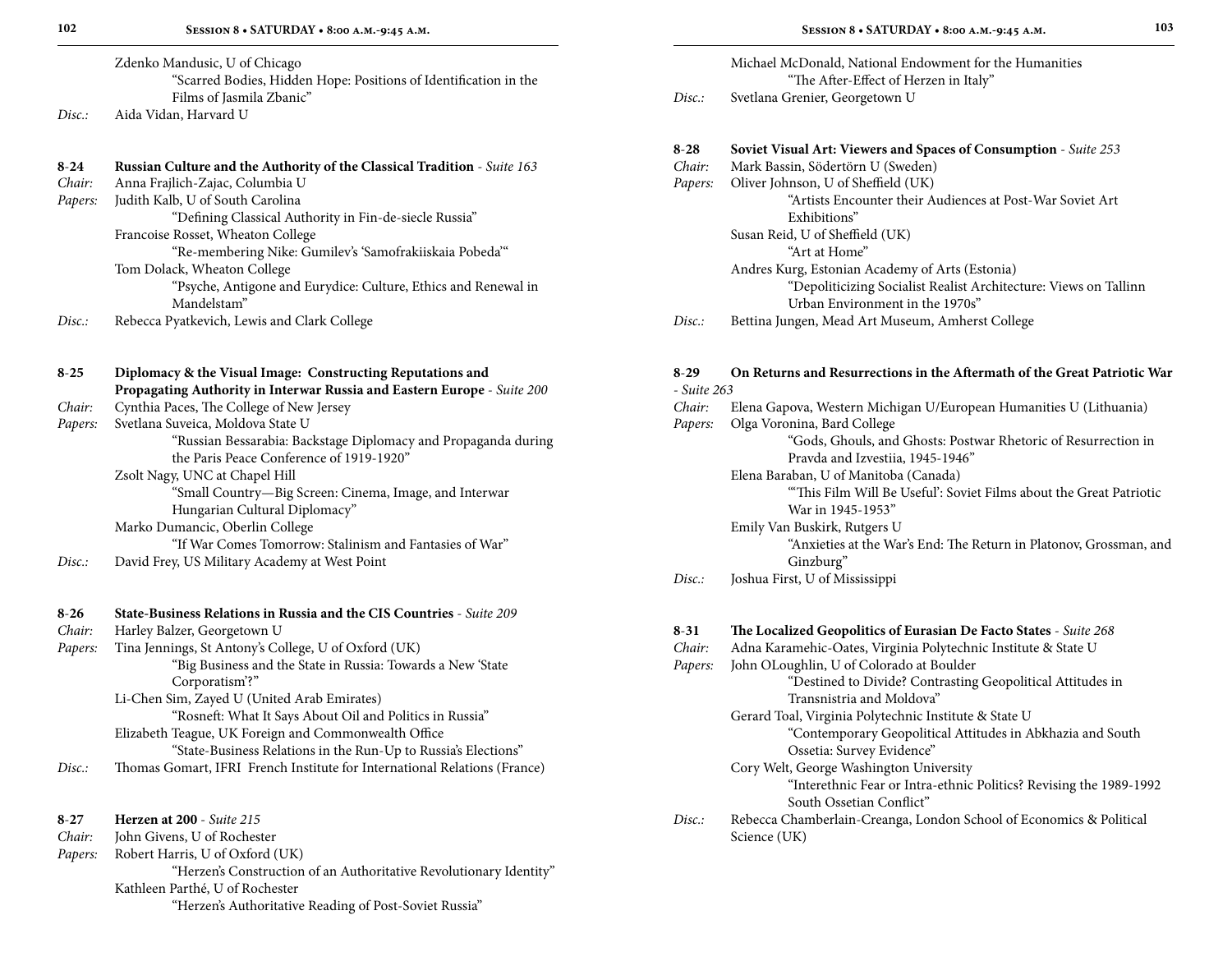| $8 - 32$         | The External Determinants in Russian Trade Policy: WTO, the EU and                       |
|------------------|------------------------------------------------------------------------------------------|
|                  | <b>BRIC</b> - (Roundtable) - Suite 300                                                   |
| Chair:           | Sergey Sutyrin, St. Petersburg State U (Russia)                                          |
| Part.:           | Alexis Dantas, State U of Rio de Janeiro (Brazil)                                        |
|                  | Iikka Korhonen, Bank of Finland (Finland)                                                |
|                  | Alexandra Koval, St. Petersburg State U (Russia)                                         |
|                  | Hua Min, Fudan U (China)                                                                 |
|                  | Liudmila Popova, St. Petersburg State U (Russia)                                         |
|                  |                                                                                          |
| $8 - 33$         | The Personalization of Slovak Politics: Populism, Nationalism and                        |
|                  | Governance - (Roundtable) - Suite 315                                                    |
| Chair:           | Carol Leff, U of Illinois at Urbana-Champaign                                            |
| Part.:           | Kevin Deegan-Krause, Wayne State U                                                       |
|                  | Tim Haughton, U of Birmingham (UK)                                                       |
|                  | Karen Henderson, U of Leicester (UK)                                                     |
|                  | Stanislav Kirschbaum, York U (Canada)                                                    |
| $8 - 34$         | Post-Soviet and Millennial Russian Literature - Suite 368                                |
| Chair:           | Nina Perlina, Indiana U                                                                  |
| Papers:          | Eliot Borenstein, New York U                                                             |
|                  |                                                                                          |
|                  | "Alt-USSR: The Soviet Union and Other Fantasy Lands After 1991"                          |
|                  | Arlene Forman, Oberlin College                                                           |
|                  | "Perekhodnoe pokolenie: The Case of Anna Starobinets"                                    |
|                  | Cynthia Simmons, Boston College<br>"Women's Time' Then and Now: Elena Chizhova and Irina |
|                  | Denezhkina"                                                                              |
| D <sub>ice</sub> | Thomas Enstain Docton Collage                                                            |
|                  |                                                                                          |

*Disc.:* Thomas Epstein, Boston College

### **Session 9 – Saturday – 10:00-11:45 am**

**Committee on Library and Information Resources - Executive Meeting** - *(Meeting)* -*Suite 200*

**Czechoslovak Studies Association** - *(Meeting)* -*Empire Ballroom*

**Working Group on Cinema & Television** - *(Meeting)* -*Palladian Ballroom*

| Fifty Years after the Erection of the Berlin Wall: Commemorating and<br>Representing the Berlin Wall and the Fall of Communism in Europe - Blue |
|-------------------------------------------------------------------------------------------------------------------------------------------------|
|                                                                                                                                                 |
| Christian Ostermann, Cold War Intl History Project                                                                                              |
| Paul Farber, U of Michigan                                                                                                                      |
| "Representations of the Berlin Wall in American Literature and                                                                                  |
| Popular Culture"                                                                                                                                |
| Susan Pearce, East Carolina U                                                                                                                   |
| "The Memory Spaces of 1989: Defining Cultural Ownership,                                                                                        |
| Belonging, and Meaning"                                                                                                                         |
| Hope Harrison, George Washington U                                                                                                              |
| "The Resurrection of the Berlin Wall as a Site of Memory, 1989-                                                                                 |
| 2011"                                                                                                                                           |
| Eric Langenbacher, Georgetown U                                                                                                                 |
|                                                                                                                                                 |

### **9**-**03 Literature and Empire in Russia and the Soviet Union IV: Colonial Models**

- *Blue Room Pre-Function Chair:* Kathryn Schild, Tulane U *Papers:* Anna Aydinyan, Yale U "Griboedov's Project of the Russian Transcaucasian Company and the Western European Debates on Colonial Management" Edyta Bojanowska, Rutgers U "Chekhov's 'The Duel', or How to Colonize Responsibly" Edith Clowes, U of Kansas "Pelevin's Satires of Economic Colonialism in the Global Marketplace" *Disc.:* Vitaly Chernetsky, Miami U

### **9**-**04 Friendship: The Evolution of a Leitmotif in Transnational Post-Stalinist**

**Discourse** - *Cabinet Room*

- *Chair:* Vladislav Zubok, Temple U
- *Papers:* Rachel Applebaum, U of Chicago

 "Friendship in 'The Soviet World': The Quest for Knowledge and Mutual Understanding Between Soviets and Czechoslovaks in the 1950s and 1960s"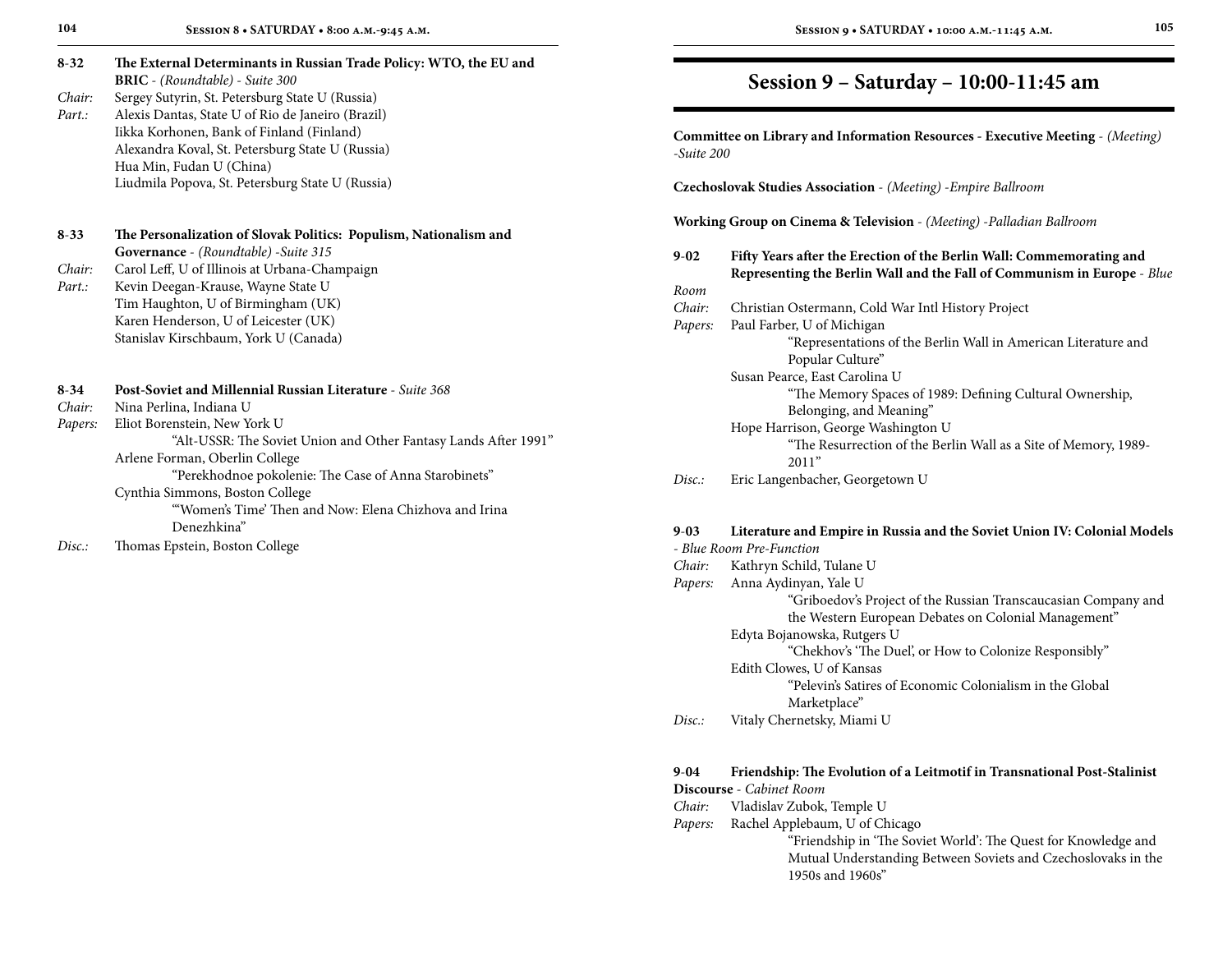|                  | Nicholas Rutter, Yale U<br>"Friendly Conditions: China, USSR, and Post-independence |
|------------------|-------------------------------------------------------------------------------------|
|                  | Africa"                                                                             |
|                  | Zbigniew Wojnowski, U College London (UK)                                           |
|                  | "A Matter of Soviet Pride: Soviet Travels in Eastern Europe During                  |
| Disc:            | the 1960s"                                                                          |
|                  | Patryk Babiracki, U of Texas at Arlington                                           |
| $9 - 05$         | Defeating Authoritarian Leaders in Post-Communist Europe: Authors                   |
|                  | Meet Critics - (Roundtable) - Calvert Room                                          |
| Chair:           | Pauline Jones Luong, Brown U                                                        |
| Part.:           | Georgi Derluguian, Northwestern U                                                   |
|                  | Anna Grzymala-Busse, U of Michigan                                                  |
|                  | Aida Hozic, U of Florida                                                            |
|                  | Jelena Subotic, Georgia State U<br>Milada Vachudova, UNC at Chapel Hill             |
|                  |                                                                                     |
| $9 - 06$         | <b>Comparative Prospects for Peacebuilding in Black Sea Region Sovereignty</b>      |
| Chair:           | <b>Conflicts</b> - Capitol Room<br>Mark Katz, George Mason U                        |
| Papers:          | Kimitaka Matsuzato, Hokkaido U (Japan)                                              |
|                  | "No Winner, No Loser: A Comparison of Russia's "Joint Control"                      |
|                  | Systems Regulating the South Ossetian, Abkhazian, and                               |
|                  | Transnistrian Conflicts (1991-2008)"                                                |
|                  | Susan Nan, George Mason U                                                           |
|                  | "Georgian - South Ossetian Civil Society Based Confidence                           |
|                  | Building, 2008-2011"                                                                |
|                  | Yoko Hirose, KEIO U (Japan)                                                         |
|                  | "The Perspective on Peace-building of the Unrecognized States                       |
|                  | from the Comparative Point of View"                                                 |
| Disc:            | Mamuka Tsereteli, American U                                                        |
| $9 - 07$         | Teaching Reading Strategies to the Students of Russian - Chairman's                 |
| <b>Boardroom</b> |                                                                                     |
| Chair:           | Frank Miller, Columbia U                                                            |
|                  | <i>Dapare.</i> Mogban Murphy Loo II of Wisconsin Milwoulson                         |

*Papers:* Meghan Murphy-Lee, U of Wisconsin - Milwaukee "Using Think-Aloud Protocols to Determine the Effect of Reading Strategies on the Reading Comprehension Rates of Intermediate Students of Russian" Alla Smyslova, Columbia U

 "Playing to Their Strengths: Speeding Up Reading Skill Development in Low- Proficiency College-Level Heritage Learners" Julia Titus, Yale U

"Adapting an Authentic Literary Text for a Language Classroom"

*Disc.:* William Comer, U of Kansas

| $9 - 08$<br>Chair:<br>Papers: | Taxing the Population, 1864-1917 - Committee Room<br>Francis Wcislo, Vanderbilt U<br>Linda Bowman, U of New South Wales (Australia)                   |
|-------------------------------|-------------------------------------------------------------------------------------------------------------------------------------------------------|
|                               | "Cultures of Taxation in Moscow before 1917"<br>Yanni Kotsonis, New York U<br>"Why Did Peasant Taxes Matter When They Were So Small? 1880-<br>1917"   |
|                               | David Darrow, U of Dayton                                                                                                                             |
| Disc.                         | "Zemstvo Taxation: Procedures and Politics"<br>Steven Hoch, Washington State U                                                                        |
| $9-10$                        | Apostolic Authority and Pastoral Duty: Inventing the Orthodox Diocese<br>in Late Imperial Russia - Congressional B                                    |
| Chair:                        | Catherine Evtuhov, Georgetown U                                                                                                                       |
| Papers:                       | Aileen Friesen, U of Alberta (Canada)<br>"Filling in a Map Drawn by the Holy Synod: Omsk Bishops Create<br>a Diocese"                                 |
|                               | Daniel Scarborough, Georgetown U<br>"The White Priest at Work: The Growth of Clerical Community<br>and Clerical Philanthropy in Late Imperial Russia" |
|                               | Karen Weber, New York U<br>"The 'Ruling' Church in the Baltic Provinces: Policing Morality in<br>the Diocese of Riga and Mitava"                      |
| Disc.                         | Nadieszda Kizenko, U Albany, SUNY                                                                                                                     |
| $9-11$                        | State and Expropriation: Hungary 1945-1956 - Council Room                                                                                             |
| Chair:                        | Virág Rab, U of Pécs (Hungary)                                                                                                                        |
| Papers:                       | Edit Nagy, U of Florida / U of Pecs (Hungary)<br>"Propaganda and Sabotage - Case Studies from the Hungarian<br>Economy (1945-1953)"                   |
|                               | David Frey, US Military Academy at West Point                                                                                                         |
|                               | "A Question of Genocide? State Authority and the Expropriation<br>and Deportation of Budapest's Jews, 1949-51."                                       |
|                               | Andrew Felkay, Kutztown U of PA<br>"The Gathering Storm Clouds Before the '56 Revolution"                                                             |
| Disc.                         | Kenneth Nyirady, Library of Congress                                                                                                                  |
| $9-12$                        | The First History of 20th Century Russian Literary Theory and Criticism:                                                                              |
|                               | Problems, Results, and Perspectives - (Roundtable) - Diplomat Ballroom                                                                                |
| Chair:                        | Evgeny Dobrenko, U of Sheffield (UK)                                                                                                                  |
| Part.:                        | Nancy Condee, U of Pittsburgh                                                                                                                         |
|                               | Caryl Emerson, Princeton U                                                                                                                            |
|                               | Mark Lipovetsky, U of Colorado at Boulder                                                                                                             |
|                               | Irina Prokhorova, New Literary Observer (Russia)                                                                                                      |

Galin Tihanov, Queen Mary, University of London (UK)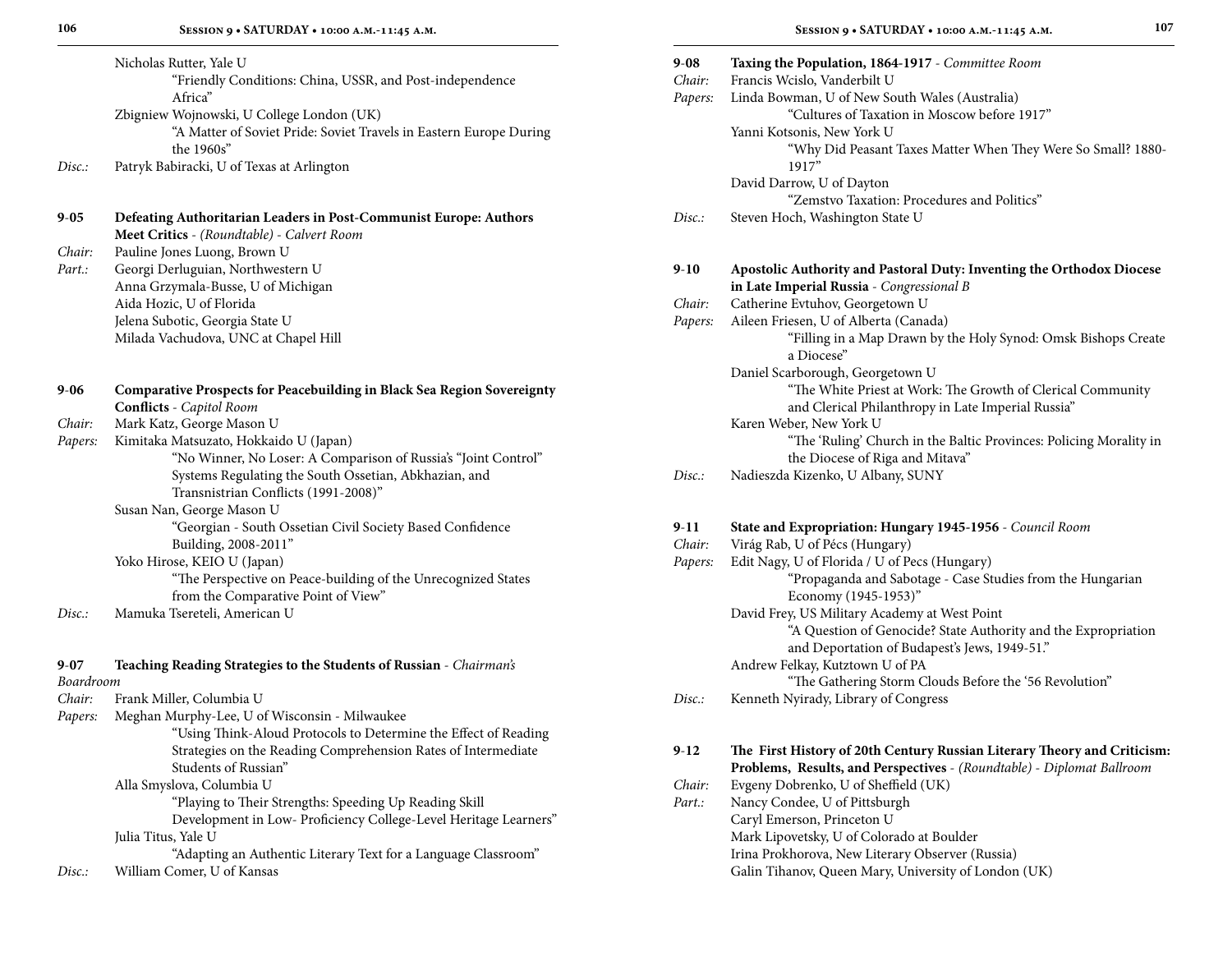| $9-13$  | Media and Identity in the Communist Bloc - Director's Room        |  |  |
|---------|-------------------------------------------------------------------|--|--|
| Chair:  | Tatjana Lichtenstein, U of Texas at Austin                        |  |  |
| Papers: | Anna Bischof, Ludwig-Maximillians U (Germany)                     |  |  |
|         | "Reaching the Hidden Audience. Western Broadcasting to            |  |  |
|         | Czechoslovakia (1950-1970)"                                       |  |  |
|         | Stewart Anderson, Brigham Young U                                 |  |  |
|         | "Pious Proletarians and Fascist Clerics: The Negotiation of       |  |  |
|         | Religious Identities on East German Television, 1956-1983"        |  |  |
|         | Carmen Krol, Cornell U Science & Technology Studies               |  |  |
|         | "Radio and Television Solidarity: Attempts at Dissident Political |  |  |
|         | Identity in Polish Media, 1980-1989"                              |  |  |
| Disc:   | Karl Brown, James Madison U                                       |  |  |
|         |                                                                   |  |  |
| $9-14$  | Digital Resources in Teaching, Researching and Publishing Russian |  |  |
|         | <b>History</b> - (Roundtable) - Embassy Room                      |  |  |
| Chair:  | Steven Barnes, George Mason U                                     |  |  |
| Part.:  | Sean Guillory, UCLA                                               |  |  |
|         | Andrew Jenks, California State U, Long Beach                      |  |  |

| $9-16$ | <b>Persuading Peasants to Become Communists</b> - (Roundtable) - Executive |
|--------|----------------------------------------------------------------------------|
| Room   |                                                                            |

*Sponsored by: East European Politics and Societies*

Kelly O'Neill, Harvard U

- *Chair:* Andrzej Tymowski, American Council of Learned Societies
- Part.: Gerald Creed, Hunter College, CUNY Gail Kligman, UCLA Martha Lampland, UC San Diego Lynne Viola, U of Toronto (Canada)

#### **9**-**17 Revisiting Early Stalinism through Visual Culture 2: Realism & Its Publics**

#### - *Forum Room*

- *Chair:* Lilya Kaganovsky, U of Illinois at Urbana-Champaign
- *Papers:* Angelina Lucento, Northwestern U
	- "Not for the Passive Spectator: Soviet Realist Painting and Political Action in the 1920s and 1930s"

Joshua Malitsky, Indiana U

 "Esfir Shub and the Trajectory of Cinematic Realism, 1928-1932" Masha Chlenova, The Museum of Modern Art

- "Staging Soviet Art: "Fifteen Years of Artists of the RSFSR," 1932-
	- 33"
- *Disc.:* Emma Widdis, U of Cambridge (UK)

#### **9**-**18 Painting Space Red: The Soviet Space Program and Propaganda** -

*Governor's Boardroom*

*Chair:* Lewis Siegelbaum, Michigan State U

| Papers:  | Anita Kondoyanidi, Georgetown U                                           |
|----------|---------------------------------------------------------------------------|
|          | "The Taking of the Cosmos: The Space Race and Novosti Press<br>Agency"    |
|          | Amy Nelson, Virginia Polytechnic Institute & State U                      |
|          | "Dogs, Apes and the Race for Space: American Media and the                |
|          | Experimental Subject"                                                     |
|          | Roshanna Sylvester, DePaul U                                              |
|          | "Guest from the Cosmos: Space Travel in Children's Media in the           |
|          | $1960s$ "                                                                 |
| Disc.:   | Asif Siddiqi, Fordham U                                                   |
| $9-19$   | Nazi Occupation Regimes in Three Soviet Locales: German-Soviet            |
|          | Entanglements During WWII - Hampton Ballroom                              |
| Chair:   | Michael David-Fox, Georgetown U                                           |
| Papers:  | Tarik Amar, Columbia U                                                    |
|          | "Constructing and Confronting Multiple Legacies: The German               |
|          | Occupation of Lviv, 1941-1944"                                            |
|          | Waitman Beorn, UNC at Chapel Hill                                         |
|          | "An Unholy Trinity: German Soldiers, Civilians, and Jews in White         |
|          | Russia, 1941-42"                                                          |
|          | Steven Maddox, Canisius College                                           |
|          | "Violence and Humanity in Leningrad Oblast' during the Nazi               |
| Disc.    | Occupation"                                                               |
|          | Jürgen Matthäus, US Holocaust Memorial Museum                             |
| $9 - 21$ | Circulation of Ideas: Human, Social, and Natural Sciences in Russia, XIX- |
|          | XXth Centuries - Presidential Boardroom                                   |
| Chair:   | Thomas Lahusen, U of Toronto (Canada)                                     |
| Papers:  | Mikhail Dolbilov, U of Maryland                                           |
|          | "The Science of Ethnography and Russian Imperial Policy in the            |
|          | Nineteenth Century"                                                       |
|          | Wladimir Berelowitch, Centre d'Etudes du Monde Russe (France)             |
|          | "The Controversy about Russian 'feodalizm' in Late XIX-Early XX           |
|          | Century: Western References and Roots"                                    |
|          | Susan Solomon, U of Toronto (Canada)                                      |

 "The Perils of Circulation: Presenting Soviet Public Health Abroad in the Interwar Years"

*Disc.:* Alexander Dmitriev, Higher School of Economics (Russia)

### **9**-**22 From Mad Professors to Failed Progressors: Russian Science Fiction and Fantasy** - *Senate Room*

- *Chair:* Matthias Schwartz, Freie U Berlin (Germany)
- *Papers:* Eric Laursen, U of Utah
	- "Revolutionary Instinct & the Alienated Scientist: A.N. Tolstoy's Aelita, or the Decline of Mars"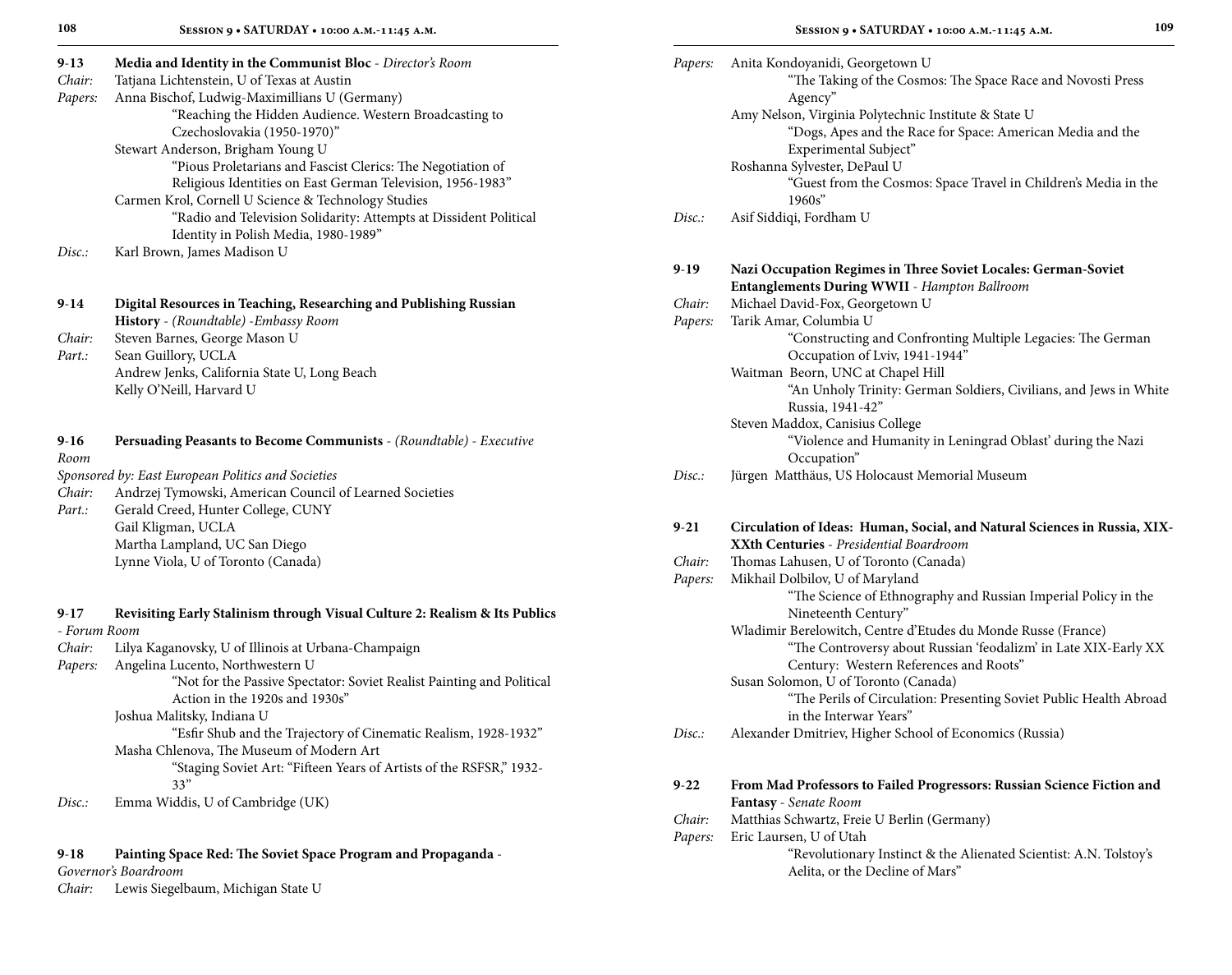| ______ | Thinking Buner jee, Cornell C |  |
|--------|-------------------------------|--|
|        |                               |  |
|        |                               |  |

| $9 - 23$ |  |        |  | Soviet Writers Confront the Literary Heritage: 1920s-1970s - Suite 153 |  |  |
|----------|--|--------|--|------------------------------------------------------------------------|--|--|
| $\sim$   |  | 771 TT |  |                                                                        |  |  |

| Chair: | Vadim Shneyder, Yale U |  |
|--------|------------------------|--|
|        |                        |  |

*Papers:* Anzhelika Khyzhnya, UC Berkeley

 "Mikhail Zoshchenko: Poetry as Smuggling" Victoria Lyasota, U of Toronto (Canada)

 "Literature and Identity Formation in Bitov's 'Pushkin House'" Karen Rosenflanz, College of St. Scholastica

 "The Alphabet Assassin: What was on Sigizmund Krzhizhanovsky's Bookshelf"

*Disc.:* Lyudmila Parts, McGill U (Canada)

| $9 - 24$ | Strategies of Using "Authorities": Some Cases of Polish Literature - Suite |
|----------|----------------------------------------------------------------------------|
| 163      |                                                                            |
| Chair:   | Sabine Pawischitz, U of Vienna (Austria)                                   |
| Papers:  | Satoko Inoue, Hokkaido U (Japan)                                           |
|          | "Recycling of Myths: Klub Polskich Nieudaczników in Berlin"                |
|          | Ariko Kato, U of Tokyo (Japan)                                             |
|          | "Dialogues with 'Authorities' in the Prose of Bruno Schulz"                |
|          | Hikaru Ogura, U of Tokyo (Japan)                                           |
|          | "Tokarczuk and 'Author' as a Literary Fiction"                             |
| Disc.    | Jessie Labov, Ohio State U                                                 |
|          |                                                                            |
|          |                                                                            |

| $9 - 26$ | New Research in South Slavic Linguistics - Suite 209 |
|----------|------------------------------------------------------|
|          | $-1$ 1 1 $-1$ $-1$                                   |

*Chair:* Elisabeth Elliott, Northwestern U *Papers:* Amanda Greber, U of Toronto (Canada) "Good Language, Good Citizen - Language and the Shaping of Identity" James Pennington, Ohio State U "Double-edged Allomorphy in Bosnian-Croatian-Serbian: an "Official" novohrvatism and an "Unofficial" Sociolinguistic Variable" *Disc.:* Andrea Sims, Ohio State U

| $9 - 27$ | <b>Ukraine: Image and Text</b> - Suite 215          |
|----------|-----------------------------------------------------|
| Chair:   | Olha Tytarenko, U of Toronto (Canada)               |
|          | <i>Papers:</i> Lidia Stefanowska, Warsaw U (Poland) |
|          | "MUR and Literary Life in Displaced Person Camps"   |

|                    | Martha Kuchar, Roanoke College<br>"Getting a Grip on Ukraine: Teaching Zabytko's 'Sky Unwashed' in<br>the American Classroom"<br>Larysa Bobrova, Pennsylvania State U |
|--------------------|-----------------------------------------------------------------------------------------------------------------------------------------------------------------------|
|                    | "Framing Public Attitudes of Women vs. Men in Ukrainian TV<br>Commercials"                                                                                            |
| Disc.:             | Larissa Onyshkevych, Princeton Research Forum                                                                                                                         |
| 9-28               | Conceptions of Central Europe: Image, Melody and Text - Suite 253                                                                                                     |
| Chair:             | Nicholas Hudac, U of Chicago                                                                                                                                          |
| Papers:            | Petra Hanáková, Charles U (Czech Republic)                                                                                                                            |
|                    | "The Seas and Skies of Bohemia: Projections and Inventions of the                                                                                                     |
|                    | National Space"                                                                                                                                                       |
|                    | Erika Honish, U of Chicago<br>"That Habsburg Sound: Sacred Music in Prague"                                                                                           |
|                    | Daniel Pratt, U of Chicago                                                                                                                                            |
|                    | "The Battle of Vienna: German as a Problematic Lingua Franca."                                                                                                        |
| Disc.              | Malynne Sternstein, U of Chicago                                                                                                                                      |
|                    |                                                                                                                                                                       |
| $9-29$             | Between Faith and Subversion: The Construction of Authority in Serbian                                                                                                |
|                    | Religion, Literature, and Music - Suite 263                                                                                                                           |
| Chair:             | Nada Petkovic Djordjevic, U of Chicago                                                                                                                                |
| Papers:            | Milica Bakic-Hayden, U of Pittsburgh                                                                                                                                  |
|                    | "St Sava and The Power(s) of Spiritual Authority"<br>Tomislav Longinovic, U of Wisconsin-Madison                                                                      |
|                    | "Narrative Authority and Political Reality in Late Yugoslav Prose"                                                                                                    |
|                    | Brana Mijatovic, Christopher Newport U                                                                                                                                |
|                    | "The Concept of Authority and Serbian Musical Tradition"                                                                                                              |
| Disc.:             | Vladimir Zoric, U of Nottingham (UK)                                                                                                                                  |
|                    |                                                                                                                                                                       |
| $9 - 31$<br>Chair: | Russian Economy and Institutions (2) - Suite 268<br>Richard Ericson, East Carolina U                                                                                  |
| Papers:            | Alexey Pogorelov, Credit Suisse (Russia) and Sergei Voloboev, Credit Suisse                                                                                           |
|                    | (UK)                                                                                                                                                                  |
|                    | "Analyzing Capital Outflows from Russia"                                                                                                                              |
|                    | Vladimir Popov, New Economic School (Russia)                                                                                                                          |
|                    | "How East European Countries Responded to the Outflow of                                                                                                              |

- Capital in 1997-99 and in 2008-09"
- Michael Alexeev, Indiana U
	- "The Effects of Oil Wealth on Economic Performance of Russian Regions"
- *Disc.:* Barry Ickes, Pennsylvania State U James Leitzel, U of Chicago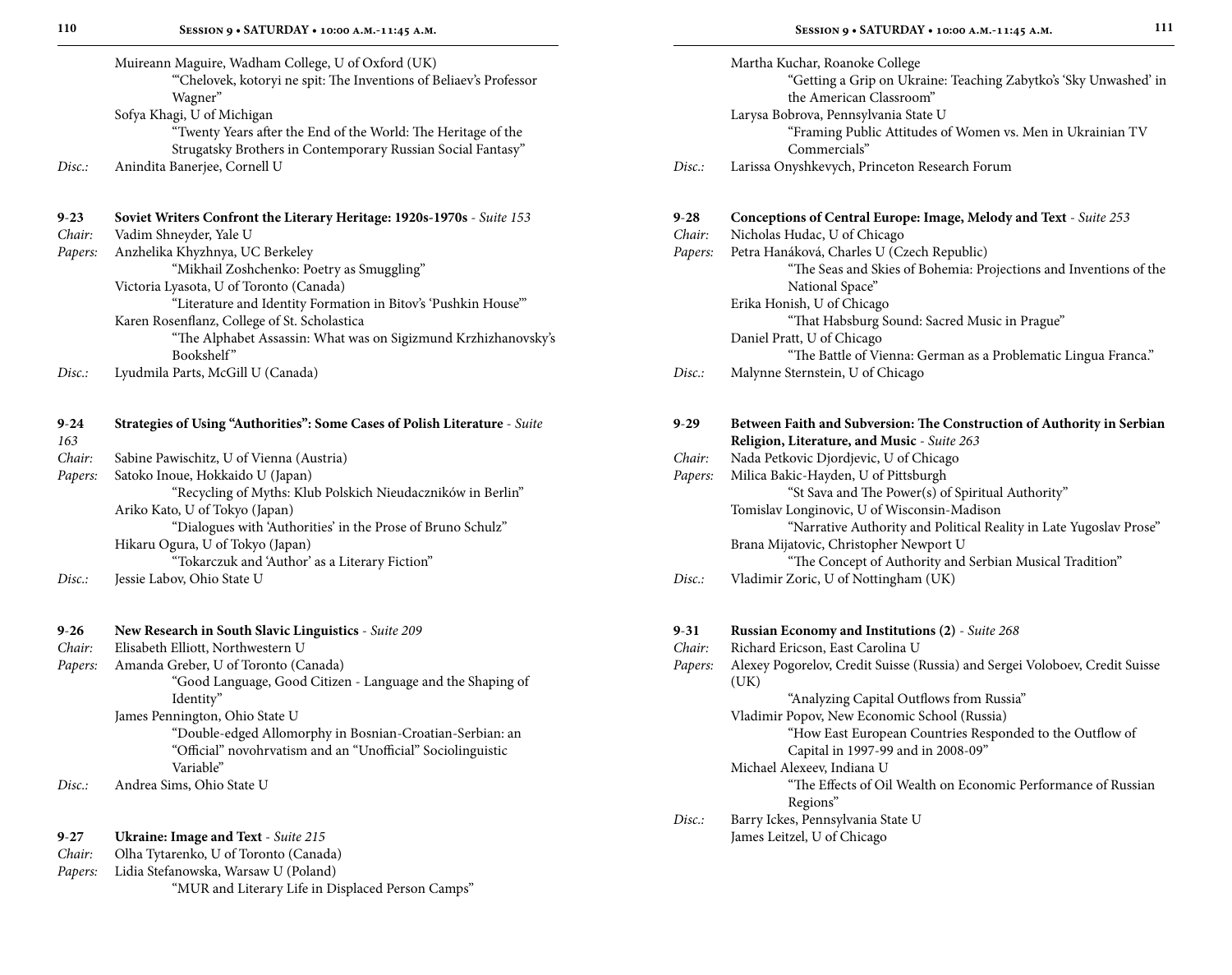|  | I<br>× |
|--|--------|

| 112                                 | SESSION 9 . SATURDAY . 10:00 A.M.-11:45 A.M.                                                                                                                                                                                                                                                                                                                                                                                                     | 113<br>SESSION 10 . SATURDAY . 12:45 P.M.-2:30 P.M.                                                                                                                                                                                                                                                                                                                                                                                                                 |
|-------------------------------------|--------------------------------------------------------------------------------------------------------------------------------------------------------------------------------------------------------------------------------------------------------------------------------------------------------------------------------------------------------------------------------------------------------------------------------------------------|---------------------------------------------------------------------------------------------------------------------------------------------------------------------------------------------------------------------------------------------------------------------------------------------------------------------------------------------------------------------------------------------------------------------------------------------------------------------|
| $9 - 32$<br>Chair:<br>Papers:       | Defining Local Identities in Post-Soviet Russia (I) - Suite 300<br>Thomas Sherlock, US Military Academy<br>Evgeny Arinin, Vladimir State U (Russia)                                                                                                                                                                                                                                                                                              | Session 10 - Saturday - 12:45-2:30 pm                                                                                                                                                                                                                                                                                                                                                                                                                               |
| Disc.:                              | "Religion and Local Youth Identities in Post-Soviet Russia:<br>Vladimir Region, 1996-2010"<br>Joonseo Song, Hankuk U of Foreign Studies (South Korea)<br>"Redefining Regional Identities of Pskov"<br>Sanami Takahashi, Japan Society for the Promotion of Science (Japan)<br>"Religion or Culture? The Two Different Approaches to Religious<br>Art in Moscow and St. Petersburg"<br>Nicolai Petro, U of Rhode Island                           | Association for the Study of Eastern Christian History and Culture - (Meeting)<br>-Hampton Ballroom<br>Committee on Library and Information Resources Slavic and East European<br>Microfilm Project - (Meeting) - Executive Room<br>Southeast European Studies Association - (Meeting) -Palladian Ballroom<br>The August 1991 Coup and the End of the Soviet Union - (Roundtable) -<br>$10-02$                                                                      |
| $9 - 33$<br>Chair:<br>Papers:       | Rethinking Modernism and Post-modernism in Russian Poetry - Suite 315<br>Mikhail Gronas, Dartmouth College<br>Andrew Reynolds, U of Wisconsin-Madison<br>"Postmodern Acmeism? Mandelstam, Brodsky, Sedakova"<br>Marat Grinberg, Reed College<br>"From 'New Prose' to the 'Old, New' Rhyme: On the links between<br>Varlam Shalamov's and Boris Slutsky's Poetics"                                                                                | <b>Blue Room</b><br>William Taubman, Amherst College<br>Chair:<br>Thomas Blanton, National Security Archive<br>Part.:<br>Archie Brown, U of Oxford (UK)<br>John Dunlop, Hoover Institution<br>Jack Matlock, Columbia U<br>Svetlana Savranskaya, National Security Archive                                                                                                                                                                                           |
|                                     | Radislav Lapushin, UNC at Chapel Hill<br>"The Sound Voice of 'Quiet' Lyric: On the Development of Russian<br>Poetry in the 70's"                                                                                                                                                                                                                                                                                                                 | $10-03$<br>Revival of Jewish Life in Poland. A Statement or a Question? - Blue Room<br>Pre-Function<br>Anna Frajlich-Zajac, Columbia U<br>Chair:                                                                                                                                                                                                                                                                                                                    |
| Disc.:<br>9-34<br>Chair:<br>Papers: | Michael Wachtel, Princeton U<br>Religion, State and Society in Postcommunist Europe - Suite 368<br>Zachary Irwin, Pennsylvania State U<br>Frank Cibulka, Zayed U (United Arab Emirates)<br>"Religion, State and Society in the Visegrad Countries: A<br>Comparative Perspective"<br>Angela Ilic, Temple U<br>"Democratization, Church, State, and Rule of Law: Political Themes<br>in the Dialogue between Churches in Germany and Serbia, 1999- | Sean Martin, Western Reserve Historical Society<br>Papers:<br>"Reviving Jewish Life through the Study of the Jewish Past"<br>Katarzyna Zechenter, U College London (UK)<br>"The Popularity of Jewish Themes in Polish Contemporary<br>Literature in the Context of Jewish Revival"<br>Michal Galas, Jagiellonian U (Poland)<br>"A Revival of Jewish Studies at Polish Universities - (25 Years of<br>Experience)"<br>Edyta Gawron, Jagiellonian U (Poland)<br>Disc. |
|                                     | 2009"<br>Albert Simkus, Norwegian U of Science and Tech (Norway)<br>"Religiosity and Attitudes toward Inter-ethnic Relations:<br>Differences among Countries and Ethnic Groups in the Western<br>Balkans"                                                                                                                                                                                                                                        | Physical Violence and State Legitimacy in Late Socialism - (Roundtable) -<br>10-04<br>Cabinet Room<br>Kevin McDermott, Sheffield Hallam U (UK)<br>Chair:<br>Balazs Apor, Trinity College (Ireland)<br>Part.:                                                                                                                                                                                                                                                        |
| Disc.:                              | Robert Goeckel, SUNY, Geneseo                                                                                                                                                                                                                                                                                                                                                                                                                    | Jan Behrends, Zentrum für Zeithistorische Forschung Potsdam e.V.                                                                                                                                                                                                                                                                                                                                                                                                    |

Lavinia Stan, St. Francis Xavier U (Canada)

#### **Association for Women in Slavic Studies Luncheon, Awards Presentation and Business Meeting – 12:00 PM -** *Ambassador Ballroom*

*Luncheon by ticket only – business meeting open to all.*

## **Session 10 – Saturday – 12:45-2:30 pm**

#### **10-02 The August 1991 Coup and the End of the Soviet Union** - *(Roundtable)* - *Blue Room*

- *Chair:* William Taubman, Amherst College
- *Part.:* Thomas Blanton, National Security Archive Archie Brown, U of Oxford (UK) John Dunlop, Hoover Institution Jack Matlock, Columbia U Svetlana Savranskaya, National Security Archive

#### **10-03 Revival of Jewish Life in Poland. A Statement or a Question?** - *Blue Room Pre-Function*

| Chair: |  |  |  |  | Anna Frajlich-Zajac, Columbia U |  |
|--------|--|--|--|--|---------------------------------|--|
|--------|--|--|--|--|---------------------------------|--|

| Papers: | Sean Martin, Western Reserve Historical Society                    |
|---------|--------------------------------------------------------------------|
|         | "Reviving Jewish Life through the Study of the Jewish Past"        |
|         | Katarzyna Zechenter, U College London (UK)                         |
|         | "The Popularity of Jewish Themes in Polish Contemporary            |
|         | Literature in the Context of Jewish Revival"                       |
|         | Michal Galas, Jagiellonian U (Poland)                              |
|         | "A Revival of Jewish Studies at Polish Universities - (25 Years of |
|         | Experience)"                                                       |
| Disc:   | Edyta Gawron, Jagiellonian U (Poland)                              |
|         |                                                                    |

#### **10-04 Physical Violence and State Legitimacy in Late Socialism** - *(Roundtable)* - *Cabinet Room*

- *Chair:* Kevin McDermott, Sheffield Hallam U (UK)
- *Part.:* Balazs Apor, Trinity College (Ireland) Jan Behrends, Zentrum für Zeithistorische Forschung Potsdam e.V. (Germany) Thomas Lindenberger, Ludwig Boltzmann Institute for European History and Public Spheres (Austria)

### **10-05 After the Spring: Addressing Everyday Problems in Post-Invasion**

**Czechoslovakia** - *Calvert Room – Sponsored by: Czechoslovak Studies Association*

#### *Chair:* Jindrich Toman, U of Michigan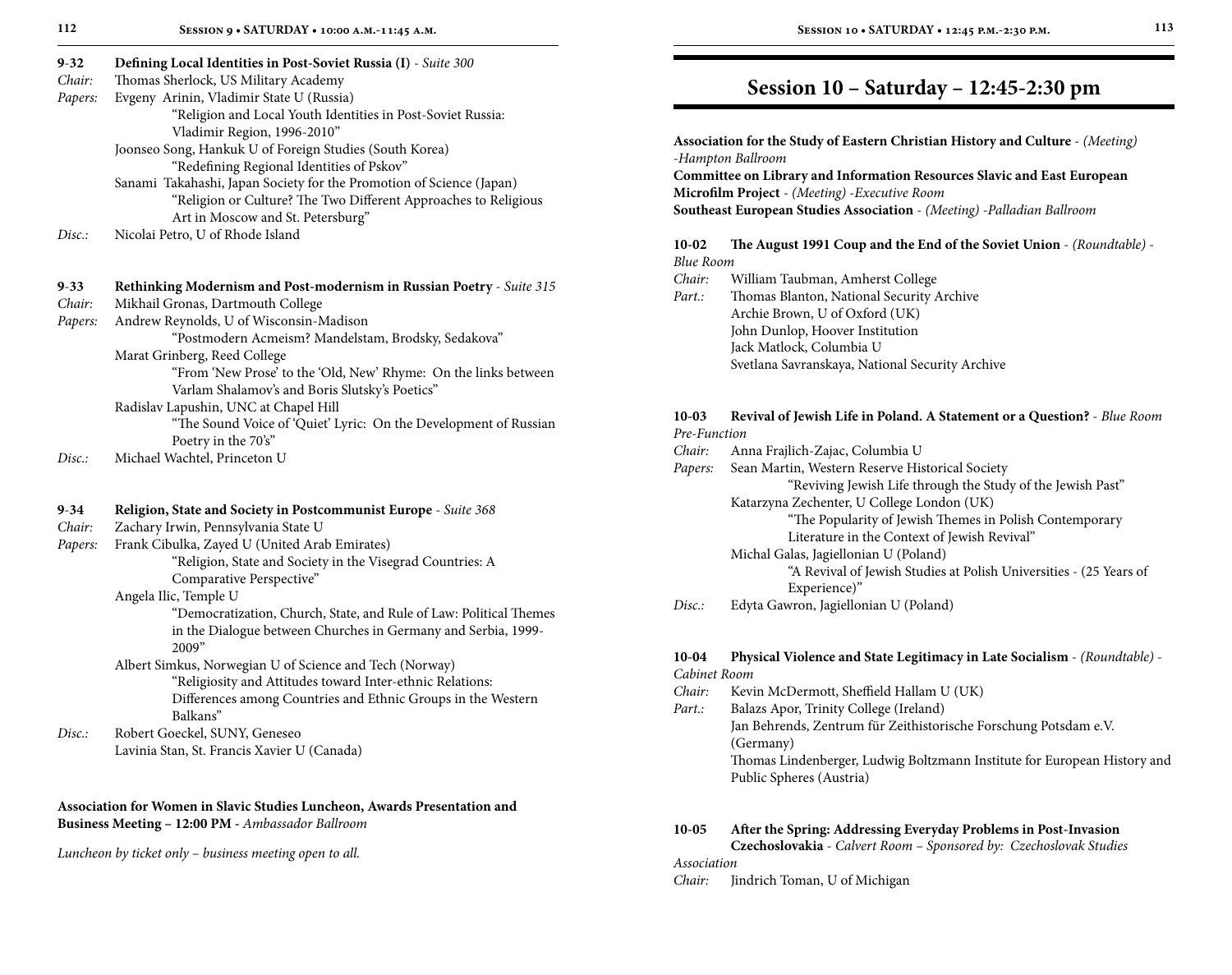| Papers: | Peter Bugge, Aarhus U (Denmark)                                      |  |  |  |  |  |  |
|---------|----------------------------------------------------------------------|--|--|--|--|--|--|
|         | "The Anguish of Comrade Bil'ak in Coming to Terms with Rock          |  |  |  |  |  |  |
|         | Music in Communist Czechoslovakia"                                   |  |  |  |  |  |  |
|         | Jeremy King, Mt Holyoke College                                      |  |  |  |  |  |  |
|         | "Socialist Ownership: Housing after the Prague Spring"               |  |  |  |  |  |  |
|         | Owen Johnson, Indiana U                                              |  |  |  |  |  |  |
|         | "Making Sense of What's Happening: Slovak Mass Media, 1969-<br>1989" |  |  |  |  |  |  |
| Disc.   | Jonathan Bolton, Harvard U                                           |  |  |  |  |  |  |
| $10-06$ | <b>Soviet-American Encounters during the Cold War</b> - Capitol Room |  |  |  |  |  |  |
| Chair:  | Dina Fainberg, Rutgers U                                             |  |  |  |  |  |  |
| Papers: | Rosa Magnusdottir, U of Aarhus (Denmark)                             |  |  |  |  |  |  |
|         | "From the Meeting on the Elbe to Parading on Red Square:             |  |  |  |  |  |  |
|         | Discourses about the Soviet-American War Alliance, 1945-2010"        |  |  |  |  |  |  |
|         | Edward Geist, UNC at Chapel Hill                                     |  |  |  |  |  |  |
|         | "Terrified of Survival: American and Soviet Misperceptions of        |  |  |  |  |  |  |
|         | Enemy Civil Defense, 1950-1986"                                      |  |  |  |  |  |  |
|         | Michael Paulauskas, UNC at Chapel Hill                               |  |  |  |  |  |  |
|         | "Charming the American Heartland: the Soviet Embassy's               |  |  |  |  |  |  |
|         | Propaganda Campaign for Detente, 1969-1979"                          |  |  |  |  |  |  |
| Disc:   | Benjamin Tromly, U of Puget Sound                                    |  |  |  |  |  |  |
|         |                                                                      |  |  |  |  |  |  |
|         |                                                                      |  |  |  |  |  |  |

#### **10-07 The Limits of Ethnic Intermixing in Eastern Europe and the Soviet Union** - *Chairman's Boardroom*

*Chair:* Cynthia Kaplan, UC Santa Barbara *Papers:* Stefka Gabrovska, Northwestern U "Working Together, Living Apart: Muslim-Christian Encounters in Post-Independence Bulgaria" Benjamin Frommer, Northwestern U "The Last Jews: Intermarried Families in the Nazi Protectorate of

Bohemia and Moravia"

#### Adrienne Edgar, UC Santa Barbara

 "Ethnic Intermarriage and the 'Soviet Nation' in Kazakhstan, 1945- 1991"

*Disc.:* Peter Blitstein, Lawrence U

| $10-08$ | <b>Empire of Goods: Commodities and Consumerism in Late Imperial and</b> |  |  |  |
|---------|--------------------------------------------------------------------------|--|--|--|
|         | Revolutionary Russia - Committee Room                                    |  |  |  |
| Chair:  | Laurie Bernstein, Rutgers U                                              |  |  |  |
| Papers: | Audra Yoder, UNC at Chapel Hill                                          |  |  |  |
|         | "Chainyi Vestnik' and Modernity in Late Imperial Russia"                 |  |  |  |
|         | Andrew Sloin, Earlham College                                            |  |  |  |
|         | "Shoe Fetishes: Leather, Shoes and Revolutionary Jewish Politics"        |  |  |  |
|         |                                                                          |  |  |  |

|         | Krista Sigler, U of Cincinnati<br>"Consuming the West: Late Imperial Advertising's Construction of<br>a 'Western' Ideal" |
|---------|--------------------------------------------------------------------------------------------------------------------------|
| Disc.   | Matthew Romaniello, U of Hawai'i at Manoa                                                                                |
| 10-09   | <b>Tolstoy and the East</b> - <i>Congressional A</i>                                                                     |
| Chair:  | Justin Weir, Harvard U                                                                                                   |
| Papers: | Michael Denner, Stetson U                                                                                                |
|         | "Was Tolstoy a 'Vostochnik'?: Tolstoy and Asia, 1900-1910"                                                               |
|         | Ani Kokobobo, U of Kansas                                                                                                |
|         | "Tolstoy's Islamic Epic Hero Hadji Murat"                                                                                |
|         | Gordon Love, Clemson U                                                                                                   |
|         | "Tolstov on Will"                                                                                                        |

*Disc.:* Thomas Marullo, U of Notre Dame

| $10-10$         |  |  | Individual and Community in Russian Religious-Philosophical Thought - |  |
|-----------------|--|--|-----------------------------------------------------------------------|--|
| Congressional B |  |  |                                                                       |  |
| ___             |  |  |                                                                       |  |

*Chair:* Erich Lippman, Bethany College

| <i>Papers:</i> Miroslav (Rev. Johannes) Oravecz, Pontifical Institute of Sant Anselmo (Italy) |
|-----------------------------------------------------------------------------------------------|
| "Three Individuals in One Com-Union"                                                          |
| Randall Poole, College of St Scholastica                                                      |

 "Personhood and Human Dignity in Russian Idealism" Paul Valliere, Butler U "Sobornost': A Theory in Search of Practice"

- *Disc.:* Judith Deutsch Kornblatt, U of Wisconsin-Madison
- **10-11 What is East European History Now? Encounters between Central and South Eastern Europe in Modern History** - *(Roundtable)* - *Council Room*
- *Chair:* Irina Livezeanu, U of Pittsburgh
- Part.: Ulf Brunnbauer, U of Regensburg (Germany) Alex Drace-Francis, U of Amsterdam (Netherlands) Malgorzata Fidelis, U of Illinois at Chicago Irina Gigova, College of Charleston Stefan Troebst, U of Leipzig (Germany)

| $10-12$ | Who, When, and Where Were the Hegemons and Subalterns in the |
|---------|--------------------------------------------------------------|
|         | <b>Russian Empire?</b> - (Roundtable) - Diplomat Ballroom    |

- *Chair:* David McDonald, U of Wisconsin-Madison
- *Part.:* Vladimir Bobrovnikov, Institute of Oriental Studies, Russian Academy of Sciences (Russia) Ilya Gerasimov, Ab Imperio Sergey Glebov, Smith College, Ab Imperio Marina Mogilner, Ab Imperio Alexander Semyonov, Smolny College (Russia)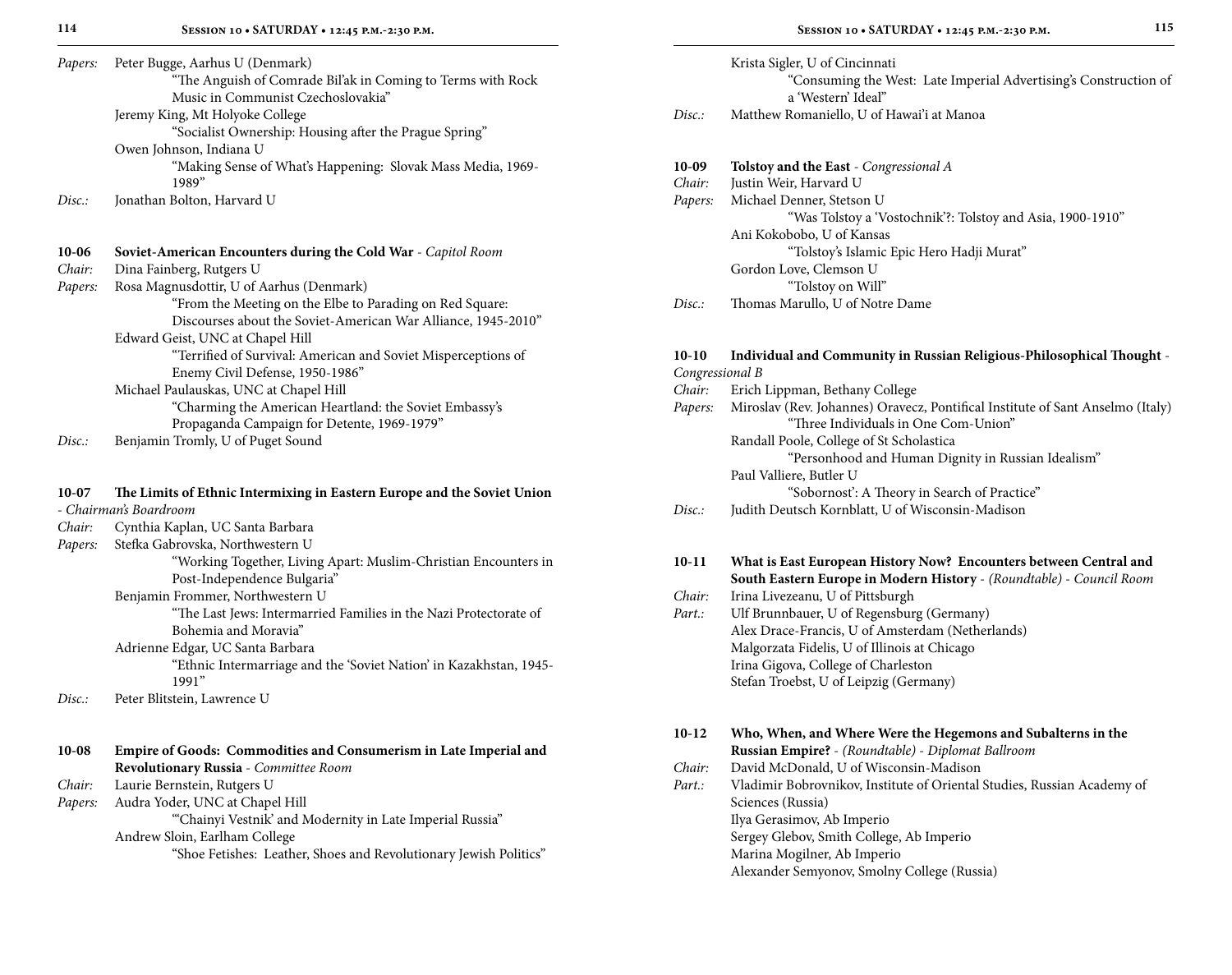| $10-13$ | Ethnicity and Authority: Shifting Power Relationships in Poland, Russia<br>and the Baltic Lands, 1917-1945 - Director's Room |
|---------|------------------------------------------------------------------------------------------------------------------------------|
| Chair:  | Keely Stauter-Halsted, Michigan State U                                                                                      |
| Papers: | Kitty Lam, Michigan State U                                                                                                  |
|         | "Dear Neighbor, Please Tell Them We're Not Bolshevik Spies:                                                                  |
|         | Russians in Finland, 1917-1926"                                                                                              |
|         | Theodore Weeks, Southern Illinois U, Carbondale                                                                              |
|         | "Nationalizing Urban Space: Lithuanian Vilnius vs. Polish Wilno,<br>1918-1925"                                               |
|         | Jennifer Marlow, Michigan State U                                                                                            |
|         | "Polish - Jewish Relations: From the Domestic Realm to Rescue"                                                               |
| Disc.   | Kathryn Ciancia, Stanford U                                                                                                  |
| $10-17$ | Reassessing Northern Rus - Forum Room                                                                                        |
| Chair:  | Ines Garcia de la Puente, U St. Gallen (Switzerland)                                                                         |
| Papers: | Pavel Lukin, Institute of Russian History, Russian Academy of Sciences<br>(Russia)                                           |
|         | "The Prince's Administration and 'Republican' Magistrates in 13th-                                                           |
|         | 15th Century Novgorod"                                                                                                       |
|         | Monica White, U of Nottingham (UK)                                                                                           |
|         | "Religious Innovations under Iurii Dolgorukii and Vsevolod Big<br>Nest"                                                      |
|         | Susana Torres Prieto, Facultad de Literatura Cristiana y Clásica 'San Justino'                                               |
|         | (Spain)                                                                                                                      |
|         | "The Kirillo-Belozerskii Scriptorium: New Literature for a New<br>Dynasty"                                                   |
| $10-18$ | Confronting Religious Belief in Socialist States: Atheist Propaganda in the                                                  |
|         | Soviet Union and Eastern Europe after 1945 - Governor's Boardroom                                                            |
| Chair:  | Glennys Young, U of Washington                                                                                               |
| Papers: | Victoria Smolkin-Rothrock, Wesleyan U                                                                                        |
|         | "The Meaning of Life: The Making of the Soviet Ritual Cosmos"                                                                |
|         | Victor Yelensky, Institute of Philosophy, Ukrainian National Academy of                                                      |
|         | Sciences (Ukraine)                                                                                                           |
|         | "The Spiritual Landscape of the Soviet Ukraine on the Eve of                                                                 |
|         | Gorbachev's Reform: Official Quasi-Atheism, the Ideological                                                                  |

 Skepticism of the Masses, and the Upheaval of Religion" Zsuzsanna Magdo, U of Illinois at Urbana-Champaign "Towards a Godless Romania: Atheism and the Socialist Nation

under Ceaușescu"

*Disc.:* Mark Steinberg, U of Illinois at Urbana-Champaign

#### **10-21 Women Negotiating Academia: The Job Market** - *(Roundtable)* -

| Presidential Boardroom Sponsored by: Association for Women in Slavic Studies |  |  |  |  |
|------------------------------------------------------------------------------|--|--|--|--|
|------------------------------------------------------------------------------|--|--|--|--|

*Chair:* Christine Ruane, U of Tulsa

*Part.:* Martha Kelly, U of Missouri, Columbia

Laura Miller-Purrenhage, Kettering U Christine Worobec, Northern Illinois U

#### **10-23 The Marginalized World of Goran Paskaljevic's Cinema** - *(Roundtable)* -

*Suite 153*

- *Chair:* Zdenko Mandusic, U of Chicago
- *Part.:* Tatjana Aleksic, U of Michigan Marijeta Bozovic, Colgate U Dragana Obradovic, U of Toronto (Canada) Antje Postema, U of Chicago

#### **10-24 Mayakovsky and Authority** - *Suite 163*

- *Chair:* Kirsten Lodge, Midwestern State U
- *Papers:* Dennis Ioffe, U of Amsterdam (Netherlands)
	- "Mayakovsky and the Life-Creating Power of Incantations" Natalia Krylova, Russkiy Mir Center / American Councils for International Education "Mayakovsky's Discourse of Power in Contemporary Russian Commercials" Katherine Lahti, Trinity College "Mayakovsky's Anti-Authoritarian Language: Mayakovsky's
		- Ideophones"
- *Disc.:* Connor Doak, Northwestern U

#### **10-25 Russian Lexicology** - *Suite 200*

| Chair:  | Tatiana Mikhailova, U of Colorado at Boulder                       |
|---------|--------------------------------------------------------------------|
| Papers: | Artemi Romanov, U of Colorado at Boulder                           |
|         | "Russian Lexical Norms as a Mirror of Political Climate in Russia" |
|         | Irina Dolgova, Yale U                                              |
|         | "Lexicon Foreign Invasion - Deja Vu"                               |
| Disc.   | Svitlana Malykhina, U of Massachusetts, Boston                     |

#### **10-26 Panegyrics** - *Suite 209 Sponsored by: Eighteeenth-Century Russian Studies Association*

- *Chair:* Amanda Ewington, Davidson College
- *Papers:* Robert Collis, U of Sheffield (UK)

 "The New Year Panegyrics of Stefan Iavorskii, 1703-1706" Joachim Klein, Leiden U (Netherlands)

- "Derzhavin and Panegyric Poetry on the Pages of 'Sobesednik liubitelei rossiiskago slova'"
- Ronald Vroon, UCLA

 "Poetry Speaks to Power: Panegyric Responses to Peter III and the Catherinian Coup of 1762"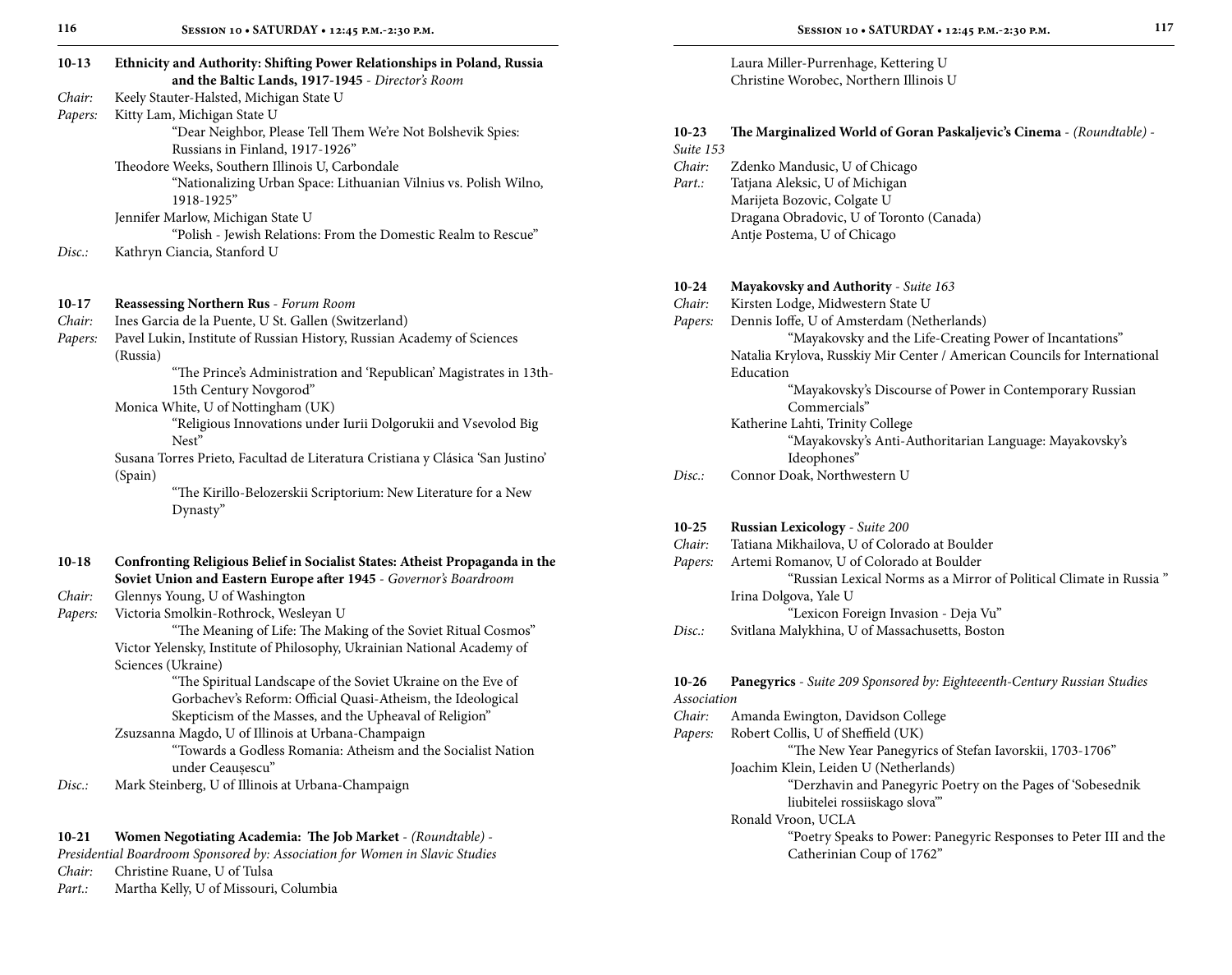| $10 - 27$ | Internationalist Lives: Biography, Social History, and the Transnational in<br>20th-century Poland and East Central Europe - Suite 215 |
|-----------|----------------------------------------------------------------------------------------------------------------------------------------|
| Chair:    | Piotr Kosicki, Princeton U                                                                                                             |
| Papers:   | Martin Kohlrausch, Ruhr U Bochum (Germany)                                                                                             |
|           | "The Internationalism of Crisis: Polish Architects and the CIAM,<br>1929-1949"                                                         |
|           | Katherine Lebow, Newcastle U (UK)                                                                                                      |
|           | "You Promised Us Bananas and Mandarins: Poles in the Spanish<br>Civil War"                                                             |
|           | Malgorzata Mazurek, Zentrum für Zeithistorische Forschung Potsdam e.V.<br>(Germany)                                                    |
|           | "Planning for Cocoaland: The Warsaw Research Center on<br>Underdeveloped Countries (1962-1968)"                                        |
| Disc.:    | Tara Zahra, U of Chicago                                                                                                               |

| $10-28$ | Fridrikh Ermler as an Auteur - (Roundtable) - Suite 253 |
|---------|---------------------------------------------------------|
| Chair:  | James Steffen, Emory U                                  |
| Part.:  | Elena Baraban, U of Manitoba (Canada)                   |
|         | Vincent Bohlinger, Rhode Island College                 |
|         | Elizabeth Papazian, U of Maryland, College Park         |
|         | Andrey Shcherbenok, St Petersburg State U (Russia)      |
|         |                                                         |

#### **10-29 Researching Welfare, Gender and Agency in Post-socialist Countries** -

*(Roundtable)* - *Suite 263*

*Chair:* Maija Jappinen, U of Helsinki (Finland) *Part.:* Julie Brown, UNC at Greensboro Linda Cook, Brown U Jane Harris, U of Pittsburgh Janet Johnson, Brooklyn College, CUNY

#### **10-31 Russian Universities as a Resource for Regional Modernization** -

*(Roundtable)* - *Suite 268*

- *Chair:* Mark Johnson, U of Wisconsin-Madison
- Part.: Konstantin Bugrov, Urals CASE (Russia) Sergey Devyatkin, Novgorod CASE (Russia) Dmitry Kozlov, Irkutsk CASE (Russia) Nikolay Morozov, Far East CASE (Russia)
- **10-33 The Regional Faces of Identity Politics: Authority and Society in Russian Regions** - *Suite 315*
- *Chair:* Douglas Rogers, Yale U

Papers: Petr Panov, Perm State University (Russia) "The Struggle for Identities and New Institutions of Communication: Methodological Issues"

| 10-34 | Will "Svoboda" Enter High Politics? Determinants, Consequences and<br>Prospects of the Rise of Ukraine's Radical Right - (Roundtable) - Suite 368 |
|-------|---------------------------------------------------------------------------------------------------------------------------------------------------|
|       | Nikolai Novichkov, Minister of Culture, Perm Region (Russia)                                                                                      |
| Disc. | Gulnaz Sharafutdinova, Miami U                                                                                                                    |
|       | Russia"                                                                                                                                           |
|       | "Trans-regional Practices of Identity Politics in Contemporary                                                                                    |
|       | Konstantin Sulimov, Perm State University (Russia)                                                                                                |
|       | the Case of Perm Krai"                                                                                                                            |
|       | "Culture as a Field of Interactions Between Authorities and Society:                                                                              |
|       | Liubov' Fadeeva, Perm State University (Russia)                                                                                                   |

*Chair:* Andreas Umland, National U of Kyiv - Mohyla Academy (Ukraine) Part.: Ivan Katchanovski, University of Ottawa (Canada) Serhiy Kudelia, National U of Kyiv - Mohyla Academy (Ukraine) Per Rudling, Ernst-Moritz-Arndt-UGreifswald (Germany) Anton Shekhovtsov, University of Northampton (UK)

#### **Saturday Afternoon Coffee Break to Celebrate Central Asian Survey's 30th Anniversary (published by Routledge, Taylor & Francis) in Booth #505** – **2:30 PM** – *Regency Ballroom*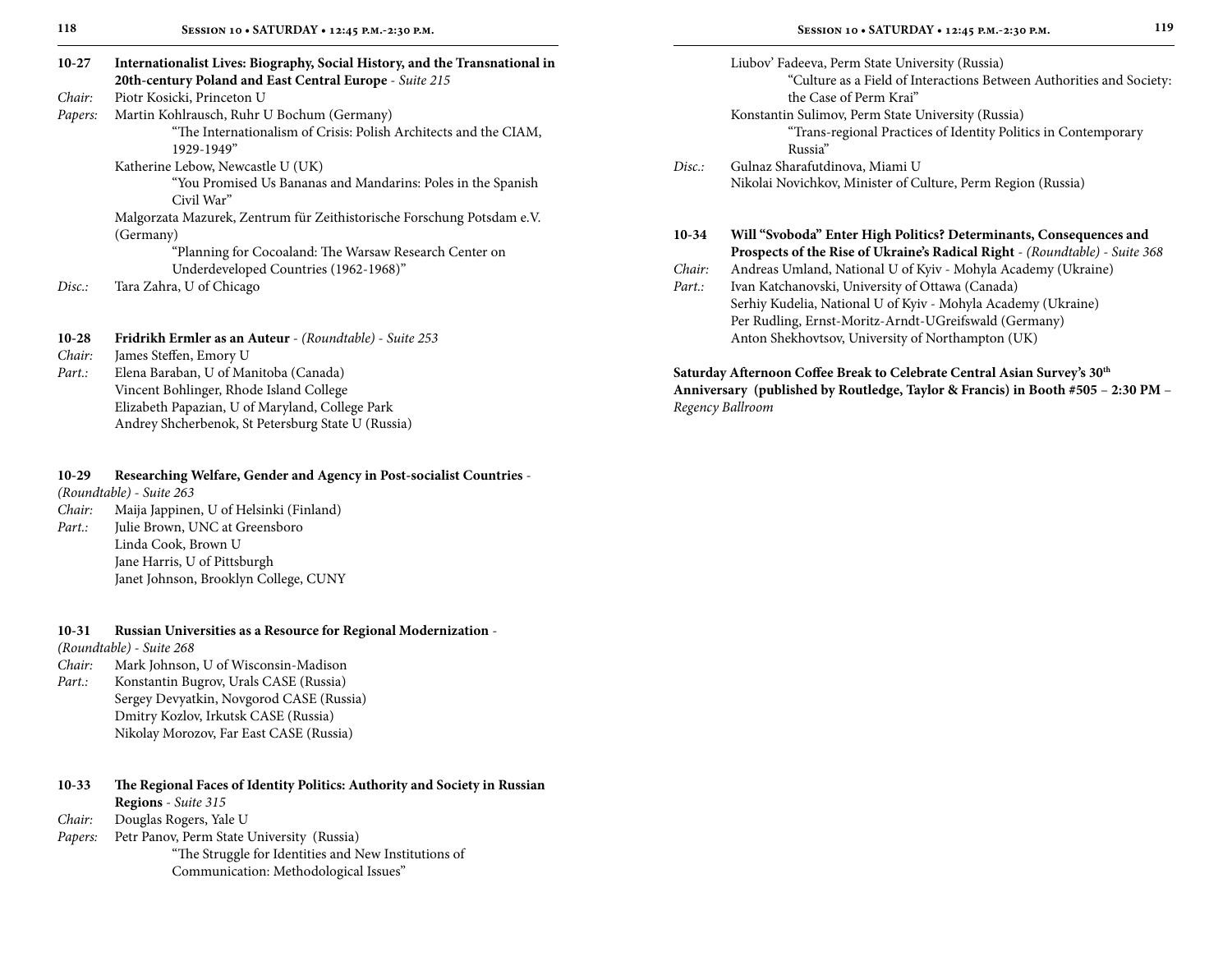**Association for Croatian Studies** - *(Meeting)* -*Council Room*

### **11-01 Cultural Responses to the Holocaust in Poland and Central Europe #3** - *Ambassador Ballroom Chair:* Andrea Lanoux, Connecticut College *Papers:* Dorota Glowacka, U of King's College (Canada) "'Shhh! I am talking now:' the Function of Holocaust Narratives in Hanna Krall's Literary Reportages" Todd Armstrong, Grinnell College "Text and/as Memory in Hanna Krall's Rózowe strusie pióra" Justyna Beinek, Indiana U "Memory of Self: Transformations of the Semi/Autobiographical Subject in Holocaust Narratives" *Disc.:* Madeline Levine, UNC at Chapel Hill

#### **11-02 Russian Archives Twenty Years After--Access to the Records of Authorities**

- *(Roundtable)* - *Blue Room*

*Chair:* Mark Kramer, Harvard U *Part.:* Jonathan Brent, Yale U Press Patricia Grimsted, Harvard U Hans-Dieter Kreikamp, Memorial (Russia) Nikita Petrov, Memorial (Russia)

#### **11-03 Evgenii Bauer and Early Russian Silent Film** - *Blue Room Pre-Function*

| Chair:  | Catherine Le Gouis, Mt Holyoke College                         |
|---------|----------------------------------------------------------------|
| Papers: | Louise McReynolds, UNC at Chapel Hill                          |
|         | "Evgenii Bauer's Aesthetics of Violence"                       |
|         | Andrey Shcherbenok, St Petersburg State U (Russia)             |
|         | "Gender Fluidity and Cinematographic Fixation. Does the        |
|         | Voyeurism / Fetishism Binary Still Hold in Evgenii Bauer?"     |
|         | Ruth Rischin, Independent Scholar                              |
|         | "Unrobing and Robing the Torah: the Dual Worlds of 'Leon Drei" |
| Disc.   | Yuri Tsivian, U of Chicago                                     |
|         |                                                                |
|         |                                                                |

| 11-04   | Soviet Values and their Spaces in Olesha's "Envy" - Cabinet Room   |
|---------|--------------------------------------------------------------------|
| Chair:  | Brett Cooke, Texas A&M U                                           |
| Papers: | Maria Kisel, Lawrence U                                            |
|         | "Bodily Sensation, Social Obligation and Literary Fantasy: Emotion |
|         | in Yuri Olesha's 'Envy'"                                           |
|         | Kathleen Manukyan, Ohio State U                                    |
|         | "Casting and Crashing the Two Bits: Theatricality in Olesha's      |
|         | 'Envy'"                                                            |
|         |                                                                    |

| Disc:             | Jillian Porter, UC Berkeley<br>"Hospitality and Domestic Space in Olesha's 'Envy""<br>David Powelstock, Brandeis U<br>Sara Stefani, Indiana U    |
|-------------------|--------------------------------------------------------------------------------------------------------------------------------------------------|
| 11-05             | Charity and the State: National and Transnational Approaches to Social<br>Welfare in Early Twentieth Century East Central Europe - Calvert Room  |
| Chair:            | Robert Blobaum, West Virginia U                                                                                                                  |
| Papers:           | Keely Stauter-Halsted, Michigan State U<br>"Female Philanthropy and the Shadow State in Partitioned Poland"                                      |
|                   | Tara Zahra, U of Chicago<br>"Hunting the Man Farthest Down': The Social Politics of<br>Emigration in East Central Europe and America, 1889-1918" |
|                   | Melissa Hibbard, U of Illinois at Chicago<br>"Nurturing Newborn Poland: Child Health and National Belonging<br>in the Second Polish Republic"    |
| Disc:             | Sean Martin, Western Reserve Historical Society                                                                                                  |
| 11-06             | Ethnic Violence, Political Power, and Armed Forces in Former Soviet<br><b>States</b> - Capitol Room                                              |
| Chair:            | Gilles Favarel-Garrigues, Centre d'Etudes et de Recherches Internationales,<br>Sciences-Po (France)                                              |
| Papers:           | Françoise Daucé, U Blaise-Pascal (France)<br>"Ethnic Components of 'dedovshchina' Practices in an Historical<br>Perspective"                     |
|                   | Erica Marat, America U                                                                                                                           |
|                   | "Ethnicization of Kyrgyz Army and Police"                                                                                                        |
|                   | Elizabeth Sieca-Kozlowski, CERCEC (CNRS/EHESS) (France)<br>"Regulating Ethnic Violence in Today's Russian Armed Forces"                          |
| Disc:             | Lukasz Jurczyszyn, Pultusk Academy of Humanities (Poland)                                                                                        |
| 11-08             | Comparative Analysis of the Russian Economy in Eurasian Perspective (1)                                                                          |
|                   | - Committee Room                                                                                                                                 |
| Chair:<br>Papers: | Misha Belkindas, World Bank<br>Masaaki Kuboniwa, Hitotsubashi U (Japan)                                                                          |
|                   | "Russian Industry amid the World's Biggest Emerging Economies"                                                                                   |
|                   | Iikka Korhonen, Bank of Finland (Finland)                                                                                                        |

"How Difficult Is It to Forecast the Russian Economy?"

```
Yugo Konno, Mizuho Research Inst (Japan)
```
 "Comparison of Trade Liberalization in Russia with Other Emerging Economies"

| Disc.: | Clifford Gaddy, Brookings Inst        |
|--------|---------------------------------------|
|        | Vladimir Pantyushin, Barclays Capital |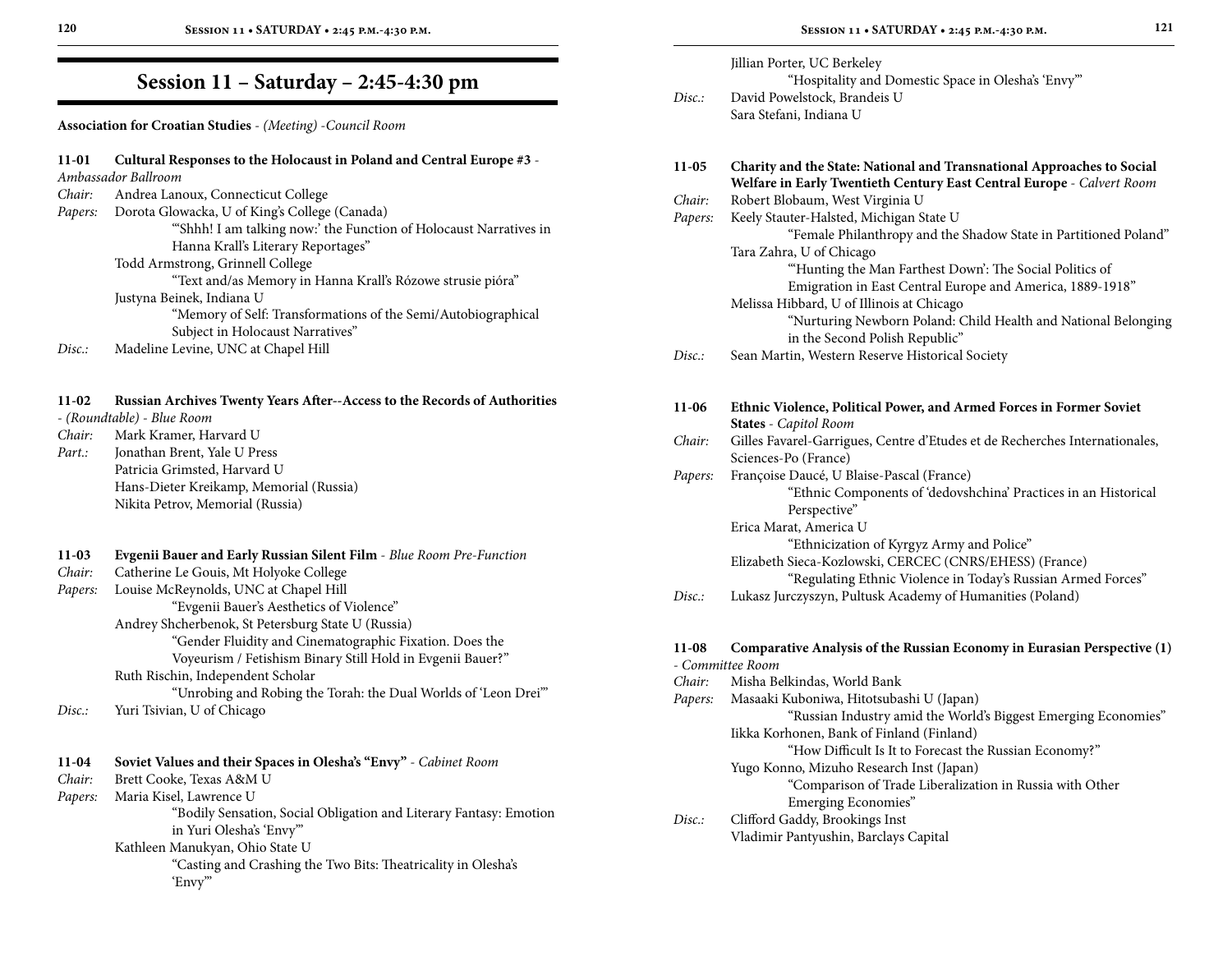| $11-09$   | Making Sense of the Soviet: The Reinvention of the Socialist Project on the<br>National Periphery since 1945 - Congressional A |
|-----------|--------------------------------------------------------------------------------------------------------------------------------|
| Chair:    | Terry Martin, Harvard U                                                                                                        |
| Papers:   | Eren Tasar, Harvard U                                                                                                          |
|           | "Negotiating Soviet and Muslim Belonging in Postwar Kyrgyzstan"                                                                |
|           | Maike Lehmann, Forschungsstelle Osteuropa Bremen (Germany)                                                                     |
|           | "Playing Revolution in Yerevan: Space, Socialism and National                                                                  |
|           | Memory in Soviet Armenia, 1965"                                                                                                |
|           | Michaela Pohl, Vassar College                                                                                                  |
|           | "The Virgin Lands and the Kazakhs"                                                                                             |
| Disc.:    | Jeff Sahadeo, Carleton U (Canada)                                                                                              |
| $11-10$   | The Russian Caucasus: Between Conflict and Coexistence: A Panel in                                                             |
|           | Honor of David Goldfrank's Scholarly Career - Congressional B                                                                  |
| Chair:    | David Rich, US Dept of Justice                                                                                                 |
| Papers:   | Mikail Mamedov, Georgetown U                                                                                                   |
|           | "From the Civilizing Mission to Defensive Frontier: How the                                                                    |
|           | Russians Changed their View of the Caucasus from the Annexation                                                                |
|           | of Georgia, 1801, to the Crimean War, 1856"                                                                                    |
|           | Sean Pollock, Wright State U                                                                                                   |
|           | "Fortress Life: Go-Betweens in Eighteenth Century Kizliar"                                                                     |
|           | Hubertus Jahn, U of Cambridge (UK)                                                                                             |
|           | "Popularizing the Russian Empire in the Caucasus in the Second                                                                 |
|           | Half of the Nineteenth Century"                                                                                                |
| Disc.     | Robert Crews, Stanford U                                                                                                       |
| $11 - 12$ | Intellectual Authority and its Discontents in post-Soviet Russia, Ukraine                                                      |
|           | and Belarus - Diplomat Ballroom                                                                                                |
| Chair:    | Blair Ruble, Woodrow Wilson International Center for Scholars                                                                  |
| Papers:   | Mykhailo Minakov, National University of Kyiv-Mohyla Academy (Ukraine)                                                         |
|           | "Limits of Reason: Ideological Frameworks of University                                                                        |
|           | Autonomy in the Russian Empire, the Soviet Union and Post-Soviet<br>Ukraine/Russia/Belarus"                                    |
|           | Thomas Sherlock, US Military Academy                                                                                           |
|           | "Elusive Hegemony: the Decay of Official Memory in Russia"                                                                     |
|           | George Grabowicz, Harvard U                                                                                                    |
|           | "Anti-scholarship and Mystifications in Ukrainian Intellectual                                                                 |
|           | Space: A Default Mode?"                                                                                                        |
| Disc.     | Nadia Diuk, Natl Endowment for Democracy                                                                                       |
| $11 - 13$ | <b>Soviet Youth and Authorities</b> - (Roundtable) - Director's Room                                                           |
| Chair:    | Denise Youngblood, U of Vermont                                                                                                |
|           |                                                                                                                                |

*Part.:* Olga Klimova, U of Pittsburgh William Risch, Georgia College & State U Benjamin Tromly, U of Puget Sound Gleb Tsipursky, UNC at Chapel Hill Polly McMichael, U of Nottingham (UK)

| 11-14        | Medicine, Bodies, and Surveillance in Russian and Soviet History -                          |
|--------------|---------------------------------------------------------------------------------------------|
| Embassy Room |                                                                                             |
| Chair:       | Donald Filtzer, U of East London (UK)                                                       |
| Papers:      | Ethan Pollock, Brown U<br>"Cleaning Bodies in Filthy Banias: Confronting the Paradoxes of   |
|              | Health and Hygiene in Late Imperial Russia"                                                 |
|              | Dan Healey, Swansea U (UK)                                                                  |
|              | "Commissions by the Buttocks': Medical Selection in the Gulag                               |
|              | Archipelago"                                                                                |
|              | Frances Bernstein, Drew U                                                                   |
|              | "Surveillance and the Disabled Body: Reports from the Homes for                             |
|              | Disabled Veterans during and after WWII"                                                    |
| Disc.:       | David Hoffmann, Ohio State U                                                                |
| $11 - 15$    | The End of Yugoslavia: Perspectives on Real-time Analysis Twenty Years                      |
|              | Later - (Roundtable) - Empire Ballroom                                                      |
| Chair:       | Robert Hayden, U of Pittsburgh                                                              |
| Part.:       | Steven Burg, Brandeis U                                                                     |
|              | Robert Donia, U of Michigan                                                                 |
|              | David Kanin, CENTRA Technology/Johns Hopkins U<br>Susan Woodward, The Graduate Center, CUNY |
|              |                                                                                             |
| $11-16$      | Economic and Combat Stress in Eastern European Warfare, 1420's-1650's<br>- Executive Room   |
| Chair:       | Serhii Plokhii, Harvard U                                                                   |
| Papers:      | Murat Yasar, U of Toronto (Canada), and Metin Bezikoglu, U of Toronto                       |
|              | (Canada)                                                                                    |
|              | "The Astrakhan Campaign of 1569: An Ottoman Military Fiasco                                 |
|              | Re-visited"                                                                                 |
|              | Lawrence Langer, U of Connecticut                                                           |
|              | "Waging War in 15th-Century Rus': The Economic Dimensions of                                |
|              | the Dynastic Conflict in the Reign of Vasilii II"                                           |
|              | Peter Brown, Rhode Island College                                                           |
|              | "Calculating Kill Ratios and Measuring Combat Effectiveness in                              |
|              | Mid-Seventeenth Century Russian Warfare"                                                    |
| Disc.:       | Eve Levin, U of Kansas                                                                      |
| 11-17        | Governance Structures and Forms of Authority in the EU's Relations with                     |
|              | its Eastern Neighbours - Forum Room                                                         |
| Chair:       | Mikhail Molchanov, St Thomas U (Canada)                                                     |
| Papers:      | Joan DeBardeleben, Carleton U (Canada)                                                      |
|              | "Governance Approaches, Political Authority, and EU-Russia<br>Relations"                    |
|              | Susan Stewart, German Institute for International and Security Affairs                      |
|              | (Germany)                                                                                   |
|              | "EU Democracy Promotion for the Eastern Neighbourhood: The                                  |

Cases of Russia and Ukraine Compared"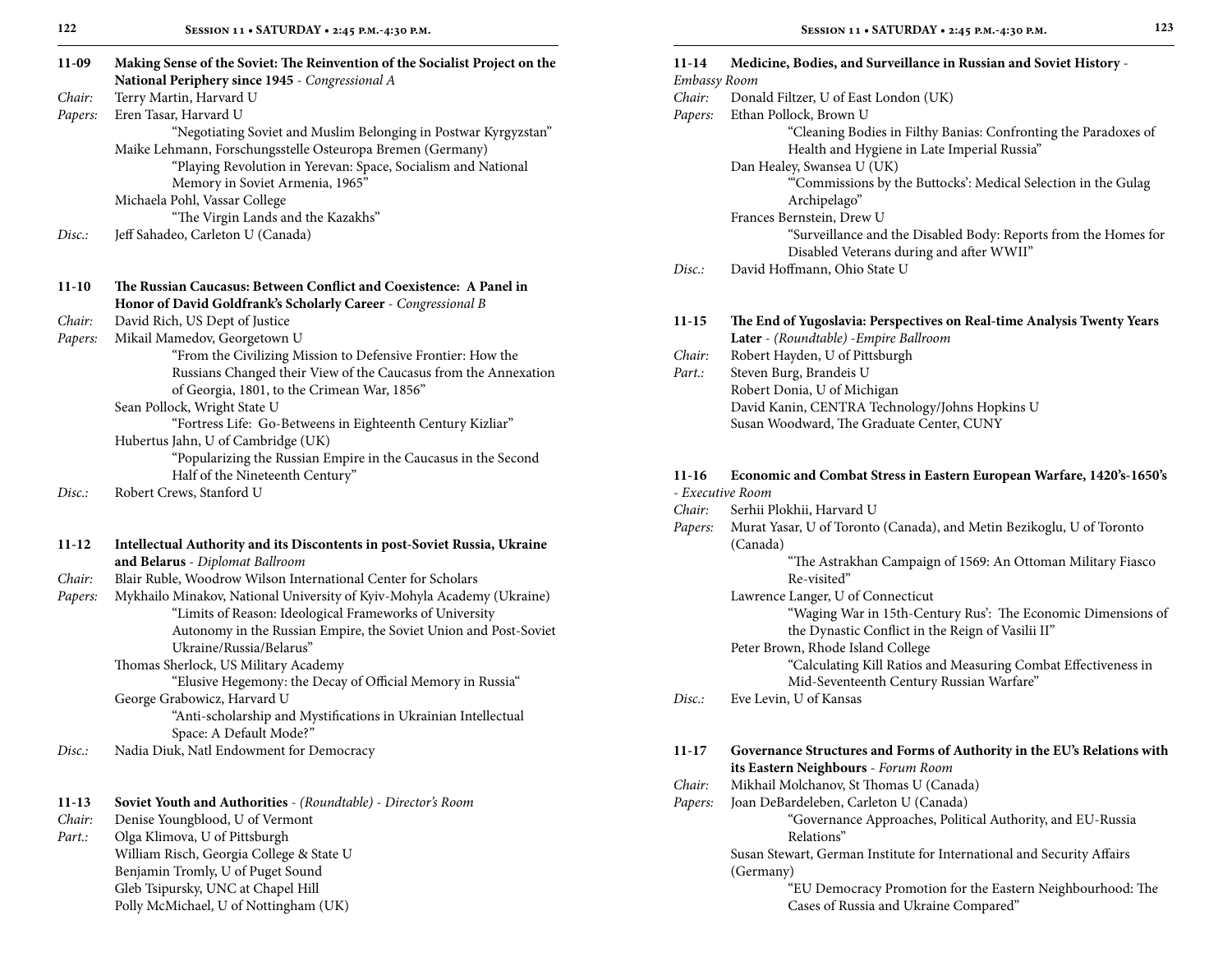Lyubov Zhyznomirska, U of Alberta (Canada) "'More for more': Limitations and Possibilities of the EU's Neighborhood Policy towards Ukraine" *Disc.:* David Marples, U of Alberta (Canada)

**11-20 Russian Politics and the 2011-12 Election Cycle** - *(Roundtable)* - *Palladian* 

*Ballroom*

*Chair:* Henry Hale, George Washington U

*Part.:* Yevgenia Albats, Higher School of Economics (Russia) Timothy Colton, Harvard U Stephen Hanson, College of William and Mary Kathryn Stoner-Weiss, Stanford U Joshua Tucker, New York U

#### **11-21 Reacting to the Thaw: Reader and Viewer Response to Soviet Literature of the 1950s and 1960s** - *Presidential Boardroom Chair:* Stephen Bittner, Sonoma State U *Papers:* Otto Boele, Leiden U (Netherlands) "Teenagers and Thaw-Era Theatre: the Response to Viktor Rozov and his Rebellious Young Heroes (1949-1961)" Polly Jones, U College London (UK) "Contested or Collective memory? Readers' Letters to Konstantin Simonov in the Khrushchev Era" Anatoly Pinsky, Cooper Union "The Shared Self: The Thaw-Era Diary as a Public Text" *Disc.:* Anna Krylova, Duke U

| $11 - 22$ | Peripheral Plotlines: New Stories about Being Soviet Inside the Union and |
|-----------|---------------------------------------------------------------------------|
|           | <b>Out</b> - Senate Room                                                  |
| Chair:    | Deborah Yalen, Colorado State U-Fort Collins                              |
| Papers:   | David Beecher, UC Berkeley                                                |
|           | "Escapism and Linguistic Self-Preservation at Tartu University in         |
|           | Soviet Estonia"                                                           |
|           | Elizabeth McGuire, Harvard U                                              |
|           | "The Love of a Century: The Second Marriage of Emi Siao, Poet of          |
|           | Sino-Soviet Romance"                                                      |
|           | Erik Scott, Georgetown U                                                  |
|           | "Internationalism in One Country: Georgian Success on the Soviet          |
|           | Stage"                                                                    |
| Disc.:    | Serguei Oushakine, Princeton U                                            |
|           |                                                                           |
|           |                                                                           |

#### **11-23 Hungarian Talent in the United States** - *Suite 153*

| Chair: | Katalin Kadar-Lynn, ELTE Budapest (Hungary) |  |  |
|--------|---------------------------------------------|--|--|
|--------|---------------------------------------------|--|--|

*Papers:* Tibor Frank, Eötvös Loránd U (Hungary)

"The Scientists"

Catherine Portuges, U of Massachusetts, Amherst "The Filmmakers" Thomas Sakmyster, U of Cincinnati "The Communists" *Disc.:* Lee Congdon, James Madison U (ret)

### **11-24 Slovak National Identity: Who/Where are the Heroes?** - *Suite 163*

| ----                    | $\frac{1}{2}$ of $\frac{1}{2}$ and $\frac{1}{2}$ and $\frac{1}{2}$ and $\frac{1}{2}$ and $\frac{1}{2}$ and $\frac{1}{2}$ and $\frac{1}{2}$ |
|-------------------------|--------------------------------------------------------------------------------------------------------------------------------------------|
|                         | Sponsored by: Slovak Studies Association                                                                                                   |
| Chair:                  | Daniel Miller, U of West Florida                                                                                                           |
| Papers:                 | Carol Leff, U of Illinois at Urbana-Champaign                                                                                              |
|                         | "Anchoring National Identity: Contesting Historical Reference                                                                              |
|                         | Points in Slovakia"                                                                                                                        |
|                         | Susan Mikula Christie, Benedictine U                                                                                                       |
|                         | "Searching for a Modern Slovak Hero: Milan Hodza, Slovak                                                                                   |
|                         | Lazarus"                                                                                                                                   |
|                         | Thomas Lorman, U of Cincinnati                                                                                                             |
|                         | "Frantisek Jehlicka: Remembered Villain, Forgotten Hero"                                                                                   |
| Disc:                   | Martin Votruba, U of Pittsburgh                                                                                                            |
| $11 - 25$<br><i>200</i> | Authorities and the Arts: Soviet and Soviet-Bloc Cultural Officials - Suite                                                                |
| Chair:                  | Brigid O'Keeffe, Brooklyn College                                                                                                          |
| Papers:                 | Mayhill Fowler, Princeton U                                                                                                                |
|                         | "Soviet Shevchenkos: The Rise of the Arts Official in 1930s Soviet                                                                         |

 Ukraine" Patryk Babiracki, U of Texas at Arlington "Cultural Diplomacy with a 'People's Democracy': the Soviet Union and Poland, 1945-1948" Kyrill Kunakhovich, Princeton University

 "In Search of Socialist Culture: Managing 'High' and 'Mass' in postwar Krakow and Leipzig"

### *Disc.:* Kiril Tomoff, UC Riverside

#### **11-26 Alternative Models of Authority in Russian New Media** - *Suite 209*

*Chair:* Simon Lewis, U of Cambridge (UK) *Papers:* Michael Gorham, U of Florida "Chinovniki 2.0: The Language and Politics of New Bereaucratic Blogging" Ellen Rutten, U of Bergen (Norway) "Legitimizing Illegitimacy: Russian Social Media and the Aesthetics of Imperfection" Vera Zvereva, Russian Academy of Sciences (Russia) "Reader Reception and Manipulation in the Russian Blogosphere" *Disc.:* Dirk Uffelmann, U of Passau (Germany)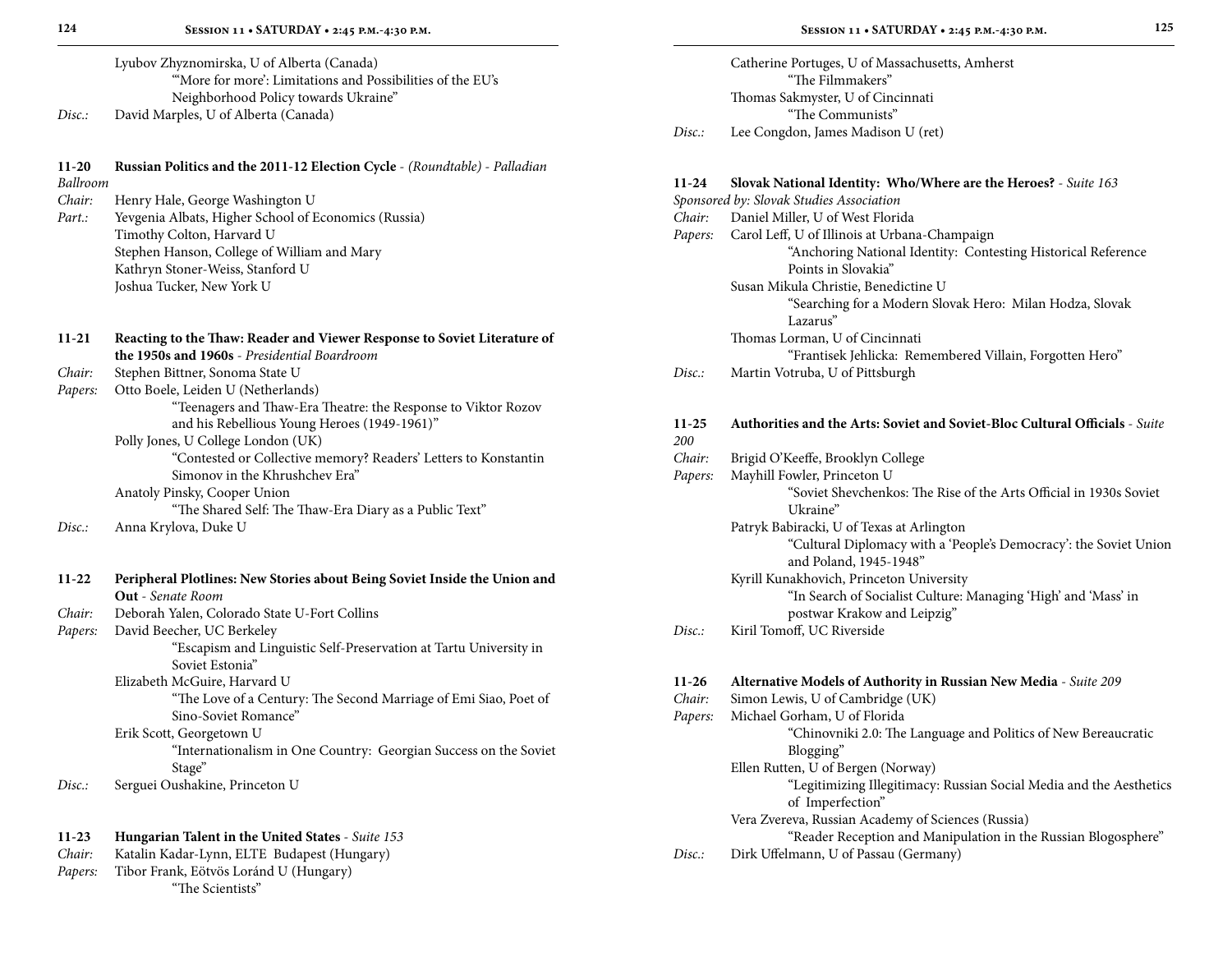| 11-27     | Comparing Communism and Nazism in Historical Culture - Suite 215           |
|-----------|----------------------------------------------------------------------------|
| Chair:    | Klas-Göran Karlsson, Lund U (Sweden)                                       |
| Papers:   | Johan Stenfeldt, Lund U (Sweden)                                           |
|           | "The Dystopian Trilemma - How to Approach Totalitarianism in               |
|           | Memory Studies"                                                            |
|           | Johan Dietsch, Lund U (Sweden)                                             |
|           | "Coming to Terms with the Nazi and Stalinist Past in German and            |
|           | Russian History Textbooks"                                                 |
|           | Maria Karlsson, Lund U (Sweden)                                            |
|           | "The Holocaust, Communism Terror, and the Structures of Denial             |
|           | and Silence"                                                               |
| Disc.     | Ulf Zander, Malmö U                                                        |
| 11-28     | Geopolitika: Politics, Identity and Space in Russia - (Roundtable) - Suite |
| 253       |                                                                            |
| Chair:    | Mark Bassin, Södertörn U (Sweden)                                          |
| $Part.$ : | Marlene Laruelle, George Washington U                                      |
|           | Bruce Parrott, Johns Hopkins U, SAIS                                       |
|           | Paul Richardson, Hokkaido U (Japan)                                        |
|           | Sanna Turoma, U of Helsinki (Finland)                                      |
|           | Richard Sakwa, U of Kent (UK)                                              |
| $11-29$   | The Other "Other Europe": Queer Studies in Poland and Russia - Suite 263   |
| Chair:    | Jessie Labov, Ohio State U                                                 |
| Papers:   | Jodi Greig, U of Michigan                                                  |
|           | "The Queer and the Divine in the Work of Maria Komornicka"                 |
|           | Emily Matthews, San Diego State U                                          |
|           | "Male Versus Female Desire: Depictions of Homosexuality in                 |
|           | Contemporary Russian Film"                                                 |
|           | David McVey, Ohio State U                                                  |
|           | "The Death Drive of Social Desire in Gombrowicz's "The Marriage"           |
| Disc.:    | Anastasia Kayiatos, UC Berkeley                                            |
| 11-31     | Books to Look At, Books to Listen To: The Great Russian Avant-Garde        |
|           | Experiment - Suite 268                                                     |
| Chair:    | Sarah Pratt, U of Southern California                                      |
| Papers:   | Nancy Perloff, Getty Research Inst                                         |
|           | "Transrational Sounds: Collaborative Book Art"                             |
|           | Oleg Minin, Glendale College / U of Southern California                    |
|           | "Illustrating the Futurist Book: The Khlebnikov-Filonov Artistic           |
|           | Symbiosis"                                                                 |

Brian Reed, U of Washington "Experimenting with the Book: Visual Poetics from Kamensky to Mnatsakanova"

*Disc.:* Eugene Ostashevsky, New York U

| 11-32 | <b>What do We Mean when We Say "Late Socialism"</b> - (Roundtable) - Suite 300 |  |  |  |  |  |
|-------|--------------------------------------------------------------------------------|--|--|--|--|--|
|-------|--------------------------------------------------------------------------------|--|--|--|--|--|

- *Chair:* Benjamin Nathans, U of Pennsylvania
- *Part.:* Paulina Bren, Vassar College Ekaterina Emeliantseva, Bangor U (UK) Christine Evans, U of Wisconsin-Milwaukee Victoria Smolkin-Rothrock, Wesleyan U Manfred Zeller, Helmut Schmidt U, U der Bundeswehr Hamburg (Germany)

#### **11-33 Pushkin's Prose** - *Suite 315*

|         | Sponsored by: North American Pushkin Society                    |
|---------|-----------------------------------------------------------------|
| Chair:  | William Todd, III, Harvard U                                    |
| Papers: | Bella Grigoryan, Yale U                                         |
|         | "My, smirennye provintsialy: Pushkin's Rural Readers and the    |
|         | Literary Marketplace"                                           |
|         | Jonathan Platt, U of Pittsburgh                                 |
|         | "Napoleon, Mephistopheles, and Julien Sorel: The Problem of the |
|         | Hero in the Queen of Spades"                                    |
|         | Lina Steiner, U of Chicago                                      |
|         | "A Choice of Inheritance: Pushkin's Turn to Prose and the       |
|         | Contemporary Polemics on Karamzin"                              |
| Disc.:  | Ivan Eubanks, Boston U                                          |
|         |                                                                 |

| $11 - 34$ | Authority and Development in Southeastern Europe: Opportunities and |
|-----------|---------------------------------------------------------------------|
|           | Risks in the XXI Century - Suite 368                                |
| Chair:    | Slobodan Pesic, American Public U                                   |
| Papers:   | Julian Schuster, Webster U                                          |
|           | "Authority and Lack of Legitimacy: The Case of Southeastern         |
|           | Europe"                                                             |
|           | Jasminka Ninkovic, Emory U                                          |
|           | "FDI and Economic Growth in Southeastern Europe"                    |
|           | Gordana Pesakovic, Argosy U                                         |
|           | "Designing and Delivering Effective Learning: Education             |
|           | Management in Southeastern Europe"                                  |
| Disc.:    | Aleksandra Stankovic, Cleveland-Marshall College of Law             |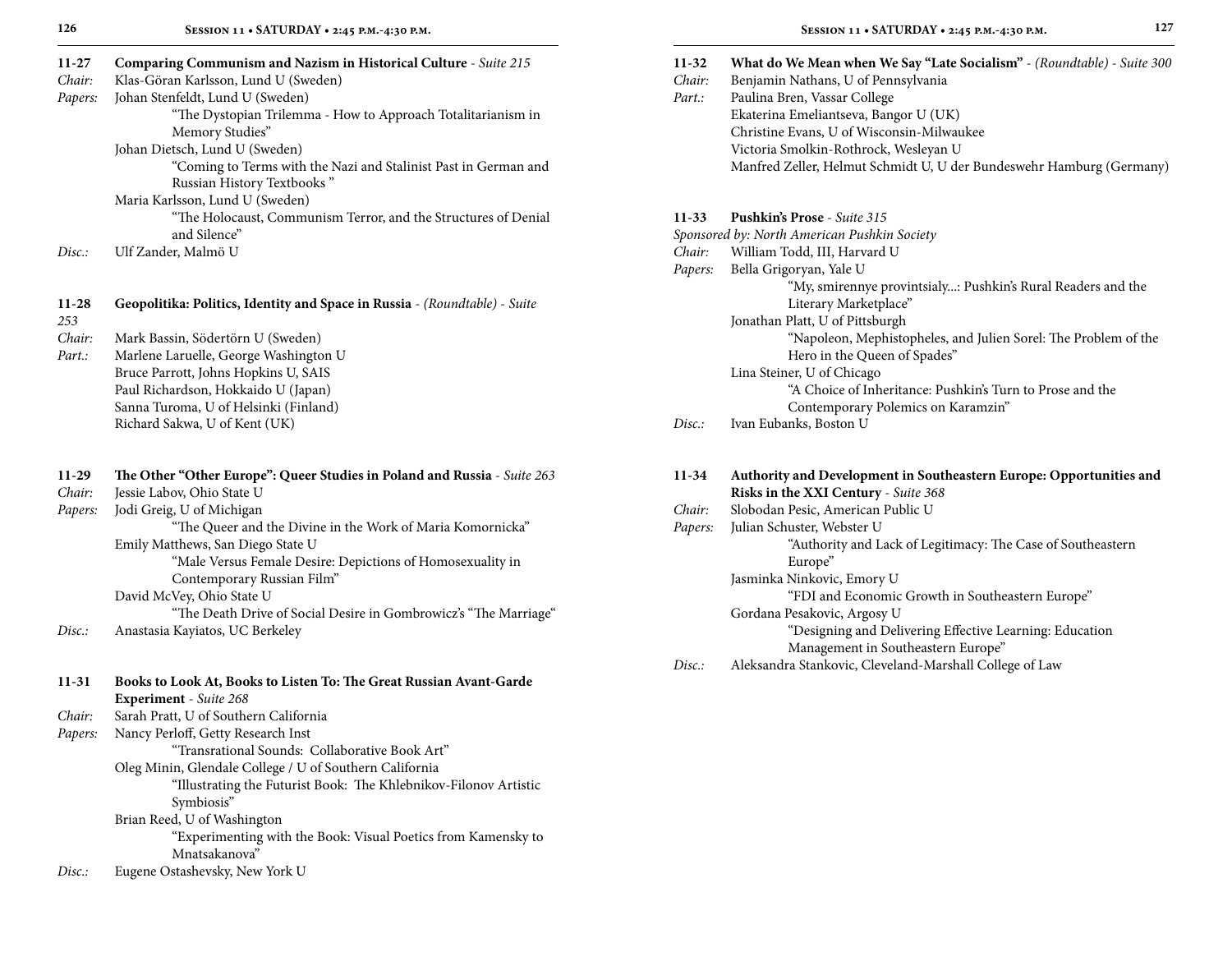| Papers:                    | Colleen Lucey, U of Wisconsin-Madison<br>"Rethinking Ostrovsky's Kingdom of Darkness"<br>Ryan Tvedt, U of Wisconsin-Madison<br>"Moving Theatre out of the Theatre: Meyerhold's Attempt at Spatial<br>Reform"<br>Dijana Mitrovic, U of Wisconsin-Madison                                     |
|----------------------------|---------------------------------------------------------------------------------------------------------------------------------------------------------------------------------------------------------------------------------------------------------------------------------------------|
| Disc.                      | "When Historical Reality Intrudes: Mikhail Bulgakov's Early Plays"<br>Manon van de Water, U of Wisconsin-Madison                                                                                                                                                                            |
| 12-08<br>Chair:<br>Papers: | <b>Remembering Mark Pittaway: Borderlands</b> - Committee Room<br>Arpad Klimo, U of Pittsburgh<br>Holly Case, Cornell U<br>"On the Edge of Reason: Lado Laszlo in the Borderlands of Sanity"<br>Alice Freifeld, U of Florida<br>"On the Border: Americanization and de-Americanization of   |
|                            | Hungary, 1945-48"<br>Steven Jobbitt, California State U, Fullerton<br>"Watershed Nation: Environmental Perspectives on the Politics of<br>Ecology and Identity in the Hungarian Borderlands, 1900-1945"                                                                                     |
| Disc.:                     | Robert Nemes, Colgate U                                                                                                                                                                                                                                                                     |
| 12-09<br>Chair:<br>Papers: | <b>Muscovite Insults</b> - Congressional A<br>Russell Martin, Westminster College<br>David Goldfrank, Georgetown U<br>"Iosif Volotsky's Purposeful Invective"<br>Charles Halperin, Independent Scholar<br>"Ivan the Terrible's Canine Curses: Literary, Cultural and Historical<br>Context" |
| Disc.                      | Elizabeth Zelensky, Georgetown U<br>"The Rhetoric of the Personal in the Delo Shakhlovtii"<br>Brian Boeck, DePaul U                                                                                                                                                                         |
|                            |                                                                                                                                                                                                                                                                                             |
| $12 - 10$                  | The Shoah in the USSR: Recent Historical and Cultural Studies -                                                                                                                                                                                                                             |
| Congressional B            |                                                                                                                                                                                                                                                                                             |
| Chair:                     | Vadim Altskan, US Holocaust Memorial Museum                                                                                                                                                                                                                                                 |
| Papers:                    | Kiril Feferman, Hebrew U of Jerusalem (Israel)<br>"New Trends in Research on the Holocaust in the Soviet Union"<br>Naya Lekht, UCLA<br>"The Boy with the Red Flag': Itsik Fefer's Vision of the Soviet Jew in<br>the Second World War"                                                      |
|                            | Maxim Shrayer, Boston College<br>"Ilya Ehrenburg and the Price of Writing Poetry about the Shoah"                                                                                                                                                                                           |
| Disc:                      | Marat Grinberg, Reed College                                                                                                                                                                                                                                                                |
|                            |                                                                                                                                                                                                                                                                                             |

## **Session 12 – Saturday –4:45-6:30pm**

**East European Politics and Societies Board Meeting** - *(Meeting)* -*Suite 315*

| Sabrina Ramet, Norwegian U of Science & Technology (Norway) |
|-------------------------------------------------------------|
|                                                             |
|                                                             |
|                                                             |
|                                                             |
|                                                             |
|                                                             |
|                                                             |
|                                                             |
|                                                             |

**12-04 Law and Authorities in Russia: Change and Continuity** - *(Roundtable)* -

- *Cabinet Room*
- *Chair:* Stephen Williams, US Court of Appeals for the DC Circuit
- *Part.:* Kathryn Hendley, U of Wisconsin-Madison William Pomeranz, Woodrow Wilson International Center for Scholars Peter Solomon, U of Toronto (Canada) Alexei Trochev, Nazarbayev U (Kazakhstan)

#### **12-05 At the Forefront of Post-Soviet Fiction: Charting Victor Pelevin Studies** -

*(Roundtable)* - *Calvert Room*

*Chair:* Lyudmila Parts, McGill U (Canada) *Part.:* Sofya Khagi, U of Michigan Dina Khapaeva, U of Helsinki (Finland) Keith Livers, U of Texas at Austin Gerald McCausland, U of Pittsburgh

| 12-06 | Renewal or Stagnation? Church-State Relations in Russia Under Patriarkh |
|-------|-------------------------------------------------------------------------|
|       | <b>Kirill</b> - (Roundtable) -Capitol Room                              |

*Chair:* Dmitry Gorenburg, Harvard U

*Part.:* Christopher Marsh, Baylor U Irina Papkova, Central European U (Hungary) Vladimir Von Tsurikov, Holy Trinity Orthodox Seminary Andrei Zolotov, Russia Profile (Russia)

**12-07 Reading Between the Lines: Ostrovsky, Meyerhold and Bulgakov and the Art of Defiance** - *Chairman's Boardroom*

*Chair:* Brian Johnson, Swarthmore College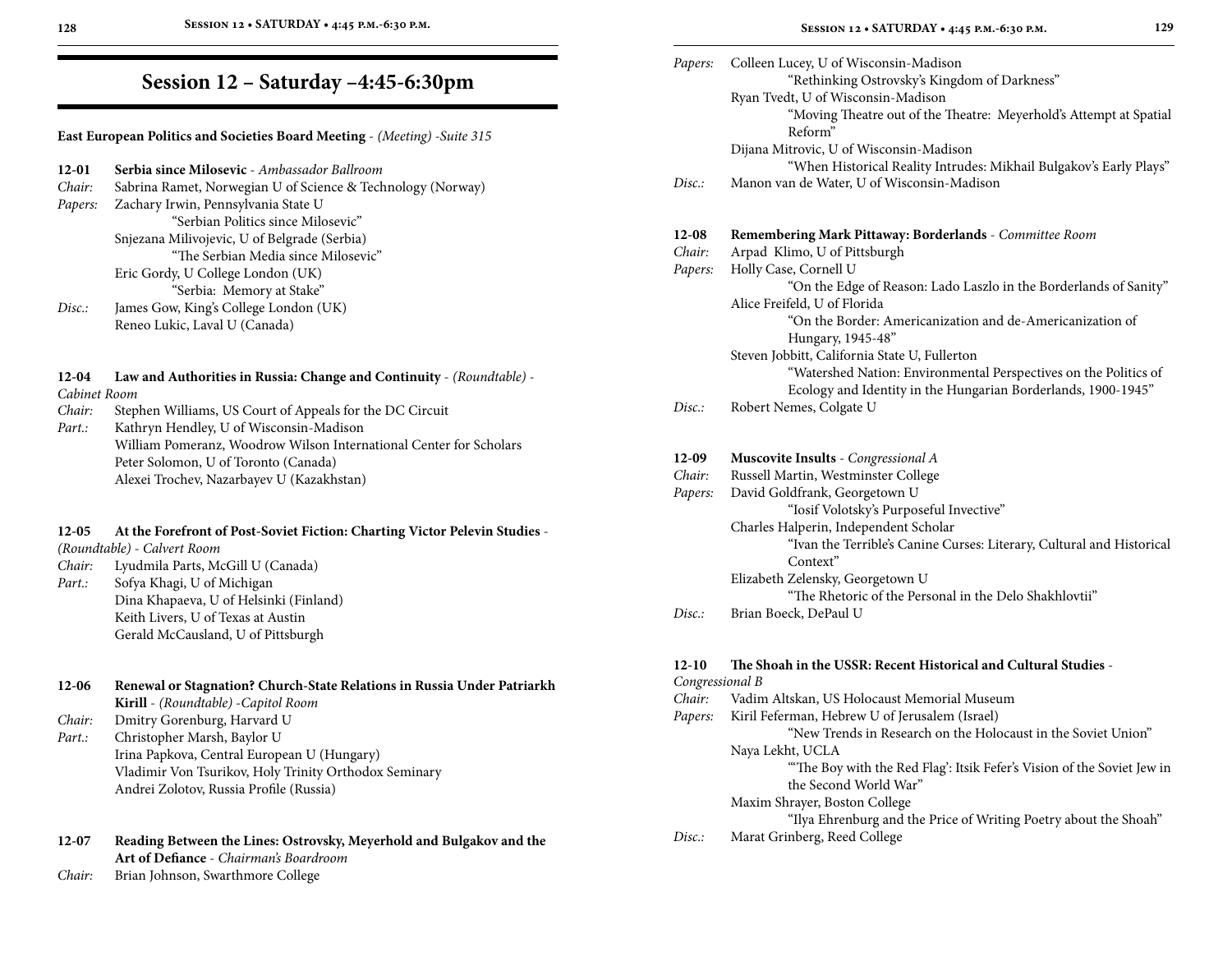*Council Room*

- *Chair:* Theodore Weeks, Southern Illinois U, Carbondale
- *Papers:* Helena Toth, Ludwig Maximillian U (Germany)

 "What Connects and What Divides? Émigré Organizations and Networks in the Aftermath of the Revolutions of 1848"

Ruth Leiserowitz, German Historical Institute (Poland) "Self-concepts and Perception by the Others: Polish Students and Scientists at European Universities during the 19th Century"

Robert Brier, German Historical Institute (Poland)

"Nationalism and International Society: Polish Activists in

- International Organizations at the End of the 'Long' 19th Century"
- *Disc.:* Brian Porter-Szucs, U of Michigan

#### **12-13 Collective Memories and Common Identities in Post-Communist Europe**

- *Director's Room*

- *Chair:* Natalia Rulyova, U of Birmingham (UK)
- *Papers:* Vera Tolz-Zilitinkevich, U of Manchester (UK), and Stephen Hutchings, U of Manchester (UK)

 "Historical Myths-Making and Nation-Building in Today's Russia: TV Coverage of the Day of National Unity"

Ewa Ochman, U of Manchester (UK)

"Memories of War and Cosmopolitan Solidarity "

Sue-Ann Harding, U of Manchester (UK)

"Remembering Beslan: Official and Grassroots Commemorations"

*Disc.:* Lara Ryazanova-Clarke, U of Edinburgh (UK)

**12-14 Access to Research and Educational Materials In Our Institutions: The Role Of Governments and Citizens** - *(Roundtable)* - *Embassy Room Chair:* Michael Brewer, U of Arizona

*Part.:* Janet Crayne, U of Michigan Saša Madacki, Human Rights Centre, University of Sarajevo (Bosnia-Herzegovina) Janice Pilch, Rutgers U

**12-15 Film Screening:** *Bitter Taste* **of Freedom: Anna Politkovskaya (Directed by Marina Goldovskaya)** - *(Roundtable)* - *Empire Ballroom*

*Chair:* Adele Lindenmeyr, Villanova U

*Part.:* Herbert Eagle, U of Michigan Marina Goldovskaya, UCLA Helena Goscilo, Ohio State U Vida Johnson, Tufts U Jane Knox-Voina, Bowdoin College

| $12 - 16$<br>Chair:<br>Papers: | Wine in the Lands of Tsar and Commissar - Executive Room<br>Ethan Pollock, Brown U<br>Kelly O'Neill, Harvard U |
|--------------------------------|----------------------------------------------------------------------------------------------------------------|
|                                | "The Taste of Enlightened Agriculture: Winemaking in the Russian<br>South"                                     |
|                                | Stephen Bittner, Sonoma State U                                                                                |
|                                | "Russian Science and the Great Wine Blight"                                                                    |
|                                | Jeremy Smith, U of Eastern Finland (Finland)                                                                   |
| Disc.                          | "The Modernization of Georgian/Soviet Winemaking, 1955-1965"                                                   |
|                                | Alison Smith, U of Toronto (Canada)                                                                            |
| $12 - 17$                      | Architecture and Authority: The Privileges and Limitations of Being a                                          |
|                                | Socialist Architect - (Roundtable) - Forum Room                                                                |
| Chair:                         | Steven Harris, U of Mary Washington                                                                            |
| Part.:                         | Daria Bocharnikova, European University Institute (Italy)                                                      |
|                                | Andres Kurg, Estonian Academy of Arts (Estonia)                                                                |
|                                | Paul Stronski, George Washington U/US Department of State                                                      |
| 12-18                          | The Specter of the Gothic in Russian Literature - Governor's Boardroom                                         |
| Chair:                         | Thomas Newlin, Oberlin College                                                                                 |
| Papers:                        | Ilya Vinitsky, U of Pennsylvania                                                                               |
|                                | "Undoing Gothic Fears: Vasily Zhukovsky's Love Scenario"                                                       |
|                                | Katherine Bowers, Northwestern U                                                                               |
|                                | "The Gothic Wanderer: Culturally Constructed Landscape in                                                      |
|                                | Karamzin and Turgenev"                                                                                         |
|                                | Valeria Sobol, U of Illinois at Urbana-Champaign                                                               |
|                                | "The Imperial Uncanny in Nineteenth-Century Russian Literature"                                                |
| Disc.                          | Muireann Maguire, U of Oxford (UK)                                                                             |
| $12-19$                        | The State and the Petroleum Sector in the FSU - Hampton Ballroom                                               |
| Chair:                         | Helge Blakkisrud, Norwegian Inst of International Affairs (Norway)                                             |
| Papers:                        | Ryan Kennedy, U of Houston                                                                                     |
|                                | "Loosening the Reins: Theories of Oil Sector Privatization and their                                           |
|                                | Implications for Central Asia"                                                                                 |
|                                | Indra Overland, Norwegian Inst of International Affairs (Norway)                                               |
|                                | "The Resource Curse, Authoritarianism and Color Revolutions in                                                 |

*Chair:* William Rosenberg, U of Michigan

*Disc.:* Johnny Rodin, Stockholm U (Sweden)

**Retrospective** - *(Roundtable)* - *Palladian Ballroom*

 the Former Soviet Union" Veli-Pekka Tynkkynen, U of Helsinki (Finland)

**12-20 Leopold Haimson (1927-2010): Russian Historian, Scholar, Teacher. A** 

"The Resource Curse and Geo-governmentality: Cases from Russia"

*Part.:* Laura Engelstein, Yale U Jochen Hellbeck, Rutgers U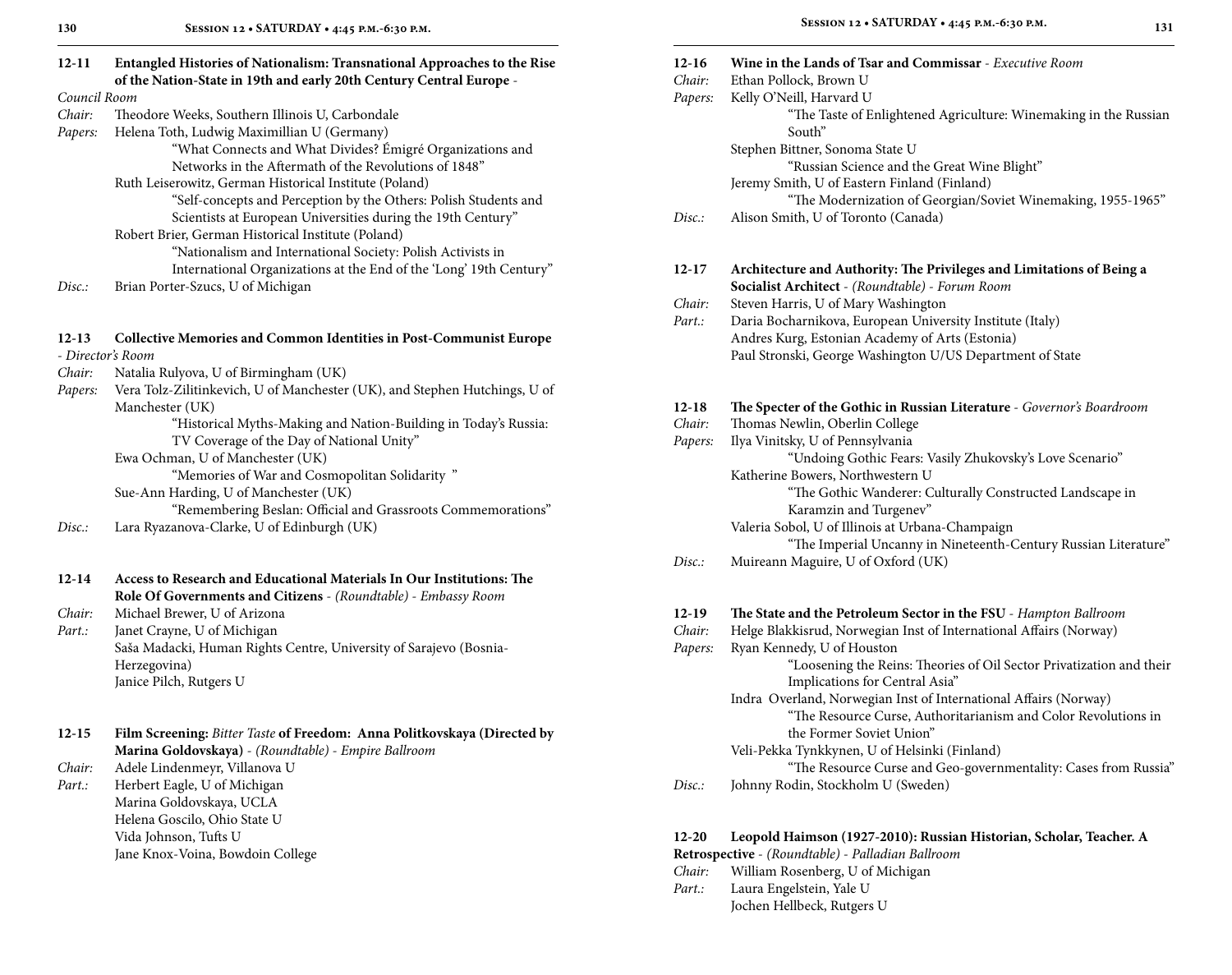#### **12-21 Ethnicity and Race in Soviet and Post-Soviet Cinema** - *Presidential Boardroom Chair:* Harlow Robinson, Northeastern U

| Guau.   | Traffow Robillson, Twitthcastern O   |
|---------|--------------------------------------|
| Papers: | Konstantin Kustanovich, Vanderbilt U |

" Jewish Images in Mikhalkov's 'The Barber of Siberia'"

B. Amarilis Lugo de Fabritz, Howard U

 "Exporting the Soviet Cultural Experiment: Kalatozov and 'I Am Cuba'"

James Steffen, Emory U

- " 'Makharashvili was here': Negotiating Georgian and Soviet Identity in Rezo Chkheidze's 'Father of a Soldier' (1964)"
- *Disc.:* Julie de Sherbinin, Colby College

#### **12-22 The Beilis Trial: Russian Authorities and Public Opinion** - *Senate Room*

- *Chair:* Michael Hickey, Bloomsburg U
- *Papers:* Robert Weinberg, Swarthmore College "Popular Antisemitism and the Occult in Late Imperial Russia: Ritual Murder and the Trial of Mendel Beilis" Victoria Khiterer, Millersville U

"Forgotten Victims of the Beilis Trial"

Andrew Reed, Arizona State U

"The Refutation of Blood Libel: Forms and Sources of Authority in

the Defense of Jews Accused of Committing Ritual Murder"

*Disc.:* Jarrod Tanny, UNC at Wilmington

#### **12-23 Post-1990 Ukrainian Literature: Authors and Authority in the Society** -

*(Roundtable)* - *Suite 153*

*Chair:* Larissa Onyshkevych, Princeton Research Forum

*Part.:* Mark Andryczyk, Columbia U Oksana Lutsyshyna, U of Georgia Michael Naydan, Pennsylvania State U Maxim Tarnawsky, U of Toronto (Canada)

| $12 - 24$ | <b>East Slavic Historical Morphosyntax</b> - Suite 163          |
|-----------|-----------------------------------------------------------------|
| Chair:    | Motoki Nomachi, Hokkaido U (Japan)                              |
| Papers:   | Jan Ivar Bjornflaten, U of Oslo (Norway)                        |
|           | "On the Predicative Participles in the Text of Russkaja Pravda" |

Elena Bratishenko, U of Calgary (Canada) "Observations on the Pronouns kakoj/takoj in Domostroj"

Andriy Danylenko, Pace U

 "The Chicken or the Egg? Onomatopoeic Particles and Verbs in East Slavic"

*Disc.:* Stefan Pugh, Wright State U

| $12 - 26$ | Reflecting the Imperial Power in the Grand Duchy of Finland: Legislation, |
|-----------|---------------------------------------------------------------------------|
|           | Society and Culture - Suite 209                                           |
| Chair:    | Markku Kangaspuro, U of Helsinki (Finland)                                |
| Papers:   | Irina Novikova, Saint Petersburg State U (Russia)                         |
|           | "The Participation of the Grand Duchy of Finland in Olympic               |
|           | Movement: View from Russia"                                               |
|           | Timo Vihavainen, U of Helsinki (Finland)                                  |
|           | "Society and Culture of 19th Century St. Petersburg as Reflected by       |
|           | the Correspondents of Finnish Newspapers"                                 |
|           | Kirsti Ekonen, U of Helsinki (Finland)                                    |
|           | "Helsinki Slavonic Library: Imperial Power and Local Practices"           |
| Disc.     | Andrey Popov, Russian State U for the Humanities (Russia)                 |
| 12-27     | An Economic Turn? Integrating Economy into Soviet History Debates -       |
| Suite 215 |                                                                           |
| Chair:    | Andrew Sloin, Earlham College/U of Michigan                               |
| Papers:   | Oscar Sanchez-Sibony, U of Macau (China)                                  |
|           | "The Great Break Reconsidered: Striving for Autarky or                    |
|           | Contending with Global Crisis?"                                           |
|           | Benjamin Loring, Fitchburg State U                                        |
|           | "Colonizers with Party Cards": Soviet Internal Colonialism in             |
|           | Central Asia, 1917-1939"                                                  |
|           | Marcie Cowley, Grand Valley State U                                       |
|           | "The Right of Inheritance in Pre-World War II Soviet Discourse            |
|           | and Practice"                                                             |
| Disc.     | Lewis Siegelbaum, Michigan State U                                        |
| $12 - 28$ | Civil and Human Rights in post-Communist Albania: An Appraisal -          |
|           | (Roundtable) - Suite 253                                                  |
| Chair:    | Nicholas Pano, Western Illinois U                                         |
| Part.:    | Robert Austin, U of Toronto (Canada)                                      |
|           | Elez Biberaj, Voice of America                                            |
|           | Bernd Fischer, Indiana U, Fort Wayne                                      |
| 12-29     | Utopia or Dystopia: Immigration and Emigration Patterns in Communist      |
|           | Czechoslovakia - Suite 263                                                |
| Chair:    | Oldrich Tuma, Inst of Contemporary History, Academy of Sciences (Czech    |
|           | Republic)                                                                 |
|           |                                                                           |

- *Papers:* Francis Raska, Charles U (Czech Republic) "A Clash of Visions: The 1948 and 1968 Czechoslovak Political Exile"
	- Ondrej Vojtechovský, Charles U (Czech Republic)

 "Political Emigrants in Czechoslovakia: Yugoslavs, Italians and Spaniards"

- Kathleen Geaney, Charles U(Czech Republic) "The English-speaking Community in Communist Czechoslovakia in the 1950s"
- *Disc.:* Karel Svoboda, Charles U (Czech Republic)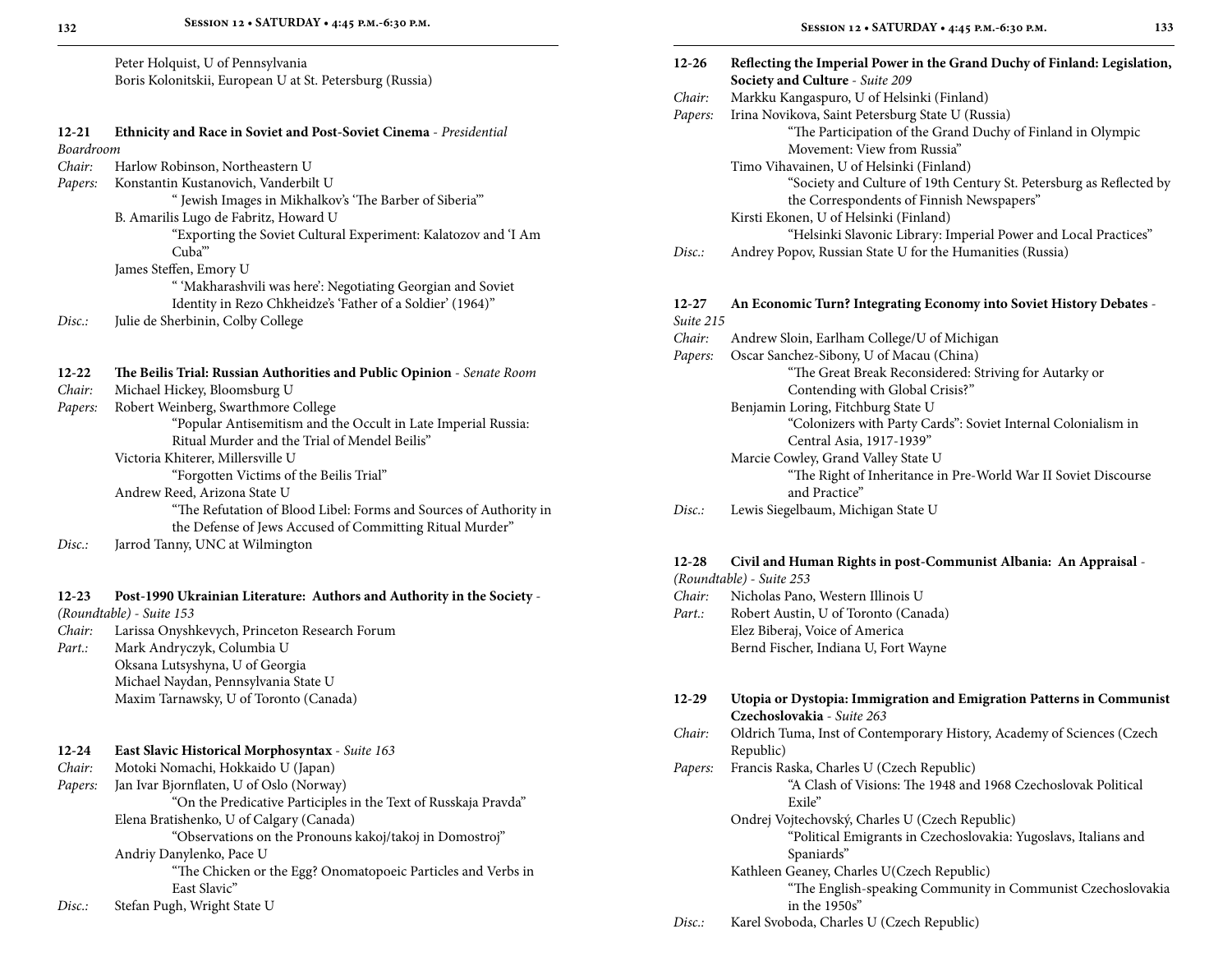| 12-31     | <b>Moscow's Most Faithful Ally?: Revisiting Socialist Bulgaria's</b>    |
|-----------|-------------------------------------------------------------------------|
|           | <b>Unexceptionalism</b> - Suite 268                                     |
| Chair:    | Yana Hashamova, Ohio State U                                            |
| Papers:   | Theodora Dragostinova, Ohio State U                                     |
|           | "You Shall Not Covet Your Neighbor's History': Celebrating the          |
|           | Nation in Late Socialist Bulgaria"                                      |
|           | Irina Gigova, College of Charleston                                     |
|           | "The Pen and the Red Star: Rethinking the Absence of Bulgarian          |
|           | Dissidence"                                                             |
|           | Mary Neuburger, U of Texas at Austin                                    |
|           | "Exceptionally Faithful?: Consumer Culture and Bulgarian Bloc           |
|           | Loyalty"                                                                |
| Disc:     | Patrick Patterson, UC San Diego                                         |
|           |                                                                         |
| $12 - 32$ | <b>International Assistance: Lessons from the Balkans</b> - Suite 300   |
| Chair:    | Jon Western, Mt. Holyoke College                                        |
| Papers:   | Patrice McMahon, U of Nebraska, Lincoln, and Jill Irvine, U of Oklahoma |
|           | "American Aid to the Balkans: Lessons for Afghanistan"                  |
|           | Sharon Wolchik, George Washington U, and Valerie Bunce, Cornell U       |
|           | "When Democracy Assistance Works"                                       |

Jill Benderly, School for Intl Training/World Learning "International Assistance, Local Impact"

*Disc.:* Andrew Konitzer, U of Pittsburgh Julie Mostov, Drexel U

| $12 - 34$ | Eye of the Beholder: Issues of Interpretation in the Arts in the Soviet |
|-----------|-------------------------------------------------------------------------|
|           | <b>Union</b> - Suite 368                                                |
| Chair:    | Peter Kupfer, Southern Methodist U                                      |
| Papers:   | Susan Costanzo, Western Washington U                                    |
|           | "Amateur Theater and the 40th Anniversary of the War"                   |
|           | Leah Goldman, U of Chicago                                              |
|           | "Particular Perception: Responses of the Various Audiences of           |
|           | Soviet Opera at Mid-Century"                                            |
|           | Dassia Posner, U of Connecticut                                         |
|           | "Innovations in American Expressionism at the Moscow Kamerny            |
|           | Theatre: Tairov's Productions of 'The Hairy Ape and Machinal'"          |
| Disc.     | William Quillen, U of Cambridge (UK)                                    |
|           |                                                                         |
|           |                                                                         |

#### **Saturday Evening Events**

**ASEEES Cocktail Buffet (by ticket only) – 6:45 PM** – *Blue Room Pre-Function* **ASEEES Awards Presentation and President's Address** – (open to all) – 7:30 PM – *Blue Room*

Bruce Grant, New York U, will deliver the President's Address: "We Are All Eurasian"

### **2011 Distinguished Contributions to Slavic, East European and Eurasian Studies Award**

#### **Winner: Norman Naimark**

The 2011 Distinguished Contributions to Slavic, East European, and Eurasian Studies Award, which honors senior scholars who have helped build and develop the field through scholarship, teaching, and service to the profession, is presented to Norman Naimark.

One of the world's preeminent historians of modern Central and Eastern Europe, Norman Naimark is the author of a remarkable range of books and articles that have carved new paths across the historical terrain of Russia, Germany, Poland, and the corridor between the Baltic and the Black Seas. Whether writing about Marxism in 19th-century Poland, the revolutionary movement in late Imperial Russia, the Soviet occupation of Germany, ethnic cleansing, or Stalin's genocides, Professor Naimark has combined meticulous research with sober, evidence-driven analyses of fundamental issues of power and political violence. His work, expressed in accessible, lucid prose, has reached enthusiastic audiences on both sides of the Atlantic. Two books in particular have been widely recognized as definitive works in their fields: The Russians in Germany: A History of the Soviet Zone of Occupation, 1945-1949 (1995) and Fires of Hatred: Ethnic Cleansing in Twentieth-Century Europe (2001).

Professor Naimark's international reputation rests not only on his scholarship but on his record as a stellar teacher and devoted mentor. In some four decades of teaching, first at Boston University and, since the late 1980s, at Stanford University, he has won numerous teaching awards and cultivated several generations of devoted graduate students who have gone on to become some of the leading scholars in the field of East European history. Furthermore, he has rendered exemplary service to his home universities, to colleagues at universities around the world, and to the wider fields of Slavic Studies and European History. He has served on the editorial boards of countless leading journals, worked on fellowship selection committees at virtually every major funding organization in his field, and, not least, given generously of his talent as president of ASEEES.

Norman Naimark embodies academia's "Triple Threat": stellar and prolific scholarship, lasting impact as a teacher, and selfless service to the profession. As if that were not enough, he is also a gifted conversationalist, eager for intellectual exchange with colleagues young and old, and is universally known as a wonderful human being. ASEEES is pleased and honored to recognize his distinguished contributions to our field.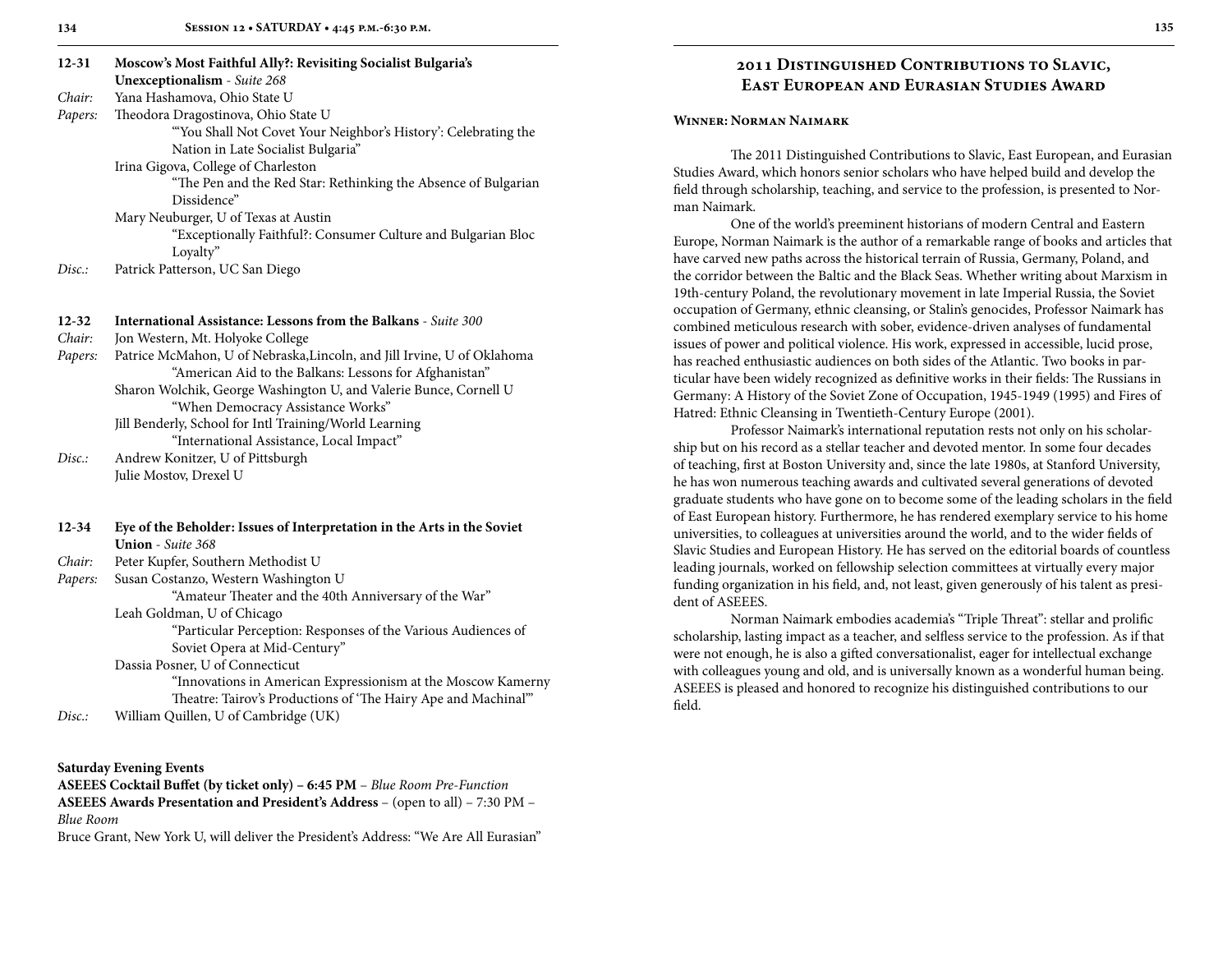### **The Wayne S. Vucinich Book Prize**

The Wayne S. Vucinich Book Prize sponsored by the American Association for the Advancement of Slavic Studies (ASEEES) and the Stanford University Center for Russian and East European Studies, is awarded annually for the most important contribution to Russian, Eurasian, and East European studies in any discipline of the humanities or social sciences published in English in the United States in the previous calendar year.

#### **Winner: Matthew Jesse Jackson**

Title: *The Experimental Group: Ilya Kabakov, Moscow Conceptualism, Soviet Avant Gardes* (Chicago University Press).

Matthew Jesse Jackson's book, *The Experimental Group: Ilya Kabakov, Moscow Conceptualism, Soviet Avant Gardes*, is an engaging, beautifully written, and erudite study of unofficial Soviet art. It makes a strong case for Kabakov's achievements across multiple art forms, and provides brilliant readings of numerous individual drawings, albums, mixed media work, and installations. Moving far beyond his own field of art history, Jackson makes a major statement about Soviet society, culture, and politics as a whole. Without idealizing the late Soviet period in the least, he shows how its norms of cultural conversation, the organization of work and free time, occasional but critical moments of access to Western innovations in the arts, emerging new philosophies of the artistic process, and the important role of viewer (or reader) response all conspired to make possible extraordinary art. Jackson prompts us to recognize the "period of stagnation" as a time of intellectual ferment--with the Soviet citizenry acting as the ultimate "experimental group." This monumental study of creativity in and after the late Soviet period is a remarkable scholarly achievement.

### **The University of Southern California Book Prize in Literary and Cultural Studies**

The University of Southern California Book Prize in Literary and Cultural Studies, established in 2009, and sponsored by the Department of Slavic Languages and Literatures at the USC, is awarded annually for an outstanding monograph published on Russia, Eastern Europe or Eurasia in the fields of literary and cultural studies in the previous calendar year.

#### **Winner: James Loeffler**

Title: *The Most Musical Nation: Jews and Culture in the Late Russian Empire* (Yale University Press).

*The Most Musical Nation* is a primary evaluation, *a pervaia lastochka*, in the study of the position of Jewish music and musicians within the mosaic of Russian culture during the period ca. 1900-1930. In investigating his subject, Loeffler reinforces the assumption that what is often described as "Russian" Modernism was, in fact, a synthesis of many ethnic ingredients. This fusion imparted a cosmopolitan vision and vital energy to Russian Symbolism and the avant-garde, which were among the most sophisticated movements of 20th century European arts and letters.

Loeffler examines the Jewish cultural experience and Jewish musical presence in late Imperial Russia both in the shtetl and in the metropolitan areas. He emphasizes key achievements of Rubinstein, Engel, Auer, Zimbalist and Elman, and, thereby, establishes an "ethnic" precedent to which so many, later Russian and Soviet musicians of Jewish extraction belonged. But, as Loeffler emphasizes, the Jewish cohort remained an organic part of Russian musical life, moving closely not only with the Russian elders of the Moscow Conservatoire, but also with the Russian prodigies and divas of the time. In placing the Jewish accomplishment within a broader Russian (rossiiskii) context of contemporary artists and composers, Loeffler amalgamates the two forces and implies that Russian music may, in fact, be more a "Eurasian" or even orientalist culture than an embellished borrowing of German, French and Italian conventions.

Of particular interest is the starting-point of many professional Jewish composers and performers, i.e. the domestic folk music of the shtetl and the strong ethnographical bias which this brought to their accomplishments. Ethnic allegiance molded compositions and deportments; cultural difference lay not in national identity, but in the fundamental difference between West and East. Loeffler also demonstrates that Jewish folk music served as both a storehouse of traditional values and as an agent of change: distinctive assets such as the cantonic nuances of the folk song or the bravura of the village fiddler were vital sources of inspiration to professional composers. Loeffler's account of the anthropological expedition through Western Russia and the Ukraine in 1912 is especially informative, describing, how Engel recorded Yiddish songs in the Pale of Settlement, thus saving an entire cultural legacy for posterity. Loeffler's monograph boasts many such piquant morsels of information, the sum of which makes for an entertaining as well as enlightening narrative. Such episodes and interludes form a vital part of what Loeffler describes as "forgotten stories…. [which] challenge the simple narratives about how Jewish and European cultures developed as a whole." Loeffler's observations constitute a rich and sophisticated appreciation of the most musical nation.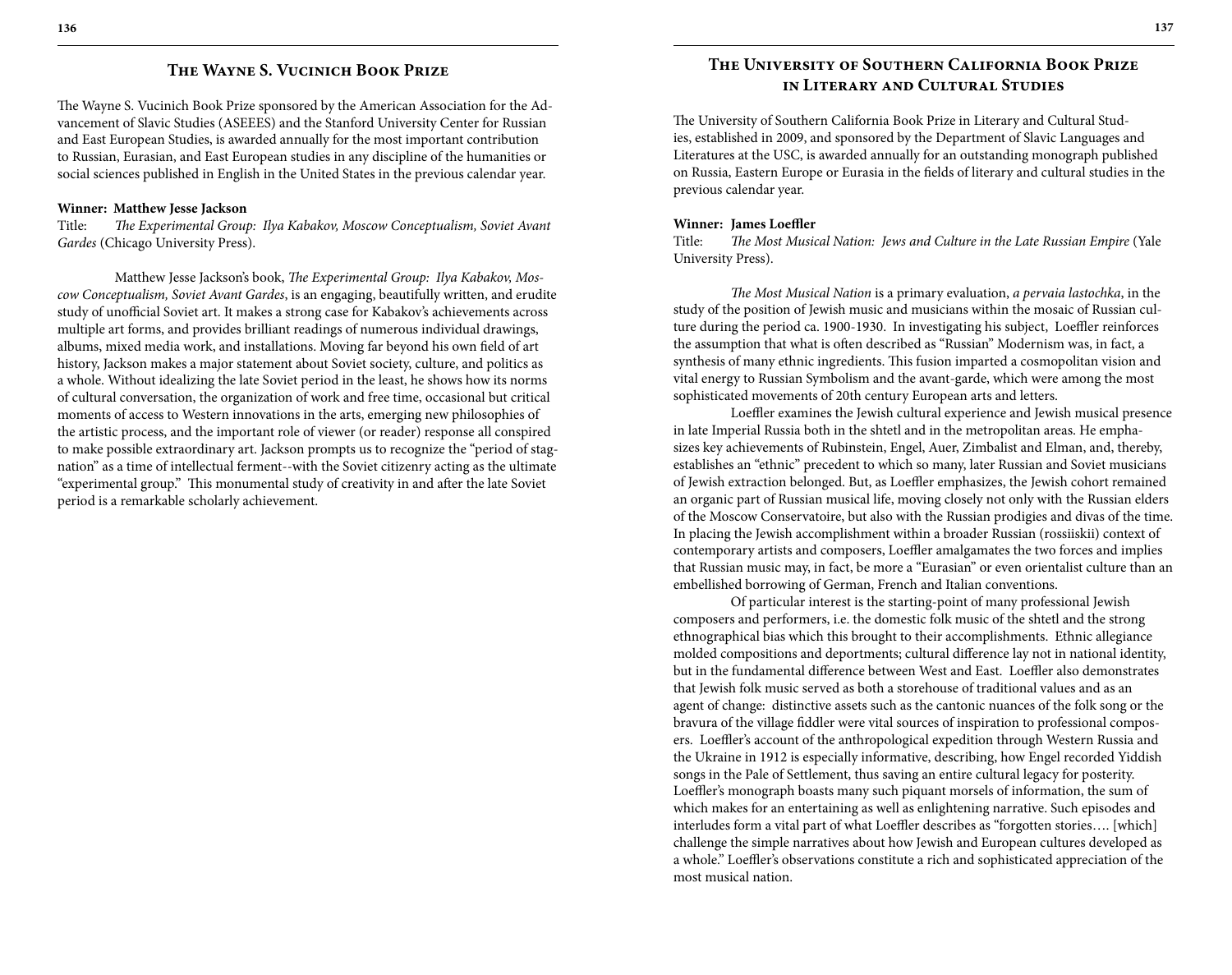### **The Reginald Zelnik Book Prize in History**

The Reginald Zelnik Book Prize in History, established in 2009 and sponsored by the Institute of Slavic, East European, and Eurasian Studies at the University of California, Berkeley, is awarded annually for an outstanding monograph published on Russia, Eastern Europe or Eurasia in the field of history in the previous calendar year.

#### **Winner: Matthew E. Lenoe**

Title: *The Kirov Murder and Soviet History* (Yale University Press).

Matthew Lenoe's meticulous and nuanced investigation of the December 1, 1934 assassination of Leningrad Party Secretary Sergei Kirov — a major turning point in the history of Stalinism — and of its subsequent role in Stalinist and post-Stalinist Soviet political life is nothing short of a tour de force. Based on hundreds of newly available Party and KGB documents, *The Kirov Murder and Soviet History* is a model of archival detective work, painstaking research, and the most careful and judicious consideration of evidence, while simultaneously being a true crime thriller and a major contribution to understanding the high politics behind the Stalinist purges.

Like the Kennedy assassination in the U.S., the Kirov murder spawned persistent conspiracy theories, ranging from Stalin's own hyperbolic linkage of the crime with both the former opposition and the Nazis to anti-Stalinists who saw the Soviet dictator's own hand behind that of the gunman. Lenoe carefully and patiently debunks these theories, demonstrating that Leonid Nikolaev, the pathetically troubled killer, acted alone. Yet Lenoe also shows clearly how the killing and the regime's response to it revealed much about the social and political crisis of the 1930s and the evolving nature of Stalin's increasingly paranoid regime. The book includes translated texts of 125 critical documents, allowing readers to test Lenoe's detailed arguments on their own. Often reconstructing events on an hour-by-hour basis, Lenoe manages to hold readers spellbound until the final pages of his 872 page masterpiece.

#### **Honorable Mention: Rochelle Goldberg Ruthchild**

Title: *Equality and Revolution: Women's Rights in the Russian Empire, 1905-1917*  (University of Pittsburgh Press).

In her elegantly written study of the women's suffrage movement in the early 20th century, Ruthchild demonstrates how Russian women and their movement for suffrage and gender equality were central to the social changes and revolutionary politics of late tsarism. Previous studies of prerevolutionary Russian feminism emphasized the movement's privileged character and the tensions between its allegedly "bourgeois" activists on one side and women workers and socialists on the other. *Equality and Revolution* demonstrates, however, that socialists and feminists often worked in tandem within a broader democratic movement, and that, at critical moments, their joint struggle for gender equality drove the broader revolutionary and democratic movements forward. As a consequence, Russian women were in early 1917 the first of their gender in a major power to gain the franchise. Ruthchild also situates the Russian women's movement in a broader international context and brings back to life several influential but longforgotten figures in the movement. Eschewing ideology for compelling narrative based on a broad base of archival and rare published primary sources, Ruthchild succeeds in restoring Russian women to their rightful place at the center of the revolutionary narrative and in relating their compelling and gripping tale with compassion and dignity.

### **The ASEEES Davis Center Book Prize in Political and Social Studies**

The ASEEES Davis Center Book Prize in Political and Social Studies, established in 2008, and sponsored by the Kathryn W. and Shelby Cullom Davis Center for Russian and Eurasian Studies at Harvard University, is awarded annually for an outstanding monograph published on Russia, Eurasia, or Eastern Europe in anthropology, political science, sociology, or geography in the previous calendar year.

#### **Winner: Kristen Ghodsee**

Title: *Muslim Lives in Eastern Europe: Gender, Ethnicity, and the Transformation of Islam in Postsocialist Bulgaria* (Princeton University Press).

Kristen Ghodsee's *Muslim Lives in Eastern Europe: Gender, Ethnicity, and the Transformation of Islam in Postsocialist Bulgaria* is a sophisticated, nuanced analysis of shifting identities in post-socialist eastern Europe. Focusing on the Pomaks in a former mining town in southern Bulgaria, she argues that the rise of a more "orthodox" Islamic identity in Bulgaria is driven by a mixture of international factors and the local socioeconomic context. As result of these factors, Islamist institutions have become a viable substitute for both workplace and social supports that were damaged by the end of socialism by providing jobs, focus and community. Drawing on a wide range of evidence including ethnographic studies, evaluations of the use of public spaces, and analyses of economic conditions and religious publications, Ghodsee has written an exceptional book that makes an important contribution to our field and is relevant for a broad community of scholars.

#### **Honorable Mention: Sarah Phillips**

Title: *Disability and Mobile Citizenship in Postsocialist Ukraine* (Indiana University Press).

The prize committee unanimously agreed that Sarah Phillips' rich ethnographic study, *Disability and Mobile Citizenship in Postsocialist Ukraine*, deserves significant mention. This study provides an important perspective on civic organizations in new democracies. Phillips' compelling and beautifully written narrative argues that civic organizations in Ukraine are largely driven by personal need and access to scarce resources. The study provides a rich history of state policy and social attitudes toward disabled citizens in the Soviet space. As such, Phillips' study breaks important new ground in addressing the concerns of the disabled as well as the structural impediments to the formation of civic organizations in post-Communist states.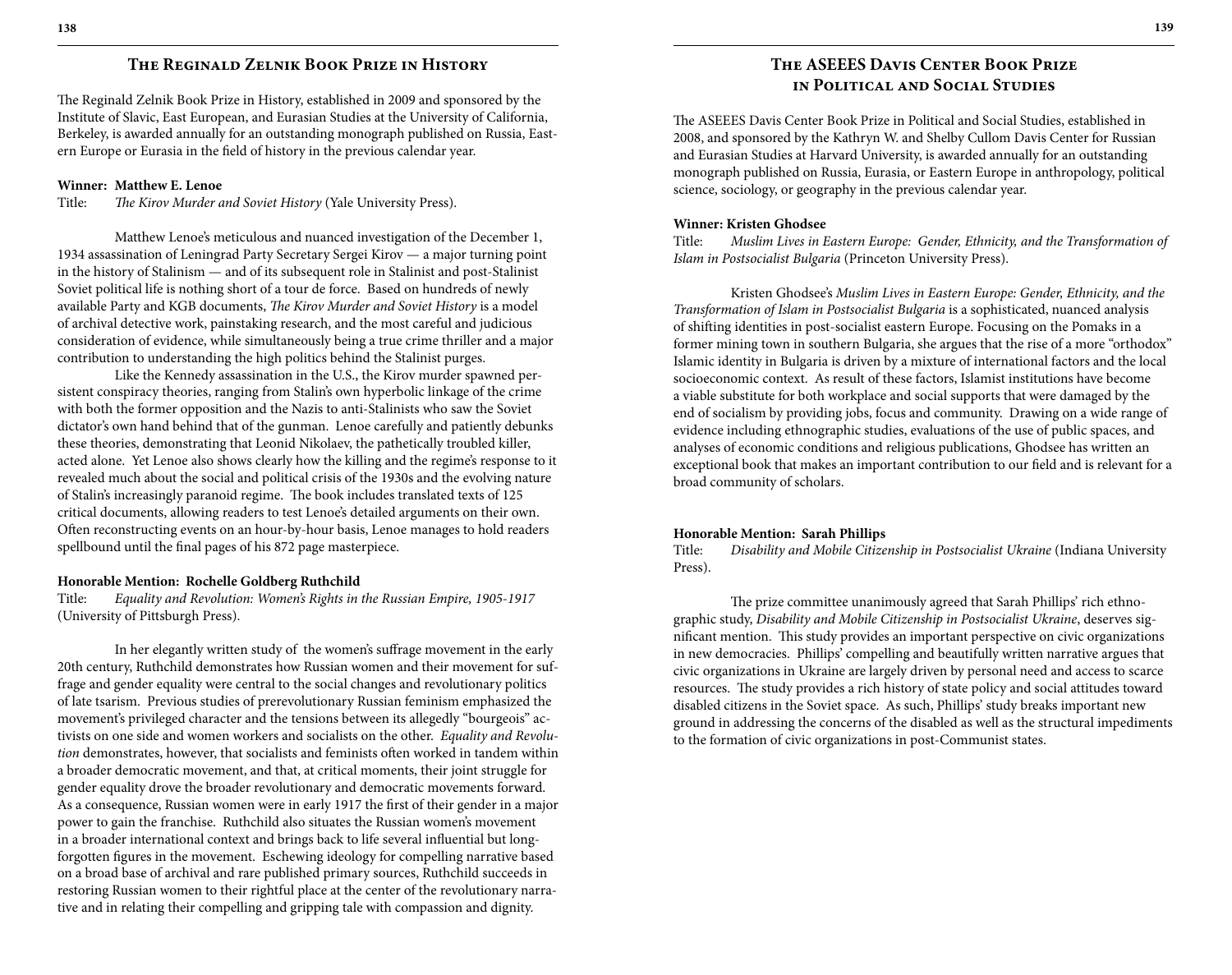### **The ASEEES Marshall Shulman Prize**

The ASEEES Marshall Shulman Prize, sponsored by the Harriman Institute of Columbia University, is awarded annually for an outstanding monograph dealing with the international relations, foreign policy, or foreign-policy decision-making of any of the states of the former Soviet Union or Eastern Europe. The prize is dedicated to the encouragement of high quality studies of the international behavior of the countries of the former Communist Bloc.

#### **Winner: Lara J. Nettelfield**

Title: *Courting Democracy in Bosnia and Herzegovina: The Hague Tribunal's Impact in a Postwar State* (Cambridge University Press).

Lara J. Nettelfield's *Courting Democracy in Bosnia and Herzegovina: The Hague Tribunal's Impact in a Postwar State* makes a significant contribution to the study of transitional justice in the fields of international relations theory and international law. Through ethnographic research, interviews, and survey data, Nettlefield is able to demonstrate that the current scholarship on transitional justice too narrowly specifies the possible effects of international courts, such as the International Criminal Tribunal for the former Yugoslavia. She shows that the court has had a range of positive effects on the ground in Bosnia and Herzegovina, even if they are not the effects theorized by scholars or even intended by the ICTY itself. Nettelfield's work demonstrates the promise held out by multiple methodological approaches. Without her ethnographic sensibility, her years of on-the-ground soaking and poking, and her fielding a survey that had already been executed by other scholars in a different time and place, she never would have been able to redefine the way we think about the possible salutary effects of transitional justice.

### **The Ed A. Hewett Prize**

The Ed A. Hewett Prize, sponsored by the National Council for Eurasian and East European Research (NCEEER), is awarded annually for an outstanding publication on the political economy of the centrally planned economies of the former Soviet Union and East Central Europe and their transitional successors. Ed A. Hewett was a distinguished scholar, a fine colleague, and an internationally respected member of the field. The Hewett Prize was established in 1994 in his honor to recognize and encourage the high standard of scholarship that he so admirably advanced in the area of his interests.

#### **Winner: Timothy Frye**

Title: *Building States and Markets after Communism: The Perils of Polarized Democracy* (Cambridge University Press).

Frye uses both quantitative and narrative data from the former Soviet bloc to throw new light on the pace and consistency of post-communist reforms. He shows that reforms were faster and more consistent when the political system was democratic. He shows, however, that the benign influence of democracy was conditional on low political and socio-economic polarization. In less polarized democracies, governments built state capacity and competitive markets at the same time. With more polarization, governments faced shorter time horizons and responded to strong incentives to weaken the state and undermine competition in order to reward supporters. Polarized democracies pursued reforms at a slower pace, with less perseverance and more wavering, less generous assistance for losers, and worse economic outcomes. The outcomes of polarized democracy were better than those of autocracy, but worse than those of democracies that were less divided.

*Building States and Markets* works on many levels. Elegant modelling is blended with sophisticated econometrics. Cross-country data are filled out with detailed case studies; micro-level data from business surveys complement the macro-level inferences. It considers explicitly the potential endogeneity of polarization on reforms and makes a compelling argument about the socialist-era roots of reform-era polarization. *Building States and Markets* is highly original and will undoubtedly influence the literature on economic reform and state building for many years.

#### **Honorable Mention: Yoshiko Herrera**

Title: *Mirrors of the Economy: National Accounts and International Norms in Russia and Beyond* (Cornell University Press).

Herrera sets out to explain the speed and comprehensiveness of Russia's adoption of GDP accounting in the 1990s, a change that was critical for economic measurement and policy evaluation. It is argued that the rapid transition of Russia's national accounts should be a surprise, given that most other Russian reforms were incomplete, contested, or compromised. Her book proposes an innovative explanation in terms of conditional norms. In the belief system of Soviet statisticians, a socialist economy was best evaluated by material product accounting, and market economies by GDP. When Russia became a market economy, this conditional norm enabled them rapidly to adjust beliefs to new conditions. A textured narrative of rapid organizational reform carried out by insiders, *Mirrors of the Economy* is thoroughly grounded in the contemporary and historical literatures, complemented by many interviews with Russian principals.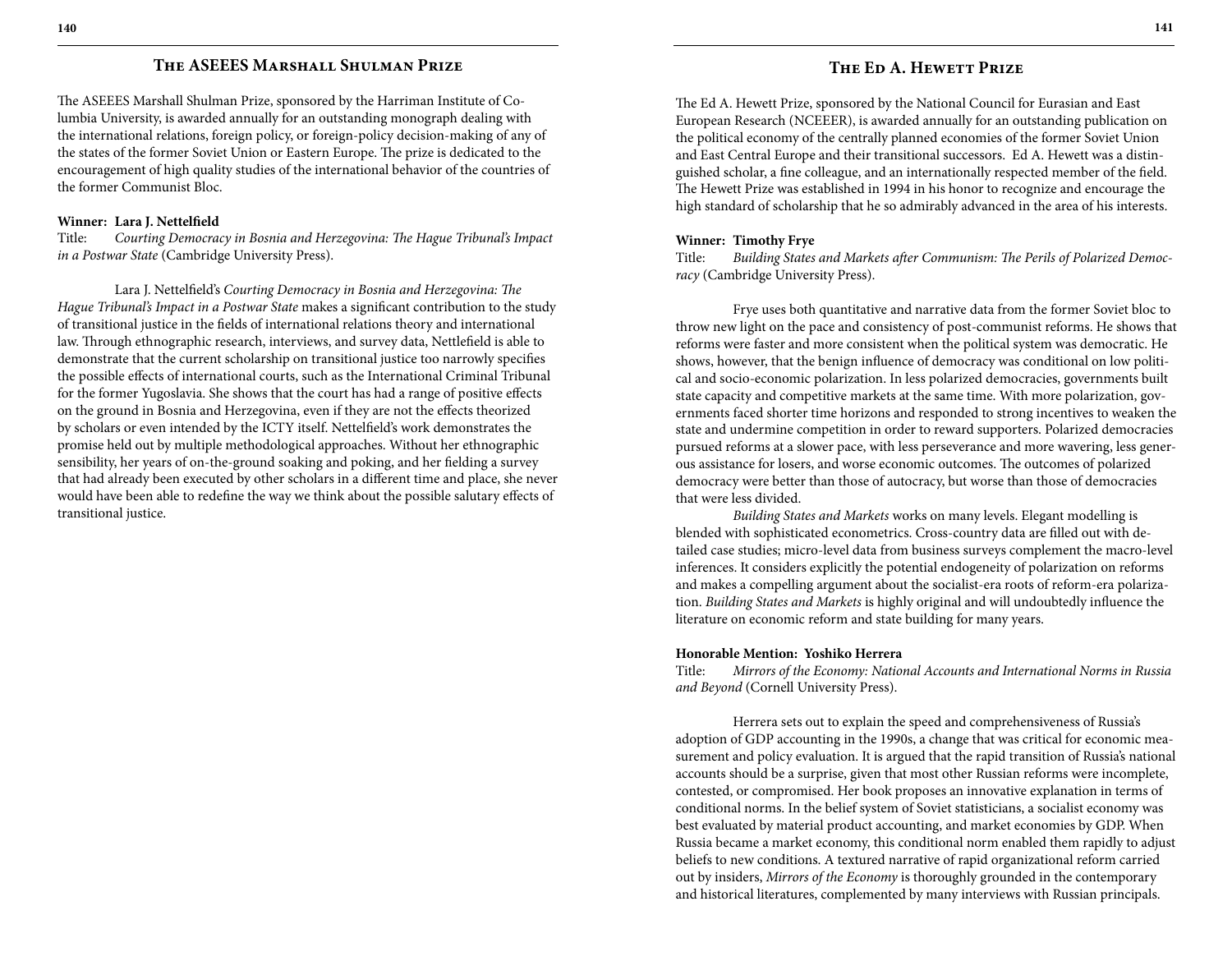### **The Barbara Jelavich Book Prize**

The Barbara Jelavich Book Prize, sponsored by Charles Jelavich, is awarded annually for a distinguished monograph published on any aspect of Southeast European or Habsburg studies since 1600, or nineteenth- and twentieth-century Ottoman or Russian diplomatic history. The Jelavich Prize was established in 1995 in her memory to recognize and to encourage the high standards she set in her many areas of scholarly interest and to promote continued study of those areas.

#### **Winner: Sean McMeekin**

Title: *The Berlin-Baghdad Express: The Ottoman Empire and Germany's Bid for World Power* (Belknap Press of Harvard University Press).

The work is a fast-paced, dramatic account of German efforts to undermine the British Empire during World War I. With its ambition to build a railroad from Berlin to Baghdad, imperial Germany had already established itself as a significant player in the Near East in the years before 1914. Once the war broke out, Germans sought to foment internal revolt among Muslims living under British, French and Russian rule. Germany heartily endorsed the Ottoman declaration of jihad against the Allied Powers, and continued throughout the war to build on its prewar economic and military influence in the region. McMeekin manages to weave together a narrative that includes historical figures high and low. The cast of characters includes Great Power statesmen and diplomats, military strategists, orientalist scholars, Zionist and Arab leaders, and a collection of other colorful schemers seeking profit in the region. He has written a beautifully crafted book, based on extensive research in multiple languages and archives in several countries. The author is an intrepid researcher. The committee commends McMeekin for his gifts as a storyteller; with an appreciation for the absurd, he tells a serious and sweeping tale of Great Power intrigue. In so doing, he breathes new life into what historical actors referred to as the Eastern Question. McMeekin succeeds in putting the Ottoman Empire and the East again at the center of the history of the period. The book revisits big questions and recasts the way we look at a crucial period in European and Near Eastern history. It is an excellent example of international history, and does the Jelavich-inspired tradition of Ottoman diplomatic history proud.

### **The Kulczycki Prize for Polish Studies**

The Kulczycki Prize (formerly the ASEEES/Orbis Books Prize for Polish Studies), sponsored by Mr. and Mrs. Kulczycki, is awarded annually for the best book in any discipline, on any aspect of Polish affairs.

#### **Winner: Antony Polonsky**

Title: *The Jews in Poland and Russia, vol. I, 1350-1881 and vol. II, 1881-1914.* (The Littman Library of Jewish Civilization).

The first two volumes of Antony Polonsky's *The Jews in Poland and Russia*  comprise a truly landmark study of East European Jewish history from the mid-fourteenth century to the outbreak of World War I. This work is an invaluable synthetic exposition of Jewish civilization in Poland and Russia that also pays close attention to the larger historical context in which Jewish history unfolded in these areas. While exhaustive in presenting historical detail and utilizing available sources and data of all types, Polonsky is also masterful in conveying the texture of Jewish life in different regions during each period. His study weaves together numerous aspects of that life -- among others, the relationship of Jewish communities to the states in the region and their governance mechanisms; Jewish religious and political movements; the evolving role of the synagogue in communities; the wide variety of Jewish organizations over time and space; cultural changes, including the development of the mass press, modern literature, and theater; the experiences of Jewish women; and descriptions of the towns and cities in which Jewish history played out.

The contribution of Polonsky's study, however, is not only an impressive synthesis of a vast topic and vast amount of information. In integrating all of this material, the author also deftly crafts his own interpretations of trends in the area and the timing of shifts in them. His marshaling of evidence and his own insights add up to a compelling set of arguments about the course of Jewish history. Polonsky addresses Jewish, Polish, and Russian historical developments all with great nuance, and that depth of understanding allows him to present the complexities of these intertwined histories with a subtlety rarely achieved in projects of such ambitious temporal and spatial scope. This study will become the "go to" reference for scholars of East European Jewish history for a long time to come.

#### **Honorable Mention:** Bożena Shallcross,

Title: *The Holocaust Object in Polish and Polish-Jewish Culture* (Indiana University Press).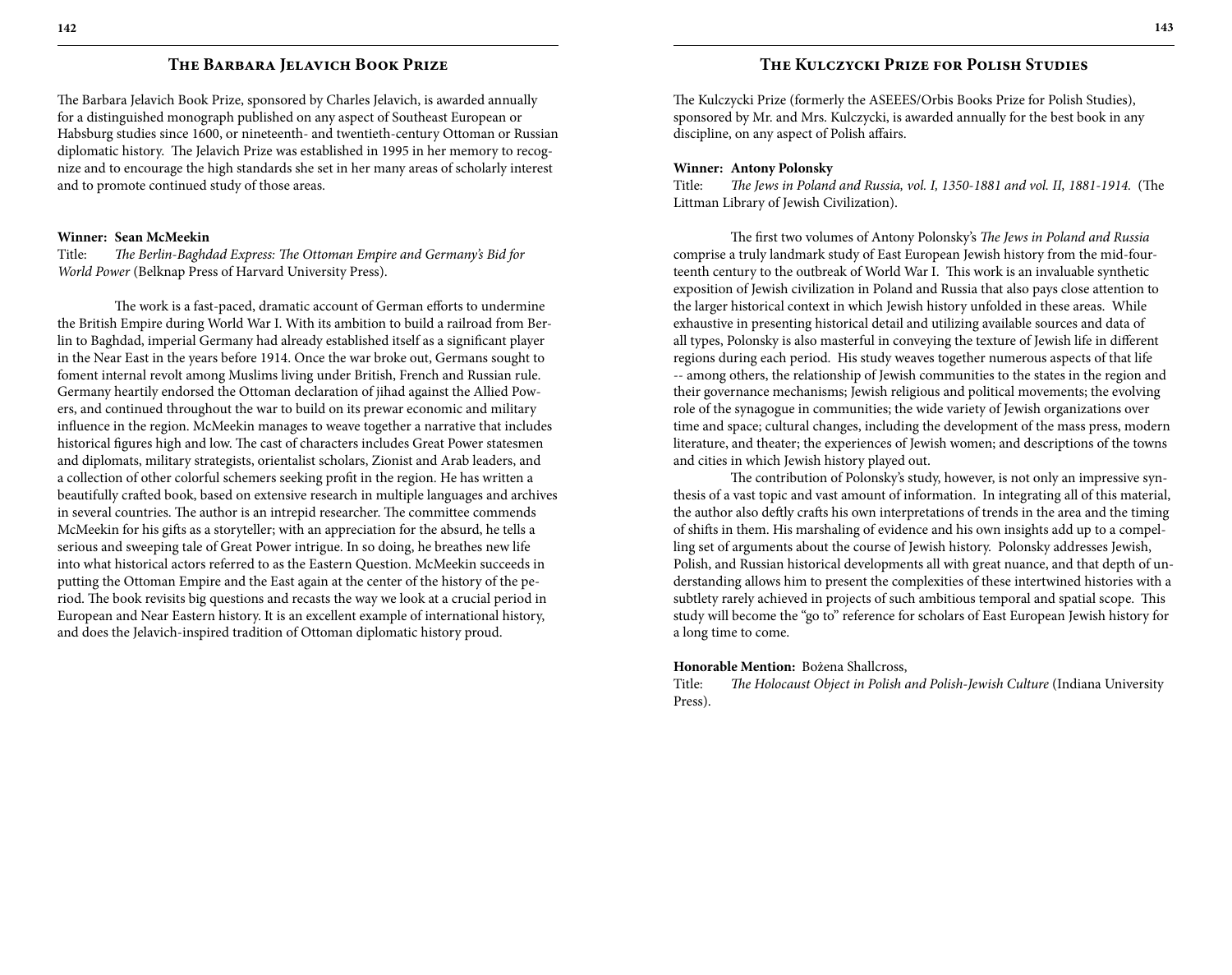## **The Graduate Student Essay Prize**

The Graduate Student Essay Prize is awarded for an outstanding essay by a graduate student in Slavic studies.

## **Winner: Jolanta Mickute**

Title: "Making of the Zionist Woman: Zionist Discourse on the Jewish Woman's Body and Sexuality."

The winner of the 2011 graduate student essay prize is Jolanta Mickute of Indiana University for her paper "Making of the Zionist Woman: Zionist Discourse on the Jewish Woman's Body and Sexuality." This sophisticated and highly original article scrambles what we thought we knew about interwar politics and culture. Mickute accomplishes this not by debunking existing stories or interpretations, but by simply looking at familiar topics from a novel perspective. The ideological categories of left and right, the ethno-national labels of Polish and Jewish, and the political categories of state and society all appear in a new light when seen through the eyes of the women Mickute studies. They were emphatically Jewish, yet their worldviews only make sense when understood within a richly detailed context that they shared with non-Jewish Poles. Their Zionism pulled them towards nationalism (with the imposition of sexual discipline that this implied), yet their modernity and revolutionary politics pushed them towards personal and sexual emancipation. Mickute employs an impressive range of public and private sources to illustrate both the discursive construction of the "Zionist Woman" and the ways in which actual women constructed their own subjectivities within that identity. This essay is a chapter of a dissertation tentatively entitled "Modern, Jewish, and Female," that promises to be an major scholarly accomplishment.

The Robert C. Tucker/Stephen F. Cohen Prize, sponsored by the JKW Foundation, is awarded annually (if there is a distinguished submission) for an outstanding Englishlanguage doctoral dissertation defended at an American or Canadian university in the tradition of historical political science and political history of Russia or the Soviet Union as practiced by Robert C. Tucker and Stephen F. Cohen.

## **Co-Winner: Ora John Reuter**

Title: "The Origin of Dominant Parties", Ph. D., Political Science, Emory U

Reuter uses a full range of published sources and interviews to examine the large question of why dominant political parties emerge in some non-democracies and not in others. The dissertation focuses on post-Soviet Russia and the story of the post-1991 failure of two ruling parties and, more recently, the emergence of a "successful" ruling party, United Russia. Deploying historical analysis as well as a rich conceptual model that views the issue as one of two-sided commitment between central leaders and other (usually regional) elites, Reuter shows that Russia's ruling parties' projects failed in the 1990s because regional elites were so strong that they would not link their political machines and fates to any ruling party project. By contrast, United Russia became strong after 2000 because elites were still strong enough to require cooptation, but not strong enough to defect from the ruling party. Data on Russian governors and regional legislators show that those with independent resources and political or economic power bases were more reluctant to join the dominant party. They only came around when benefits of membership outweighed costs of remaining independent. The dissertation also provides the first detailed account of the role of United Russia in Russia's political system. The discussion of incentives and cadres is especially rich and provides much material to help assess the potential of democracy in Russia. Finally, the author examines the global context and data on all dominant parties in the world's nondemocracies since 1946. Dominant parties only emerge when neither leaders nor elites have a preponderance of control over resources. The model is presented with extraordinary clarity as are future research questions on the nature of dominant parties and democratization.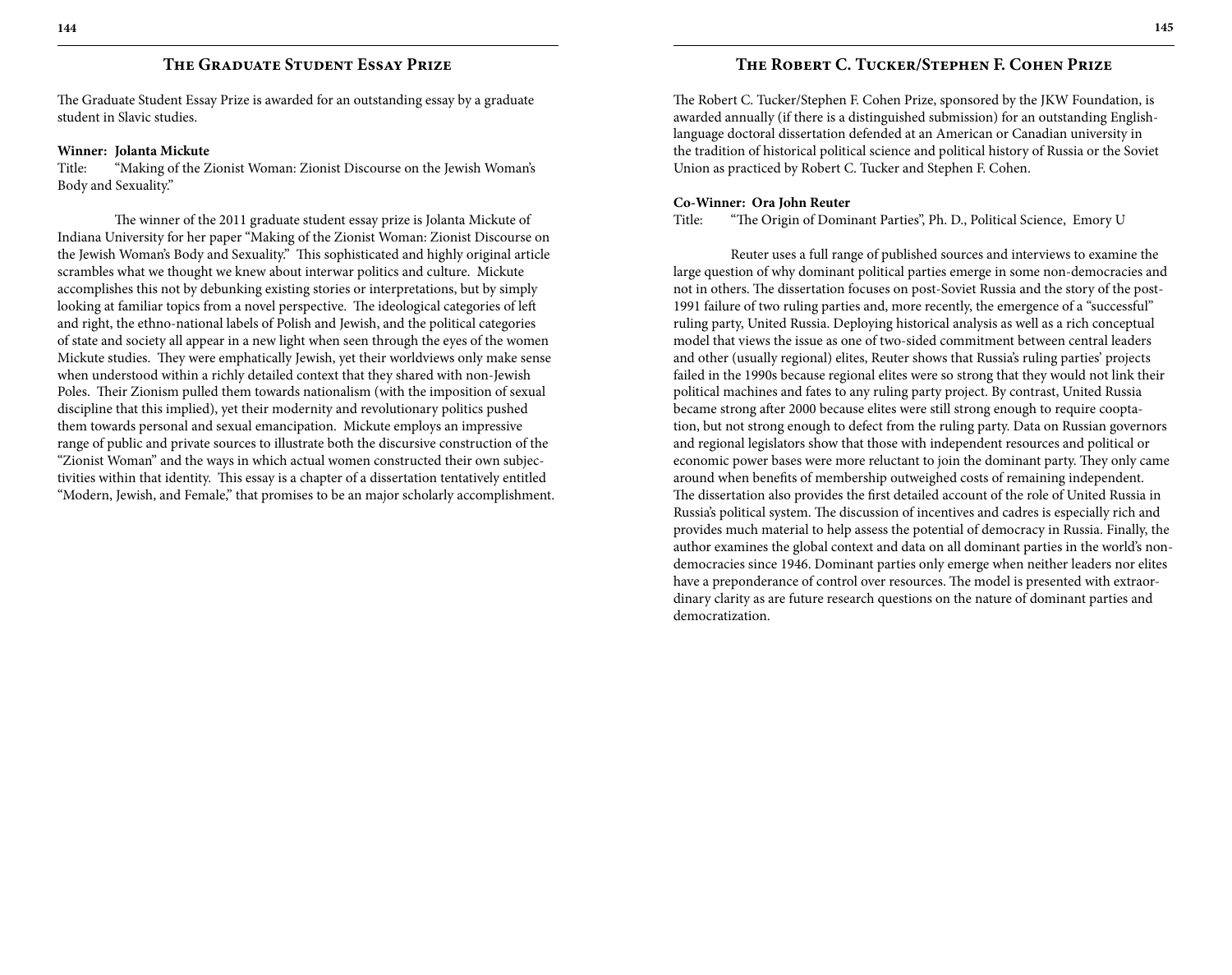## **The Robert C. Tucker/Stephen F. Cohen Prize**

The Robert C. Tucker/Stephen F. Cohen Prize, sponsored by the JKW Foundation, is awarded annually (if there is a distinguished submission) for an outstanding Englishlanguage doctoral dissertation defended at an American or Canadian university in the tradition of historical political science and political history of Russia or the Soviet Union as practiced by Robert C. Tucker and Stephen F. Cohen.

### **Co-Winner: Eleonory Gilburd**

Title: "To See Paris and Die: Western Culture in the Soviet Union, 1950's and 1960's," Ph. D., History, UC, Berkeley

Gilburd raises the timeless question of Russia's relationship to the west in strikingly new and subtle ways. This work considers the manner in which the "west", that is western culture, entered the Khrushchev era Soviet Union and indeed was appropriated and internalized and made Soviet in ways that transformed the western imports into part of Soviet culture and identity themselves. This original conception is worked out in several vividly articulated and massively detailed case studies, each one based upon extraordinarily deep sources (archival, textual). For Gilburd, Soviet exposure to the west was part of intra-European cultural traffic. The Soviet Union of the late 1950's and 1960's was an integral participant in the cross-Atlantic and pan-European circulation of ideas, sounds and texts. She highlights the emergence of exchange agreements and cultural pursuits as integral to Soviet daily practices. Ultimately the relationship between Russia and the "foreign" is expressed as a claim to ownership or disavowal. One of the authors' most striking arguments is that Russian society took hold of the "foreign" and claimed Western cultural artifacts and phenomena as Russia's property. The major case studies are cultural exchange agreements and "friendship;" the VI International Youth Festival in Moscow, 1957; museum-going (the European heritage of impressionism Rockwell Kent and Picasso); and translation and channels of literary transmission. This rich work provides new insights into Soviet identity and cultural dynamics and ultimately into politics in the broadest sense.

## **Distinguished Librarian Award**

The Committee on Library and Information Resources of the Association for Slavic, East European, and Eurasian Studies (ASEEES CLIR) has conferred this year's Distinguished Librarian Award to Allan Urbanic. This prize was established in 2010 to recognize outstanding leadership in the field of Slavic, East European and Eurasian librarianship and to show formal appreciation for a recipient's sustained impact in promoting and strengthening the profession.

#### **Winner: Allan Urbanic, UC, Berkeley**

The Committee on Library and Information Resources of the Association for Slavic, East European, and Eurasian Studies (ASEEES CLIR) is pleased to award the 2011 Distinguished Service Award to one of our most revered colleagues, Allan Urbanic (University of California, Berkeley). This prize was established in 2010 to recognize outstanding leadership in the field of Slavic, East European and Eurasian librarianship and to show formal appreciation for a recipient's sustained impact in promoting and strengthening the profession.

Allan Urbanic (A.B. Boston College, M.L.S. Simmons College, Ph.D. Brown University) has served as a scholar and librarian in the field of Slavic and East European Studies for over thirty years. He began his tenure at the University of California, Berkeley in 1986, after working for several years in the Slavic Department of Harvard College Library. Allan has been a leader in developing library collections, and an advocate of collaboration in collection development. He has been at the forefront of efforts to document Russian émigré works throughout the world. He has promoted online Slavic resources, and has fostered communication among Slavic librarians nationally and internationally.

Allan's interest in documenting Russian émigré works has been a hallmark of his activity, resulting in outstanding bibliographies on Russian émigré literature and serials that capture successive waves of Russian emigration, and lend valuable access to rare Russian items in the Museum of Russian Culture in San Francisco, the Hoover Institution and the University of California, Berkeley. He has led grant-funded efforts to preserve collections of newspapers published by émigré communities of the Pacific Rim, and has made unique efforts to microfilm rare émigré titles, many of which have been sent to Russian libraries to enhance their collections.

Allan's impact on the field has been tremendous. He has chaired and served on numerous committees within ASEEES and the American Library Association's Slavic and East European Section. Allan established the Slavlibs listserv, the primary venue for communication among Slavic, East European and Eurasian librarians in the world, and has maintained it for almost twenty years.

Known to longstanding colleagues for his good humor and friendliness, Allan has also reached out to newer members of the field, serving as a mentor and a "big brother," strengthening foundations for future scholarship. Allan's impact and legacy in the field of Slavic and East European librarianship will endure.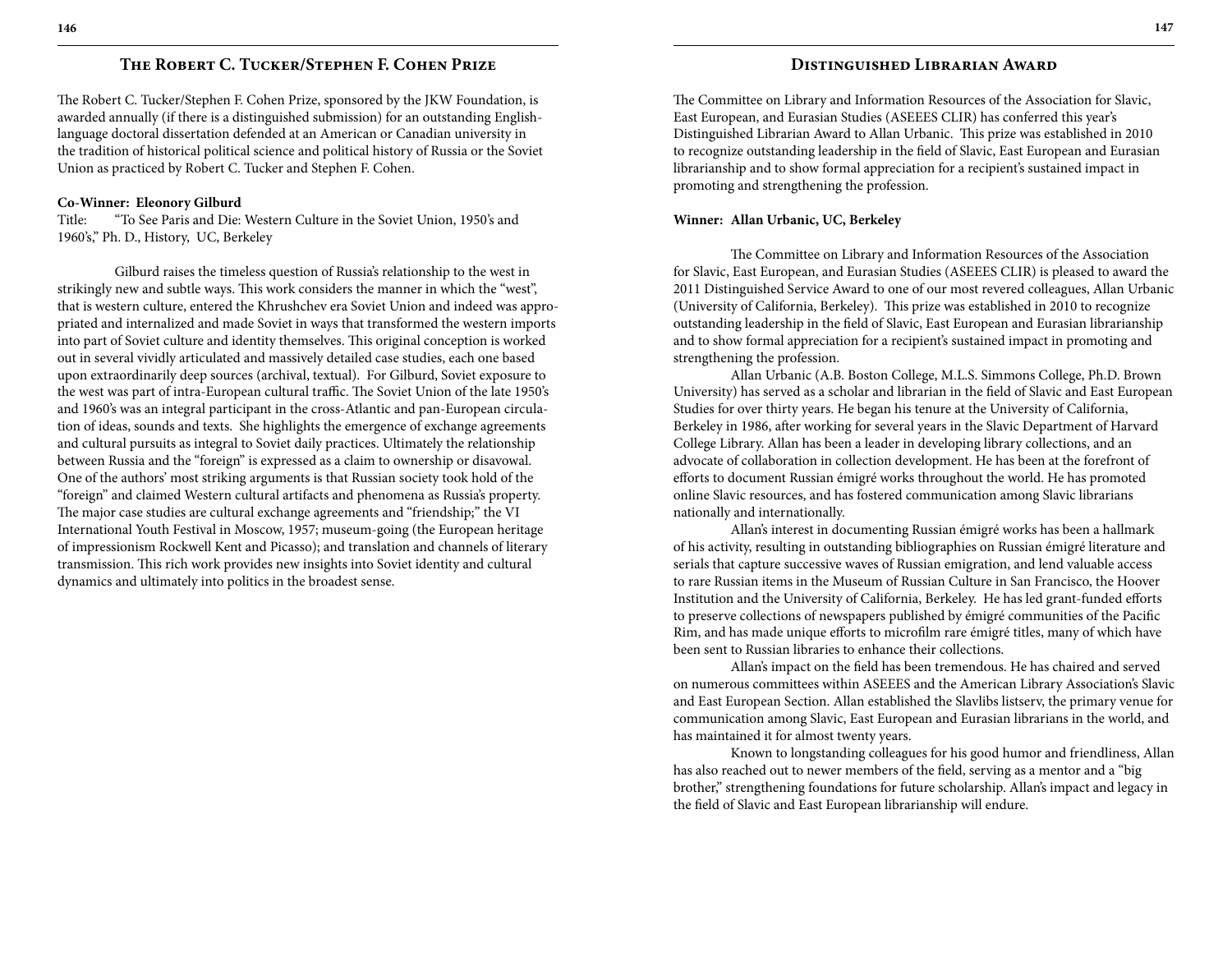# **SUNDAY November 20**

**Registration Desk Hours: 7:00 AM – 9:00 AM**

**Pre-Registration is located in the** *Regency Ballroom Foyer*

**On-Site Registration is located at the** *West Registration Desk*

**Exhibit Hall Hours: 8:00 AM – 1:00 PM –** *Regency Ballroom*

# **Session 13 – Sunday – 8—9:45 am**

## **Committee on Library and Information Resources - Membership Meeting** - *(Meeting)* -*Congressional B* **Polish Studies Association** - *(Meeting)* -*Diplomat Ballroom* **Slovak Studies Association** - *(Meeting)* -*Suite 153*

| $13-01$ | <b>Authority of Knowledge: Soviet Studies in America and American Studies</b><br>in Russia and Ukraine - Ambassador Ballroom        |
|---------|-------------------------------------------------------------------------------------------------------------------------------------|
| Chair:  | Sergei Khrushchev, Brown U                                                                                                          |
| Papers: | Mark Kramer, Harvard U                                                                                                              |
|         | "The Changing Nature of American Sovietology from the 1970s to                                                                      |
|         | the Early 1990s"                                                                                                                    |
|         | William Whisenhunt, College of DuPage                                                                                               |
|         | "The Politics of Knowledge: Teaching Russian Studies in an                                                                          |
|         | American Community College"                                                                                                         |
|         | Sergei Zhuk, Ball State U                                                                                                           |
|         | "Authority of Knowledge: American Studies and National Politics<br>in Soviet and Post-Soviet Russia and Ukraine, the 1970s-present" |
| Disc:   | Andrei Kozovoi, U of Lille 3 (France)                                                                                               |
|         | Denise Youngblood, U of Vermont                                                                                                     |
|         |                                                                                                                                     |
| $13-03$ | Remembering Ethnic Cleansing and Lost Cultural Diversity in Today's                                                                 |
|         | East and Central Europe - Blue Room Pre-Function                                                                                    |
| Chair:  | Barbara Törnquist-Plewa, Lund U (Sweden)                                                                                            |
| Papers: | Tomas Sniegon, Lund U (Sweden)                                                                                                      |
|         | "Well-deserved Bloodbath? Memorials of Three Massacres of the                                                                       |
|         | Sudeten Germans in Czechoslovakia after World War II"                                                                               |

Eleonora Narvselius, Lund U (Sweden) "The Tale of Lwow in L'viv: Polishness as a Site of Memory and Arena of Ethno-Cultural Difference" Niklas Bernsand, Lund U (Sweden) "Medialised Memories of Cultural Diversity in Chernivtsi (Ukraine)" *Disc.:* Norman Naimark, Stanford U

#### **13-04 Authorities and Authoritative Discourses in Russian Children's Literature**  $C_1$ .

| - Cabinet Room |                                                                   |
|----------------|-------------------------------------------------------------------|
| Chair:         | Marina Balina, Illinois Wesleyan U                                |
| Papers:        | Jacqueline Olich, UNC at Chapel Hill                              |
|                | "An Ambiguous Foundation: Maxim Gorky and 'Books for Little       |
|                | Children', 1918-1936"                                             |
|                | Larissa Rudova, Pomona College                                    |
|                | "Retards, Orphans, and Other 'Scum': Anti-Heroes vs. Authority in |
|                | Contemporary Children's Literature"                               |
|                | Sara Weld, Bard College                                           |
|                | "The Censor and the Child: Authorities and Aesopian Language in   |
|                | Soviet Children's Writing of the 1930s"                           |
| Disc.:         | Lisa Wakamiya, Florida State U                                    |
|                |                                                                   |
|                |                                                                   |

#### **13-05 Contemporary Russian Politics and Society and the Prospects for the Current Decade Part 1 - Domestic challenges** - *(Roundtable)* - *Calvert Room*

- *Chair:* Mark Urnov, Higher School of Economics (Russia)
- *Part.:* Yitzhak Brudny, The Hebrew U of Jerusalem (Israel) Gasan Guseinov, Russian Presidential Academy of National Economy and Public Administration (Russia) Andrey Ryabov, Carnegie Moscow Center (Russia) Alexander Smoljanski, Integrum World Wide (Germany)

## **13-06 Another Freedom: Authority, Dissent, and Art** - *(Roundtable)* - *Capitol Room*

- *Chair:* Cristina Vatulescu, New York U
- Part.: Svetlana Boym, Harvard U Caryl Emerson, Princeton U Nina Khrushcheva, New School U Larry Wolff, New York U

## **13-07 Film, Photography, Photomontage: Theories and Practices of Czech and**

- **Yugoslav Avant-Garde** *Chairman's Boardroom*
- *Chair:* Benjamin Paloff, U of Michigan
- *Papers:* Meghan Forbes, U of Michigan
	- "Photography and Film: Championing the 'Humble Arts' in the Interwar Avant-garde"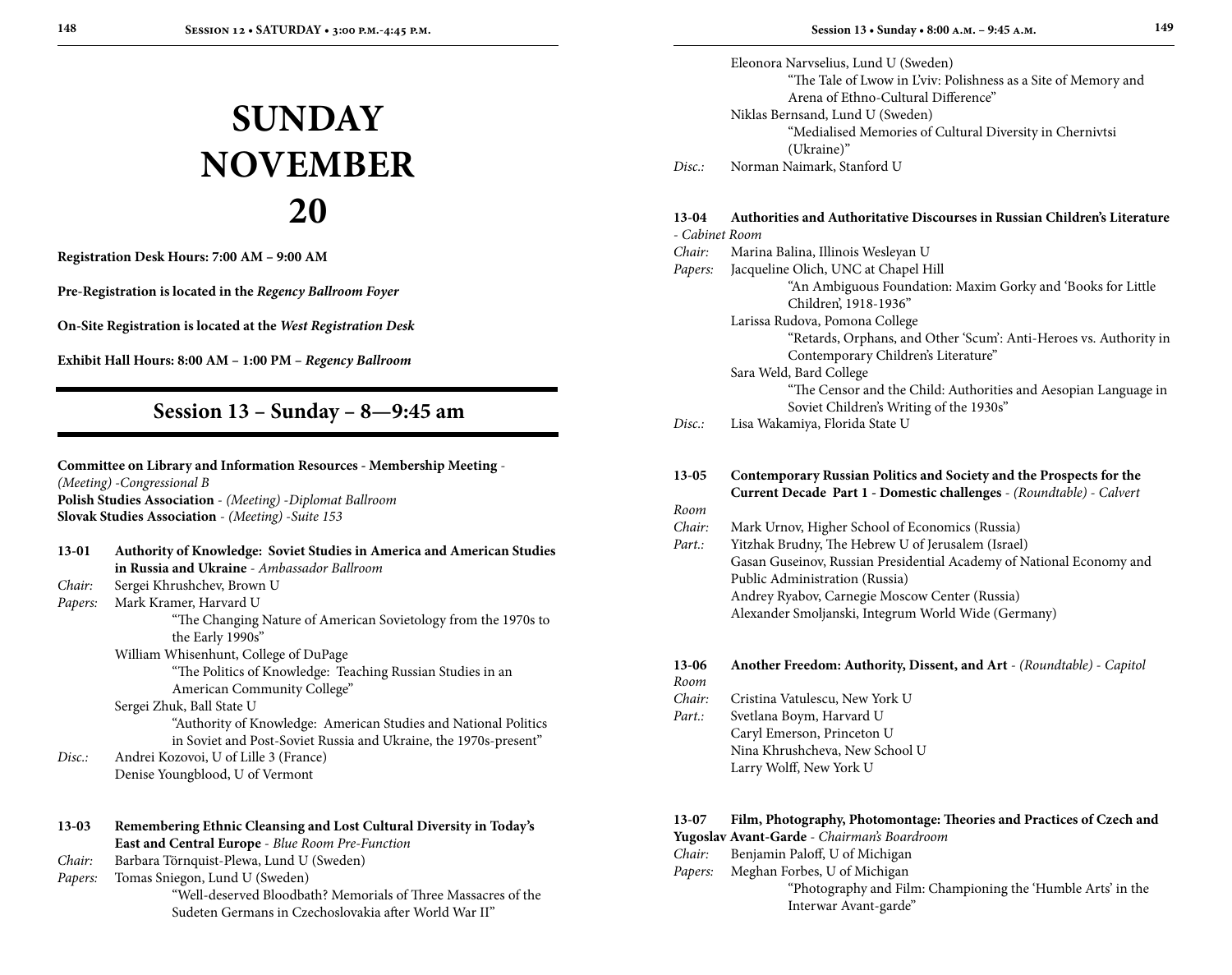| Aleksandar Boskovic, U of Michigan                               |  |
|------------------------------------------------------------------|--|
| "The Play of Photomontage and Poetry: Serbian Surrealism and Its |  |
| Photopoetry Children's Book"                                     |  |
| Jindrich Toman, U of Michigan                                    |  |
| "From Mass Printing to Private Scissoring: Karel Teige's         |  |
| Photomontage Praxis"                                             |  |

*Disc.:* Devin Fore, Princeton U

| $13-08$ | International and Comparative Approaches to Russian History: Hunters,<br><b>Abolitionists and Lovers - Committee Room</b> |
|---------|---------------------------------------------------------------------------------------------------------------------------|
| Chair:  | Peter Pozefsky, College of Wooster                                                                                        |
| Papers: | Mary Cavender, Ohio State U                                                                                               |
|         | "Guns, Dogs and Countryside in Comparative Context: Hunting as<br>Noble Past-time"                                        |
|         | Choi Chatterjee, California State U, Los Angeles                                                                          |
|         | "Romance with a Revolutionary: Ninotchka and Moscow Yankee,<br>1917-1939"                                                 |
|         | Deborah Field, Adrian College                                                                                             |
|         | "Russian Exiles, Abolitionist Discourse, and Race"                                                                        |
| Disc.   | Paula Michaels, U of Iowa                                                                                                 |
| 13-09   | Law and Order in Late Imperial and Early Soviet Society - Congressional A                                                 |
| Chair:  | Colleen Moore, Indiana U                                                                                                  |

| $\sim$  | OONGGH 191001 GC 111010110 G                                     |
|---------|------------------------------------------------------------------|
| Papers: | Sharon Kowalsky, Texas A&M U                                     |
|         | "Family, Law, and Order: Dealing with Family Violence in War and |
|         | Revolution"                                                      |
|         | Aaron Retish, Wayne State U                                      |
|         | "Political Control and Social Order: Surprising Cases Before     |
|         | Provincial Revolutionary Tribunals"                              |
|         |                                                                  |

*Disc.:* Paul Hagenloh, Syracuse U

#### **13-13 Health and Hunger in Russia and the Soviet Union During Two World**

- **Wars** *(Roundtable)* -*Director's Room*
- *Chair:* Joshua Sanborn, Lafayette College *Part.:* Donald Filtzer, U of East London (UK) Rebecca Manley, Queen's U (Canada) Brandon Schechter, UC Berkeley
	- Peter Waldron, U of East Anglia (UK)

## **13-14 Elites, Constituents and the Logic of Russian Authoritarianism** - *Embassy Room*

- *Chair:* Ora John Reuter, Emory U
- *Papers:* Graeme Robertson, UNC at Chapel Hill
	- "Legislative Cooptation and Social Protest in Russia's Regions" Gulnaz Sharafutdinova, Miami U

|        | "Sub-national Political Variation and Property Rights in Russia" |
|--------|------------------------------------------------------------------|
|        | Samuel Greene, New Economic School (Russia)                      |
|        | "Rent-Seeking and the Social Contract in Russia"                 |
| Disc.: | Nikolay Petrov, Carnegie Moscow Center (Russia)                  |

# **13-16 Finding Voice: Author and Authority in the Translation of Poetic Texts** -

| Maria Khotimsky, Harvard U<br>Sibelan Forrester, Swarthmore College<br>"Making It Singable: Transposing Vowels, Consonants and<br>Breathing for a Recognizable Tsvetaeva"<br>Erin Kahle, Brown U<br>"Exchanging Words: A Fictional Correspondence Between<br>Tsvetaeva and Translator"<br>Matvei Yankelevich, Hunter College<br>"Translating Unpublished Texts: The Desk Drawer Case of the |
|---------------------------------------------------------------------------------------------------------------------------------------------------------------------------------------------------------------------------------------------------------------------------------------------------------------------------------------------------------------------------------------------|
|                                                                                                                                                                                                                                                                                                                                                                                             |
|                                                                                                                                                                                                                                                                                                                                                                                             |
|                                                                                                                                                                                                                                                                                                                                                                                             |
|                                                                                                                                                                                                                                                                                                                                                                                             |
|                                                                                                                                                                                                                                                                                                                                                                                             |
|                                                                                                                                                                                                                                                                                                                                                                                             |
|                                                                                                                                                                                                                                                                                                                                                                                             |
|                                                                                                                                                                                                                                                                                                                                                                                             |
|                                                                                                                                                                                                                                                                                                                                                                                             |
| OBERIU"                                                                                                                                                                                                                                                                                                                                                                                     |
| Catherine Ciepiela, Amherst College                                                                                                                                                                                                                                                                                                                                                         |
|                                                                                                                                                                                                                                                                                                                                                                                             |
| Russia as a Country of Immigration - Forum Room                                                                                                                                                                                                                                                                                                                                             |
| Ekaterina Romanova, American U                                                                                                                                                                                                                                                                                                                                                              |
| Cynthia Buckley, U of Texas at Austin/SSRC                                                                                                                                                                                                                                                                                                                                                  |
| "Incorporating the Eurasian Migration System into International                                                                                                                                                                                                                                                                                                                             |
| Migration Theory: Barriers and Benefits"                                                                                                                                                                                                                                                                                                                                                    |
| Andrei Korobkov, Middle Tennessee State U                                                                                                                                                                                                                                                                                                                                                   |
| "Migration to Russia from Central Asia and the Transcaucasus: The                                                                                                                                                                                                                                                                                                                           |
| Ethnic, Political, and Socioeconomic Aspects"                                                                                                                                                                                                                                                                                                                                               |
| Caress Schenk, Nazarbaev U (Kazakhstan)                                                                                                                                                                                                                                                                                                                                                     |
| "The Political-Economy of Immigration in Russia: A Cross-                                                                                                                                                                                                                                                                                                                                   |
| Regional Perspective"                                                                                                                                                                                                                                                                                                                                                                       |
| Blair Ruble, Woodrow Wilson International Center for Scholars                                                                                                                                                                                                                                                                                                                               |
|                                                                                                                                                                                                                                                                                                                                                                                             |

| $13-18$ | Vive la différence?: The Novgorod Factor in the Evolution of Muscovite |
|---------|------------------------------------------------------------------------|
|         | <b>Culture</b> - Governor's Boardroom                                  |
| Chair:  | Daniel Kaiser, Grinnell College                                        |
| Papers: | Michael Flier, Harvard U                                               |
|         | "Putting Novgorod to Work: Muscovite Intercession as Symbolic          |
|         | Succession"                                                            |
|         | Nancy Kollmann, Stanford U                                             |
|         | "In Graphic Detail: The Novgorodian Theme In Sixteenth Century         |
|         | Moscow Chronicles"                                                     |
|         | Valerie Kivelson, U of Michigan                                        |
|         | "Witchcraft and Magic with a Novgorodian Flair?"                       |
| Disc.   | Daniel Rowland, U of Kentucky                                          |

*Disc.:* Daniel Rowland, U of Kentucky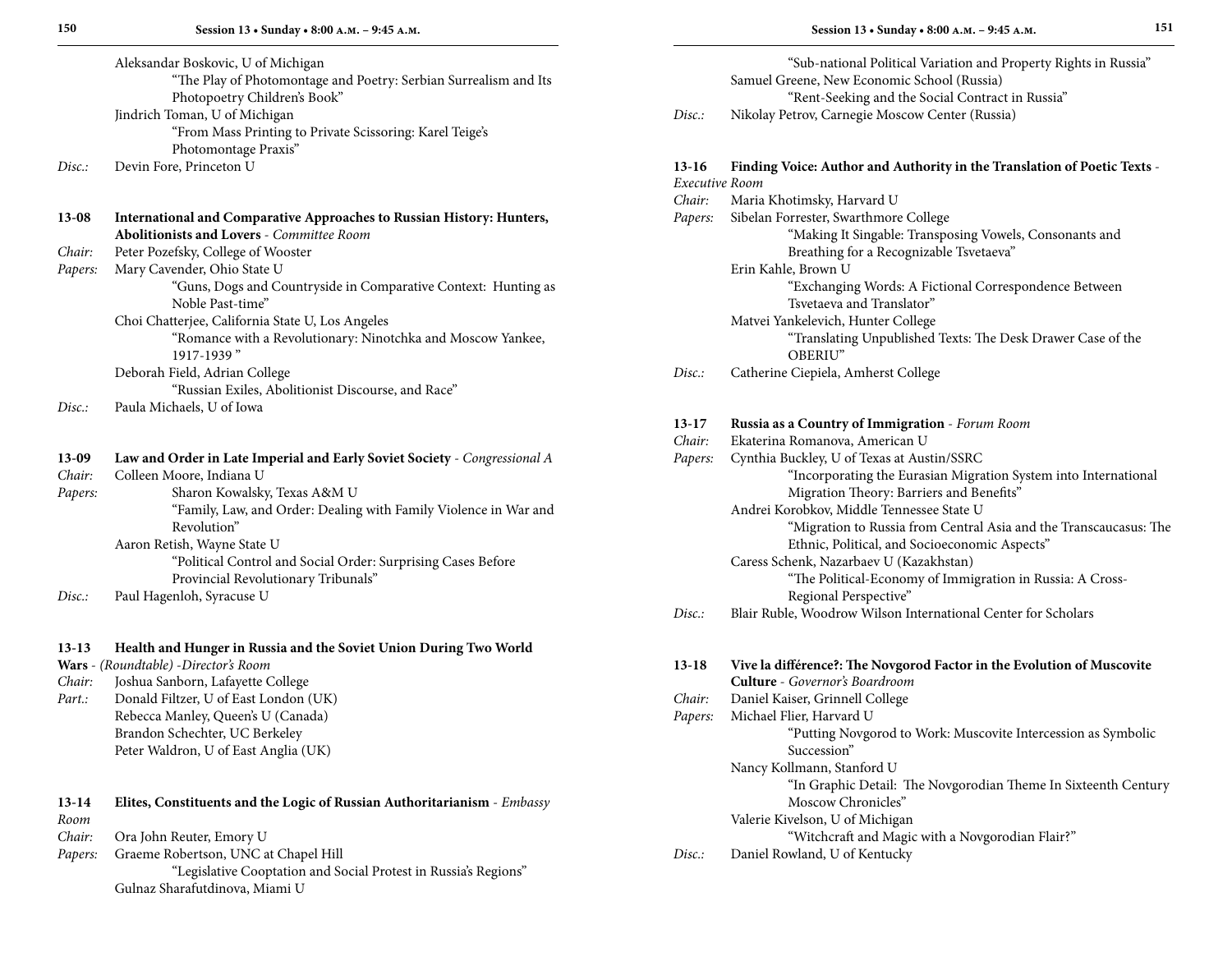**Session 13 • Sunday • 8:00 a.m. – 9:45 a.m.**

| Marci Shore, Yale U<br>World War II Deportations in the Soviet Union - Hampton Ballroom<br>$13-19$                                               |  |
|--------------------------------------------------------------------------------------------------------------------------------------------------|--|
| Chair:<br>Golfo Alexopoulos, U of South Florida<br>"Husserl, Stein, Witkacy: Roman Ingarden's Philosophical                                      |  |
| Marta Craveri, CERCEC (France)<br>Friendships"<br>Papers:                                                                                        |  |
| "A Specific Story? Jewish Testimonies on the 1939-41 Soviet<br>Vladimir Tismaneanu, U of Maryland<br>Disc.:                                      |  |
| Deportations from New Western Soviet Territories"                                                                                                |  |
| Steven Barnes, George Mason U                                                                                                                    |  |
| "World War II Deportees in Kazakhstan"<br>13-24<br>Soviet and Russian Writers Confront the Literary Heritage: 1960s-2010 -                       |  |
| Catherine Gousseff, Centre National de la Recherche Scientifique (France)<br>Suite 163                                                           |  |
| "When Population Transfers become Deportations: Ukrainians of<br>Karen Rosenflanz, College of St. Scholastica<br>Chair:                          |  |
| Nicholas Kupensky, Yale U<br>Poland Facing Their Return to the Soviet Ukrainian Homeland<br>Papers:                                              |  |
| $(1944-1946)$ "<br>"The Aesthetics of Impotency: Victor Erofeyev, the Body of Russian                                                            |  |
| Alain Blum, Institut National d'Etudes Démographiques and École des<br>Literature, and its Effect on the Body of the Russian Writer"<br>Disc.    |  |
| Hautes Études en Sciences Sociales (France)<br>Vadim Shneyder, Yale U                                                                            |  |
| "Textuality, Subjectivity, and the Weight of the Literary Heritage in                                                                            |  |
| Venedikt Erofeev and Leonid Tsypkin"                                                                                                             |  |
| Libertinism in Imperial Russia - Palladian Ballroom<br>Julia Trubikhina, New York U<br>$13 - 20$                                                 |  |
| "Sorokin's 'Metel': Texts and Intertexts"<br>Chair:<br>Irina Reyfman, Columbia U                                                                 |  |
| Andrew Kahn, U of Oxford (UK)<br>Elizabeth Skomp, Sewanee: U of the South<br>Papers:<br>Disc.                                                    |  |
| "Radishchev and the Radical Materialist Tradition"                                                                                               |  |
| Vera Proskurina, Emory U                                                                                                                         |  |
| "Laughter, Witticism, and Libertinism in the Late 18th c."<br>Non-Traditional Religious Experience in Slavic Literature - Suite 200<br>$13 - 25$ |  |
| Igor Nemirovsky, Academic Studies Press<br>Chair:<br>Larysa Bobrova, Pennsylvania State U                                                        |  |
| "Fedor Karamazov as Libertine"<br>Linda Ivanits, Pennsylvania State U<br>Papers:                                                                 |  |
| Luba Golburt, UC Berkeley<br>"Non-Traditional Religious Encounters in Turgenev's 'Notes of a<br>Disc.                                            |  |
| Maksim Hanukai, Columbia U<br>Huntsman <sup>"</sup>                                                                                              |  |
| Michael Naydan, Pennsylvania State U                                                                                                             |  |
| "Pavlo Tychyna and the Poetics of Transcendentalism"                                                                                             |  |
| Olha Tytarenko, U of Toronto (Canada)<br>Internal Chaos and State Sponsored Solutions: Hungary 1910-1922 -<br>$13 - 21$                          |  |
| Presidential Boardroom<br>"The Legacy of the Petrine Reforms in the Eschatological                                                               |  |
| Edit Nagy, U of Florida / U of Pecs (Hungary)<br>Framework of 'The Possessed"<br>Chair:                                                          |  |
| Slava Yastremski, Bucknell U<br>Marguerite Allen, Northwestern U<br>Disc.:<br>Papers:                                                            |  |
| "Pre-WWI Hungary 1910-1914 and the Revue de Hongrie"                                                                                             |  |
| Bela Bodo, Missouri State U                                                                                                                      |  |
| "Anatomy of a Pogrom"<br>$13 - 26$<br>Language, Borders and Identity in Eastern Europe and Eurasia - Suite 209                                   |  |
| Andriy Danylenko, Pace U<br>Virág Rab, U of Pécs (Hungary)<br>Chair:                                                                             |  |
| "Financial Dilemmas in the 1920s"<br>Lenore Grenoble, U of Chicago<br>Papers:                                                                    |  |
| "Shifting Identities: Language & Cultural Change in Siberia"<br>Zarko Lazarevic, Inst for Contemporary History (Slovenia)<br>Disc.:              |  |
| Hakyung Jung, Hankuk U of Foreign Studies (South Korea)                                                                                          |  |
| "Languages and Identities in Karelia"                                                                                                            |  |
| Curt Woolhiser, Harvard U<br>Intellectual Friendships in the Twentieth Century - Senate Room<br>$13-22$                                          |  |
| Chair:<br>Izabela Kalinowska-Blackwood, Stony Brook U, SUNY<br>"Belarusian Russian: Speaker Identities and Discursive                            |  |
| Cristina Bejan, Woodrow Wilson International Center for Scholars<br>Representations"<br>Papers:                                                  |  |
| "Rhinocerization: Political Activity and Allegiances of Romania's<br>Disc.<br>Joan Chevalier, US Naval Academy                                   |  |
| Young Generation 1935 - 39"                                                                                                                      |  |
| Irena Gross, Princeton U                                                                                                                         |  |
| "Czeslaw Milosz - Joseph Brodsky: Polish-Russian<br>13-27<br>The Spoken Word in Late Imperial Russia - (Roundtable) - Suite 215                  |  |
| Chair:<br>Michael Gorham, U of Florida<br>Misunderstandings"                                                                                     |  |

Part.: Yanina Arnold, U of Michigan Anna Lordan, Stanford U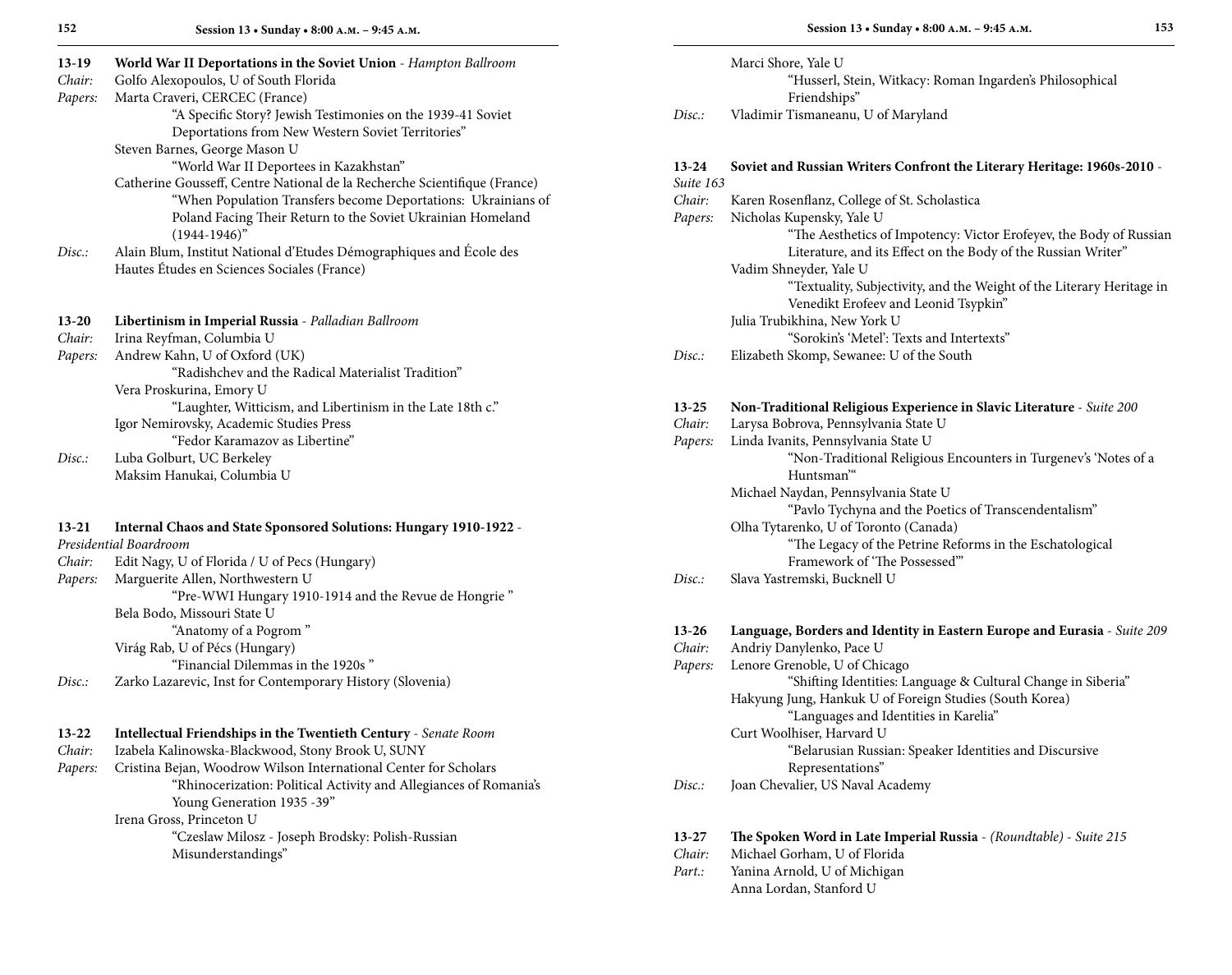| $13 - 28$<br>Chair: | Soviet Youth and Authorities: Sport Culture, Music Culture, and<br>Agriculture - Suite 253<br>J. Arch Getty, UCLA |           | Akira Uegaki, Seinan Gakuin U (Japan)<br>"Acceptance of Liberal Thought in the Course of Economic<br>Transformation: Comparative Analysis of China, India and Russia" |
|---------------------|-------------------------------------------------------------------------------------------------------------------|-----------|-----------------------------------------------------------------------------------------------------------------------------------------------------------------------|
| Papers:             | Manfred Zeller, Helmut Schmidt U, U der Bundeswehr Hamburg (Germany)                                              |           | Shinichiro Tabata, Hokkaido U (Japan)                                                                                                                                 |
|                     | "Frozen Fandom: Fanatical Youth Culture, Figures of Authority,                                                    |           | "Comparison of the Growth Model of Russia with China and India"                                                                                                       |
|                     | and the Catastrophe in Moscow's Lenin Stadium in 1982"                                                            | Disc.     | Vladimir Popov, New Economic School (Russia)                                                                                                                          |
|                     | Sean Guillory, UCLA                                                                                               |           | Peter Rutland, Wesleyan U                                                                                                                                             |
|                     | "Youth as Authorities: the Komsomol in the Collectivization of<br>Agriculture"                                    |           |                                                                                                                                                                       |
|                     | Gleb Tsipursky, UNC at Chapel Hill                                                                                | $13 - 33$ | Transpositions of the Mozart and Salieri Myth in Literature and Music -                                                                                               |
|                     | "Universities of Culture and Thaw-era Culturedness"                                                               | Suite 315 |                                                                                                                                                                       |
| Disc.:              | Juliane Fuerst, U of Bristol (UK)                                                                                 | Chair:    | Tony Lin, UC Berkeley                                                                                                                                                 |
|                     |                                                                                                                   | Papers:   | Karen Evans-Romaine, U of Wisconsin-Madison                                                                                                                           |
|                     |                                                                                                                   |           | "The Mozart and Salieri Complex: On Artistic Rivalries in                                                                                                             |
| $13 - 29$           | Memories of World War II and 1945 Massacres in Slovenia and Nature                                                |           | Pasternak"                                                                                                                                                            |
|                     | Preservation in Slovenia from Habsburg Rule to World War II - Suite 263                                           |           | Harlow Robinson, Northeastern U                                                                                                                                       |
|                     | Sponsored by: Society for Slovene Studies                                                                         |           | "Modest Musorgsky and Nikolai Rimsky Korsakov: Mozart and                                                                                                             |
| Chair:              | Leopoldina Plut-Pregelj, U of Maryland                                                                            |           | Salieri Revisited?"                                                                                                                                                   |
| Papers:             | Daniel Gashler, Binghamton U, SUNY                                                                                |           | Janneke Van de Stadt, Williams College                                                                                                                                |
|                     | "Slovenian Collective Memory of World War II: A Communist                                                         |           | "Worth One's Salt: Isaac Babel, Benvenuto Cellini, and                                                                                                                |
|                     | Legacy in the New Europe"                                                                                         |           | Craftsmanship"                                                                                                                                                        |
|                     | Andrew Mullins, U of Washington                                                                                   | Disc.     | Yelena Zotova, U of Illinois at Chicago                                                                                                                               |
|                     | "Crimes without Criminals? Transnational Justice and Political                                                    |           |                                                                                                                                                                       |
|                     | Memory of the 1945 Massacres in Slovenia"                                                                         |           |                                                                                                                                                                       |
|                     | Carolin Roeder, Harvard U                                                                                         | $13 - 34$ | EU in search of a Balkan policy - (Roundtable) - Suite 368                                                                                                            |
|                     | "Nature Protection in Slovenia from the Habsburg Empire until                                                     | Chair:    | John Kraljic, Croatian Academy of America                                                                                                                             |
|                     | World War II"                                                                                                     | Part.:    | Djuro Njavro, Zagreb School of Economics and Management (Croatia)                                                                                                     |
| Disc.               | Robert Minnich, U of Bergen (Norway)                                                                              |           | Branko Salaj, Zagreb School of Economics and Management (Croatia)                                                                                                     |
|                     | Peter Vodopivec, Inst for Modern History (Slovenia)                                                               |           | Franjo Topic, Catholic Theological Faculty - Sarajevo (Bosnia-Herzegovina)<br>Davor Vidas, Fridtjof Nansen Institute (Norway)                                         |
|                     |                                                                                                                   |           | Ivan Grdesic, U of Zagreb(Croatia)                                                                                                                                    |
| $13 - 31$           | Non-Institutional Politics and Gender in Russia - Suite 268                                                       |           |                                                                                                                                                                       |
| Chair:              | Jeanne Wilson, Wheaton College                                                                                    |           |                                                                                                                                                                       |
| Papers:             | Olga Avdeyeva, Loyola U, Chicago                                                                                  |           |                                                                                                                                                                       |
|                     | "Gender and Ethnicity Cues in Public Evaluation of Political                                                      |           |                                                                                                                                                                       |
|                     | Leadership: Experimental Evidence from Russian Regions"                                                           |           |                                                                                                                                                                       |
|                     | Alan Holiman, William Jewell College                                                                              |           |                                                                                                                                                                       |
|                     | "Post-Beslan: Mothers' Groups and the Challenges of Support and                                                   |           |                                                                                                                                                                       |
|                     | Advocacy"                                                                                                         |           |                                                                                                                                                                       |
|                     | Janet Johnson, Brooklyn College, CUNY                                                                             |           |                                                                                                                                                                       |
|                     | "Global Economic Crisis, Gender, and Patrimonialism in Russia"                                                    |           |                                                                                                                                                                       |
|                     | Marilyn Rueschemeyer, Brown U / Rhode Island School of Design                                                     |           |                                                                                                                                                                       |

## **13-32 Comparative Analysis of the Russian Economy in Eurasian Perspective (2)** - *Suite 300*

- *Papers:* Jouko Rautava, Bank of Finland (Finland)
	- "Oil's Role in Russia's Macroeconomic Developments"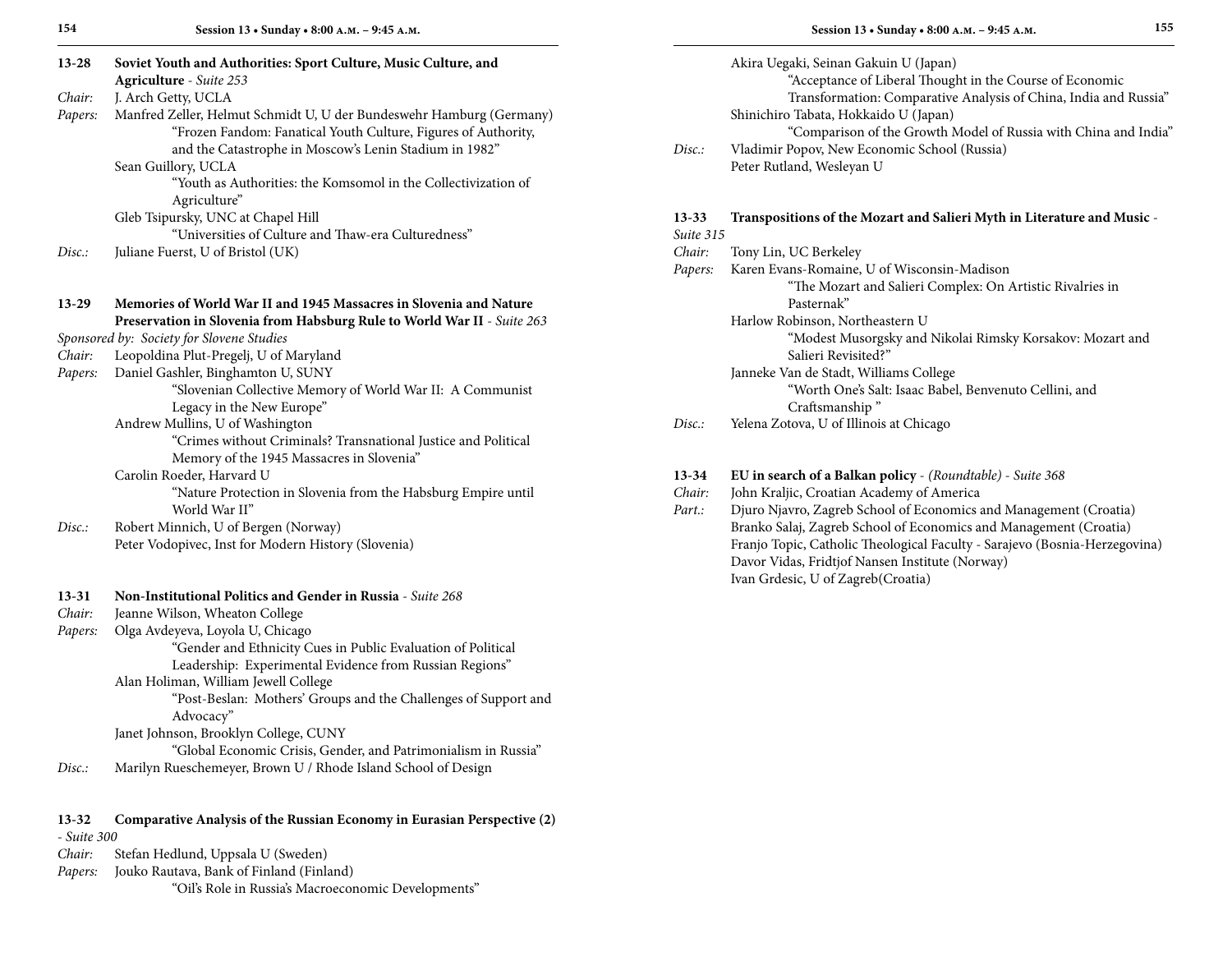# **Session 14 – Sunday – 10:00-11:45 am**

**Working Group on Russian Children's Literature and Culture** - *(Meeting)* -*Diplomat Ballroom*

| 14-03          | From the Archives: Jews and Structures of Authority in Interwar Soviet   |  |  |
|----------------|--------------------------------------------------------------------------|--|--|
|                | <b>Ukraine</b> - Blue Room Pre-Function                                  |  |  |
| Chair:         | Amelia Glaser, UC San Diego                                              |  |  |
| Papers:        | Mihaly Kalman, Harvard U                                                 |  |  |
|                | "Shtetl Republics: Jews and State Power in Civil War Ukraine"            |  |  |
|                | Elissa Bemporad, Queens College, CUNY                                    |  |  |
|                | "Proletarian Kosher Butchers: Challenging State and Religious            |  |  |
|                | Authorities in Interwar Ukraine"                                         |  |  |
|                | Deborah Yalen, Colorado State U-Fort Collins                             |  |  |
|                | "Jewish Nationalist' or 'Ukrainian Nationalist'? The NKVD Files of       |  |  |
|                |                                                                          |  |  |
|                | Demographer I. I. Veitsblit (1895-1937)"                                 |  |  |
| Disc:          | Gennady Estraikh, New York U                                             |  |  |
| 14-04          | A Gay Time for All: Eurovision and the Post-Soviet Experience - Cabinet  |  |  |
| Room           |                                                                          |  |  |
| Chair:         | Louise McReynolds, UNC at Chapel Hill                                    |  |  |
| Papers:        | Julie Cassiday, Williams College                                         |  |  |
|                | "I'm falling off the sky and I'm all alone': How Gay Russia Kept a       |  |  |
|                | Straight Face in Eurovision 2009"                                        |  |  |
|                | Lauren Ninoshvili, Barnard College, Columbia U                           |  |  |
|                | "Georgia in the 2009 Eurovision Song Contest: Gender, Media and          |  |  |
|                | the Division of Expressive Labor"                                        |  |  |
|                | Emily Johnson, U of Oklahoma                                             |  |  |
|                | "A New Song for a New Motherland: Eurovision and the                     |  |  |
|                | Construction of Post-Soviet National Identity"                           |  |  |
| Disc:          | Helena Goscilo, Ohio State U                                             |  |  |
|                |                                                                          |  |  |
| 14-06          | Rethinking Authority and Soviet Journalism - (Roundtable) - Capitol Room |  |  |
| Chair:         | Thomas Wolfe, U of Minnesota                                             |  |  |
| Part.:         | Dina Fainberg, Rutgers U                                                 |  |  |
|                | Simon Huxtable, Birkbeck College, U of London (UK)                       |  |  |
|                | Matthew Lenoe, U of Rochester                                            |  |  |
|                | Natalia Roudakova, UC San Diego                                          |  |  |
|                | Elena Shulman, Independent Scholar                                       |  |  |
| 14-07          | Culture, Society and Politics in the Postwar Soviet Union: New           |  |  |
|                | Scholarship from Russia - (Roundtable) - Chairman's Boardroom            |  |  |
| Chair:         | Joseph Bradley, U of Tulsa                                               |  |  |
| $D_{\alpha+1}$ | Dohart Edalman IIC fan Diago                                             |  |  |

*Part.:* Robert Edelman, UC San Diego Denis Kozlov, Dalhousie U (Canada)

Amy Randall, Santa Clara U Susan Reid, U of Sheffield (UK) Christine Varga-Harris, Illinois State U

| 14-08           | Power and the Politics of Economics in Manchuria and the Russian Far<br>East, 1890s-1920s - Committee Room        |
|-----------------|-------------------------------------------------------------------------------------------------------------------|
| Chair:          | Yanni Kotsonis, New York U                                                                                        |
| Papers:         | Blaine Chiasson, Wilfrid Laurier U (Canada)                                                                       |
|                 | "Economics in Command!' Russian Neo-colonial Economic<br>Management of the Chinese Eastern Railway, 1920-1924"    |
|                 | Chia Yin Hsu, Portland State U                                                                                    |
|                 | "Money in Manchuria: Global Politics and How the Ruble Defeated<br>the Chinese and Mexican Dollars, 1890s-1900s"  |
|                 | Benjamin Isitt, U of British Columbia (Canada)                                                                    |
|                 | "The Economics of Revolution: The Siberian Co-operative                                                           |
|                 | Movement, 1917-1920"                                                                                              |
| Disc.:          | Frank Grüner, U of Heidelberg (Germany)                                                                           |
| 14-09           | Soviet Legal Authorities - Congressional A                                                                        |
| Chair:          | Peter Solomon, U of Toronto (Canada)                                                                              |
| Papers:         | James Heinzen, Rowan U                                                                                            |
|                 | "Bribery in the Courts during Late Stalinism: A Social and Legal                                                  |
|                 | Approach"                                                                                                         |
|                 | Michael Kogan, U of Toronto (Canada)                                                                              |
|                 | "Shaping Soviet Justice: Popular Participation in Judicial Elections,<br>1948-1954"                               |
|                 | Daniel Newman, UCLA                                                                                               |
|                 | "Investigators, Procurators, Judges, and the Central Committee in<br>the Resolution of Criminal Cases, 1921-1929" |
| Disc.:          | Gábor Rittersporn, Centre National de la Recherche Scientifique (France)                                          |
| $14-10$         | Rebelling against Zagreb: Reflections on the War in Croatia, 1991-1995 -                                          |
| Congressional B |                                                                                                                   |
| Chair:          | Susan Smith, Independent Scholar                                                                                  |
| Papers:         | Davor Paukovic, Center for Political Research (Croatia)                                                           |
|                 | "Croatia between Democratic Transition and War"                                                                   |
|                 | Vjeran Pavlakovic, U of Rijeka (Croatia)                                                                          |
|                 | "Sites of Memory on the Road to War: WW2 Commemorative                                                            |
|                 | Culture in Croatia, 1985 - 1995"                                                                                  |
|                 | John Ashbrook, Sweet Briar College                                                                                |
|                 | "Storming to Partition: Croatia, the United States, and Krajina in<br>the Yugoslav War"                           |
| Disc.:          | Jared Manasek, Columbia U                                                                                         |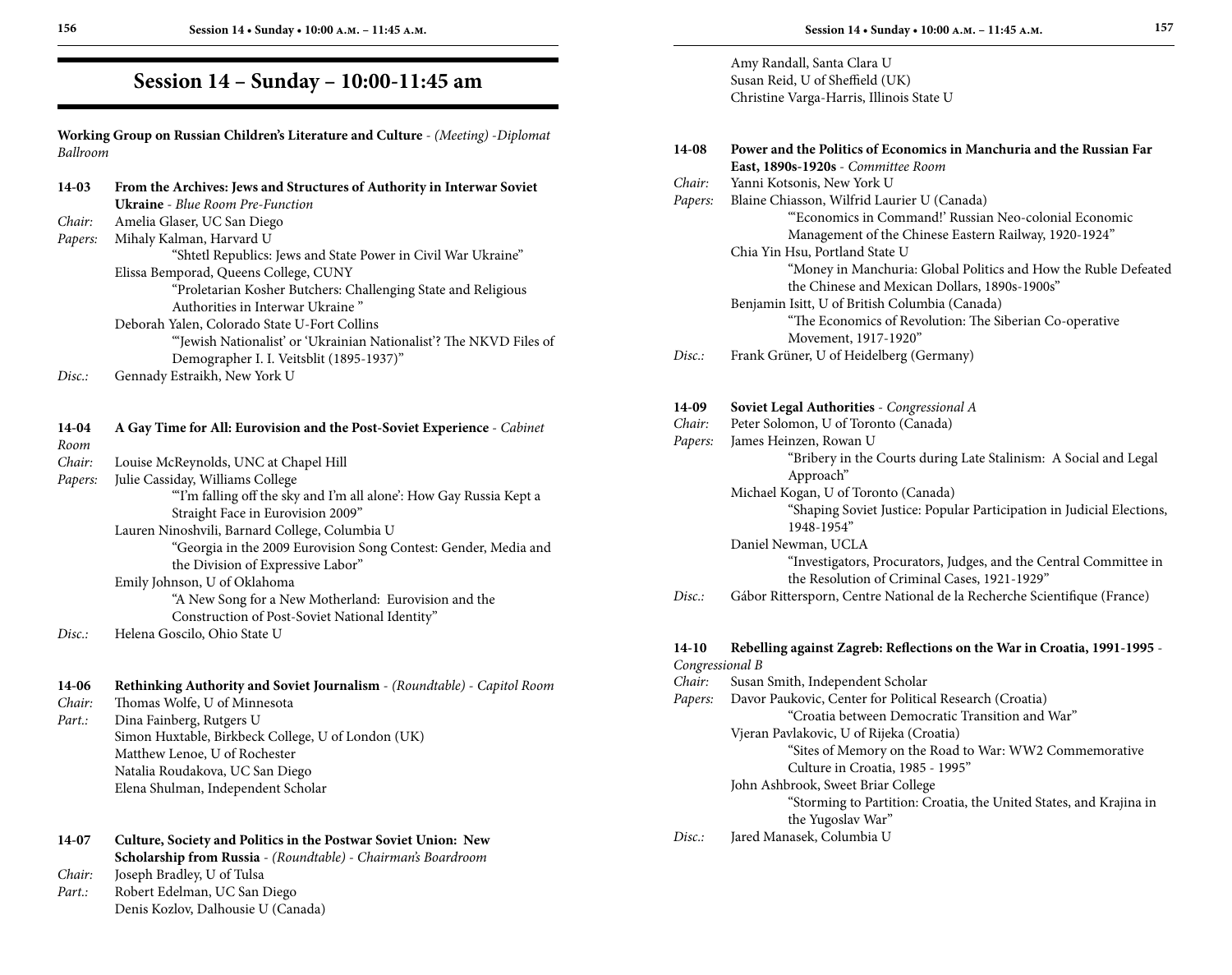| $14-11$ | Conservative Authority, Effective Justice: Gogol, Katkov, and Alexander<br><b>III</b> - Council Room |
|---------|------------------------------------------------------------------------------------------------------|
| Chair:  | Olga Maiorova, U of Michigan                                                                         |
| Papers: | David Cooper, U of Illinois at Urbana-Champaign                                                      |
|         | "The Benthams' Panopticon and Gogol's Art of Living"                                                 |
|         | Yanina Arnold, U of Michigan                                                                         |
|         | "Judicial Error': Mikhail Katkov and the Birth of a Literary Trope"                                  |
|         | Anton Fedyashin, American U                                                                          |
|         | "The Conservative Reformer: Towards a Reinterpretation of<br>Alexander III"                          |
| Disc.   | Alexander Martin, U of Notre Dame                                                                    |
|         |                                                                                                      |
| $14-13$ | Commemorating Mark Pittaway: Everyday Socialism - Director's Room                                    |
| Chair:  | Paul Hanebrink, Rutgers U                                                                            |
| Papers: | Karl Brown, James Madison U                                                                          |
|         | "The Everyday Antipolitics of Abortion, Hooliganism, and                                             |
|         | Resistance in Communist Hungary, 1948-1956"                                                          |
|         | Gyorgy Peteri, Norwegian U of Science & Technology (Norway)                                          |
|         | "Issues of 'Lifestyle' in the Political and Discursive Practices of                                  |
|         | Kádár's Hungary"                                                                                     |
|         | Zsuzsa Gille, U of Illinois at Urbana-Champaign                                                      |
|         | "Discipline and Recycle: The Politics of Waste in Early State<br>Socialism"                          |
| Disc.:  | Martin Mevius, U of Amsterdam (Netherlands)                                                          |
| $14-14$ | Russian Authors Online - Embassy Room                                                                |
| Chair:  | Ewa Ochman, U of Manchester (UK)                                                                     |
| Papers: | Lara Ryazanova-Clarke, U of Edinburgh (UK)                                                           |
|         | "Political Contribution of Writers in the New Media: Constructing<br>Authority"                      |

Elisa Coati, U of Manchester (UK)

 "Tradition and Innovation in Contemporary Russian Literary and Digital Culture: Akunin and Pelevin's Texts Online"

## Natalia Rulyova, U of Birmingham (UK)

 "Russian Writers Online: New Russian Literary Discourses and Practices"

*Disc.:* Stephen Hutchings, U of Manchester (UK)

## **14-16 The Shadow of Ethnic Cleansing in Post-War East Central Europe** -

| Executive Room |               |
|----------------|---------------|
| Chair:         | Maria Todorov |

 $Za$ , U of Illinois at Urbana-Champaign *Papers:* Andrew Demshuk, U of Alabama at Birmingham "1970 and the Expellee Contribution to Ostpolitik" Eagle Glassheim, U of British Columbia (Canada) "The Shifting Politics and Moralities of Rootedness: Rethinking Czechoslovakia's Expulsions in the Age of Ecology" *Disc.:* James Bjork, King's College London (UK)

| 14-17   | Space, Time & Moral Authority: Seeing Painting, Music, and             |
|---------|------------------------------------------------------------------------|
|         | Architecture through the Eyes of Pavel Florenskii - Forum Room         |
| Chair:  | Boris Jakim, Independent Scholar                                       |
| Papers: | Clemena Antonova, Institute for Human Sciences (Austria)               |
|         | "Authority and Visuality: Florensky's Theory of Iconic Space"          |
|         | Marina Korsakova-Kreyn, School of Music and the Arts                   |
|         | "Music: Proportions in Motion"                                         |
|         | Elizabeth English, U of Waterloo (Canada)                              |
|         | "Mnimosti v Arkhitekture: Space, Time and 'Imaginariness' in           |
|         | Architecture"                                                          |
| Disc.   | Olga Meerson, Georgetown U                                             |
|         | Robert Slesinski, Holy Trinity Byzantine Catholic Church               |
|         |                                                                        |
|         |                                                                        |
| $14-18$ | Reconstructing the Political Culture of Ukraine - Governor's Boardroom |
| Chair:  | Olga Andriewsky, Trent U (Canada)                                      |
| Papers: | Zenon Kohut, U of Alberta (Canada)                                     |
|         | "Shaping of the Political Culture of Cossack Ukraine"                  |
|         | Serhii Plokhii, Harvard U                                              |
|         | "Grappling with the Empire: Olexandr Bezborodko and the Author         |
|         | of the History of the Rus"                                             |
|         | Taras Koznarsky, U of Toronto (Canada)                                 |
|         | "Gogol's Loyalties"                                                    |
| Disc:   | Frank Sysyn, U of Alberta (Canada)                                     |
|         |                                                                        |

### **14-19 Cinema and the Arts in Leningrad, 1920s-1930s** - *Hampton Ballroom*

| Papers: | Daria Khitrova, UCLA, and Yuri Tsivian, U of Chicago                   |
|---------|------------------------------------------------------------------------|
|         | "Film and Dance, Back and Forth: Dancing and Editing in Vasiliev bros" |
|         | Sleeping Beauty"                                                       |
|         | Peter Bagrov, Russian Institute of Art History (Russia)                |
|         | "At the Crossroads of Avant-Garde Arts: Leningrad Film                 |
|         | Animation of the 1920s-1930s"                                          |
|         | Robert Bird, U of Chicago                                              |
|         | "Adrian Piotrovskii as Media Theorist"                                 |
| Disc.   | Peter Rollberg, George Washington U                                    |
|         | Katerina Clark, Yale U                                                 |
|         |                                                                        |

#### **14-21 NEP Era Politics: Moscow, Leningrad, and the International Arena** -

## *Presidential Boardroom*

- *Chair:* Lars Lih, Independent Scholar
- *Papers:* T. Clayton Black, Washington College "Lessons of January: The Struggle to Replace the Leningrad Party Organization, 1926"

Alexis Pogorelskin, U of Minnesota-Duluth "Kamenev's Personal Secretary: The Role of V.S. Shvalbe in the Succession Struggle"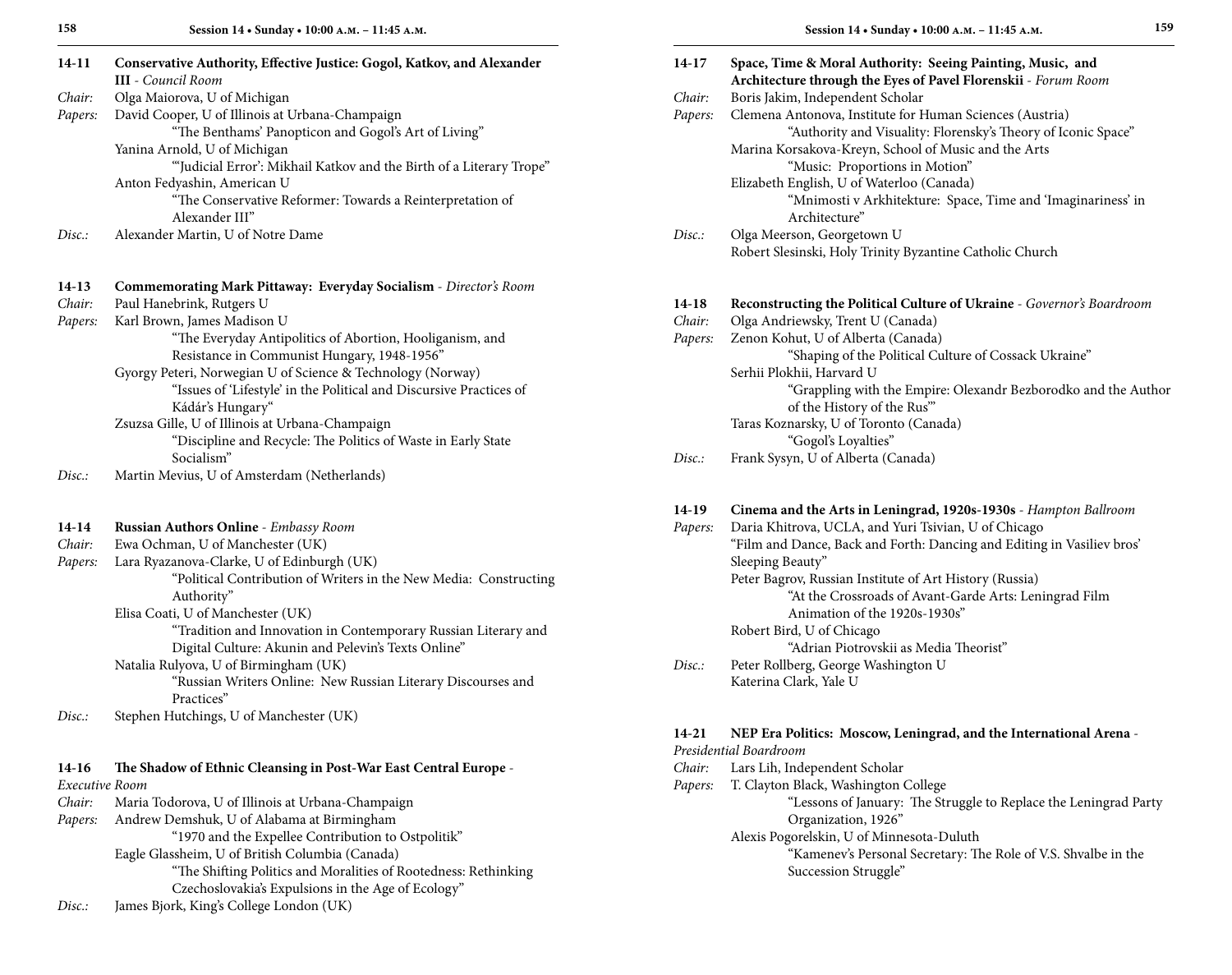|       | Charters Wynn, U of Texas at Austin                          |
|-------|--------------------------------------------------------------|
|       | "Getting Together: Tomsky and British Trade Unionists during |
|       | NFP"                                                         |
| Disc: | Barbara Allen, La Salle U                                    |

| $14-22$ | The Stamp of Authority: Propaganda and the Post - Senate Room     |
|---------|-------------------------------------------------------------------|
| Chair:  | Cheryl Ganz, Smithsonian National Postal Museum                   |
| Papers: | Alexander Kolchinsky, Independent Scholar                         |
|         | "Stalin on Stamps: Design, Propaganda, Politics"                  |
|         | Daniel Piazza, Smithsonian National Postal Museum                 |
|         | "Stamps as Icons/Icons as Stamps: The Case of Vatican City's Cold |
|         | War Philatelic Propaganda"                                        |
|         | Robin Elliott, Independent Scholar                                |
|         | "Bearing Philatelic Witness: Victims of Stalinism on Stamps"      |
| Disc:   | Andrzej Kaminski, Georgetown U                                    |

**14-23 Poetry of Vasko Popa (1922-1991): Twenty Years after the Poet's Death** - *Suite 153 Chair:* Radmila Gorup, Columbia U *Papers:* Svetlana Seatovic Dimitrijevic, U of Belgrad (Serbia) "New Reading of Vasko Popa's Poetry" Krinka Vidakovic-Petrov, U of Pittsburgh "Popa's Poetry in English Translation" Branko Vraneš, U of Belgrade (Serbia)

"Emptiness in Vasko Popa's Early Poetry"

*Disc.:* Aleksandar Petrov, U of Pittsburgh

| 14-24<br>Suite 163                   | The 'Afterlife' of the Eighteenth Century: Revivals, Revisions, Reductions - |
|--------------------------------------|------------------------------------------------------------------------------|
| Chair:                               | Gitta Hammarberg, Macalester College                                         |
| Luba Golburt, UC Berkeley<br>Papers: |                                                                              |
|                                      | "Turgenev's Eighteenth-Century Uncles"                                       |
|                                      | Hilde Hoogenboom, Arizona State U                                            |
|                                      | "Making Sentimentalism Russian"                                              |
|                                      | Alison Annunziata, Columbia U                                                |
|                                      | "Sentimentalism Made Strange: Shklovsky, Karamzin, Rousseau"                 |
| Disc.                                | Andrew Kahn, U of Oxford (UK)                                                |
|                                      | Tatiana Smoliarova, Columbia U                                               |
|                                      |                                                                              |
| 14-25                                | Religion and Politics in the Orthodox East in the Nineteenth and             |
|                                      | <b>Twentieth Centuries - Suite 200</b>                                       |
| $Cl.$ $\sim$                         | Laka Maria Hamiliaa H                                                        |

*Chair:* John Mazis, Hamline U *Papers:* Panteleymon Anastasakis, Independent Scholar "Divided We Stand: the Church and Resistance during the Axis Occupation in Greece, 1941-1944"

Theophilus Prousis, U of North Florida "1821-22 in the Greek East: War of Religion or War of Independence?" Gregory Bruess, U of Northern Iowa "Memorializing the Greek Civil War: 'Gangsters' and Orthodoxy" *Disc.:* Lucien Frary, Rider U

| 14-26  | <b>Music and Interdisciplinarity</b> - (Roundtable) - Suite 209 |
|--------|-----------------------------------------------------------------|
| Chair: | Rebecca Mitchell, Miami U                                       |
| Part.: | Brad Damare, U of Southern California                           |
|        | Peter Kupfer, Southern Methodist U                              |
|        | Anna Nisnevich, U of Pittsburgh                                 |
|        | William Quillen, U of Cambridge (UK)                            |
|        | Lynn Sargeant, California State U, Fullerton                    |

| 14-28  | <b>Exploring Russian Conceptualism: Artistic "Authorities" from Stalin to</b> |
|--------|-------------------------------------------------------------------------------|
|        | <b>Skersis</b> - Suite 253                                                    |
| Chair: | K. Andrea Rusnock, Indiana U, South Bend                                      |

| Papers: | Jane Sharp, Rutgers U, Zimmerli Art Museum                       |
|---------|------------------------------------------------------------------|
|         | "Inter-generational Dialogues in Unofficial Art: Painting in the |
|         | 1950s and 1980s"                                                 |
|         | Mary Nicholas, Lehigh U                                          |

| "Authoritative Texts: Russian Conceptualism on Canvas and Off" |
|----------------------------------------------------------------|
| Molly Brunson, Yale U                                          |
| "Erik Bulatov, Painted Space, and Perspective"                 |

| Disc.: | Ann Komaromi, U of Toronto (Canada) |  |  |
|--------|-------------------------------------|--|--|
|--------|-------------------------------------|--|--|

| 14-29   | Constructing and Confronting Authority in the Polish-Lithuanian<br>Commonwealth - Suite 263 |
|---------|---------------------------------------------------------------------------------------------|
|         |                                                                                             |
| Chair:  | Curtis Murphy, Georgetown U                                                                 |
| Papers: | Michael Tworek, Harvard U                                                                   |
|         | "How to Serve the State: Goslicki's De optimo senatore and The                              |
|         | Intellectual Foundations of Authority"                                                      |
|         | Felicia Rosu, National U of Ireland, Galway (Ireland)                                       |
|         | "Lese-majesty between Imperium and Respublica: the Composite                                |
|         | Definition of Public Crimes in the Polish-Lithuanian                                        |
|         | Commonwealth"                                                                               |
|         | Catherine McKenna, Georgetown U                                                             |
|         | "Breaking the Impasse: Stanislaw Dunin Karwicki and the                                     |
|         | Conundrum of the Liberum Veto"                                                              |
| Disc.   | Karin Friedrich, U of Aberdeen (UK)                                                         |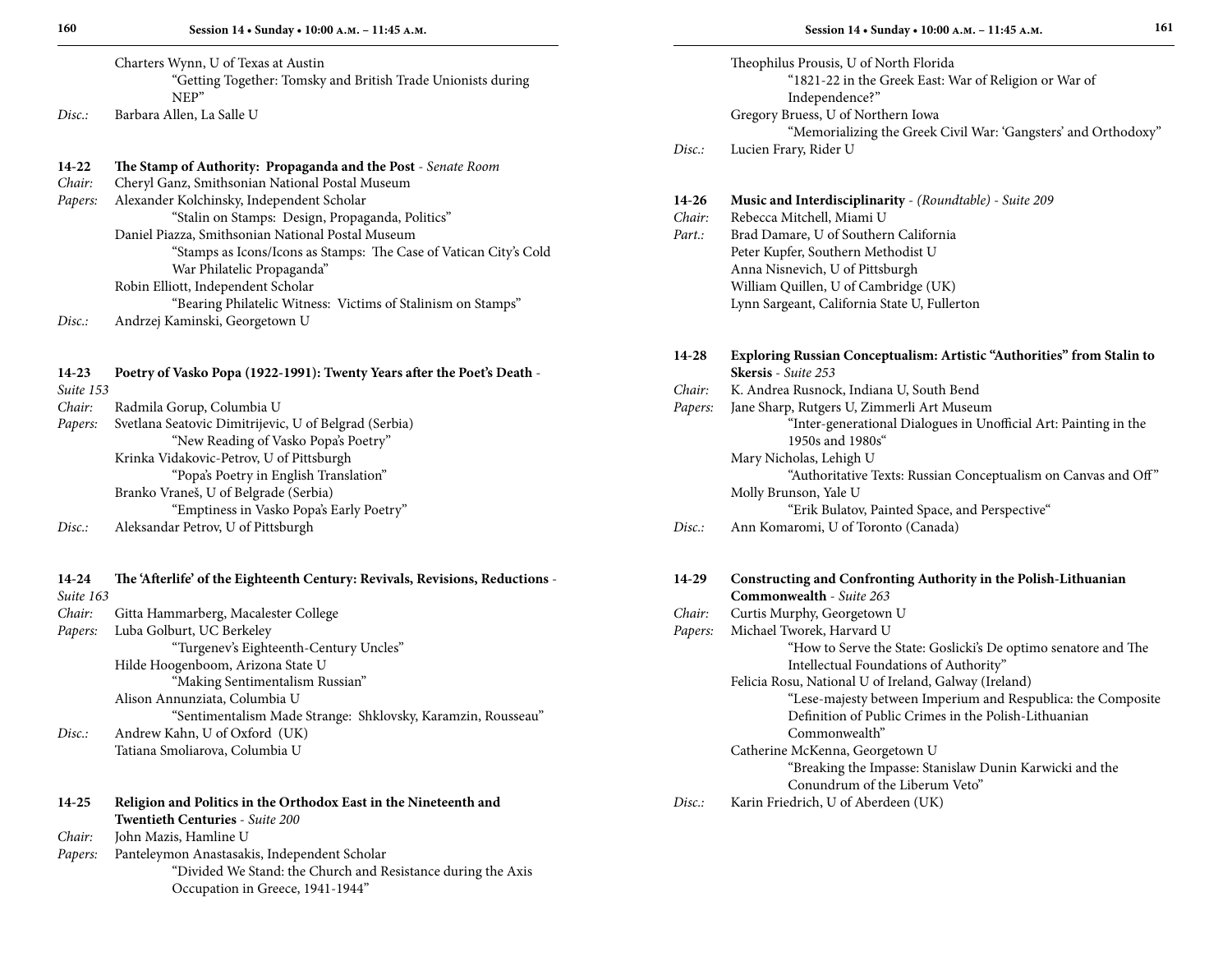| 14-31                  | National Projects and the Holocaust in Bulgaria and Romania - Suite 268 |
|------------------------|-------------------------------------------------------------------------|
| Chair:                 | Emil Kerenji, US Holocaust Memorial Museum                              |
| Papers:                | Rebecca Chamberlain-Creanga, LSE (UK), and Ovidiu Creanga, US           |
|                        | Holocaust Memorial Museum                                               |
|                        | "The Holocaust, Christian Religious Minorities, and Romanian            |
|                        | Nation-Building During the Second World War in Southern                 |
|                        | Bessarabia"                                                             |
|                        | James Frusetta, Hampden-Sydney College                                  |
|                        | "The Holocaust in the Context of Indigenous Process: Minority           |
|                        | Policies in Bulgaria, 1934-1951"                                        |
|                        | Steven Sage, US Holocaust Memorial Museum                               |
|                        | "Sofia People's Court Session VII, March 1945: The World's First        |
|                        | (Disappearing) Holocaust Trial"                                         |
| Disc.:                 | Michael Gelb, US Holocaust Memorial Museum                              |
| 14-32                  | Non-Alignment and the World Communist Movement - Suite 300              |
| Chair:                 | Veronica Aplenc, U of Pennsylvania                                      |
| Papers:                | Thomas Burgess, US Naval Academy                                        |
|                        | "Socialist Cosmopolitanism: Eastern Europe and the Construction         |
|                        | of Knowledge in East Africa"                                            |
|                        | Ana Kladnik, Inst of Contemporary History, Czech Academy of Sciences    |
|                        | (Czech Republic)                                                        |
|                        | "Rhythms of Africa and Cuba on the Dancefloors in New Socialist         |
|                        | Towns: Visitors and Delegations in Yugoslavia and Czechoslovakia        |
|                        | in the early 1960s"                                                     |
|                        | Johanna Bockman, George Mason U                                         |
|                        | "Yugoslav Experts in the Non-Aligned World: Peru's Revolutionary        |
|                        | Experiment, 1968-1975"                                                  |
| Disc.:                 | Oscar Sanchez-Sibony, U of Macau (China)                                |
|                        |                                                                         |
| $14 - 33$<br>Suite 315 | (Wo)manning the Can(n)on: Creation, Procreation, and Destruction -      |
| Chair:                 | Benjamin Sutcliffe, Miami U                                             |

*Papers:* Jane Harris, U of Pittsburgh "The Culture of Aging: Literature and Reality" Elizabeth Skomp, Sewanee: U of the South "Elena Chizhova's 'Vremia zhenshchin' and the Maternal Family" Melissa Smith, Youngstown State U "Author in Search of Character: Petrushevskaya's 'Credo'" *Disc.:* Sharon Lubkemann Allen, College at Brockport, SUNY

#### **14-34 Where is the Authority? Image vs. Text in Scholarship and the Classroom** -

*(Roundtable)* - *Suite 368*

| Chair: | Robert Davis, Columbia U |  |
|--------|--------------------------|--|
|--------|--------------------------|--|

Part.: Kristen Regina, Hillwood Estate, Museum & Gardens Miranda Remnek, U of Illinois at Urbana-Champaign Wendy Salmond, Chapman U

## **Session 15 • SUNDAY • 12:00 p.m.-1:45 p.m.**

| 15-04   | Winter Sports and the Construction of National Identity in the USSR and<br>Post-Soviet Russia - Cabinet Room            |
|---------|-------------------------------------------------------------------------------------------------------------------------|
| Chair:  | Mauricio Borrero, St John's U                                                                                           |
| Papers: | Susan Corbesero, U of Pittsburgh                                                                                        |
|         | "Gateway to the Future: Sochi 2014 and the New Russia"                                                                  |
|         | John Hope, Colgate U                                                                                                    |
|         | "Vertical Identity: Alpine Mountaineering and the Rhetoric of<br>Russianess"                                            |
|         | Mike O'Mahony, U of Bristol (UK)                                                                                        |
|         | "Ice Warriors: Imaging Winter Sport in the Soviet Union"                                                                |
| Disc:   | Jenifer Parks, Rocky Mountain College                                                                                   |
| $15-05$ | Russian Formalist Literary Theory: Interdisciplinary Intersections and                                                  |
|         | <b>Negotiations</b> - Calvert Room                                                                                      |
| Chair:  | Rad Borislavov, U of Chicago                                                                                            |
| Papers: | Jessica Merrill, UC Berkeley                                                                                            |
|         | "Roman Jakobson and Viktor Shklovsky's uses of Folklore and<br>Folklore Theory"                                         |
|         | Peter Steiner, U of Pennsylvania                                                                                        |
|         | "Truth, Justice, and Beauty in a Modernist Key: Popper, Schmitt,                                                        |
|         | Shklovsky"                                                                                                              |
|         | Galin Tihanov, Queen Mary, University of London (UK)<br>"Methodological Distinctions: Semantic Paleontology's Responses |
|         | to Formalism and Materialism"                                                                                           |
| Disc.:  | Anne Dwyer, Pomona College                                                                                              |
|         | Thomas Seifrid. U of Southern California                                                                                |
|         |                                                                                                                         |
| 15-06   | Mongol and Rus'ian Authorities: Conflicting, Complementing, and                                                         |
| Chair:  | Exemplary (13th-16th Centuries) - Capitol Room<br>Sean Pollock, Wright State U                                          |
| Papers: | Cornelia Soldat, U of Cologne (Germany)                                                                                 |
|         | "Once a Christian, Always a Christian. Russian Orthodox View on                                                         |
|         | Tatar Religion in the 15th Century."                                                                                    |
|         | Wolfram Von Scheliha, U Leipzig (Germany)                                                                               |
|         | "Representing Orthodoxy at the Khan's Court: The Bishops of Sarai                                                       |
|         | $(13 - 15$ c.)"                                                                                                         |
|         | Cherie Woodworth, Yale U                                                                                                |
|         | "Steppe Political Traditions and Russian State-Building in the 16th                                                     |
|         | $\mathcal{C}^{\mathcal{D}}$                                                                                             |
| Disc.:  | Heidi Sherman, U of Wisconsin-Green Bay                                                                                 |
|         |                                                                                                                         |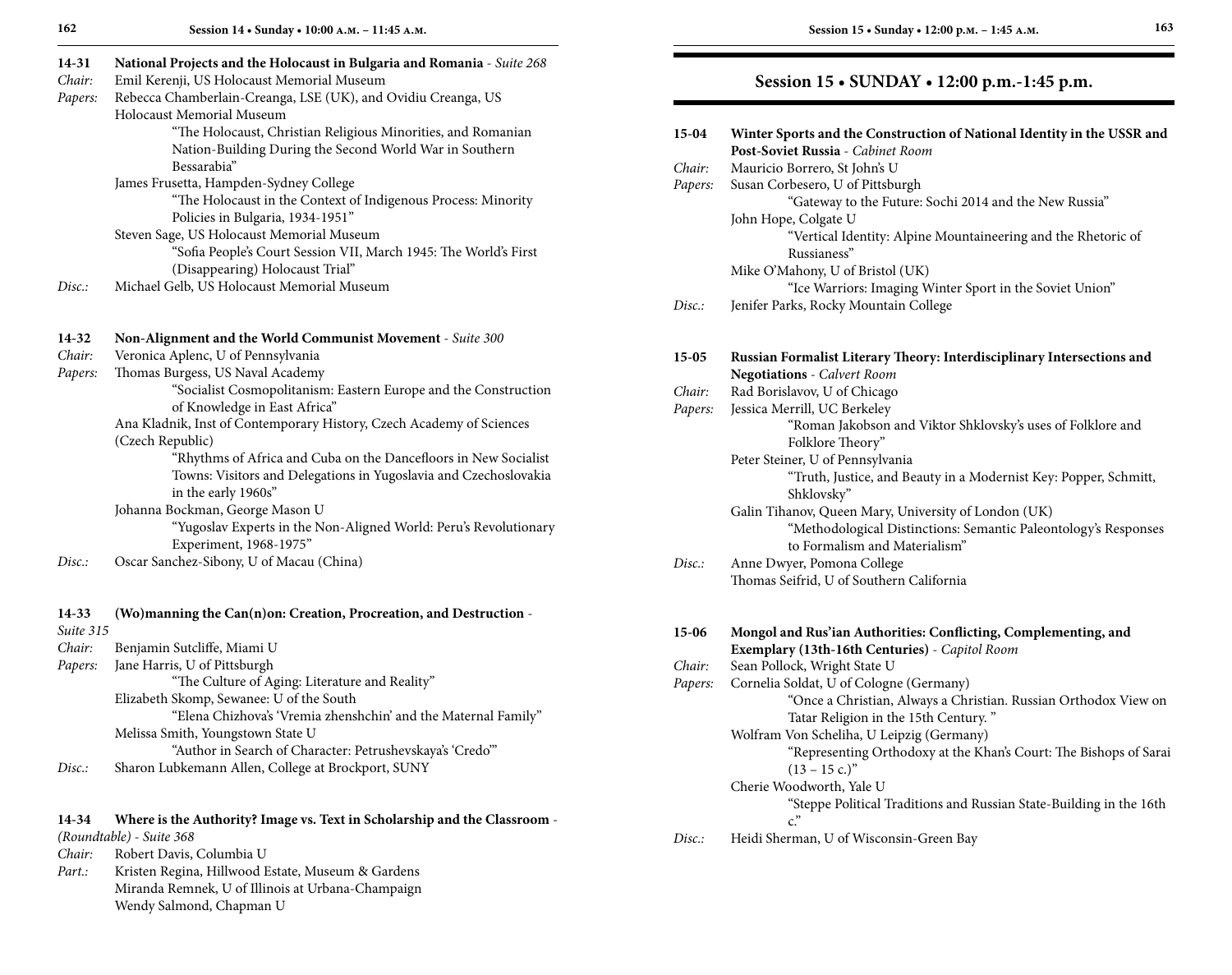**Session 15 • Sunday • 12:00 p.m. – 1:45 p.m.**

| 15-07   | Defining Local Identities in Post-Soviet Russia (II) - Chairman's Boardroom                 |                | Liudmila Nazarova, Oryol State Technical U (Russia)                         |
|---------|---------------------------------------------------------------------------------------------|----------------|-----------------------------------------------------------------------------|
| Chair:  | Joonseo Song, Hankuk U of Foreign Studies (South Korea)                                     |                | "Magic as Ambivalent Social Institution"                                    |
| Papers: | Irina Korgun, Hankuk University of Foreign Studies (South Korea)                            | Disc:          | Maria Carlson, U of Kansas                                                  |
|         | "Regional Identity and the Economic Development in St.                                      |                |                                                                             |
|         | Petersburg"                                                                                 |                |                                                                             |
|         | Tuulikki Kurki, U of Eastern Finland (Finland)                                              | $15-11$        | Conflict and Collaboration in Socialist Urban Spaces: Architects,           |
|         | "Post-Soviet Locality in Karelian Finnish Literature"                                       |                | Authorities, and Transnational Regimes of Expertise (1951-1972) - Council   |
|         | Akira Sakurama, Hokkaido U (Japan)                                                          | Room           |                                                                             |
|         | "A Heartland of Tatars or the Third Capital of the Russian                                  | Chair:         | Vladimir Kulic, Florida Atlantic U                                          |
|         | Federation? Self-identification of Kazan City"                                              | Papers:        | Emanuela Grama-Neamtu, U of Michigan                                        |
| Disc.:  | Tsypylma Darieva, U of Tsukuba (Japan)                                                      |                | "Porous Expertise and Tense Urban Imaginaries: Romanian                     |
|         |                                                                                             |                | Architects between Moscow and Bucharest (1952-1965)"                        |
|         |                                                                                             |                | Brigitte Le Normand, Indiana U Southeast                                    |
| 15-08   | Imperial Lives and Imperial Spaces: Biographies from Russia around 1900<br>- Committee Room |                | "American-Yugoslav Collaboration and the 1972 Belgrade Master<br>Plan"      |
| Chair:  | Willard Sunderland, U of Cincinnati                                                         |                | Elidor Mehilli, Columbia U                                                  |
| Papers: | Martin Aust, LMU Munich (Germany)                                                           |                | "The Authority of Design: Planning After Stalin in East Germany,            |
|         | "Empire and International Law - Loyalties in the Life of Fedor F.                           |                | Albania and the Soviet Union"                                               |
|         | Martens (1845-1909)"                                                                        | Disc.          | Juliana Maxim, U of San Diego                                               |
|         | Frithjof Schenk, U of Basel (Switzerland)                                                   |                |                                                                             |
|         | "The Empire as a Space of Personal Experience. Late Tsarist Russia                          |                |                                                                             |
|         | in the Autobiography of Princess Varvara F. Dukhovskaia (1854-                              | $15-13$        | Law Enforcement and Security Authorities in Eurasia - Director's Room       |
|         | $1931)$ "                                                                                   | Chair:         | Anne Le Huerou, CERCEC/EHESS (France)                                       |
|         | Martin Beisswenger, U of Notre Dame                                                         | Papers:        | Gilles Favarel-Garrigues, Centre d'Etudes et de Recherches Internationales, |
|         | "Between Experience and Imagination: P.N. Savitskii's Eurasian                              |                | Sciences-Po (France)                                                        |
|         | Biography"                                                                                  |                | "Usual Suspect?: Police on Trial in Russia"                                 |
| Disc:   | Vera Tolz-Zilitinkevich, U of Manchester (UK)                                               |                | Brian Taylor, Syracuse U                                                    |
|         |                                                                                             |                | "Police Reform in Russia: A Policy Development Perspective"                 |
|         |                                                                                             |                | Lawrence Markowitz, Rowan U                                                 |
| 15-09   | Czechoslovaks and the Communist Authorities - Congressional A                               |                | "State Security and Ethnic Violence in Southern Kyrgyzstan"                 |
| Chair:  | Melissa Feinberg, Rutgers U                                                                 | Disc.:         | Lauren McCarthy, U of Massachusetts - Amherst                               |
| Papers: | Jonathan Bolton, Harvard U                                                                  |                |                                                                             |
|         | "Three Questions for the Study of Charter 77"                                               |                |                                                                             |
|         | Kevin McDermott, Sheffield Hallam U (UK)                                                    | $15-14$        | Humor in Socialism: Subversive Weapon or Pressure Valve? - (Roundtable)     |
|         | "Czech and Slovak Popular Opinion in the Revolutionary Year,                                | - Embassy Room |                                                                             |
|         | 1956"                                                                                       | Chair:         | Andrew Wachtel, Northwestern U                                              |
|         | Vitezslav Sommer, Inst for the Study of Totalitarian Regimes (Czech                         | Part.:         | Martha Lampland, UC San Diego                                               |
|         | Republic)                                                                                   |                | Gyorgy Peteri, Norwegian U of Science & Technology (Norway)                 |
|         | "Writing History and Doing Politics: Czechoslovak Party                                     |                | Nina Wieda, Northwestern U                                                  |
|         | Historiography and the Communist Authorities in the 1950s and                               |                |                                                                             |
|         | 1960s''                                                                                     |                |                                                                             |
| Disc.:  | Jeremy King, Mt Holyoke College                                                             |                | 15-16 Magic Places of Russian Childhood: Imaginary Geographies and          |
|         |                                                                                             |                | Transformative Ideologies - Executive Room                                  |
|         |                                                                                             | Chair:         | Larissa Rudova, Pomona College                                              |
| $15-10$ | Slavic Folk Religion - Congressional B                                                      | Papers:        | Sasha Senderovich, Tufts U                                                  |
| Chair:  | Jeanmarie Rouhier-Willoughby, U of Kentucky                                                 |                | "Little Munya Goes to Birobidzhan: Jewish Autonomous Region in              |
| Papers: | Petko Ivanov, U of Chicago                                                                  |                | Soviet Literature for Children"                                             |
|         | "Six Communities in Search of Their Saints: the Production of Folk                          |                | Marina Balina, Illinois Wesleyan U                                          |
|         | Saints in 20th c. Bulgaria"                                                                 |                | "From Riches to Rags: The Transfo'mative Power of a Pioneer                 |

Camp in Lev Kassil's 'Be Ready, Your Highness!'"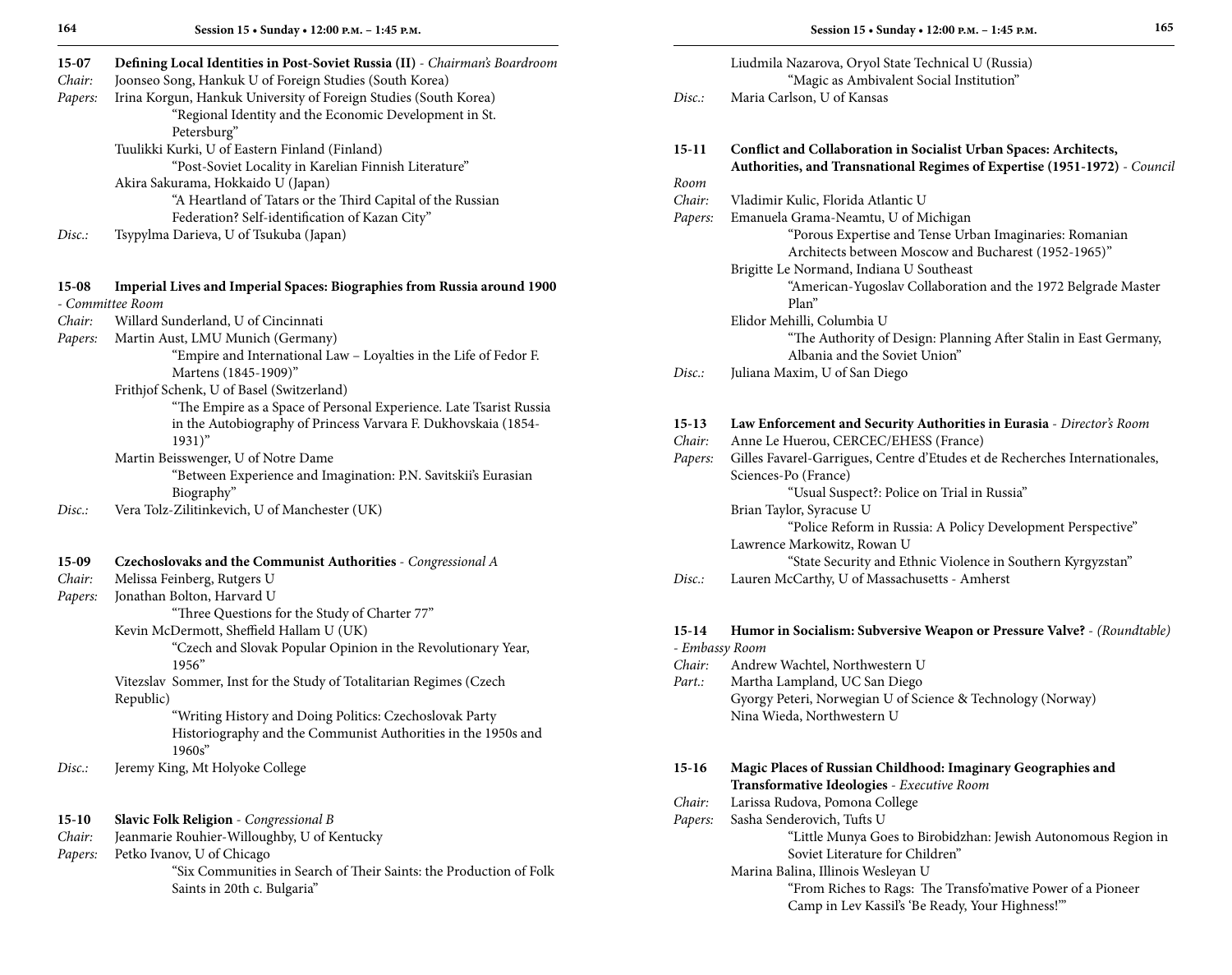Anna Fishzon, Williams College "East-West and Other Transitional Phenomena in Vladimir Vysotskii's 'Alice in Wonderland'" *Disc.:* Boris Wolfson, Amherst College

### **15-17 Literature.Ru: Text Genres in the Interior of the Internet Ecosystem** -

*(Roundtable)* - *Forum Room*

*Chair:* Marina Adamovitch, The New Review<br>*Part.:* Dmitry Bak, Russian State U for the Hi *Part.:* Dmitry Bak, Russian State U for the Humanities (Russia) Mikhail Epstein, Emory U Alexander Ilichevskii, Radio Free Europe Maxim Krongauz, Russian State U for the Humanities (Russia) Aleksandar Petrov, U of Pittsburgh

| $15-19$   | Parliamentary Politics in Russia - Hampton Ballroom                    |
|-----------|------------------------------------------------------------------------|
| Chair:    | Oksana Oracheva, Vladimir Potanin Foundation (Russia)                  |
| Papers:   | Cameron Ross, Dundee U (UK), and Rostislav Turovsky, Moscow State U    |
|           | (Russia)                                                               |
|           | "The 'Regional Chamber' under the 'Power Vertical': How the            |
|           | Federation Council Functions in the Russian Political System"          |
|           | Thomas Remington, Emory U                                              |
|           | "Law-Making and Decree-Making in Russia under the 1993                 |
|           | Constitution"                                                          |
|           | Paul Chaisty, U of Oxford (UK)                                         |
|           | "Accounting for Patterns of Business Lobbying in the State Duma"       |
| Disc.     | Neil Robinson, U of Limerick (Ireland)                                 |
|           |                                                                        |
| $15 - 21$ | Lemkos, the Lemko Region, and the Lemko Diaspora in the 21st Century - |
|           | (Roundtable) -Presidential Boardroom                                   |
| Chair:    | Stanslaw Nabywaniec, Rzeszow U (Poland)                                |
| Part.:    | Helena Duc-Fajfer, Jagiellonian U (Poland)                             |
|           | Bohdan Halczak, Zielonogorski U (Poland)                               |
|           | Ewa Michna, Jagiellonian U (Poland)                                    |
|           | Jaroslaw Moklak, Jagiellonian U (Poland)                               |
|           | Wojciech Rojek, Jagiellonian U (Poland)                                |
|           |                                                                        |
|           |                                                                        |

| $15-22$ | Not Becoming National in Late Imperial and Interwar Poland - Senate |
|---------|---------------------------------------------------------------------|
| Room    |                                                                     |
| Chair:  | James Bjork, King's College London (UK)                             |
| Papers: | Kenneth Moss, Johns Hopkins U                                       |
|         | "The Unchosen People: Jewish Negotiations with Nationhood in        |
|         | Interwar Poland"                                                    |
|         | Brian Porter-Szucs, U of Michigan                                   |
|         | "Beyond the Polak-Katolik"                                          |

|           | Lenny Urena, U of Michigan<br>"Between National and Imperial Identities: The Political and<br>Cultural Activism of Polish Physicians in the German Empire" |
|-----------|------------------------------------------------------------------------------------------------------------------------------------------------------------|
| Disc:     | Alison Frank, Harvard U                                                                                                                                    |
| $15-23$   | Writing as Performance and the Dissemi-nation of Empire - Suite 153                                                                                        |
| Chair:    | Julia Vaingurt, U of Illinois at Chicago                                                                                                                   |
| Papers:   | Julia Chadaga, Macalester College<br>"Annihilating Laughter: Subversion and Submission in Soviet and<br>Post-Soviet Satire"                                |
|           | Oleksandra Shchur, U of Illinois at Urbana-Champaign<br>"On the (Im)possibilities of "Writing Back" in the Soviet Periphery"                               |
|           | Alexandar Mihailovic, Hofstra U<br>"A Summit of Gentile and Jew: Arkadii Severnyi, Aleksandr<br>Rozenbaum and the Genre of Russian Chanson"                |
| Disc.     | Diane Nemec-Ignashev, Carleton College                                                                                                                     |
| $15 - 25$ | Labor, Women and Society in Russia and Central Asia - Suite 200                                                                                            |
| Chair:    | Alexander Kuklin, Instof Economics, Ural Branch Russian Academy of<br>Sciences (Russia)                                                                    |
| Papers:   | Kazuhiro Kumo, Hitotsubashi U (Japan)<br>"Tajik Labor Migrants and Their Remittances viewed through<br>Micro-Data"                                         |
|           | Sergei Ryazantsev, Inst for Socio-Political Research, Russian Academy of<br>Sciences (Russia)                                                              |
|           | "Emigration of Russian Women and Their Adaptation Processes in<br>Foreign Labor Market"                                                                    |
|           | Noriko Igarashi, Tenri U (Japan)<br>"Women's Voices: a Micro-History Survey on Tajik Women                                                                 |
| Disc.     | (conducted in June-August 2010)"<br>Elena Pis'mennaya, Peoples' Friendship U of Russia (Russia)                                                            |
| $15-26$   | Russian and Soviet Transport in War and Peace, 1914-30 - Suite 209                                                                                         |
| Chair:    | Alexander Marshall, Glasgow U (UK)                                                                                                                         |
| Papers:   | Anthony Heywood, U of Aberdeen (UK)<br>"The Artery of the Entente: The Archangel-Vologda Railway in<br>WW1, 1914-17"                                       |
|           | Brandon Schneider, Georgetown U                                                                                                                            |
|           | 'Grand Visions of Victory: The Borisov Commission and the (mis-<br>named) Five-Year Railroad Construction Plan of 1916"                                    |
|           | Tracy Busch, Ferris State U                                                                                                                                |
|           | "Local Roads and Large Politics: Reconstructing Russia's Roads in<br>the Post-Civil War Era"                                                               |